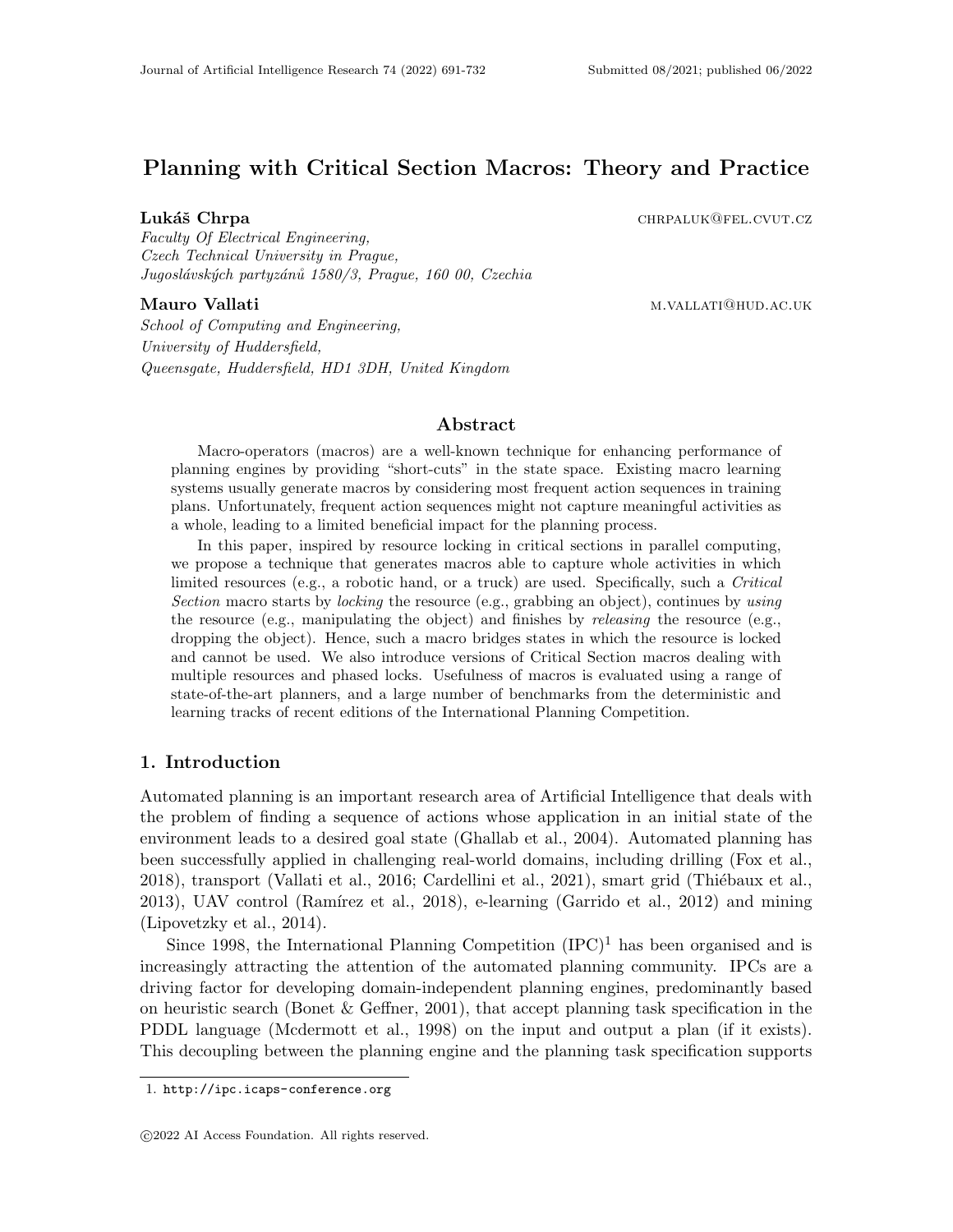the use of reformulation techniques, that can automatically re-formulate planning models provided as input to the engines, while keeping to the same input language, in order to increase the efficiency of planning engines and increase the range of problems solved.

A very well-known reformulation approach is the generation of macro-operators, macros for short, that encapsulate sequences of (primitive) planning operators. Macros are encoded as ordinary planning operators and, hence, they can be easily added into planning domain models such that standard planning engines can straightforwardly take advantage of them. Macros, informally speaking, provide short-cuts in the state space and, consequently, planning engines can generate plans in a smaller number of steps. This comes at the cost of increased branching factor, since macros often have much more instances than primitive operators and thus their use might introduce additional overheads as well as larger memory requirements. Although in theory the use of macros might reduce complexity of planning (Korf, 1985), in practice, macros are considered only if they are frequently used in solution plans (Hofmann et al., 2017), their number of instances is small (Chrpa et al., 2014), or they address weaknesses of a specific planning engine (Coles et al., 2007).

In this paper we present a detailed study of *Critical Section Macros (CSMs)*, that are inspired by parallel computing critical sections, and show their beneficial impact on the performance of domain-independent planning engines. In parallel computing, a critical section is a part of the code that deals with one or more shared resources such that the resources are initially locked (to prevent other processes or threads to concurrently access them), then processed and at the end they are released. In automated planning we can observe parts of plans that share similar characteristics of critical sections. For example, a hand of a robotic barman can be understood as a shared (or limited) resource, since the hand can hold at most one object at a time. Then a sequence of actions starting with the hand grasping a shaker, following with shaking the cocktail, pouring the cocktail into a glass and cleaning the shaker, and finishing by releasing the shaker can be referred to as a critical section. Assembling such an action sequence into a (Critical Section) macro bridges states in which the resource is locked and cannot be used (e.g. the hand cannot grasp a different object at the same time). Consequently, it might, to some extent, mitigate the incorrect assumption of some heuristics (e.g. delete-related ones) that a resource can be used with multiple objects simultaneously. Due to their nature, CSMs can sometimes replace primitive operators they are assembled from and/or can be effectively combined with other macro generating techniques.

Contributions of this paper, in which we significantly extend the work presented in our conference paper (Chrpa & Vallati, 2019), are as follows:

- We describe the concept of standard and phased resource locks.
- We define and describe the concept of *Critical Section Macros* (CSMs).
- We consider complex variants of CSMs, namely multi-locks CSMs and multi-phased lock CSMs.
- We introduce the concept of compound CSMs that, in a nutshell, account for incremental construction of more complex CSMs from simple ones.
- We consider the aggressive approach of CSM use in which we eliminate replaced original operators.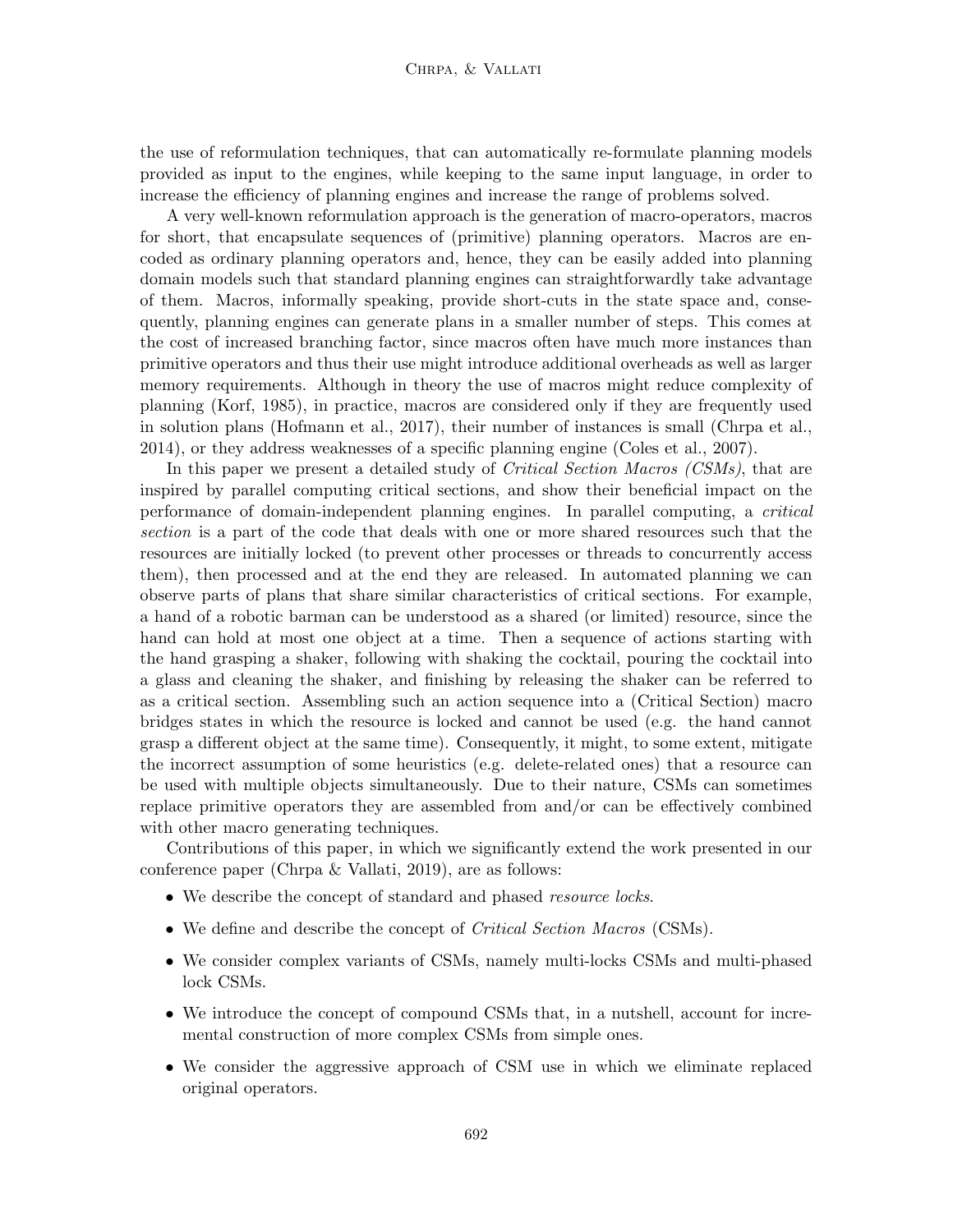• We provide an extensive and detailed empirical evaluation on a broad range of domains.

The remainder of this work is organised as follows. Section 2 contextualises the proposed approach with regards to existing related work. The necessary background, in terms of classical planning, macros and outer entanglements, is given in Section 3. Critical Section Macros and their compound variant are formally introduced in Sections 4 and 5, and the approach for extracting such macros is provided in Section 6. The experimental analysis is presented in Section 7. Finally, in Section 8, conclusions are given.

## 2. Related Work

Using macros dates back to 1970s and 1980s. REFLECT (Dawson  $\&$  Siklóssy, 1977) builds macro-operators from pairs of primitive operators that can be successively applied and share at least one argument. MORRIS (Minton, 1988) learns macro-operators from parts of plans appearing frequently (S-macros) or being potentially useful despite having low priority (Tmacros). Macro Problem Solver (Korf, 1985) learns macros for particular non-serialisable sub-goals (e.g. in Rubik's cube).

Recent planner-independent techniques aim at improving performance of any standard planner. MacroFF (Botea et al., 2005) generates macros according to several predefined rules (e.g., the "locality rule") that apply on adjacent actions in training plans. Wizard (Newton et al., 2007) learns macros from training plans by exploiting genetic programming. Alhossaini and Beck (2013) select problem-specific macros from a given pool of macros (hand-coded or generated by another technique). Dulac, Pellier, Fiorino, and Janiszek (2013) exploit n-gram algorithm to analyse training plans to learn macros. DBMP/S (Hofmann et al., 2017) applies Map Reduce for learning macros from a larger set of training plans. The recent extension of DBMP/S supports ADL features (Hofmann et al., 2020). CAP (Asai & Fukunaga, 2015) exploits component abstraction (introduced by MacroFF) for generating sub-goal specific macros.

MUM (Chrpa et al., 2014) leverages "outer entanglements", which are relations between operators and initial or goal atoms (Chrpa et al., 2018), as a heuristic for generating macros step by step (i.e., assembling two "macro candidates", which can be both primitive operators or macros, in a given step). Generated macros have limited number of instances, specifically, the number of macro instances has to be in the same order of magnitude as the number of primitive operator instances. Junghanns and Schaeffer (2001) introduce the concept of "tunnel macros" aiming at bypassing "uninteresting" intermediate states for the Sokoban game. The idea of "tunnel macros" was later elaborated in the context of breaking variable coupling in order to decompose abstracted planning tasks (Haslum, 2007). Conceptually, CSMs, which are the contribution of this paper, can be seen as "tunnel macros" in the sense of bypassing states in which the (limited) resource is being used. BloMa (Chrpa & Siddiqui, 2015) leverages block deordering, which rearranges plans into "blocks" that can no longer be deordered (Siddiqui & Haslum, 2012), for generating longer macros. In particular, BloMa generates a large pool of macros from "macroblocks", which are derived from "blocks" by applying a set of rules, that is later reduced by applying (strict) frequency requirements. CSMs, in contrast to other macro generating techniques, have a specific structure capturing whole activities in which limited resources are used. Although the aim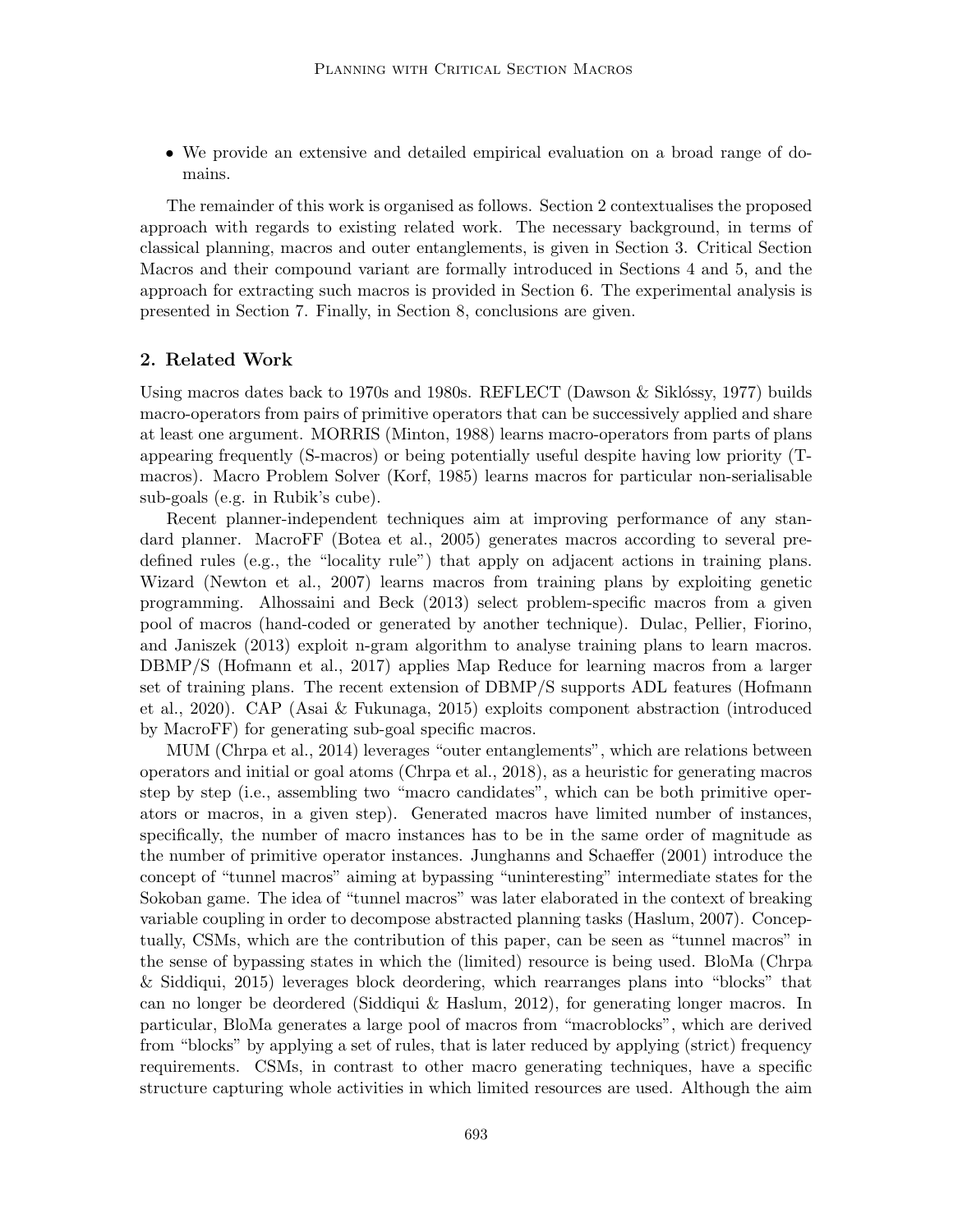of generating meaningful long macros is similar to BloMa, CSMs are targeted to bypassing states in which limited resources are being used that in consequence might help, for example, delete-relaxation-based approaches to make better heuristic estimates. CSMs can be combined with "chaining" macro generation approaches such as MUM, as shown in our previous work (Chrpa & Vallati, 2019).

Macro generation is not limited to classical planning, a few recent works concern the use of macros in plan repair in numeric planning (Scala, 2014; Scala & Torasso, 2015).

Several works go in the opposite direction of macros. Haslum and Jonsson (2000) proposed a method that identifies and removes "redundant" actions, i.e. actions whose effects can be achieved by sequences of other actions. In other words, the method identifies and removes macros from the planning task description. From another perspective, operator schema splitting (Areces et al., 2014) deals with decomposing complex planning operators into simpler ones; basically, the contrary of what macro generation approaches are aiming at. It should be mentioned that these works do not contradict the usefulness of macro generation techniques, they just highlight the importance of careful selection of useful macros, or careful positioning of macros in domain models (Vallati et al., 2021) – and to some extent, the importance of the wider knowledge engineering process of encoding domain models (McCluskey et al., 2017).

## 3. Classical Planning

Classical planning is concerned with finding a (partially or totally ordered) sequence of actions transforming the static, deterministic and fully observable environment from the given initial state to a desired goal state (Ghallab et al., 2004; Mcdermott et al., 1998).

In the classical representation, a planning task consists of a planning domain model and a *planning problem*, where the planning domain model describes the environment and defines planning operators while the planning problem defines concrete objects, an initial state and a set of goals. The environment is described by *predicates* that are specified via a unique identifier and terms (variable symbols or constants). For example, a predicate (at ?t ?p), where at is a unique identifier, and ?t and ?p are variable symbols, denotes that a truck ?t is at a location ?p. Predicates thus capture general relations between objects.

**Definition 1.** A planning task is a pair  $\Pi = (Dom_{\Pi}, Prob_{\Pi})$  where a planning domain **model**  $Dom_{\Pi} = (P_{\Pi}, Op_{\Pi})$  is a pair consisting of a finite set of predicates  $P_{\Pi}$  and planning operators  $Op_{\text{STL}}$ , and a **planning problem**  $Prob_{\text{H}} = (Obj_{\text{STL}}, I_{\text{H}}, G_{\text{H}})$  is a triple consisting of a finite set of objects  $Objs<sub>II</sub>$ , initial state  $I<sub>II</sub>$  and goal  $G<sub>II</sub>$ .

Let ats<sub>II</sub> be the set of all **atoms** that are formed from the predicates  $P_{\Pi}$  by substituting the objects  $Obj_{\text{ST}}$  for the predicates' arguments. In other words, an atom is an **instance** of a predicate (in the rest of the paper when we use the term instance, we mean an instance that is fully ground). A state is a subset of ats<sub>II</sub>, and the **initial state**  $I_{\Pi}$  is a distinguished state. The goal  $G_{\Pi}$  is a non-empty subset of ats<sub>II</sub>, and a goal state is any state that contains the goal  $G_{\Pi}$ .

Notice that the semantics of state reflects the full observability of the environment. That is, that for a state s, atoms present in s are assumed to be true in s, while atoms not present in s are assumed to be false in s.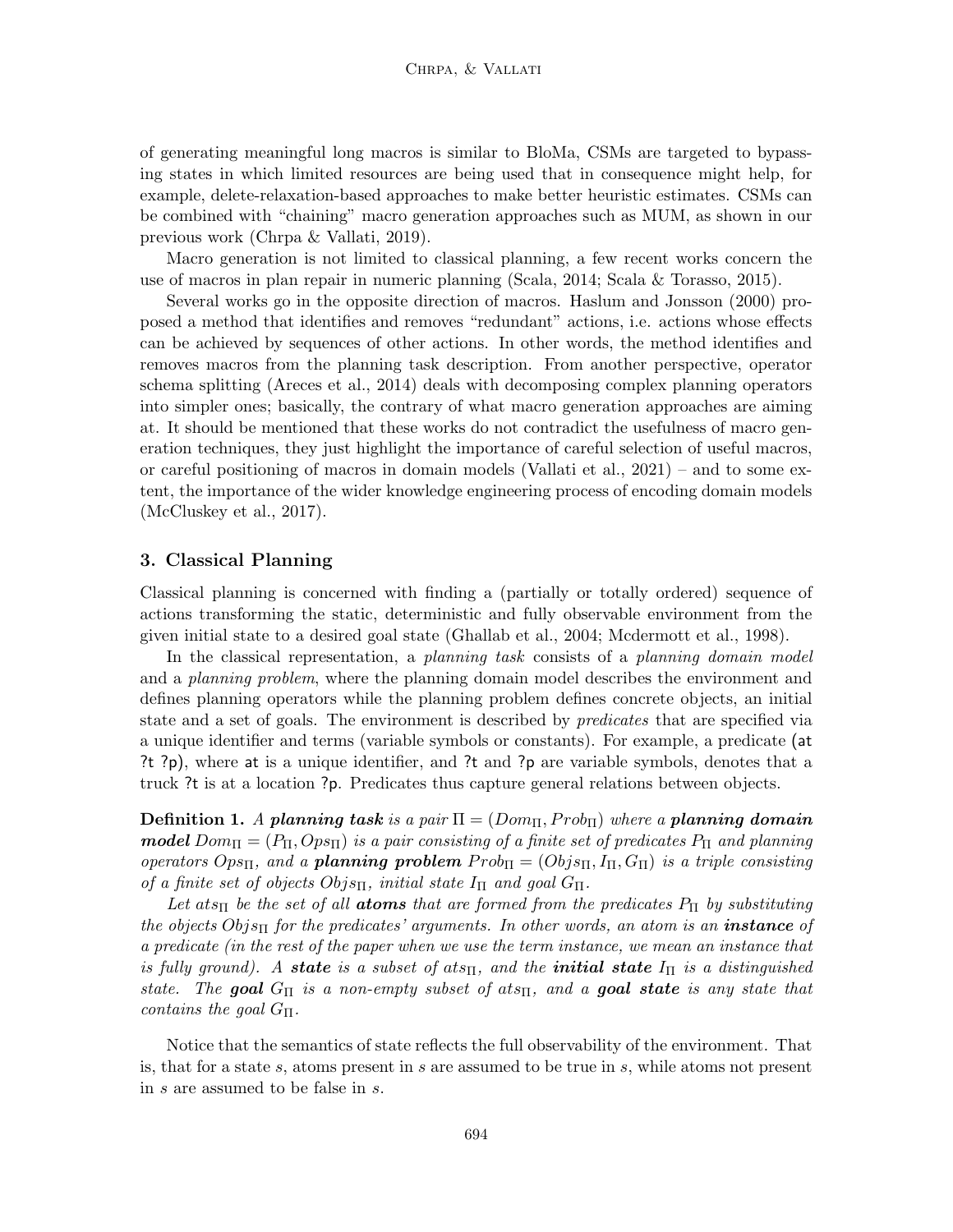Planning operators are the mean that allows to modify the environment. They consist of preconditions, i.e., what must hold prior an operators' application, and effects, i.e., what is changed after operators' application. Specifically, we distinguish between *delete* effects, i.e., what becomes false, and *add effects*, i.e., what becomes true after applying the operator. Actions are instances of planning operators, i.e., operators' arguments as well as corresponding variable symbols in operators' preconditions and effects are substituted by objects (constants). Planning operators capture general types of activities that can be performed. Planning operators can be instantiated to actions in order to capture given activities between concrete objects.

**Definition 2.** A planning operator  $o = (name(o), pre(o), del(o), add(o))$  is specified such that name(o) = op\_name(x<sub>1</sub>,...,x<sub>k</sub>), where op\_name is a unique identifier and  $x_1, \ldots x_k$  are all the variable symbols (arguments) appearing in the operator,  $pre(o)$  is a set of predicates representing the precondition of o, del(o) and add(o) are sets of predicates representing the negative (or delete) and positive (or add) effects of o.

Actions are instances of planning operators that are formed by substituting objects, defined in a planning problem, for operators' arguments as well as for corresponding variable symbols in operators' preconditions and effects. An action  $a = (pre(a), del(a), add(a))$  is **applicable** in a state s if and only if  $pre(a) \subseteq s$ . Application of a in s, if possible, results in a state  $(s \setminus \mathit{del}(a)) \cup \mathit{add}(a)$ .

We define a **transition function**  $\gamma : S \times A^n \to S$ , where S is a set of states, A is a set of actions and  $n$  is a non-negative integer, as follows:

 $\gamma(s,\langle\rangle) = s$  $\gamma(s,\langle a \rangle) = (s \setminus \mathit{del}(a)) \cup \mathit{add}(a)$  if a is applicable in s, or undefined otherwise  $\gamma(s, \langle a_1, a_2, \ldots, a_n \rangle) = \gamma(\gamma(s, \langle a_1 \rangle), \langle a_2, \ldots, a_n \rangle)$ , or undefined if  $\gamma(s, \langle a_1 \rangle)$  is undefined

A solution of a planning task is a sequence of actions transforming the environment from the given initial state to a goal state.

**Definition 3.** A plan is a sequence of actions. A plan is a **solution** of a planning task  $\Pi$ , a **solution plan** of  $\Pi$  in other words, if and only if a consecutive application of the actions from the plan starting in the initial state of  $\Pi$  results in the goal state of  $\Pi$ .

Given a planning task  $\Pi$ , we say that a state s' is **reachable** from a state s if and only if there exists a sequence of actions such that their consecutive application starting in s results in s'. We say that atoms p and q are **mutex** if and only if no reachable state contains both of them. We also say that a set of atoms is a **mutex group** if and only if in each reachable state at most one atom from the set is true. We say that an action  $a_i$  is an **achiever** for an action  $a_j$  if an only if  $add(a_i) \cap pre(a_j) \neq \emptyset$ . We also say that actions  $a_i$  and  $a_j$  are *independent* if and only if  $del(a_i) \cap (pre(a_j) \cup add(a_j)) = \emptyset$  and  $del(a_i) \cap (pre(a_i) \cup add(a_i)) = \emptyset$ . We also say that actions  $a_i$  and  $a_j$  are **equivalent** if and only if for each state s it is the case that  $\gamma(s, a_i) = \gamma(s, a_i)$  or both  $\gamma(s, a_i)$  and  $\gamma(s, a_i)$  are undefined.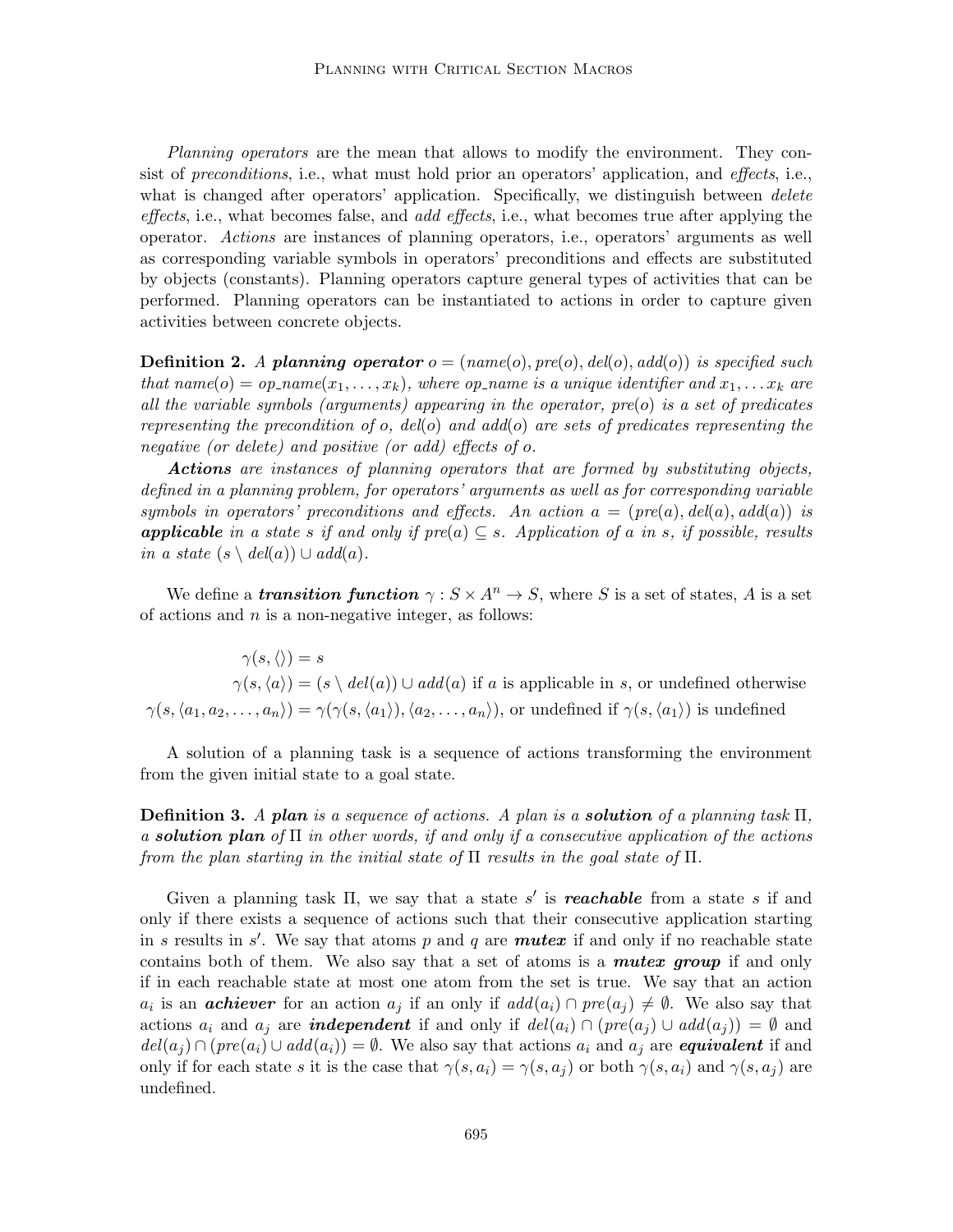#### 3.1 Running Examples

Throughout the paper, we will use examples from several benchmark domains that were introduced in the International Planning Competitions<sup>2</sup>.

Blocks World (Bw, in short) is perhaps the best known domain in the planning community. In Bw, the task is to rearrange towers of blocks by a robotic hand. A "clear" block (i.e., nothing is stacked on that block) can be picked up from the table if the robotic hand is free. A "clear" block can be unstacked from another block if the robotic hand is free. A block can be put down on the table if held by the robotic hand. Similarly, a block can be stacked on another "clear" block if held by the robotic hand.

The Transport domain is a variant of a logistics domain in which packages have to be delivered by limited-capacity trucks from their locations of origin to their destination locations. A package can be *picked up* by a truck if they both are at the same location and the truck has sufficient capacity to carry the package. A package can be dropped by the truck if the package is inside the truck. A truck can drive from one location to another if the locations are connected by road.

In the Storage domain, crates have to be delivered by hoists from the areas of their origin to the areas of their destination. A "free" hoist can *pick up* a crate if the hoist is located in the area next to the area in which the crate is placed. A hoist can *drop* the crate to a free store area next to the area the hoist is located. A hoist can move to a free adjacent store area. A hoist can go out from the store area to an adjacent transit area and, finally, a hoist can go in to a free adjacent store area from the transit area the hoist is located.

The Barman domain models a robotic barman which has to prepare a collection of drinks and cocktails. The robotic barman has two hands that can be used to carry and manipulate containers (shots or shakers). Cocktails are prepared in a shaker to which the barman has to put required ingredients (two of them). Ingredients can be poured from dispensers to shots and then put to the shaker that has to be clean before use. The shot has to be clean as well before use unless it is used for the same ingredient as before.

#### 3.2 Macro-actions and Macro-operators

Sequences of actions can be assembled into single actions, called macro-actions. Macroactions can be understood as short-cuts in state-transition systems representing planning tasks. Plan generation might hence be done in a smaller number of steps. Macro-actions are formally defined as follows.

**Definition 4.** Let  $\langle a_1, \ldots, a_n \rangle$  be a sequence of actions. We say that  $a_{1,\ldots,n}$  is a **macro**action over  $\langle a_1, \ldots a_n \rangle$  if and only if for each state s it is the case that  $\gamma(s, a_{1,...,n}) =$  $\gamma(s, \langle a_1, \ldots a_n \rangle)$  or both  $\gamma(s, a_{1,\ldots,n})$  and  $\gamma(s, \langle a_1, \ldots a_n \rangle)$  are undefined.

We also say that  $a_{1,...,n}$  is sound if and only if for each  $1 < i \leq n$  it is the case that  $pre(a_i) \cap \bigcup_{j=1}^{i-1} (del(a_j) \setminus \bigcup_{l=j}^{i-1} add(a_l)) = \emptyset.$ 

A macro-action  $a_{1,\dots,n}$  can be assembled from a sequence of actions  $\langle a_1, \dots, a_n \rangle$  as shown in Algorithm 1. The algorithm iteratively assembles actions one by one until the required macro-action is created.

<sup>2.</sup> http://ipc.icaps-conference.org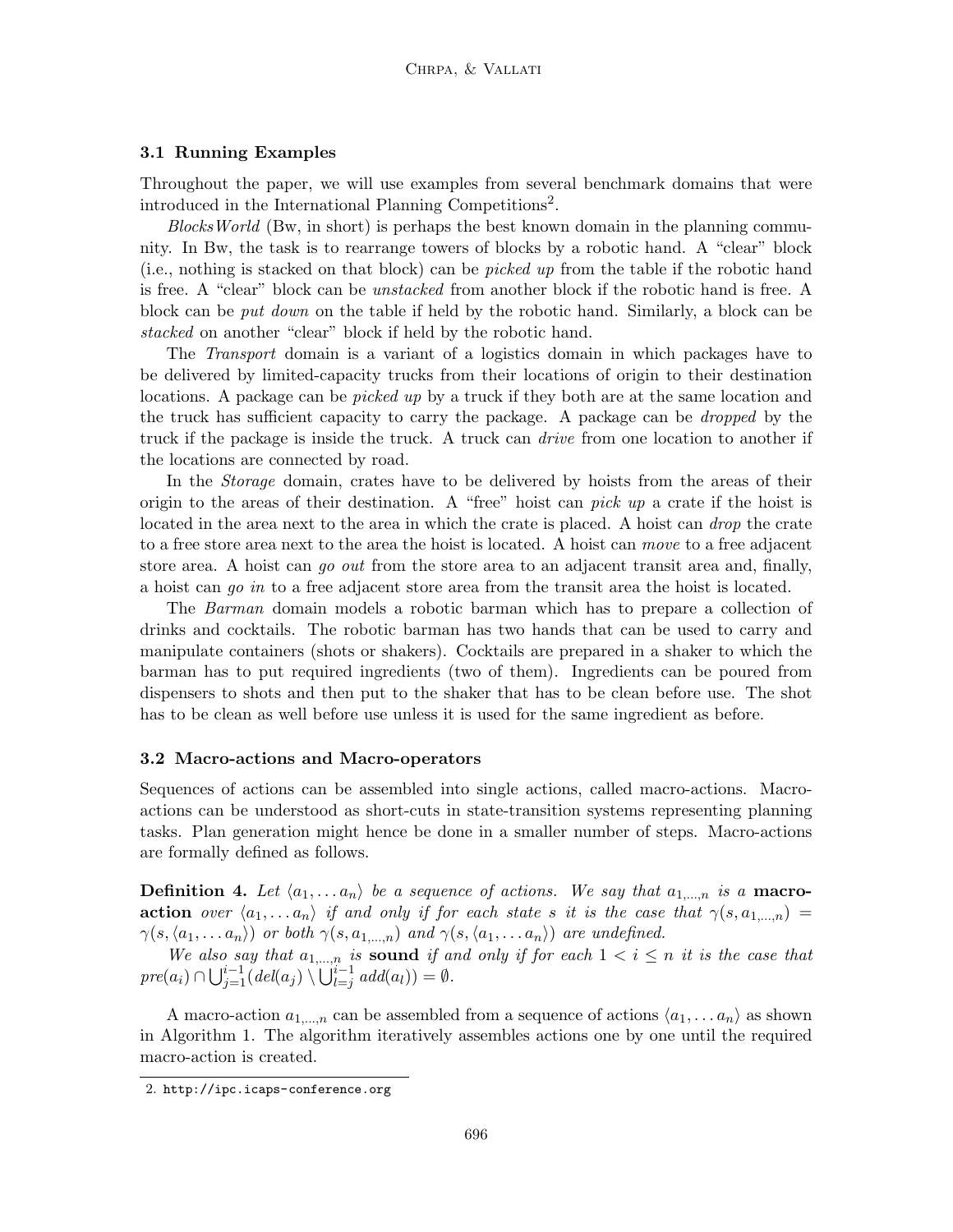Algorithm 1 Assembling Macro-actions from a sequence of actions

Require:  $\langle a_1, \ldots a_n \rangle$ Ensure:  $a_{1,\dots,n}$ 1: function ASSEMBLETWO $(a_i, a_j)$ 2:  $pre(a_{i,j}) \leftarrow pre(a_i) \cup (pre(a_j) \setminus add(a_i))$ 3:  $del(a_{i,j}) \leftarrow (del(a_i) \setminus add(a_i)) \cup del(a_j)$ 4:  $add(a_{i,j}) \leftarrow (add(a_i) \setminus del(a_j)) \cup add(a_j)$ 5: return  $a_{i,j}$ 6: end function 7: for  $i = 1$  to  $n - 1$  do 8:  $a_{1,\ldots,i+1} \leftarrow$ AssembleTwo $(a_{1,\ldots,i}, a_{i+1})$ 

9: end for

At a more general level, macro-operators encapsulate sequences of ordinary planning operators and as actions are grounded instances of planning operators, macro-actions are instances of macro-operators. Also, macro-operators are domain-specific rather than problemspecific and hence they can be added into a domain model and exploited in a *planner in*dependent way (e.g. encoded in PDDL). We generalise Definition 4 for macro-operators as follows.

**Definition 5.** Let  $\langle o_1, \ldots, o_n \rangle$  be a sequence of planning operators. We say that  $o_1, \ldots, o_n$  is a **macro-operator** over  $\langle o_1, \ldots, o_n \rangle$  if for each instance  $a_{1,...,n}$  of  $o_{1,...,n}$  it is the case that  $a_{1,...,n}$  is a macro-action over  $\langle a_1,... a_n \rangle$ , where for each  $1 \leq i \leq n$  it holds that  $a_i$  is an instance of oi.

We also say that  $o_{1,...,n}$  is sound if and only if each of its instances is sound as well.

Macro-operators, in the most general case, contain all the variable symbols (parameters) of operators they are assembled from. However, it is useful to bind some variables to be equal. For example, in BlocksWorld, assembling two operators pickup(?x) and stack(?z ?y) into a macro-operator makes sense if ?x and ?z are equal since we would like to stack the same block we picked up. Instead of explicitly putting equality constraints into macrooperators' preconditions, we unify equal variables by renaming substitutions. That is, in our example, renaming ?z to ?x, so the macro-operator pickup-stack(?x ?y) has two parameters.

Note that hereinafter we will use the term macro to refer to both macro-actions and macro-operators. Where not clear from the context we will use the notions macro-action/macrooperator to disambiguate. Another type of variable binding is inequality constraints, which might be necessary to handle a possible source of unsoundness of macro-operators (Chrpa, 2010b). For example, in the BlocksWorld domain, a macro pickup-stack(?x ?y) that has (clear  $?x$ )(ontable  $?x$ )(clear  $?y$ )(handempty) in its precondition can be instantiated into pickupstack(A A) that is applicable if (clear A)(ontable A)(handempty) is true in some state. However, actions (pickup A) and stack( $A$  A) cannot be applied consecutively because (pickup A) deletes (clear A) which is required by stack( $A$  A). By generalising this observation we can see that if some (different) variable symbols are substituted by the same constants, a macro-operator might become unsound. To avoid such cases, a constraint requiring different instantiation of affected variable symbols, i.e., the inequality constraint, is added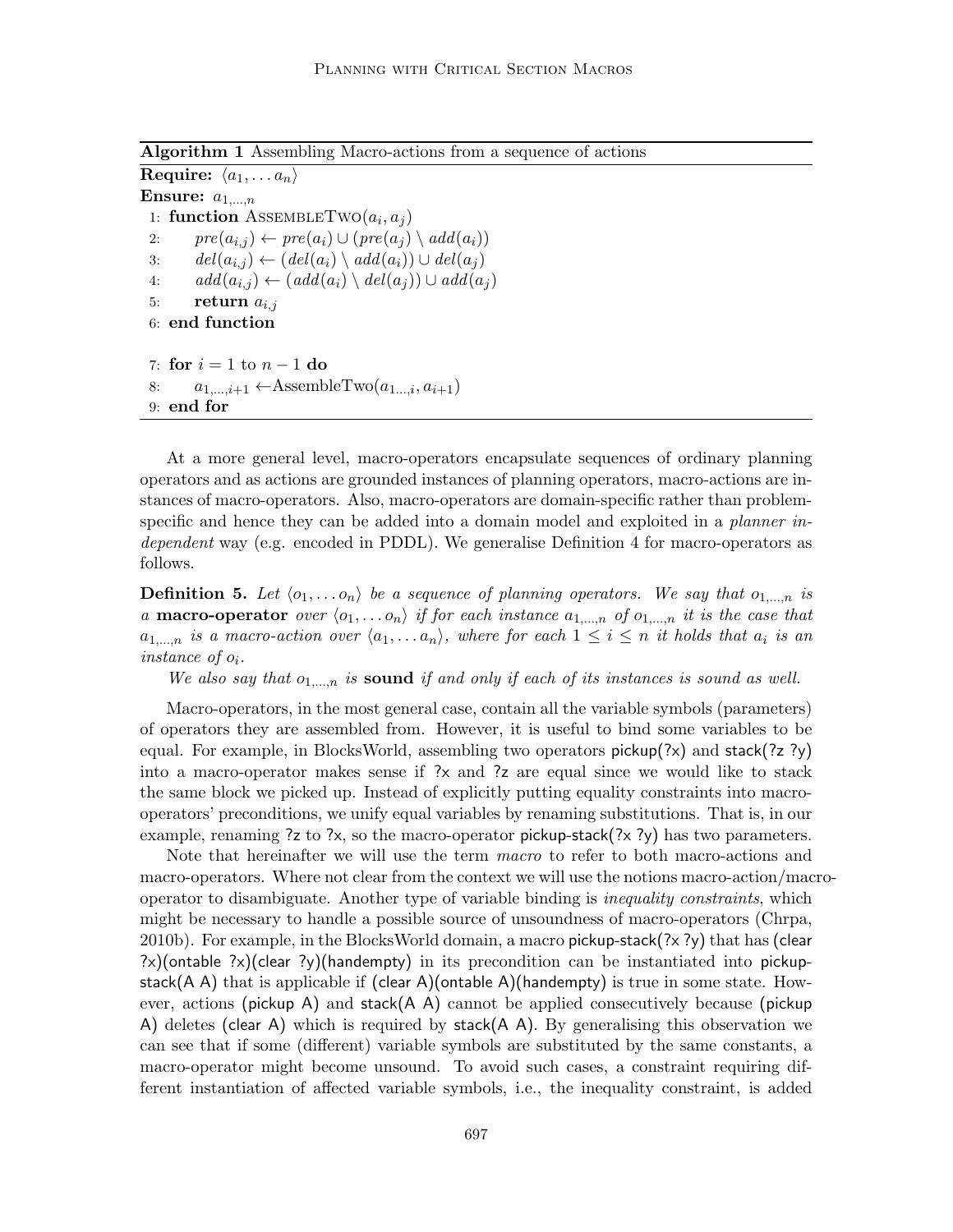into macro-operator's precondition (e.g. (not  $(= ? \times ? \gamma)$ ) is added into pickup-stack(?x ?y)'s precondition).

#### 3.3 Outer Entanglements

Outer Entanglements are relations between planning operators and initial or goal predicates, and have been introduced as a technique for eliminating potentially unnecessary instances of these operators (Chrpa et al., 2018).

Generally speaking, entanglements by init capture situations where only instances of a given operator that requires instances of a certain predicate present in the initial state are needed to solve the problem. Similarly, entanglements by goal capture situations where only instances of a given operator that achieves instances of a certain predicate present in the goal are needed to solve the problem.

For example, in the BlocksWorld domain, the operator unstack is entangled by init with the predicate on, since we need to unstack blocks only from their initial positions. Similarly, the operator stack is entangled by goal with the predicate on, since we need to stack blocks only to their goal positions.

**Definition 6.** Let  $\Pi = (D, P)$  be a planning task, where  $P = (Obj, I, G)$  is a planning problem and  $D = (P, O)$  is a domain model. We say that operator  $o \in O$  is entangled by **init** (resp., goal) with a predicate  $p \in P$  if and only if  $p \in pre(o)$  (resp.,  $p \in add(o)$ ) and there exists a solution plan  $\pi$  of  $\Pi$  such that for every o's instance  $a \in \pi$  and for every p's instance  $p_{qnd}$  it holds:  $p_{qnd} \in pre(a) \Rightarrow p_{qnd} \in I$  (resp.,  $p_{qnd} \in add(a) \Rightarrow p_{qnd} \in G$ ).

Outer entanglements have been used as a reformulation technique, as they can be directly encoded into a problem instance. The way outer entanglements are encoded is inspired by one of their properties: given a static predicate  $p_s$  ( $p_s$  is not a part of effects of any operator), an operator o is entangled by init with  $p_s$  if and only if  $p_s \in pre(o)$  (Chrpa & Barták, 2009). For an operator  $o$  being entangled by init (resp., goal) with a predicate  $p$ , a supplementary static predicate  $p'$  that "clones" p is introduced and put into  $pre(o)$ . Initial (resp., goal) instances of p are cloned and put into the initial state.

Formally, let  $\Pi$  be a planning task, I be its initial state and G its goal. Let an operator o be entangled by init (resp., goal) with a predicate p. Then  $\Pi$  is reformulated as follows (Chrpa et al., 2018):

- 1. Add a new static predicate  $p'$  having the same arguments as  $p$  to the domain model of Π.
- 2. Add  $p'$  into o's precondition such that  $p'$  has the same arguments as p which is in precondition (resp., add effects) of o.
- 3. Add instances of  $p'$  which correspond to instances of  $p$  in  $I$  (resp., in  $G$ ) into  $I$ .

To give an example, operator unstack(?x ?y) that is entangled by init with (on ?x ?y) is modified such that a new static predicate (ei on  $\frac{2}{x}$  ?y) is added to its precondition. Then, assuming that, for example, (on A B) and (on B C) are present in the initial state of a planning task, the initial state of the reformulated planning task will contain (ei on A B) and (ei\_on  $B$  C).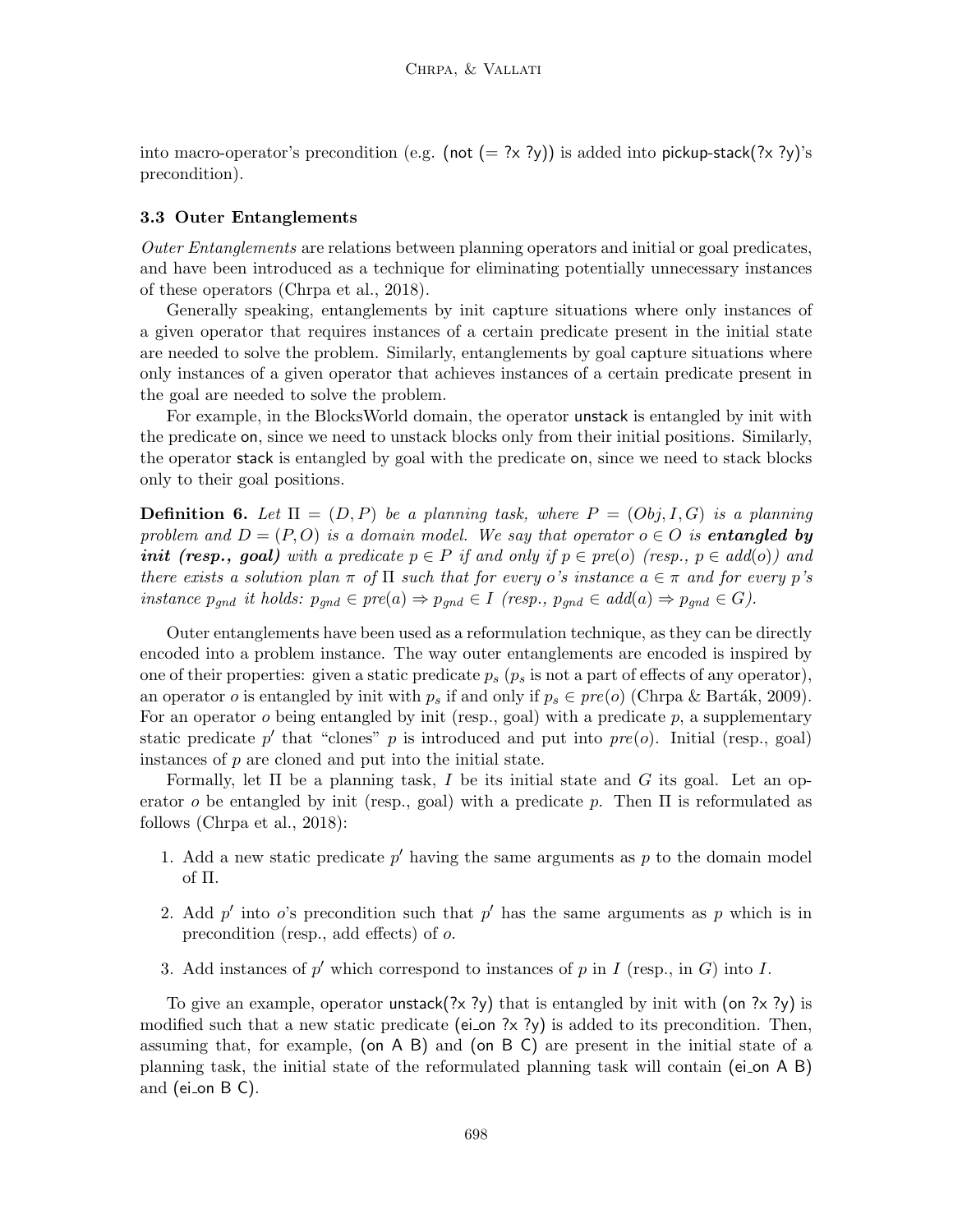## 4. Critical Section Macros (CSMs)

In parallel computing, critical sections are used to regulate the access to resources, to guarantee the integrity of the overall system by avoiding situations where multiple different processes are concurrently modifying a shared resource. To prevent other processes (or threads) to access the resource while it is in use, the resource is locked at the beginning of the critical section, then the required operations are made with the resource by the process that is locking it, and then –at the end of critical section– the resource is released and is therefore available for other processes.

In planning, we can observe that some subsequences of actions in plans replicate the underlying structure of critical sections, i.e., locking a resource, using it, and releasing it. In BlocksWorld, the robotic hand can be seen as a resource. When the robotic hand picksup or unstacks a block it becomes locked, that is, no other block can be carried by the robotic hand at that time. When the robotic hand stacks or puts-down the block it is holding, then the hand is released, that is, it can be used to manipulate other blocks. A more complicated example can be found in the Barman domain, in which a robotic barman prepares cocktails. Here, a critical section activity, for instance, involves grabbing a shaker (locking robot's hand), shaking a cocktail, pouring the cocktail into a shot, cleaning the shaker before putting it back on the table (releasing robot's hand).

The rationale behind CSMs is to bridge resource use with a single macro. Such macros can hence capture a whole activity that deals with a limited resource (or more limited resources). This might be beneficial, for instance, for planning techniques incorporating delete-relaxation, i.e., ignoring delete effects of actions (Hoffmann & Nebel, 2001). For states in which a resource is available, delete-relaxation heuristics might incorrectly assume that the resource can be simultaneously used by multiple objects (e.g. a robotic hand holding multiple blocks at the same time), potentially leading to inaccurate heuristic estimates.

Technically speaking, a free resource, as well as a locked resource, is represented by corresponding atoms. For example, (handfree) represents a free resource (the robotic hand) while (holding a) represents a locked resource (the robotic hand carrying block a).

We recognise critical activities by identifying mutex atoms  $p$  and  $q$  that represent a free and a locked resource, respectively. We consider two different conditions for  $p$  and  $q$  such that one has to be met in order to recognise  $p$  and  $q$  as a lock. In the first condition, the arguments of q must be a superset (not necessarily proper) of the arguments of  $p$ . Arguably, since  $q$  represents a locked resource, it might contain additional arguments referring to why the resource is locked (e.g. a hand holding an object), however, it cannot contain fewer arguments (in order to recover a corresponding atom  $p$  after releasing the resource). In the second condition,  $p$  and  $q$  must have the same name and the same number of arguments but they differ at exactly one argument. Such a condition refers to a situation, for example, where a predicate represents a capacity of a resource (e.g. a truck). One argument describes the capacity of the resource (in that argument in which p and q differ) while the other arguments describe the resource itself (e.g. a truck).

Locking and releasing resources is done by specific actions. An action that deletes p and adds q, a locker, locks a given resource. Analogously, an action that deletes q and adds  $p$ , a releaser, releases (unlocks) the given resource. An action having q in its precondition but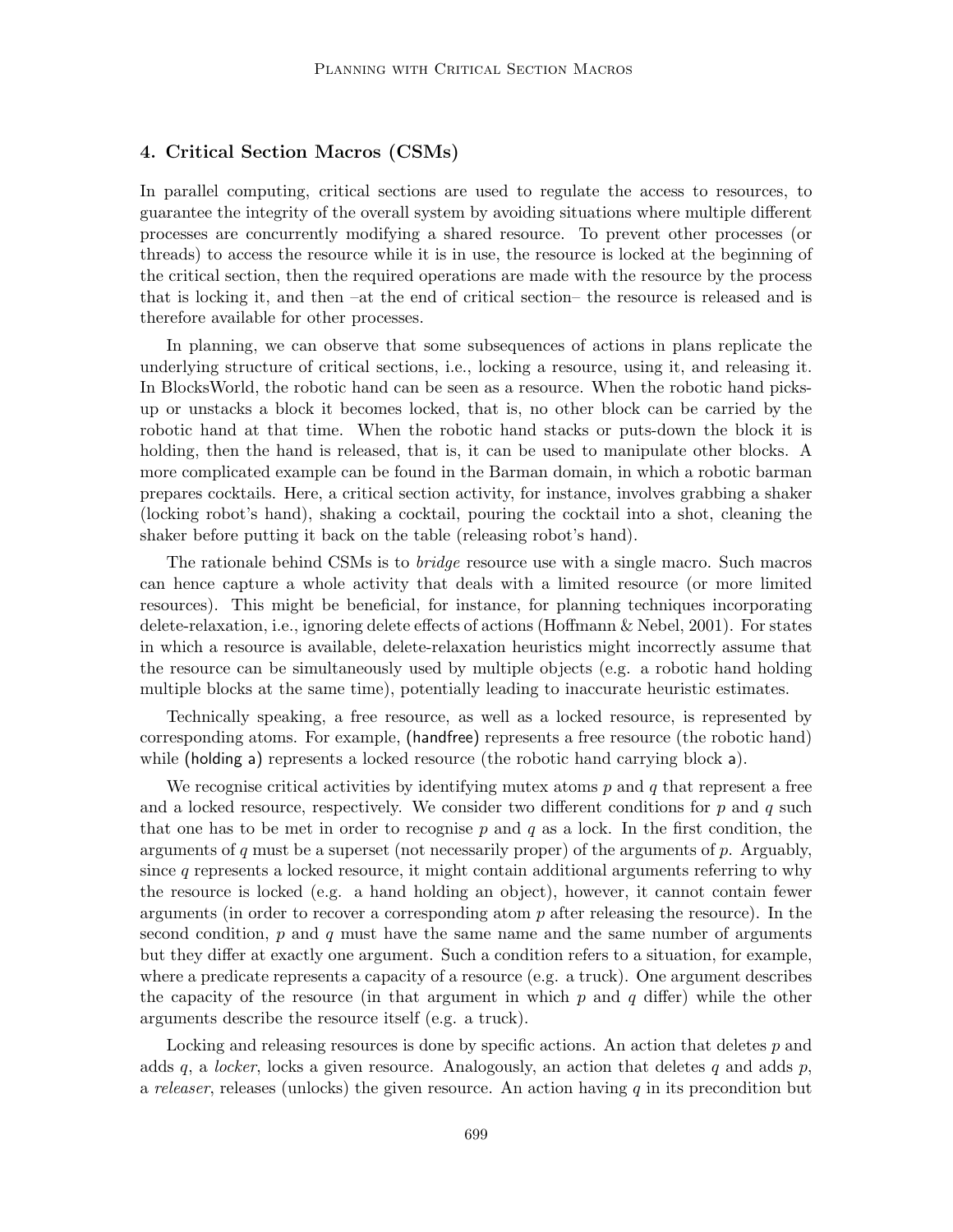not deleting it, a user, uses the given resource. This idea is formalised as follows (note that  $args(p)$  represents the set of arguments of a predicate p).

**Definition 7.** Let  $\Pi$  be a planning task and ats $\Pi$  be atoms and  $A_{\Pi}$  be actions (defined in Π). Let  $p, q \in ats$ <sub>Π</sub> be atoms that are mutex and where (i) args(p)  $\subseteq args(q)$ , or (ii)  $name(p) = name(q)$  and  $|args(p) \cap args(q)| + 1 = |args(p)| = |args(q)|$ . We say that an action  $a \in A_{\Pi}$  is a p, q-locker if  $p \in del(a)$  and  $q \in add(a)$ . We also say that  $a' \in A_{\Pi}$  is a p, q-releaser if  $q \in del(a')$  and  $p \in add(a')$ . We also say that  $a'' \in A_{\Pi}$  is a q-user if  $q \in pre(a'') \setminus (del(a'') \setminus add(a''))$ . We denote the pair p, q as a lock.

The above definition considers single-phased locks, i.e., resources are locked/released by one action only. However, it might be the case that locking and/or releasing a resource has to be done in multiple steps. For illustration, multi-phase locks might account for capacity of a truck that might carry at most  $k$  packages. Then, a sequence of "pick" actions might account for a multi-phase locker and a sequence of "drop" actions might account for a multi-phase releaser. To consider multi-phased locks, we extend Definition 7 as follows.

**Definition 8.** Let  $\Pi$  be a planning task and ats $\Pi$  be atoms and  $A_{\Pi}$  be actions (defined in  $\Pi$ ). Let  $p^1, \ldots, p^k \in ats_{\Pi}$  be atoms forming a mutex group and where (i)  $args(p^1) \subseteq$  $\cdots \subseteq args(p^k)$ , or (ii)  $name(p^1) = \cdots = name(p^k)$  and  $|\bigcap_{i=1}^k args(p^i)| + 1 = |args(p^1)| =$  $\cdots = |args(p^k)|$ . We say that a sequence of actions  $a^{l_1}, \ldots, a^{l_m}$  forms a  $p^1, \ldots, p^k$ -locker if for each  $i \in \{1, \ldots, m\}$  it is the case that  $a^{l_i}$  is a  $p^{c_i}, p^{c_{i+1}}$ -locker, where  $1 = c_1 < c_2 <$  $\cdots < c_m < c_{m+1} = k$ . Similarly, we say that a sequence of actions  $a^{r_1}, \ldots, a^{r_n}$  forms a  $p^1, \ldots, p^k$ -releaser if for each  $i \in \{1, \ldots, n\}$  it is the case that  $a^{r_i}$  is a  $p^{d_{i+1}}, p^{d_i}$ -releaser, where  $k = d_1 > d_2 > \cdots > d_n > d_{n+1} = 1$ . We denote the sequence  $p^1, \ldots, p^k$  as a **phased** lock.

We say that  $p^1, \ldots, p^k$ -locker and  $p^1, \ldots, p^k$ -releaser are **balanced** if and only if  $m = n$ and for the indices it is the case that  $c_1 = d_{n+1}, c_2 = d_n, \ldots, c_{n+1} = d_1$ .

It should be noted that one action can be a locker/releaser or a part of action sequence forming a locker/releaser for more locks (single- or multi-phased).

In the following subsections, we describe in detail three kinds of CSMs, the simple ones that use a single-phased lock such that they start with a locker and end up with a releaser over that (single) lock, and the complex ones that involve multi-phased locks or multiple locks.

#### 4.1 Single-phased Single-lock CSMs

A Single-phased Single-lock (SpSl) CSM, in general, encapsulates a sequence of actions starting with a *locker* and ending up with a *releaser*. Such an action sequence might also contain users and "gluing" actions. A gluing action, roughly speaking, is an action that cannot be moved before the locker or after the releaser without compromising the sequence – by invalidating a precondition of some action or by achieving a different outcome than the original action sequence. To give an example, an action sequence –  $pick(true$  pkg loc1), drive(truck loc1 loc2), drop(truck pkg loc2) – can form a CSM. The drive action is a gluing action as it neither can be moved before pick, since these actions are not independent because drive deletes pick's precondition, nor can be moved after drop, since drive achieves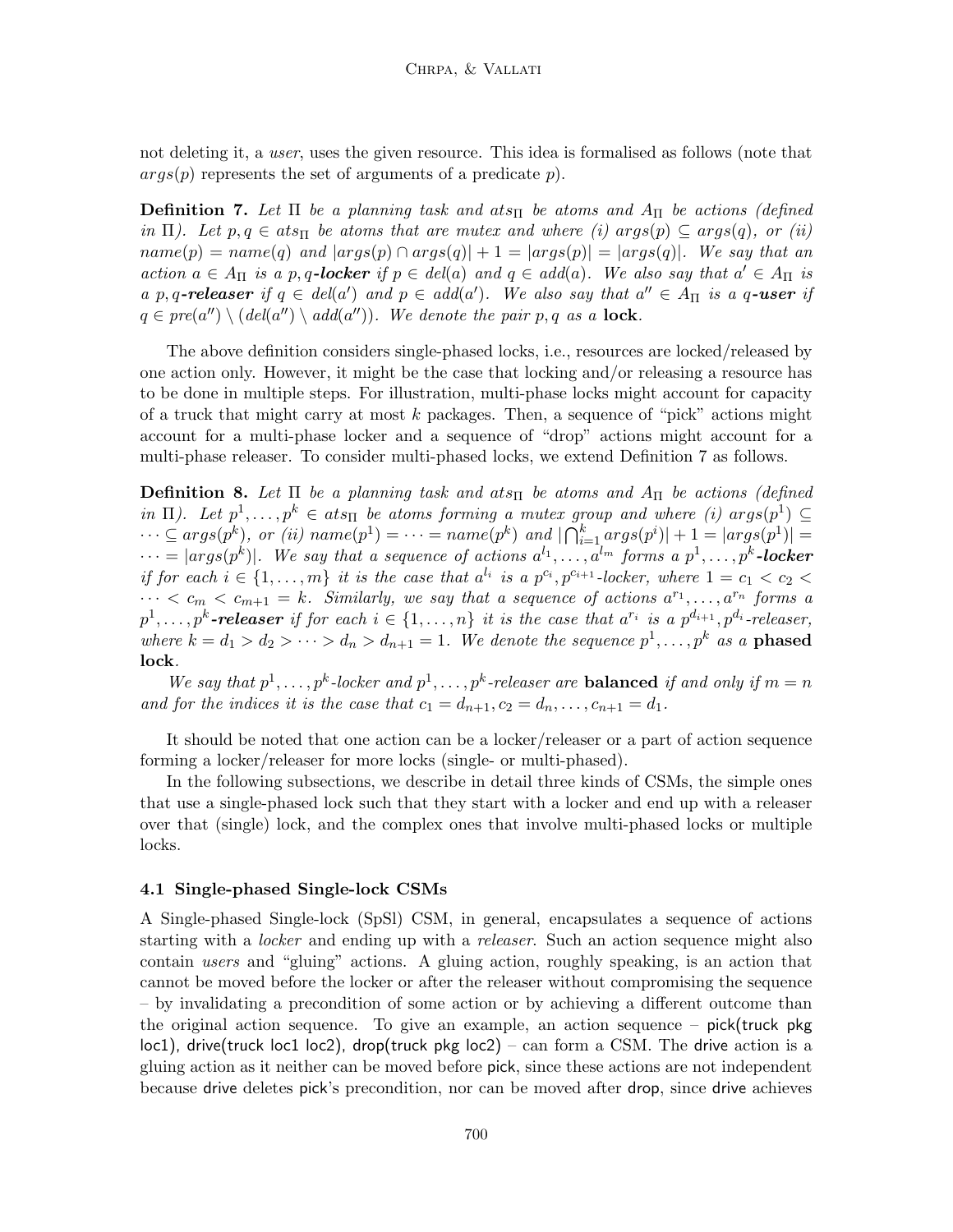a fact required by drop. In another action sequence – pick(truck pkg loc1), drive(truck loc1 loc2), drive(truck2 loc2 loc3), drop(truck pkg loc2) –, we can see that we can move the latter drive action (drive(truck2 loc2 loc3)) after drop as it is not an achiever for drop and both actions are independent. Note that the latter drive action can also be moved before pick as it is independent with both pick and the former drive action (drive(truck loc1 loc2)) and none of these actions is an achiever for it (the latter drive action).

We define the notion of a "potentially gluing" action that unifies the conditions under which the action can be considered as "gluing" within a CSM.

**Definition 9.** Let  $a_{1,...,k}$  be a macro over  $\langle a_1,..., a_k \rangle$ . We say that an action  $a_i$ , where  $1 < i < k$ , is a **potentially gluing action** with respect to  $a_{1,...,k}$  if the following conditions hold:

- there exists an action  $a_j$ , where  $1 \leq j \leq i$ , such that  $a_i$  and  $a_j$  are not independent or  $a_i$  is an achiever for  $a_i$
- there exists an action  $a_m$ , where  $i < m \leq k$ , such that  $a_i$  and  $a_m$  are not independent or  $a_i$  is an achiever for  $a_m$

Formally, a CSM with a single-phased single lock is defined as follows.

**Definition 10.** Let  $\Pi$  be a planning task and ats $\Pi$  be atoms and  $A_{\Pi}$  be actions (defined in Π). Let  $a_1, a_2, \ldots, a_k \in A_{\Pi}$  be actions. We say that  $a_1,...,k$  is a **Single-phased Single-lock Critical Section Macro** over a lock p, q  $(p, q \in ats<sub>II</sub>)$  if it is a macro over a sequence of actions  $\langle a_1, \ldots, a_k \rangle$  such that

- i)  $a_1$  is a p, q-locker
- ii)  $a_i$ , where  $1 \le i \le k$ , is either a q-user, or a potentially gluing action not being a q-user (a gluing action, for short)
- iii)  $a_k$  is a p, q-releaser

Furthermore, we can classify SpSl CSMs into the following categories with regards to their shape.

Trivial – CSM contains only a locker and a releaser

Using – CSM contains also users, besides a locker and a releaser

Gluing – CSM contains also gluing operators, besides a locker and a releaser

Full – CSM contains all types of operators

For example, a macro pickup-stack $(?x ?y)$ , representing that a block  $?x$  is moved from the table to a block ?y, is a CSM consisting of only a locker ( $\text{pickup}(?x)$ ) and a releaser (stack(?x  $(\gamma)$ ) and hence is classified as *trivial*. In Storage instead, a macro go out-lift-go in(?hoist) ?storearea1 ?transitarea ?crate ?storearea2 ?place), representing that ?hoist initially moves from ?storearea1 to ?transitarea in order to lift ?crate from ?place in ?storearea2 and then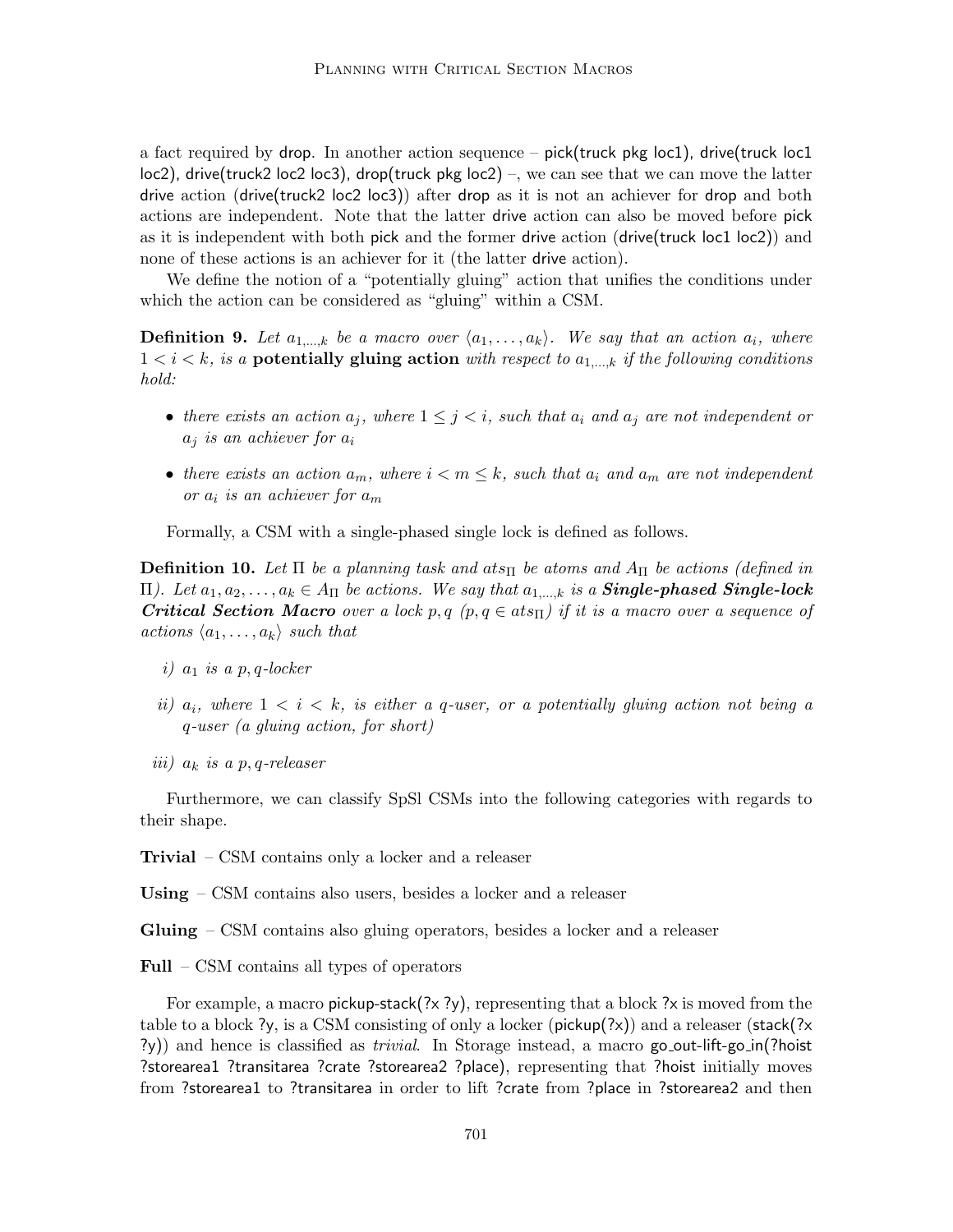moves back to ?storearea1, is a CSM consisting of a locker (go\_out(?hoist ?storearea1 ?transitarea)), a releaser (go\_in(?hoist ?transitarea ?storearea1)) and a user (lift(?hoist ?crate ?storearea2 ?transitarea ?place)) and hence is classified as  $using$ . In a variant of Transport in which each truck can carry at most one package, a macro pick-drive-drop(?truck ?package ?location1 ?location2), representing that ?truck delivers ?package from ?location1 to ?location2, is a CSM consisting of a locker (pick(?truck ?package ?location1)), a releaser (drop(?truck ?package ?location2)) and a gluing action (drive(?truck ?location1 ?location2)) and hence is classified as gluing.

#### 4.2 Single-Phased Multi-lock Critical Section Macros

Operators involved in one CSM might be lockers or releasers for other CSMs. That said, a SpSl CSM might contain a part of another CSM (could be more than one). Consequently, some CSMs might overlap, i.e., sharing a common subsequence of actions, and such a situation might be impractical during planning, as the planner might use only one of these macros. To give an example, in the Storage domain we can find two SpSl CSMs (parameters are omitted for the sake of clarity):  $\text{go\_out-lift-go\_in}$  (see Section 4.1) and lift-go\_in-drop, where the hoist lifts a crate, moves from the transit area to a store area and then drops the crate. These CSMs overlap in the lift and go in actions.

To deal with this issue we introduce *Single-phased Multi-lock (SpMl) CSMs* that contain multiple lockers and releasers.

**Definition 11.** Let  $\Pi$  be a planning task and ats $\Pi$  be atoms and  $A_{\Pi}$  be actions (defined in Π). Let  $a_1, a_2, \ldots, a_k \in A_{\Pi}$  be actions. We say that  $a_{1,\ldots,k}$  is a **Single-phased Multi-lock** Critical Section Macro over a set of locks  $p^1, q^1, p^2, q^2, \ldots, p^l, q^l$   $(p^1, q^1, p^2, q^2, \ldots, p^l, q^l \in$  $ats_{\Pi}$ ) if it is a macro over a sequence of actions  $\langle a_1, \ldots, a_k \rangle$  such that

- (i)  $a_1$  is a  $p^i, q^i$ -locker
- (ii)  $a_i$ , where  $1 \lt i \lt k$ , is either
	- (a) a  $q^x$ -user, where there exists  $j < i$  such that  $a_j$  is a  $p^x, q^x$ -locker and there exists  $m > i$  such that  $a_m$  is a  $p^x, q^x$ -releaser
	- (b) a  $p^v, q^v$ -releaser, where  $1 \le v \le l$ , there exists  $1 \le m \lt i$  such that  $a_m$  is a  $p^v, q^v$ -locker
	- (c) a potentially gluing action which is neither a  $q^x$ -user nor a  $p^v, q^v$ -releaser as in (a) or  $(b)$ , respectively (a gluing action, for short)
	- (d) a  $p^v, q^v$ -locker, where  $1 \le v \le l$ , there exists m, where  $i < m \le k$ , such that  $a_m$  is a p<sup>v</sup>, q<sup>v</sup>-releaser, and  $a_i$  is a  $q^x$ -user  $(x \neq v)$ , a gluing action, or a p<sup>x</sup>,  $q^x$ -releaser  $(x \neq v)$ .
- (iii)  $a_k$  is a  $p^j, q^j$ -releaser

Let  $locks(i) = \{a_j \mid j \leq i, a_j \text{ is a } p^v, q^v\text{-}locker, 1 \leq v \leq l\}$  be a set of lockers up to the index i and  $rels(i) = \{a_j | j \leq i, a_j \text{ is a } p^v, q^v \text{-}releaser, 1 \leq v \leq l\}$  be a set of releasers up to the index i. It is the case for each  $1 \le i \le k-1$  that  $|locks(i)| > |rels(i)|$ .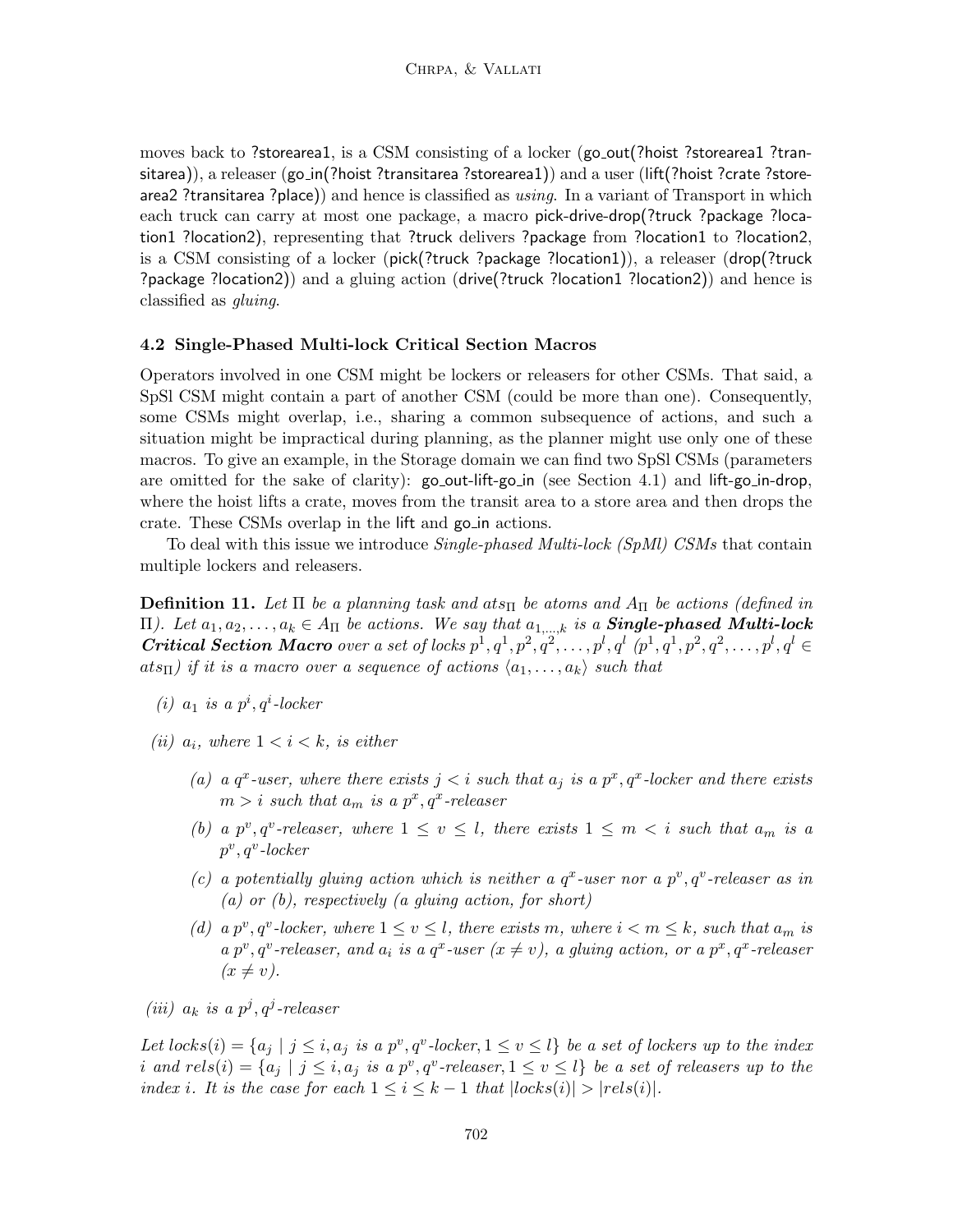Returning to the above Storage domain example, we can construct a SpMl CSM – go out-lift-go in-drop (parameters are omitted for the sake of clarity) representing that a hoist moves to a transit area, lifts a crate from an adjacent store area, returns back to the store area the hoist was before and drops the crate to a (different) adjacent store area. By constructing such a CSM, we effectively deal with the above mentioned overlap.

Note that if a SpMl CSM starts with a  $p^i, q^i$ -locker and ends with a  $p^i, q^i$ -releaser, it also classifies as a SpSl CSM, where the other lockers and releasers count as users or gluing actions.

#### 4.3 Multi-phased Single-lock Critical Section Macros

More complex situations involve multi-phased locks, that is, a sequence of actions need to be applied to get the lock and similarly a sequence of other actions need to be applied to release the lock. *Multi-phased Single-lock* (*MpSl)* CSMs are defined as follows.

**Definition 12.** Let  $\Pi$  be a planning task and ats $\Pi$  be atoms and  $A_{\Pi}$  be actions (defined in Π). Let  $a_1, a_2, \ldots, a_k \in A_{\Pi}$  be actions. We say that  $a_{1,\ldots,k}$  is a **Multi-phased Single-lock Critical Section Macro** over a multi-phased lock  $p^1, p^2, \ldots, p^l$   $(p^1, p^2, \ldots, p^l \in ats_{\Pi})$  if it is a macro over a sequence of actions  $\langle a_1, \ldots, a_k \rangle$  such that

- (i) there exist  $1 = l_1 < \cdots < l_m < r_1 < \ldots r_n = k$  such that  $a^{l_1}, \ldots, a^{l_m}$  forms a  $p^{1}, p^{2}, \ldots, p^{l}$ -locker and  $a^{r_{1}}, \ldots, a^{r_{n}}$  forms a  $p^{1}, p^{2}, \ldots, p^{l}$ -releaser
- (ii)  $a_i$ , where  $1 \leq i \leq k$  and  $i \notin \{l_1, \ldots, l_m, r_1, \ldots, r_n\}$ , is a  $p^x$ -user  $(1 \leq x \leq l)$ , or a potentially gluing action not being a  $p^x$ -user (a gluing action, for short)

For example, in the Transport domain, a MpSl CSM, is pick-pick-drive-drop-drive-drop. The macro represents that a truck initially picks up two packages at the same location and delivers the first package to a location adjacent to the location of origin, and the second package to a location adjacent to the first delivery location.

Note that if a MpSl CSM starts with a  $p^1, p^2$ -locker and finishes with a  $p^1, p^2$ -releaser (it is always the case for balanced locks), it is also a SpSl CSM (the other actions being part of the phased lock will count as gluing actions).

It is possible to define Multi-phased Multi-lock (MpMl) CSMs that, roughly speaking, would combine Definitions 11 and 12. To give an example, in the Barman domain, we can have two SpSl CSMs, i.e., 1) grasping a shot, filling a shot by an ingredient, pouring the shot to the shaker, cleaning the shot, filling the shot by another ingredient, pouring the shot to the shaker, cleaning the shot, leaving the shot, 2) grasping a shaker, shaking a cocktail, serving the cocktail, emptying, cleaning and leaving the shaker, and one MpSl CSM, i.e., 3) pouring the shot to the shaker, cleaning the shot, filling the shot with another ingredient, pouring the shot to the shaker, cleaning the shot, leaving the shot, grasping the shaker, shaking the cocktail, serving it and emptying the shaker. For the first and second CSM, the limited resource is a barman's hand which holds a shot in the first case and the shaker in the second case. For the third macro, the limited resource is the capacity of the shaker. The shaker is filled by two pouring actions and emptied by the "pouring to shot" action and the "empty" action. It can be observed that the third macro overlaps with the other two. To deal with the overlap, we can generate a MpMl CSM, i.e., grasping a shot, filling a shaker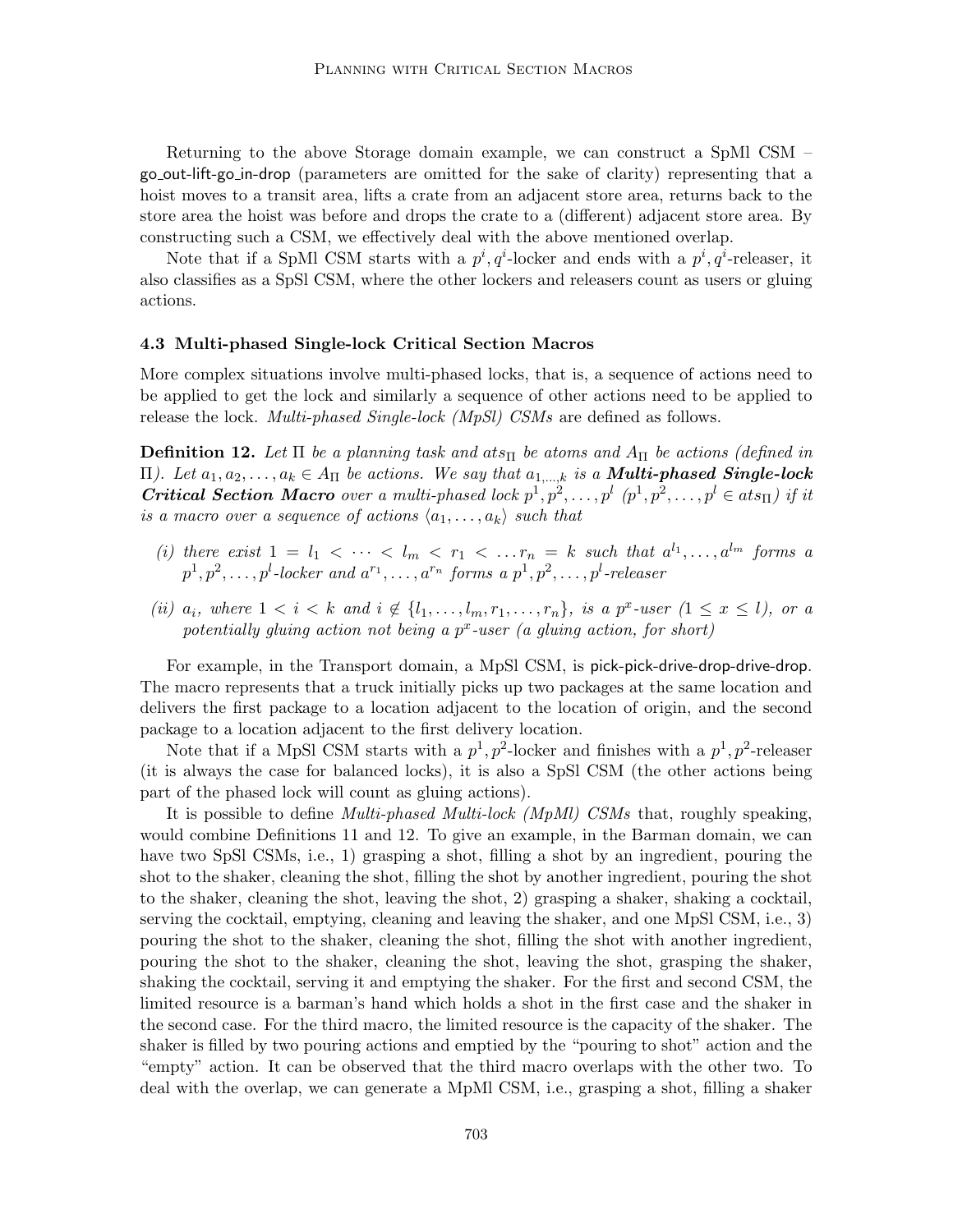

Figure 1: Example of a SpMl CSM in the Storage Domain.

with ingredients and leaving the shot, grasping the shaker, shaking a cocktail, serving the cocktail, cleaning the shaker and leaving the shaker.

## 5. Compound Critical Section Macros

As macros are encoded as ordinary actions, this fact can be leveraged for assembling more complex CSMs from simpler ones. In particular, we might only need a method that learns SpSl CSMs (we refer to this type of macros as simple CSMs) and by iterative use of the method, we can construct more complex CSMs (i.e., SpMl, MpSl or even MpMl CSMs). Also, as we learn CSMs from training plans, which might be noisy (e.g., contain some peculiarities such as very suboptimal action sequences, or redundant actions), it seems to be a more feasible option to learn CSMs incrementally as shorter macros might be easier to identify in noisy plans.

Initially, we define the notion of *compound CSMs* that captures the property where one CSM (strictly) incorporates a simpler CSM.

**Definition 13.** Let  $a_{1,...,k}$  be a Critical Section Macro over the sequence of actions  $\langle a_1, \ldots, a_k \rangle$ . Let  $a_{i,\dots,i+m}$  be another Critical Section Macro over the sequence of actions  $\langle a_i, a_{i+1}, \dots, a_{i+m} \rangle$ such that  $1 \leq i < i+m \leq k$ . Then, we say that  $a_{1,\dots,k}$  incorporates  $a_{i,\dots,i+m}$ . If  $(m-1) < k$ , then we also say that  $a_{1,...,k}$  strictly incorporates  $a_{i,...,i+m}$ 

We say that a Critical Section Macro cm is **compound** if there exists a Critical Section Macro m such that cm strictly incorporates m.

As can be observed from Definition 13, Compound CSMs form hierarchies which are defined by the relation of strict incorporation.

**Definition 14.** Let m be a (compound) Critical Section Macro. We say that  $\mathcal{H}(m)$  is a Critical Section Macro hierarchy over m, where  $\mathcal{H}(m) = (N, E)$  is a directed graph such that  $N = \{m_i \mid m \text{ incorporates } m_i\}$  is a set of nodes and  $E = \{(m_i, m_j) \mid m_i, m_j \in$  $N, m_i$  strictly incorporates  $m_j$ ,  $\sharp m_k : m_i$  strictly incorporates  $m_k \wedge m_k$  strictly incorporates  $m_j$ } is a set of edges. We say that a Critical Section Macro  $m_p$  is primitive with respect to  $\mathcal{H}(m)$  if and only if there is no outgoing edge from the  $m_p$  node in  $\mathcal{H}(m)$ .

For the recent Storage example, the SpMl CSM –  $\gamma$  go out-lift-go in-drop – has two primitive successors in its CSM hierarchy, i.e., go out-lift-go in and lift-go in-drop, as depicted in Figure 1.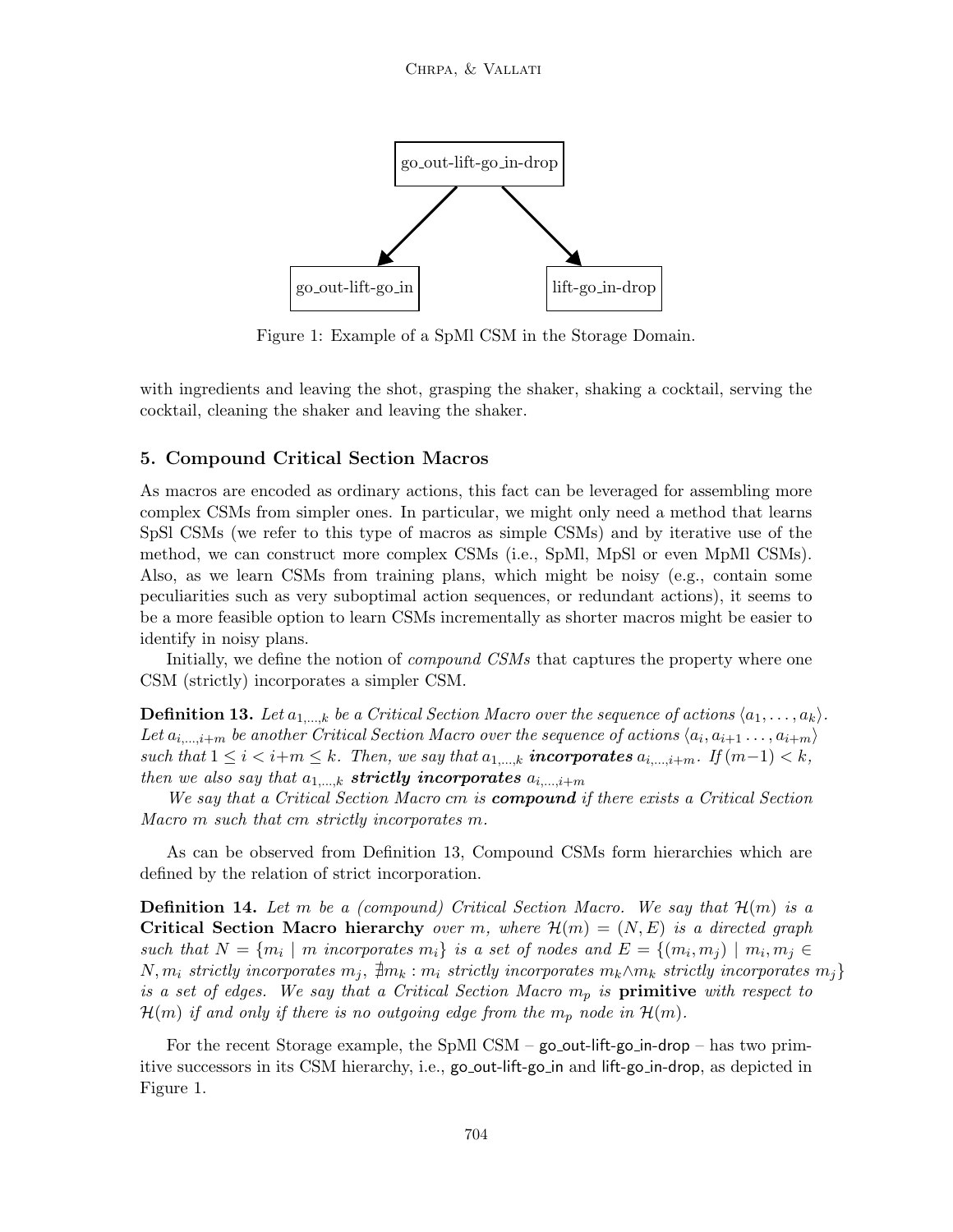Since macros are encoded as ordinary actions, we can leverage such a property to condense more complex CSMs by replacing a strictly incorporated action sequences forming CSMs by actual macros.

**Definition 15.** Let  $a_1,...,a_{m},...,b_k$  be a Critical Section Macro over the sequence of actions  $\langle a_1, \ldots, a_i, \ldots, a_{i+m}, \ldots, a_k \rangle$ . Let  $a_{i,\ldots,i+m}$  be another Critical Section Macro over the sequence of actions  $\langle a_i, a_{i+1} \ldots, a_{i+m} \rangle$  such that  $a_{1,\ldots,i,\ldots,i+m,\ldots,k}$  strictly incorporates  $a_{i,\ldots,i+m}$ . We say that a Critical Section Macro  $a_{1,...,\{i,...,i+m\},...,k}$ , over  $\langle a_1,..., a_{i,...,i+m},..., a_k \rangle$ , is a condensation of  $a_{1,\dots,i,\dots,i+m,\dots,k}$  with respect to  $a_{i,\dots,i+m}$ .

We say that a Critical Section Macro is maximally condensed if its Critical Section Macro hierarchy contains exactly one node.

**Lemma 16.** For any triplet of Critical Section Macros,  $m_c, m, m'$ , such that  $m_c$  is a condensation of m with respect to m', it is the case that  $m_c$  and m are equivalent.

Proof. The claim immediately follows from Definition 4.

The above definition gives an intuition of how more complex CSMs can be incrementally constructed from simpler CSMs. In particular, we show how more complex CSMs can be generated while having only a method for generating simple (SpSl) CSMs. The case of SpMl CSMs is shown in the following proposition.

**Proposition 17.** For each Single-phased Multi-lock Critical Section Macro m, there exists an equivalent Single-Phased Multi-lock Critical Section Macro  $m'$  whose Critical Section Macro hierarchy  $\mathcal{H}(m')$  has the following property. For each node  $m_n$  in  $\mathcal{H}(m')$  (it holds that m' incorporates  $m_n$ ) it is the case that a maximally condensed Critical Section Macro equivalent to  $m_n$  is a Single-phased Single-lock Critical Section Macro.

*Proof.* Initially, we show that for each SpMl CSM  $m$  we can find an equivalent SpMl CSM  $m'$  such that for each lock considered in  $m$ ,  $m'$  incorporates a SpSl CSM over that lock.

Without loss of generality let us assume that p, q is a lock and  $\langle a_i, \ldots, a_{i+r-1}, a_{i+r}, a_{i+r+1}, \ldots, a_{i+r} \rangle$  $\dots, a_{i+m}$  is a subsequence of the sequence of actions m is assembled from, where  $a_i$  is a p, q-locker,  $a_{i+m}$  is a p, q-releaser and  $a_{i+r}$  is neither a p, q-user nor a gluing action (as in ii) of Definition 10). Hence, the action subsequence does not form a CSM because of  $a_{i+r}$ . As  $a_{i+r}$  is not a potentially gluing action (see Def. 9) there are two possibilities. If it is the case that  $a_{i+r}$  is independent with all actions  $a_i, \ldots, a_{i+r-1}$  and no action  $a_{i+j}$   $(0 \leq j < r)$  is an achiever for  $a_{i+r}$ , then we can move  $a_{i+r}$  before  $a_i$ . The independence condition ensures that  $a_{i+r}$  will not delete preconditions for  $a_i, \ldots, a_{i+r-1}$  as well as these actions will not delete add effects of  $a_{i+r}$ . Also, these actions are not important to satisfy the precondition of  $a_{i+r}$  as none is the achiever for it. Analogously, if it is the case that  $a_{i+r}$  is independent with all actions  $a_{i+r+1}, \ldots, a_{i+m}$  and an achiever for none of them, then we can move  $a_{i+r}$ after  $a_{i+m}$ .

Hence,  $m'$  can be constructed from m by moving the  $a_{i+r}$  actions as above. Note that since the  $a_{i+r}$  actions have to meet condition (ii) in Definition 11 they cannot be moved outside the macro (i.e., either before the first locker or after the last releaser).

Next, we show that for each node  $m_c$  of  $\mathcal{H}(m')$  it is the case that its maximally condensed equivalent is a SpSl CSM. If  $m_c$  starts with a locker and ends with a releaser for the same

 $\Box$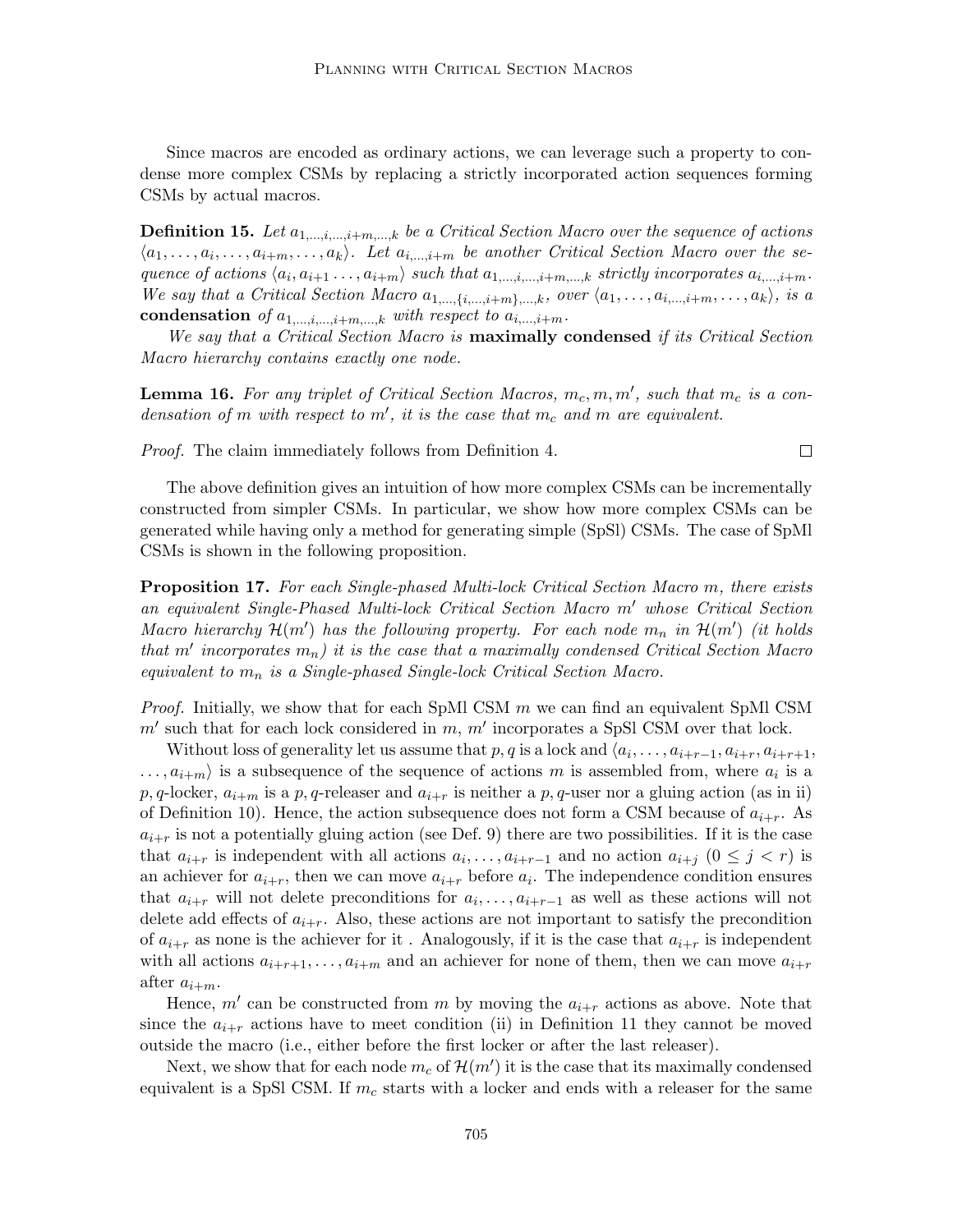lock(s), then  $m_c$  is also a SpSl CSM (see Definition 10). It is straightforward to see that a maximally condensed CSM, equivalent to  $m_c$ , is also a SpSl CSM. If  $m_c$  starts with a locker and ends with a releaser for at least one different lock, then there exist two CSMs that are successors of  $m_c$  in  $\mathcal{H}(m')$  as follows (note that more than the two following successors might exist). Let us assume that  $m_c$  is a CSM over  $\langle a_i, \ldots, a_j \rangle$ . Let k be the smallest k such that  $k > i$  and  $\langle a_k, \ldots, a_j \rangle$  forms a CSM. Consequently, this CSM is a successor of  $m_c$ in  $\mathcal{H}(m')$ . Such k exists because if  $a_j$  is a releaser for a lock that  $a_i$  is not a locker for, then a different action in  $m_c$  has to be that locker. Note that  $a_k$  does not necessarily have to be that locker, it might be a locker for a different lock of  $m_c$ . We can also observe that there is a releaser  $a_u$  with  $k \leq u < j$  for a lock for which  $a_i$  is a locker but  $a_j$  is not a releaser. If  $a_u$  was placed before  $a_k$ , then all locks would have been released before  $a_k$  and hence  $m_c$ would not have been a valid CSM (see Definition 11). A condensation of  $m_c$  with respect to  $\langle a_k, \ldots, a_j \rangle$  is a SpSl CSM since the CSM over  $\langle a_k, \ldots, a_j \rangle$  is a releaser of lock(s) that  $a_i$ is the locker for (as the releaser  $a_u$  is part of the incorporated CSM).

We can also find the largest l such that  $l \langle j \rangle$  and  $\langle a_i, \ldots, a_l \rangle$  forms a CSM, which is a successor of  $m_c$  in  $\mathcal{H}(m')$ . In analogy to the previous case, we can observe that there is a locker  $a_v$  with  $i < v \leq l$  for a lock for which  $a_j$  is a releaser but  $a_i$  is not a locker. A condensation of  $m_c$  with respect to  $\langle a_i, \ldots, a_l \rangle$  is a SpSl CSM since the CSM over  $\langle a_i, \ldots, a_l \rangle$ is a locker of lock(s) that  $a_i$  is the releaser for.

It can be straightforwardly observed that a successor of SpMl CSM in a CSM hierarchy has at least one less lock and all primitive CSMs are SpSl CSMs (otherwise they would have had at least two successors as described above).

To understand the practical consequences of the above proposition (including the proof), we recall the Storage example. We also assume that we can only identify SpSl CSMs. Hence sequences in form  $-$  go-out-lift-go-in-drop  $-$  would not be immediately identified as SpMl CSMs. Yet we can identify subsequences – go out-lift-go in – and – lift-go in-drop – as SpSl CSMs (see Figure 1). We can condense both subsequeces into macros. As the subsequences overlap, only one of them would be a part of the SpMl macro. For the first subsequence, we get CSM1-drop. CSM1 inherits the locker property from the lift action and hence CSM1-drop forms a compound SpSl CSM. For the second subsequence, we then  $get - go.out-CSM2$ . CSM2 inherits the releaser property from the go in action and hence go out-CSM2 also forms a compound SpSl CSM.

In a similar fashion, MpSl CSMs, where multi-phased locks are balanced, can be incrementally constructed from SpSl CSMs.

Proposition 18. For each Multi-phased Single-lock Critical Section Macro m, where the lock is balanced, there exists an equivalent Multi-phased Single-lock Critical Section Macro  $m'$  whose Critical Section Macro hierarchy  $\mathcal{H}(m')$  has the following property. For each node  $m_n$  in  $\mathcal{H}(m')$  (it holds that m' incorporates  $m_n$ ) it is the case that a maximally condensed Critical Section Macro equivalent to  $m_n$  is a Single-phased Single-lock Critical Section Macro.

*Proof.* In analogy to proof of Proposition 17, we can obtain  $m'$  from  $m$  by moving actions that are neither users nor gluing actions before the lockers or after the releasers.

 $\Box$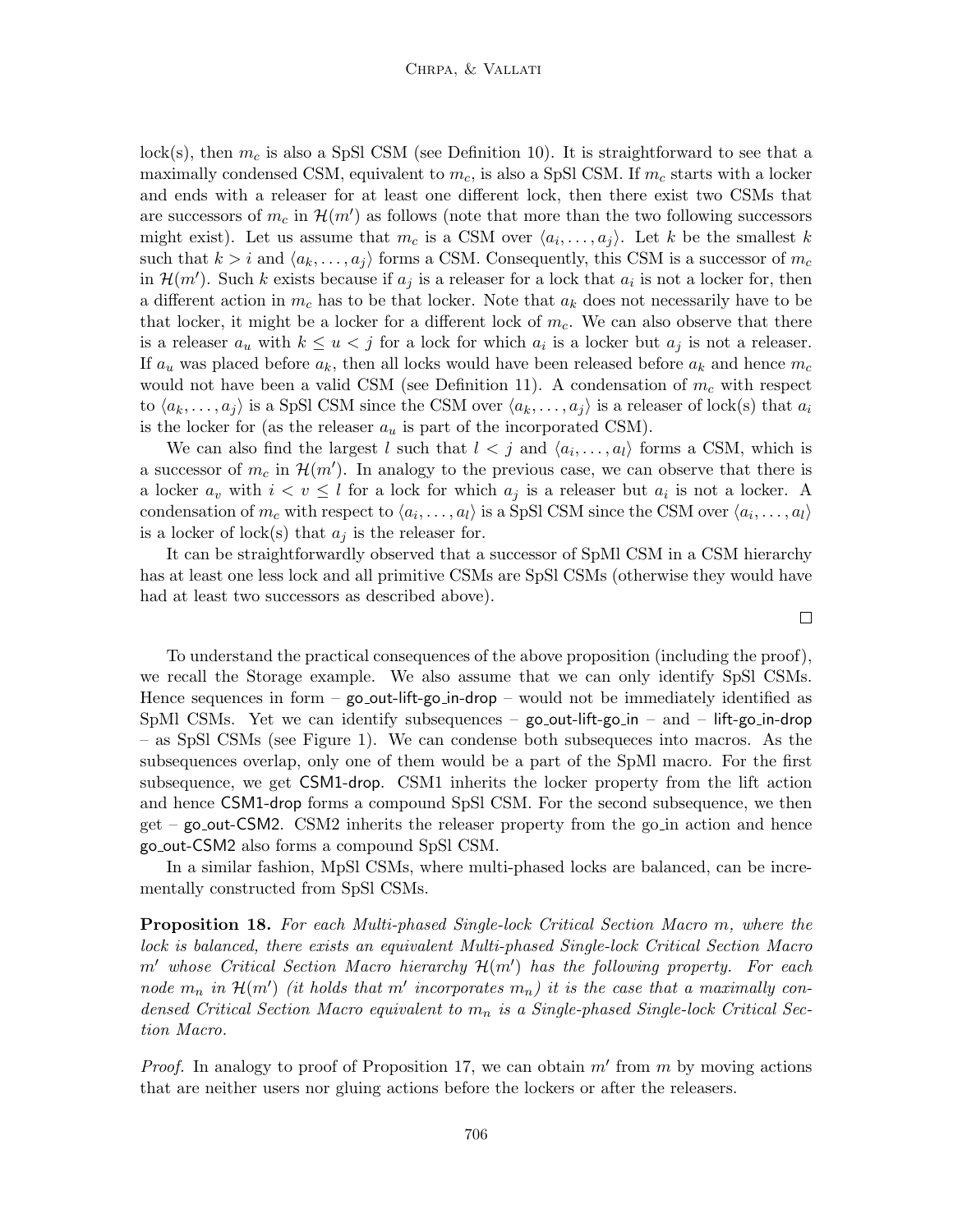Let m' be a MpSl over  $p^1, \ldots, p^k$ -lock. Let m<sup>i</sup> be a CSM over  $p^i, \ldots, p^k$ -lock with  $1 \leq i \leq k$  such that m' incorporates m<sup>i</sup>. We can observe directly from Definition 12 that  $m^i$  strictly incorporates  $m^j$  for every  $1 \leq i \leq j \leq k$ . We can also observe that a condensation of  $m^i$  with respect to  $m^{i+1}$  ( $1 \leq i \leq k-1$ ) is a maximally condensed SpSl CSM over  $p^i, p^{i+1}$ -lock  $(m^{i+1}$  becomes a  $p^{i+1}$ -user). Finally, we can observe that  $m^{k-1}$  is a SpSl CSM over (single-phased)  $p^{k-1}$ ,  $p^k$ -lock, which is primitive in  $\mathcal{H}(m')$ .  $\Box$ 

For MpSl CSMs, the CSM hierarchy is linear, so the bottom-up construction of MpSl CSMs is straightforward. In Transport we might, for example, initially generate a SpSl CSM – pick-drive-drop, which is condensed to CSM1. Then we might, for example, generate a compound SpSl CSM – pick-CSM1-drive-drop – which is equivalent to MpSl CSM – pickpick-drive-drop-drive-drop. Technically, as we deal with balanced locks the macro in each level of the hierarchy is a SpSl CSM. Hence, it might be possible to identify MpSl CSMs with balanced locks at once even if we assume that we can only identify SpSl CSMs. In practice, however, the bottom-up incremental approach might be useful to deal with noise in training plans or to limit the number of macros' arguments (see Section 6).

By combining proposition 17 and 18 we can also construct MpMl CSMs, where multiphased locks are balanced.

### 6. Constructing Critical Section Macros from Training Plans

To learn CSMs from training plans, we have to determine locks, lockers and releasers. Since macro-operators are a domain-specific (or class-of-problems-specific) kind of knowledge, locks, lockers and releasers have to be in lifted form. We capture the information in quadruples  $(p, q, O_l, O_r)$ , where  $p, q$  are predicates and  $O_l, O_r$  are sets of operators defined in the given domain model. Then, for each  $p_q$  and  $q_q$  being instances of p and q, respectively, and forming a lock, it is the case that for each operator  $o_l \in O_l$  there exists its instance being a  $p_q, q_q$ -locker and for each operator  $o_r \in O_r$  there exists its instance being a  $p_q, q_q$ -releaser. The quadruples  $(p, q, O_l, O_r)$  are determined by considering whether each operator, defined in the domain model, that deletes p (resp. q) adds the corresponding variant of q (resp. p). Such operators then form the  $O_l$  (resp.  $O_r$ ) set. On top of that, corresponding instances of  $p$  and  $q$  must not be simultaneously present in initial states of the considered planning tasks (otherwise the instances of p and q are not mutex). Note that our notion of mutex corresponds with the notion of Fact Alternating Mutex (Fiser & Komenda, 2018).

### 6.1 Constructing Single-phased Single-lock Critical Section Macros

Algorithm 2 describes the method for learning SpSl CSMs from a set of training plans. Initially, quadruples  $(p, q, O_l, O_r)$  are determined (Line 1). For each training plan, we determine all possible locker/releaser pairs  $(a_l, a_r)$  with corresponding instances of the locks  $(p_q, q_q)$  (Line 3). Then, we iterate through the locker/releaser pairs (Lines 4–14). Besides  $a_l$  ( $p_q, q_q$ -locker) and  $a_r$  ( $p_q, q_q$ -releaser) we consider  $q_q$ -users into a possible macro-action (Line 5). Other actions placed in between  $a_l$  and  $a_r$  are checked whether they can be moved away (either before  $a_l$  or after  $a_r$ ). This is done by the ConsiderDependent function. The idea of how intermediate actions can be moved away, formalised in Definition 9, is based on the observation that: if for two adjacent actions  $a, a'$  in a plan (in this order), it is the case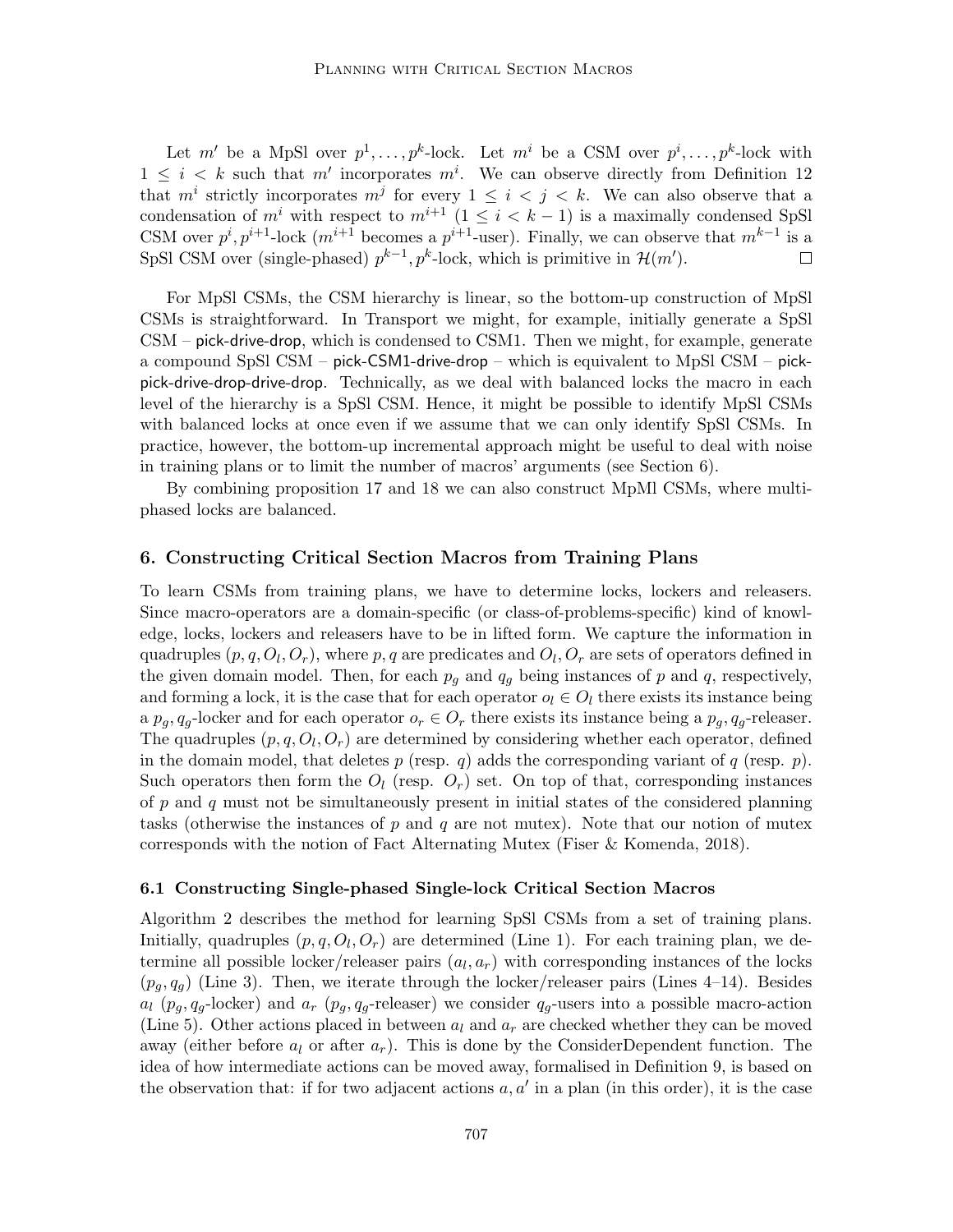Algorithm 2 Learning (SpSl) CSMs from training plans 1:  $cs \leftarrow \{(p, q, O_l, O_r) \mid o_l \in O_l \text{ is a } p, q\text{-locker}; o_r \in O_r \text{ is a } p, q\text{-releaser}\}\$ 2: for each  $\langle a_1, \ldots, a_n \rangle$  in Training Plans do 3:  $lr\_pairs \leftarrow \{(a_l, a_r, p_g, q_g) \mid (p, q, O_l, O_r) \in cs; r > l; a_l, a_r, p_g, q_g \text{ are instances of } s \in (r, q, o_l) \}$  $o_l \in O_l, o_r \in O_r, p, q$  respectively;  $p_g \in del(a_l) \cap add(a_r); q_g \in add(a_l) \cap del(a_r)$ 4: for each  $(a_l, a_r, p_g, q_g) \in lr\_pairs$  do 5:  $in_{1}ma \leftarrow \{a_k | l < k < r; q_g \in pre(a_k)\} \cup \{a_l, a_r\}$ 6:  $out\_ma \leftarrow \{a_k \mid l < k < r; a_k \notin in\_ma\}$ 7: ConsiderDependent $(in\_ma,out\_ma)$ 8: if (optional) some gluing action added an extra argument then 9: continue 10: end if 11:  $ma \leftarrow$ CreateMacro $(in\_ma)$ 12: ConsiderGoalAchieving(ma) 13: ConsiderConnected(ma) 14: AddMacro(*mcr\_db,ma*) 15: end for 16: end for 17: FilterUnderrepresentedMacros $(mcr_d b, \nu_1)$ 18: RefineMacroOperators(mcr\_db) 19: function CONSIDERDEPENDENT $(in\_ma,out\_ma)$ 20: while  $\exists k : \{i \mid a_i \in out\_ma; i < k\} = \emptyset$  and  $\{a_i \mid a_i \in in\_ma; i < k; a_i \text{ is an achievement}\}$ for  $a_k$  or  $a_i$  is not independent with  $a_k$ } =  $\emptyset$  do 21:  $out\_ma \leftarrow out\_ma \setminus \{a_k\}$ 22: end while 23: while  $\exists k : \{j \mid a_j \in out \_i; j > k\} = \emptyset$  and  $\{a_j \mid a_j \in in \_i; j > k; a_k \text{ is an } i \in \{i, j \mid k\}$ achiever for  $a_j$  or  $a_j$  is not independent with  $a_k$ } =  $\emptyset$  do 24:  $out\_ma \leftarrow out\_ma \setminus \{a_k\}$ 25: end while 26:  $in\_ma \leftarrow in\_ma \cup out\_ma$ 27: end function

that a and a' are independent and a is not an achiever for  $a'$ , then  $a, a'$  can be swapped without compromising the correctness of the plan (a similar approach has been used by MUM (Chrpa et al., 2014)). Those actions that cannot be moved away are *gluing* actions (see ii) in Definition 10). See Section 4.1 for details. Optionally, we might not consider macro-actions where some of the gluing actions introduced one or more extra arguments (Line 8) to prevent a possibly large number of instances of macro-operators, refined from such macro-actions (Line 18). After the macro-action is created by assembling the sequence of actions in  $in$ -ma (Line 11), it is checked whether it is *goal achieving*, i.e., whether some of its add effects are goal atoms. Goal achieving macro-operators (refined from goal-achieving macro-actions), in fact, are entangled by goal with some predicate whose instances are present in the goal. On top of that, if a macro-action is goal achieving we check whether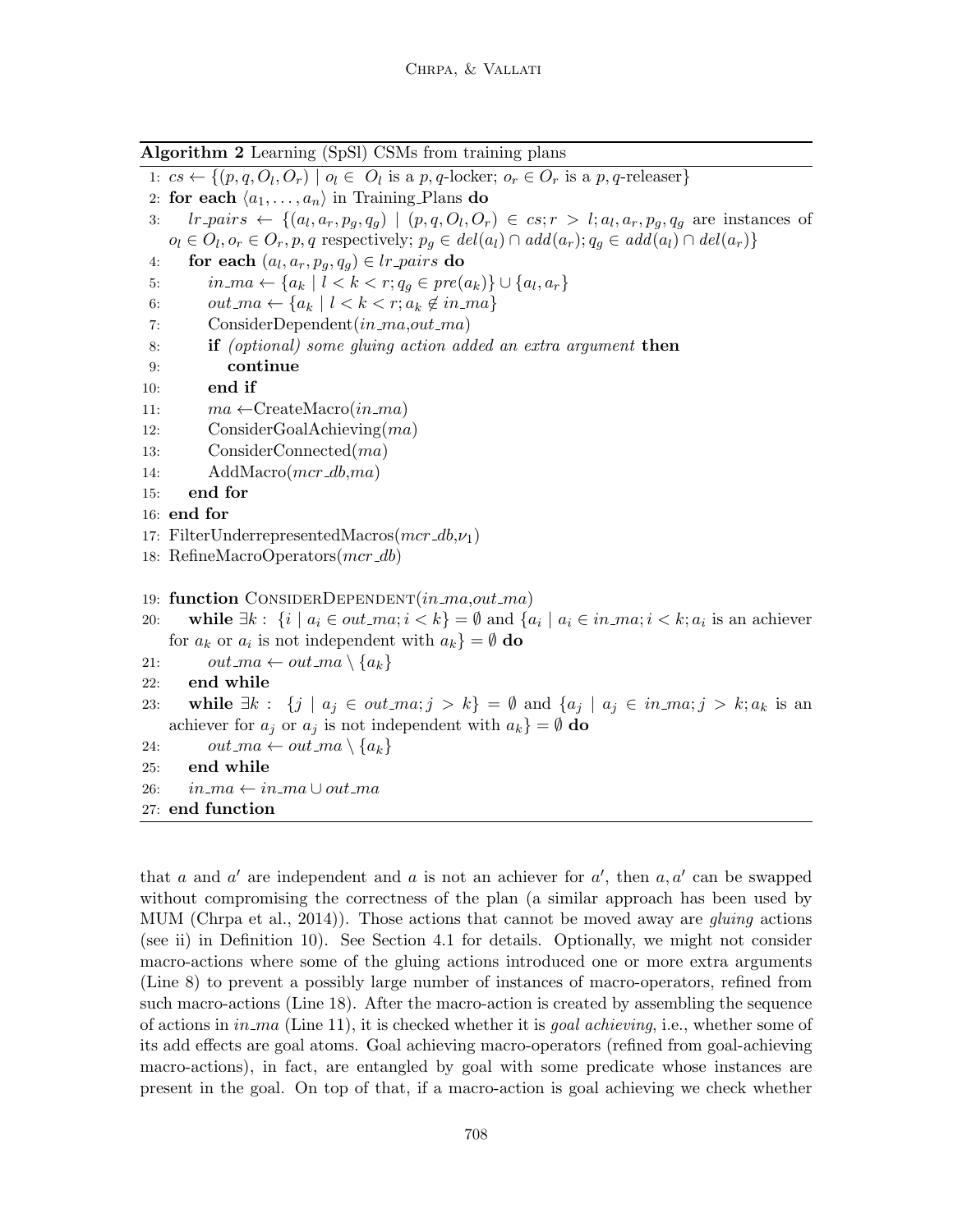| Algorithm 3 A high-level routine for learning SpSl CSMs |  |  |  |  |
|---------------------------------------------------------|--|--|--|--|
|                                                         |  |  |  |  |

- 1: Generate training plans by solving training problem instances
- 2: Learn (SpSl) CSMs by applying Algorithm 2 and add the macro-operators into the domain model
- 3: Generate plans by solving training problem instances with the enhanced domain model
- 4: Eliminate macro-operators that are underrepresented in the plans, i.e., their number is below  $\nu_2$
- 5: Learn and apply Outer Entanglements on the remaining macro-operators

the macro-action is connected, i.e., its precondition atoms that contain some of the arguments of the goal achieving atoms are also present in the initial state. That is, we try to identify whether there are predicates a macro-operator (refined from connected macroactions) is entangled by init with such that each of the predicates has at least one shared argument with a predicate the macro-operator is entangled by goal with. Note that the concept of connected macros was discussed by Chrpa, Vallati, and McCluskey (2015).

A macro database  $(mcr_d b)$  groups together macro-actions that are assembled from the same action sequence, have the same argument binding, are goal achieving for the same predicates (or not goal achieving at all) and are connected by the same predicates (or not connected at all). Before refining macro-operators from the (remaining) groups of macroactions in the macro database (Line 18), which is done analogously to other macro learning techniques (Botea et al., 2005; Chrpa, 2010b), macro-actions that are underrepresented, i.e., their number in the macro database is below a specified threshold  $\nu_1$ , are filtered out (Line 17). Note that underrepresented macro-operators, in the Machine Learning terminology, can be understood as noise in training data. They are, for example, problem-specific macros that do not generalise for a class of planning problems, or capture peculiarities in training plans. Such macros are very unlikely to be beneficial. Other macro learning techniques such as MacroFF (Botea et al., 2005) or MUM (Chrpa et al., 2014) also eliminate underrepresented macros for the same reason. If the macro database contains more groups referring to a macro assembled from the same action sequence (but there are differences in the constraints) we prefer the most constrained version of the macro (i.e., we prefer connected over goal achieving and goal achieving over unconstrained macros).

The whole procedure of learning (SpSl) CSMs is summarised in Algorithm 3 (the procedure is inspired by BloMa (Chrpa & Siddiqui, 2015)): It might often be the case that the number of learned macro-operators (after step 2) is rather large and there also might be overlaps in operator sequences macros are assembled from. Generating the plans again, but now with the enhanced domain model, will identify possibly useful and useless macros, according the frequency of their use in the plans ( $\nu_2$  is the threshold). Note that such a strategy has also been exploited by MacroFF (Botea et al., 2005) and BloMa (Chrpa & Siddiqui, 2015). Applying Outer Entanglements on the remaining macros has been shown to be a useful strategy to reduce the number of their possible instances (Chrpa, 2010a) and such a strategy was also used by BloMa (Chrpa & Siddiqui, 2015).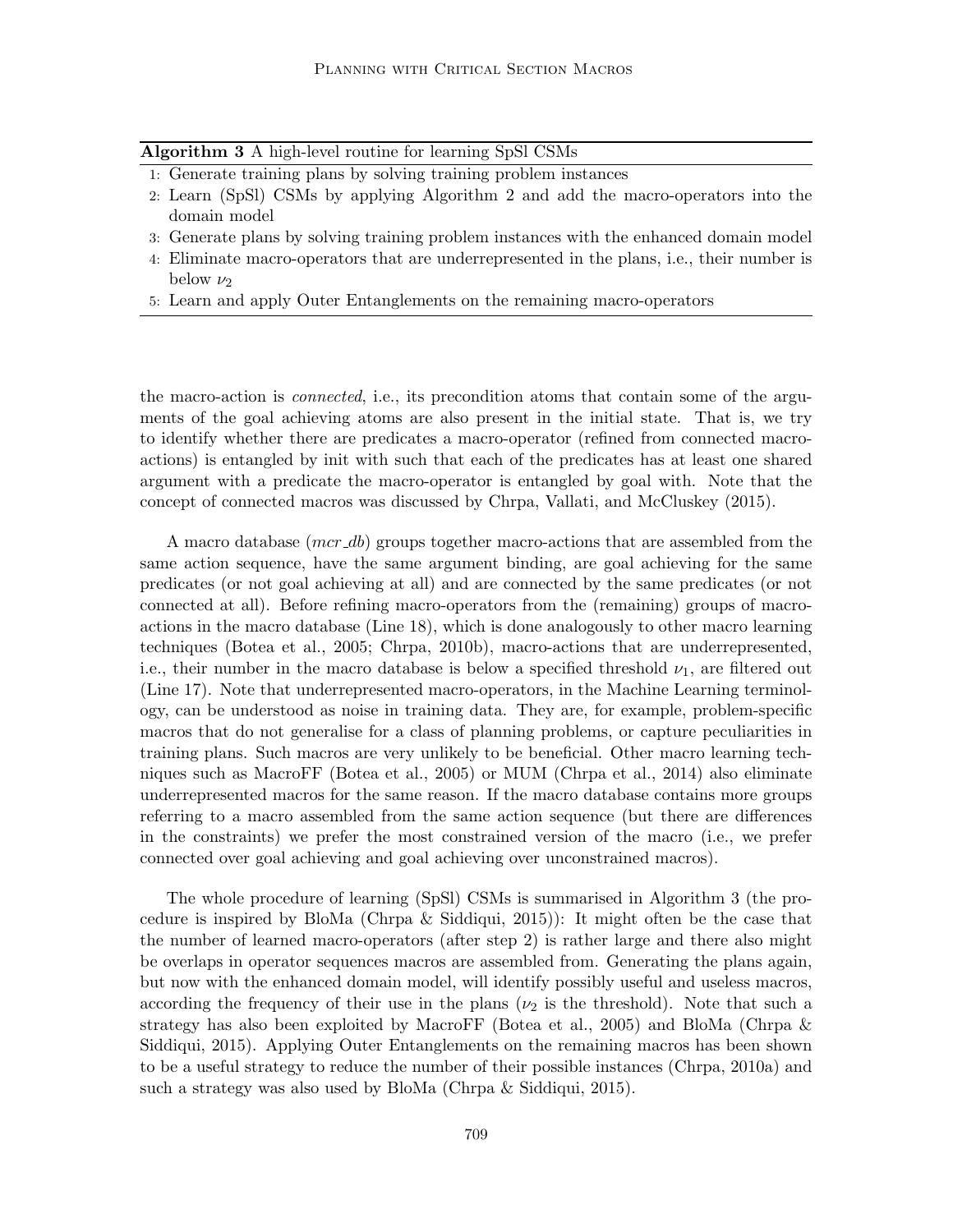Algorithm 4 A high-level routine for learning compound CSMs

- 1: Generate training plans by solving training problem instances (with the enhanced domain model since the second iteration)
- 2: Learn CSMs by applying Algorithm 2 (macros in the current enhanced domain model are considered as ordinary operators)
- 3: If new macro-operators are generated, enhance the domain model and go to step 1
- 4: Generate plans by solving training problem instances with the enhanced domain model
- 5: Eliminate macro-operators that are underrepresented in the plans, i.e., their number is below  $\nu_2$
- 6: Learn and apply Outer Entanglements on the remaining macro-operators

#### 6.2 Constructing Compound Critical Section Macros

Compound CSMs are composed from primitive actions/operators as well as other CSMs (see Definition 13). That said, compound CSMs can be constructed from simpler CSMs. The consequence of Proposition 17 is that we can incrementally build any "interesting" SpMl CSM<sup>3</sup> by repeatedly using the algorithm for identifying SpSl CSMs (Algorithm 2). Analogously, the consequence of Proposition 18 is that we can incrementally build any "interesting" MpSl CSM with a balanced lock. Consequently, we can incrementally build any "interesting" MpMl CSM with balanced multi-phased locks.

To summarise the procedure for incrementally generating compound CSMs as in Algorithm 4, SpSl CSMs are initially learned by Algorithm 2, then these CSMs are encoded into the domain model as ordinary operators, then Algorithm 2 is applied again to learn compound CSMs, which if generated are also encoded into the domain model, and the process continues until no new (compound) CSMs are generated. At the end, underrepresented CSMs are eliminated and Outer Entanglements applied on the remaining CSMs in the same way as the SpSl CSM generation procedure does in Algorithm 3.

Technically, in each iteration of the compound CSM learning method, we move up in CSM hierarchy. Initially, we can identify only SpSl CSMs. Note that SpSl CSMs might not be necessarily primitive, i.e., even a SpSl CSM might strictly incorporate another CSM. In our Storage example (see Figure 1), we can initially learn primitive SpSl  $CSMs - go_to_trainsit-life-go-back and lift-go-back-drop. In the second iteration, we can learn$  $SpM1$   $CSM - go\_to\_transit$ -lift-go $\_back\$ -drop.

Besides generating "interesting" complex CSMs, the incremental method for generating compound macros has two practical benefits. One benefit is about being more robust to noise in training plans. Shorter macros can be identified more easily. For longer macros the issue is that, besides higher "chance" for noise to prevent identifying such macros, longer macros are (much) less frequent despite being possibly (very) useful. Hence, it is more likely that trying to identify more complex CSM at once might fail due to noise in training plans. The other, perhaps not so obvious, benefit is in keeping the number of candidate macros reasonably low. If we generate all possible CSMs (including the complex ones) at once, the number of macros might be (very) high. Since between different CSMs there will be a lot

<sup>3.</sup> For each SpMl CSM which cannot be incrementally built there exists an equivalent SpMl CSM we can incrementally build (see Proposition 17 for details).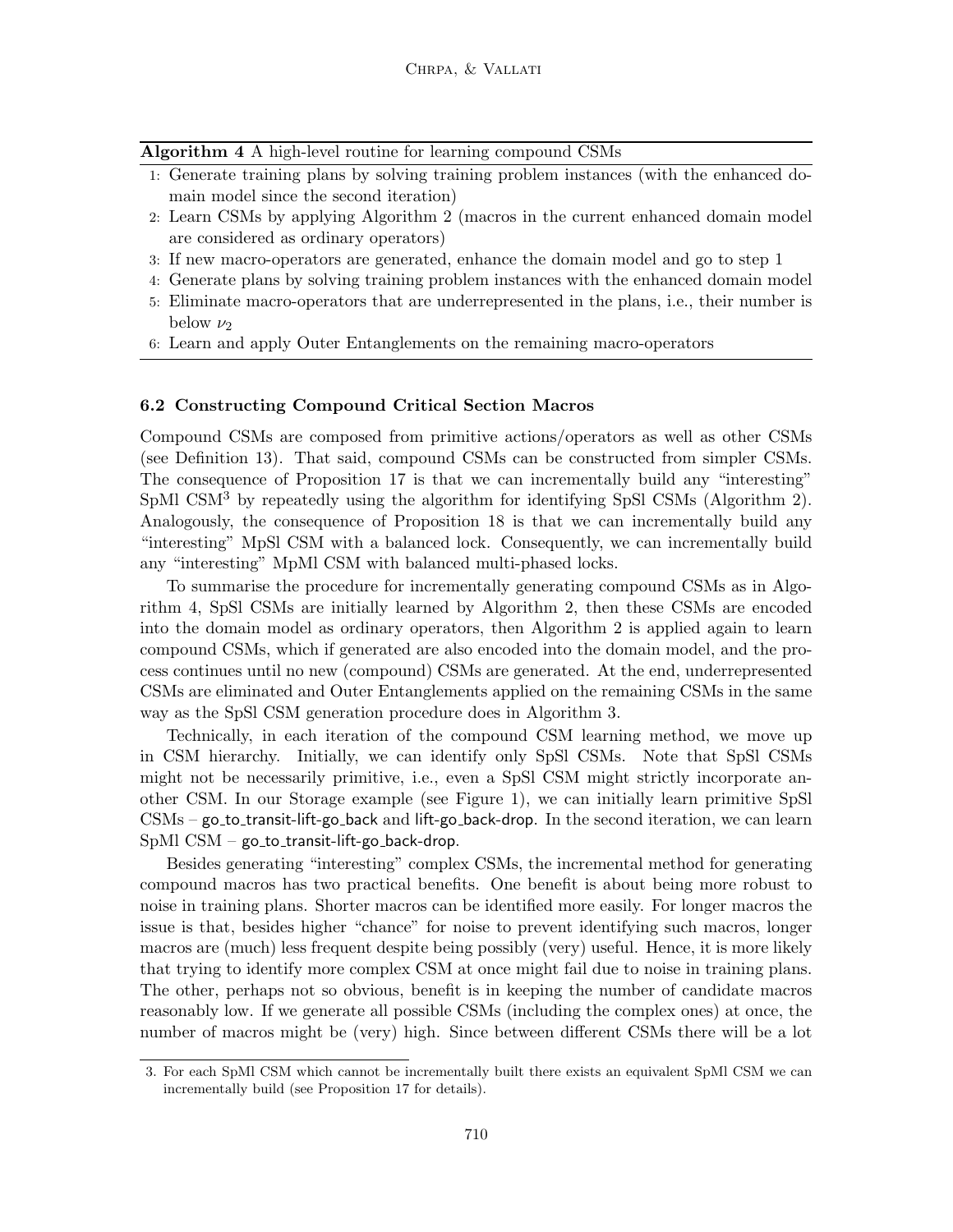of overlaps (a simple example of overlaps can be seen in the Storage domain), only a small number of candidate CSMs will be useful. However, with a large number of complex CSMs even training tasks might be difficult to solve for planners and hence step 4 of Algorithm 4 would have likely failed in some occasions.

#### 6.3 Aggressive Approach

Adding sound macro-operators into a domain model does not compromise completeness. On the other hand, the size of (grounded) representation can considerably grow as macros often have more instances than ordinary operators, due to a larger number of arguments. Consequently, planners might suffer with increased memory requirements and with extra burden in pre-processing.

To mitigate such an issue, original operators that are effectively replaced by macros can be removed from the domain model. CSMs have a good potential to replace original operators that operate with particular resources because the activities these macros represent have to be usually performed either as whole or not at all. For example, in a variant of the Transport domain, where all locations are connected with each other, a CSM pick-drive-drop replaces original operators pick and drop (unless some truck initially carries some package or it is required that some truck carries a package in the goal).

The aggressive version of our CSM approach consists of the following steps:

- 1. Generate CSMs (simple or compound) and add them into the domain model.
- 2. Remove the first and the last operators of each CSM (i.e., lockers and releasers) from the domain model.
- 3. Generate plans for the training problem instances with the modified domain model.
- 4. If some task cannot be solved, then fail (removed original operators are necessary).
- 5. Otherwise analyse the plans and eventually remove also those operators whose instances are never used in these plans.

The aggressive approach can compromise completeness as it can remove original operators that might be necessary to solve some (non-training) tasks. On the other hand, by removing original operators the aggressive approach can (sometimes considerably) reduce the size of the representation, and prune the search space. In the above Transport example, removing the pick and drop operators prunes out states in which a package is inside a truck and thus considerably reduces the size of (grounded) representation. The risk of making a task unsolvable can be alleviated by incorporating aggressive approaches into portfolios containing conservative components (e.g., the original model, a model with macros but containing all original operators).

#### 7. Experimental Evaluation

This experimental analysis aims at: (i) assessing the capabilities of the introduced approaches to extend domain models with CSMs that can improve the performance of domainindependent planning engines; (ii) comparing the performance gap between the complete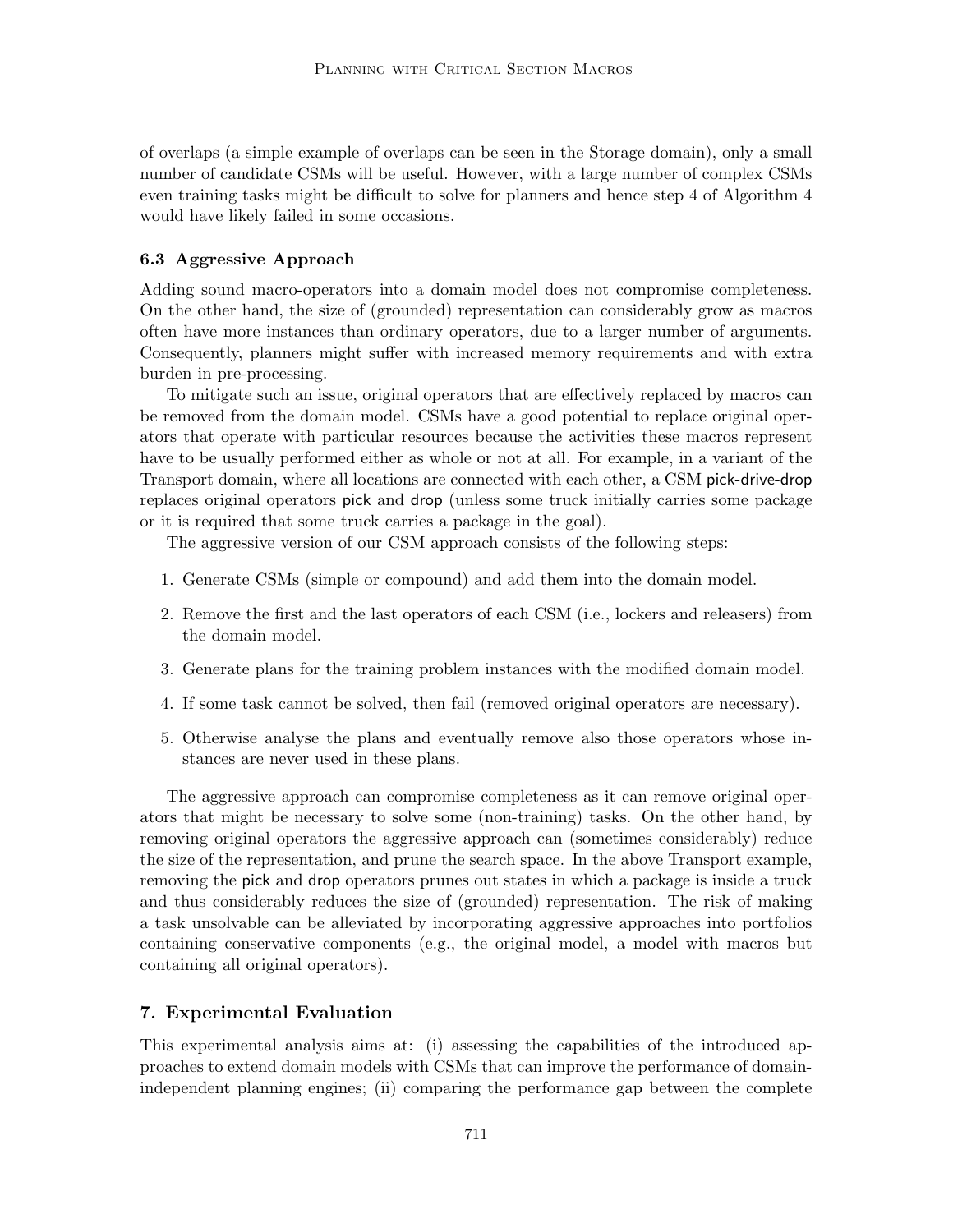and incomplete (aggressive) CSMs, and (iii) comparing the proposed CSMs with state-ofthe-art techniques, MUM (Chrpa et al., 2014) and BloMa (Chrpa & Siddiqui, 2015).

## 7.1 Benchmarks and Planning Engines

We considered a range of well-known benchmark domains from both deterministic and learning tracks of IPCs. In particular: Elevators, Floortile, GED, Hiking, Termes, and Transport from the deterministic track of IPCs 2011, 2014 and 2018, and Barman, Blocksworld (Bw), Depots, Gold Miner (Gold), Gripper, Matching-Bw, Rovers, Sokoban, and Thoughtful from the learning track of IPCs 2008 and 2011. We have also considered the Storage domain from IPC 2006, that was used for evaluating the BloMa technique (Chrpa & Siddiqui, 2015). We did not include in the experimental analysis domains from the aforementioned competitions, where no CSMs were generated, and domains that include unsupported ADL features (we partially support only negative preconditions). Note that we modified the Transport domain such that the Drive action has constant cost of 20 since our implementation does not fully support cost increase by numeric fluents.

As testing instances, for each domain we used those exploited in IPCs. There are 20 instances for the domains included in the deterministic tracks (except Storage), and 30 instances for the learning track benchmarks and Storage.

We selected 8 state-of-the-art planning engines, according to their results in the IPCs while considering a diverse range of planning techniques they leverage, namely: FF (Hoffmann & Nebel, 2001),  $LAMA$  (Richter & Westphal, 2010), Probe (Lipovetzky et al., 2014),  $MpC$  (Rintanen, 2014), Mercury (Katz & Hoffmann, 2014), Yahsp3 (Vidal, 2014), FDSS  $2018$  (Seipp & Röger, 2018) and *Dual BFWS* (Lipovetzky et al., 2018). We aimed at including planning engines exploiting very different planning techniques, to better capture the impact of the generated macros on a wide range of approaches.

#### 7.2 Evaluation Metrics

Three metrics were used to evaluate planners' performance, namely coverage (number of solved problems), PAR10 score and IPC quality score. For each testing task a time limit of 900 seconds and a memory limit of 4 GB is applied (as in the learning tracks of IPCs). All the experiments were conducted on Intel Xeon E5-2620 v4 2.10 GHz with 32GB RAM.

Penalised Average Runtime (PAR10) score is a metric usually exploited in machine learning and algorithm configuration techniques. This metric trades off coverage and runtime for solved problems: if a planner p solves a problem instance  $\Pi$  in time  $t \leq T$  ( $T = 900$ s in our case), then  $PAR10(p, \Pi) = t$ , otherwise  $PAR10(p, \Pi) = 10T$  (i.e., 9000s in our case).

IPC quality score is defined as in the learning track of IPC-7 (Coles et al., 2012). For an encoding e of a problem instance  $\Pi$ ,  $IPC(\Pi, e)$  is 0 if  $\Pi$  is unsolved in e, and  $(m_{\Pi}^*/m_{\Pi, e})$ ), where  $m_{\Pi,e}$  is the cost of the plan of  $\Pi$  in e and  $m_{\Pi}^*$  is the minimum cost of the plan of  $\Pi$ in any considered encodings, otherwise.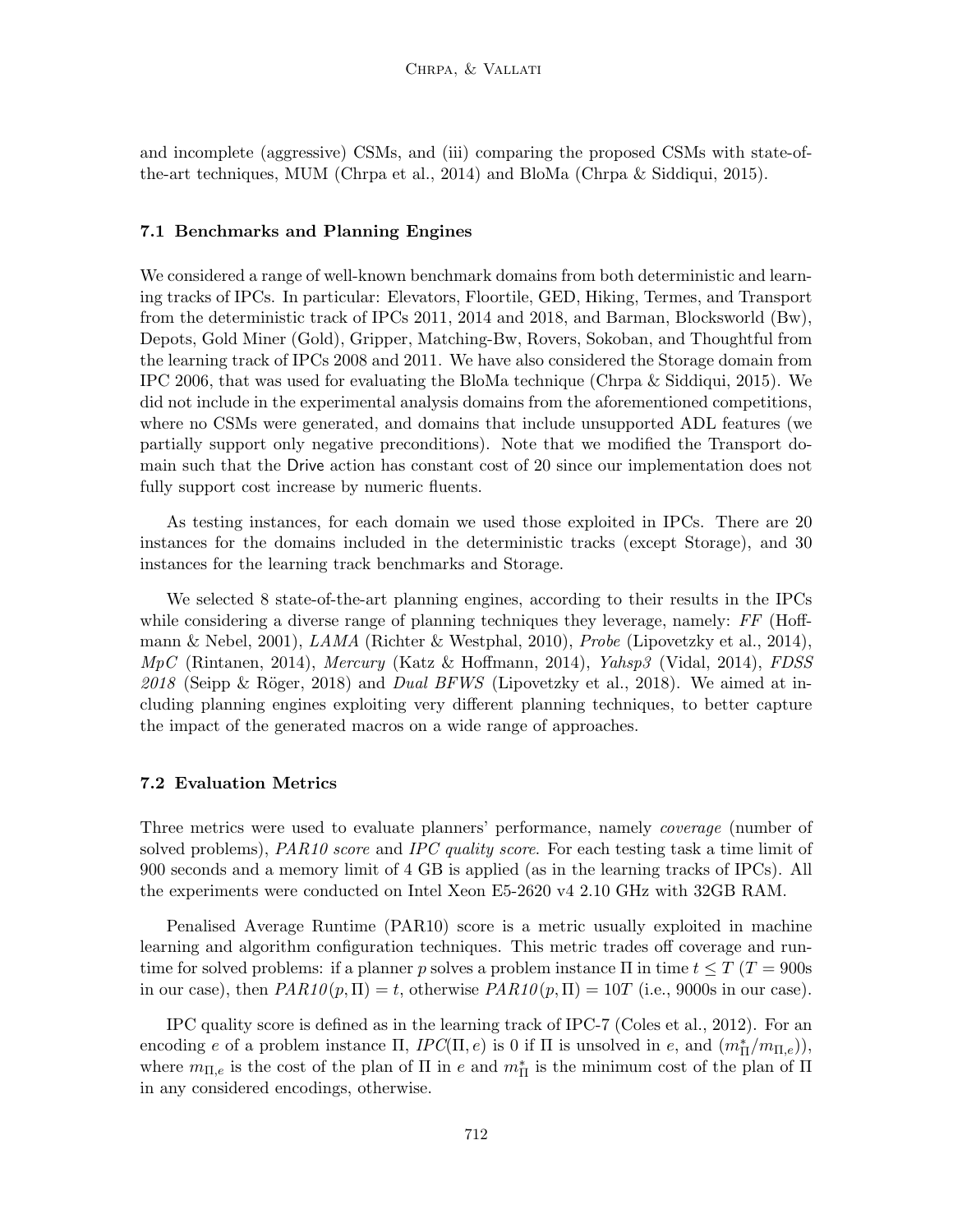## 7.3 Learning

Similarly to other macro learning techniques (Chrpa et al., 2014; Chrpa & Siddiqui, 2015), we considered 6 training tasks per each domain such that their plan length was mostly within 30-80 actions<sup>4</sup>. One training plan was considered per training task.

For each individual domain, out of all considered planners, a planner which generates best quality training plans, i.e., the minimum sum of the lengths of the plans or the minimum sum of the costs of the plans (depending whether action costs are/not considered), is selected to generate training plans for that domain. This methodology, used also by BloMa (Chrpa  $\&$ Siddiqui, 2015), follows an intuition that good quality training plans yield to most promising knowledge for all planners rather than when each planner generates training plans for itself, which has been empirically verified in the recent work (Chrpa & Vallati, 2019).

The thresholds for underrepresented macros,  $\nu_1$  and  $\nu_2$  (see Algorithms 2,3 and 4) were set according to results of preliminary experiments. In particular,  $\nu_1$  was set to maximum of 1/2 of the number of the training tasks and 1/3 occurrences of the most frequent macro, while  $\nu_2$  was set to the number of training tasks. The thresholds are set more conservatively than in the BloMa approach (Chrpa & Siddiqui, 2015) as CSMs are more "focused". The number of occurrences of the most frequent macro identified in training plans indicates how many times a useful macro should occur. Setting the  $\nu_1$  threshold to 1/3 of the occurrences of the most frequent macro turned up to be a reasonable compromise (note that BloMa considered the threshold of 1/2 of the occurrences of the most frequent macro). In Floortile, for example, the most frequent macro has 108 occurrences while the second most frequent macro has 23 occurrences (there were 29 detected macros in total). Although out of these 29 macros only 16 passed the lower threshold, i.e., 1/2 of the training tasks, they still possessed considerable burden for the planning process. The  $\nu_1$  threshold, however, eliminated all the identified macros, except the most frequent one, which had improved the planning process (especially, in the aggressive version). The lower threshold of  $\nu_1$ , that is,  $1/2$  of the number of the training tasks is very conservative, on the other hand, it can still effectively filter out useless macros that occur once or twice and rather than general knowledge they reflect peculiarities of individual training plans. On the other hand, such a low threshold allows to consider possibly useful macros. A good example can be found in the Hiking domain, where one useful macro has initially only 4 occurrences (the most frequent macro has 7). Note that that macro after generating training plans with macros (step 3 in Algorithm 3) occurred 12 times in the (macro-enhanced) training plans and hence the macro passed the  $\nu_2$ threshold. That threshold  $(\nu_2)$  ensures that there is at least one macro per training problem in average which has shown to be reasonable as it eliminates possibly useless macros but conservative enough to keep more complex (often compound) macros that are useful but not that frequent.

The learning process usually took at most several seconds with some notable exceptions such as compound CSM generation in Sokoban and Transport, where the learning process took more than 10 minutes. Also, in Hiking during compound CSM generation the planner (FF) crashed (buffer overflow) in Step 4 of Algorithm 4. Note that the plan generation is

<sup>4.</sup> For the IPC 2011 domains, we used provided problem generators while for the IPC 2008 domains, we selected the tasks from the provided sets of bootstrap tasks. For the deterministic track domains, we used problem instances from the optimal track, if available, or the satisficing track otherwise.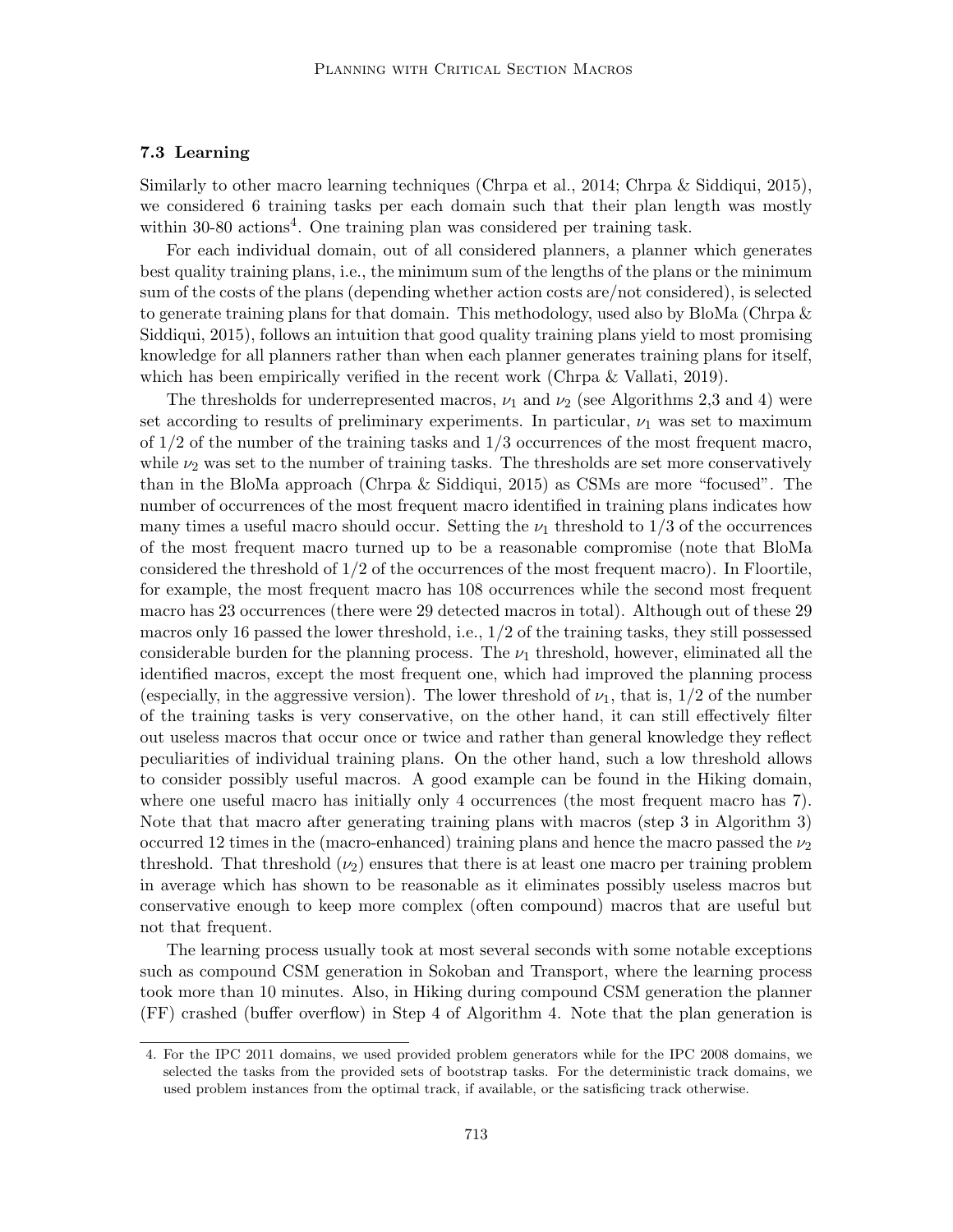the most computationally expensive part of the learning process, and can be done offline – so it does not have any impact on the performance of the planning engines that are going to exploit generated macros<sup>5</sup>.

## 7.4 Complete (Conservative) Approaches

Table 1 gives an overview of the average performance achieved by the considered planning engines on the selected benchmarks, when using the original domain model (O) or the models extended with the learnt CSMs. In particular, extended with simple CSMs with (C) and without argument limit (nC), i.e., whether the extra argument check on Line 8 of Algorithm 2 is enabled or not, and compound CSMs with (cC) and without argument limit (ncC). Detailed results, showing planning engine by domain performance, are provided in Appendix A.1.

Considering the coverage results shown in Table 1, it is easy to notice that the use of models extended with CSMs can usually considerably improve the performance of domainindependent planning engines. Only in four domains, namely Termes, Transport, Goldminer and Thoughtful, the use of macros leads to a slight underperformance when compared to the original domain model. The only case in which the use of macros is significantly reducing the solving capabilities of planning engines is in Transport, when compound CSMs without argument limits are used: learnt macros have a very large number of instances, that makes basically impossible to solve any instance due to its grounded size. Overall, CSMs have a very beneficial impact on planners' performance on the considered benchmarks.

Imposing argument limits for macros is not new (Botea et al., 2005; Chrpa, 2010b) and the rationale behind it is to avoid generating macros with a possibly huge number of instances. Hence it is not a big surprise that CSMs do often perform better with argument limit than without it (it is more apparent for compound CSMs, especially in the Transport domain). However, there are some exceptions to the rule. One example is the GED domain. By lifting the argument limit constraint, we are able to learn a useful CSM which captures genome cutting and splicing (in this order). On top of that, arguments of that macro are strongly intertwined by learnt entanglements and hence such a macro despite having extra arguments has only a few instances. Another example, where lifting the argument limit constraint was beneficial, concerns the Hiking domain, where a useful compound CSM was generated. The macro, assembled from 12 primitive operators, captures the activity of transporting and setting up a tent in a hikers' walking destination, performing the walk and returning the tent back to its former place. Contrary to the GED macro, arguments of the Hiking macro are only loosely intertwined. Hence, the number of instances of the Hiking macro is relatively large (about 45% of the number of instances of the original operators). Yet, such a drawback of the macro is outweighed by its length and by its (very) frequent use in plans.

Table 1 also shows PAR10 and IPC quality results. The use of models enhanced with macros is usually reflected in better PAR10 score; this comes as no surprise, since PAR10 mixes runtime and coverage – that are exactly the aspects that macros aim at improving. With regards to IPC quality, that measures a trade-off between quality of generated plans and coverage, we can see that the use of macros does not have a detrimental impact on

<sup>5.</sup> Our code and benchmarks can be found at: https://github.com/lchrpa/CSMs.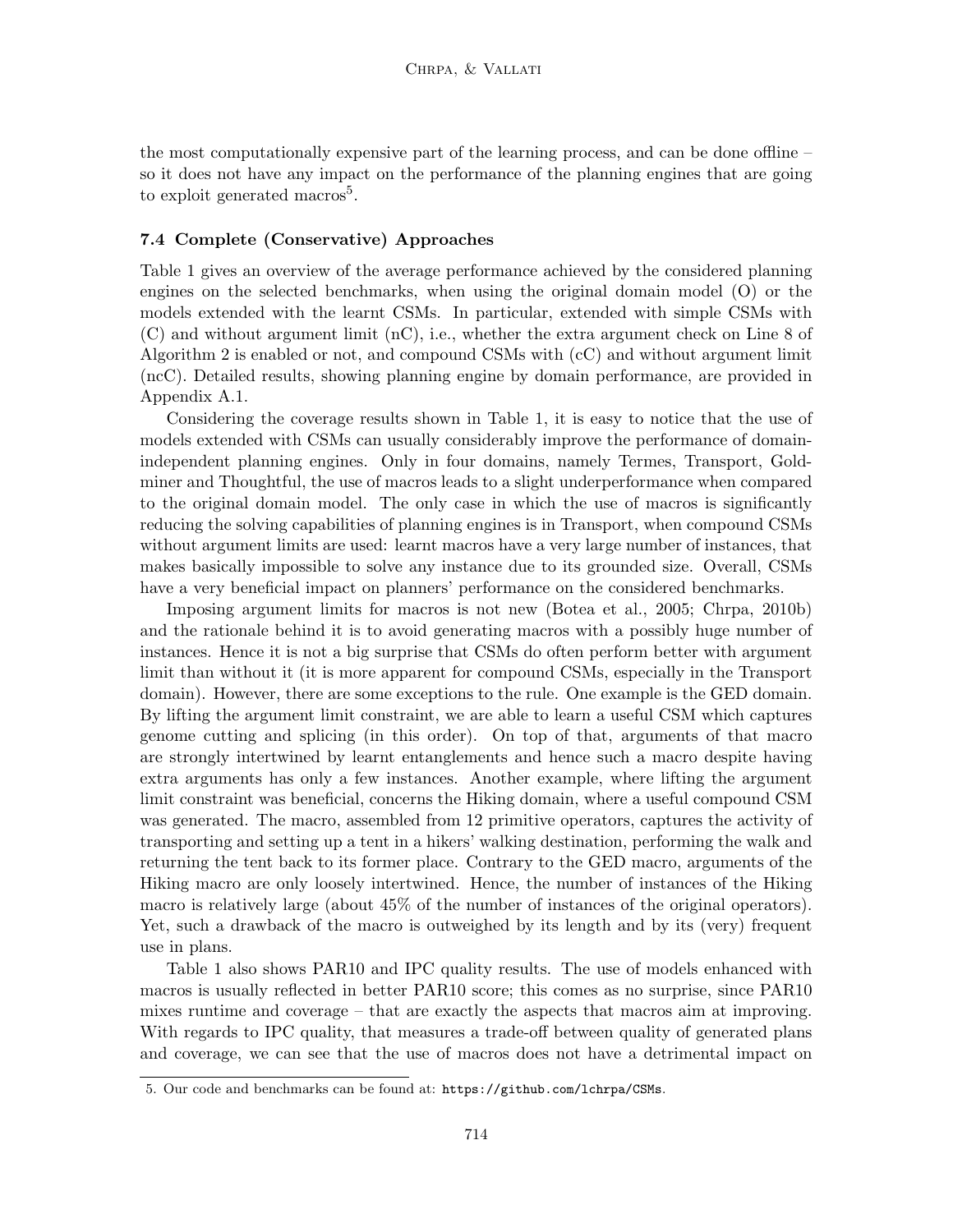|            |         |                          | Coverage    |                          |      |          |        | <b>PAR10</b> |               |               |          |                          | <b>IPC</b> quality |      |           |
|------------|---------|--------------------------|-------------|--------------------------|------|----------|--------|--------------|---------------|---------------|----------|--------------------------|--------------------|------|-----------|
| Domain     | $\circ$ | $\mathcal{C}$            | nC          | cC                       | ncC  | $\Omega$ | С      | nC           | $_{\rm cC}$   | ncC           | $\Omega$ | С                        | nC                 | cC   | ncC       |
| Elevators  | 16.8    | 19.4                     | 19.4        | 18.5                     | 18.5 | 1494.8   | 299.2  | 300.6        | 713.6         | 703.3         | 15.3     | 16.6                     | 16.6               | 14.6 | 14.6      |
| Floortile  | 8.4     | 8.5                      | 8.5         | 8.5                      | 8.5  | 5251.2   | 5192.2 |              | 5190.8 5191.2 | 5189.7        | 8.4      | 6.4                      | 6.4                | 6.4  | 6.4       |
| GED        | 13.8    | $\overline{\phantom{a}}$ | 15.6        | $\overline{\phantom{a}}$ | 15.6 | 2830.1   |        | 1984.1       |               | 1984.4        | 12.4     | $\overline{\phantom{a}}$ | 14.5               |      | 14.5      |
| Hiking     | 13.5    | 17.0                     | 13.3        | $\blacksquare$           | 17.8 | 3000.8   | 1382.3 | 3107.9       |               | 1034.1        | 12.4     | 12.2                     | 9.4                |      | 11.4      |
| Termes     | 6.0     | 5.3                      | 5.5         | 5.0                      | 3.6  | 6320.3   | 6669.4 | 6542.5       | 6787.6        | 7380.4        | 5.3      | 4.4                      | 4.7                | 3.5  | 2.6       |
| Transport  | 14.1    | 10.3                     | 11.6        | 10.1                     | 0.0  | 2697.6   | 4464.6 | 3858.1       | 4521.1        | 9000.0        | 12.7     | 8.9                      | 10.1               | 8.9  | 0.0       |
| Barman     | 7.1     | 21.9                     | 22.0        | 30.0                     | 30.0 | 6918.8   | 2521.0 | 2509.7       | 47.7          | 42.3          | 5.6      | 21.1                     | 21.3               | 30.0 | 30.0      |
| Bw         | 16.4    | 22.6                     | 22.6        | 22.9                     | 22.6 | 4137.1   | 2261.1 | 2268.3       | 2188.9        | 2268.8        | 11.7     | 21.3                     | 21.3               | 21.4 | 21.3      |
| Depots     | 10.9    | 11.8                     | 11.8        | 11.8                     | 11.9 | 5833.0   | 5535.0 | 5535.1       | 5538.3        | 5501.1        | 9.7      | 11.3                     | 11.3               | 11.3 | 11.4      |
| Gold       | 29.8    | 28.6                     | 29.5        | 28.6                     | 29.5 | 77.8     | 433.0  | 158.0        | 433.0         | 158.1         | 26.2     | 24.0                     | 22.9               | 24.0 | 22.9      |
| Gripper    | 0.9     | 11.1                     | 11.0        | 11.0                     | 11.0 | 8753.6   | 5706.3 | 5746.3       | 5746.1        | 5746.5        | 0.8      | 11.1                     | 11.0               | 11.0 | 11.0      |
| Match-Bw   | 15.6    | <b>27.0</b>              | <b>27.0</b> | <b>27.0</b>              | 27.0 | 4330.9   | 914.7  | 914.3        | 914.1         | 914.9         | 13.0     | 26.3                     | 26.3               | 26.3 | 26.3      |
| Rovers     | 23.3    | 24.3                     | 24.1        | 24.3                     | 24.0 | 2193.9   | 1902.6 | 1946.0       | 1910.8        | 1974.1        | 22.6     | 23.4                     | 23.3               | 23.7 | 23.4      |
| Sokoban    | 25.5    | <b>27.0</b>              | 23.9        | 26.8                     | 23.9 | 1373.7   | 935.8  | 1963.7       | 1004.5        | 1963.3        | 23.0     | 23.8                     | 20.3               | 23.5 | 20.3      |
| Storage    | 22.8    | 22.1                     | 22.1        | 23.1                     | 23.1 | 3272.5   | 3559.1 | 3559.1       | 3125.9        | 3124.5        | 20.2     | 20.2                     | 20.2               | 21.7 | 21.7      |
| Thoughtful | 19.0    | 18.6                     | 18.6        | 18.6                     | 18.6 | 3305.5   | 3420.8 | 3421.1       | 3422.2        | 3422.2        | 18.3     | 18.0                     | 18.0               | 18.0 | 18.0      |
| Overall    | 13.5    | 16.2                     | 16.1        | 16.6                     | 15.8 | 3497.5   | 2738.4 | 2744.6       |               | 2596.9 2961.8 | 12.1     | 14.8                     | 14.6               |      | 15.3 14.4 |

Table 1: Average Results: (O)riginal models with CSM enhanced models, namely CSMs with  $(C)$  and without argument limit  $(nC)$ . Compound CSMs with  $(cC)$  and without argument limit (ncC). Totals do not include GED and Hiking domains, for which some set of macros were not generated. Top part of the table shows results on deterministic benchmarks, excl. Storage (20 instances per domain), bottom on learning, incl. Storage (30). Coloured cells indicate best performance for the corresponding metric.

the quality of generated plans: this can be better observed in domains where coverage is similar, like Thoughtful and Storage.

With regards to the generated CSMs, Table 2 provides an overview of the extracted set of macros, in terms of the number of CSMs per type and equality of learnt macro sets among the different approaches (where applicable). As it is apparent, in many of the considered benchmarks, the macro sets are identical: this is partially due to the structure of the domain models that might allow only some specific kinds of CSMs. Regarding types of SpSl CSMs (or simple CSMs, in other words) we can observe that Trivial CSMs considerably improve planners' performance in Bw and Matching-Bw domains. In other domains, where Trivial CSMs were generated the performance difference (with respect to the original domains) is negligible. For the Using CSMs, we can observe a great performance improvement in Barman while, in contrary, decrease of performance in Termes. Similarly, Gluing CSMs work very well in Gripper but underperform in Transport. With regards to complex CSMs, we can observe that MpMl CSMs perform very well in Hiking and Barman while the use of MpSl CSMs in Termes and Transport leads to (considerable) performance decrease. These domains are, however, the only domains in which MpMl or MpSl CSMs were generated and thus the observations we made here are inconclusive in general. Regarding SpMl CSMs we observed an increase of performance in Rovers and Storage while in Termes the performance was worse. In summary, there does not seem to be any (significant) correlation between the type of CSMs and its effect on planners' performance.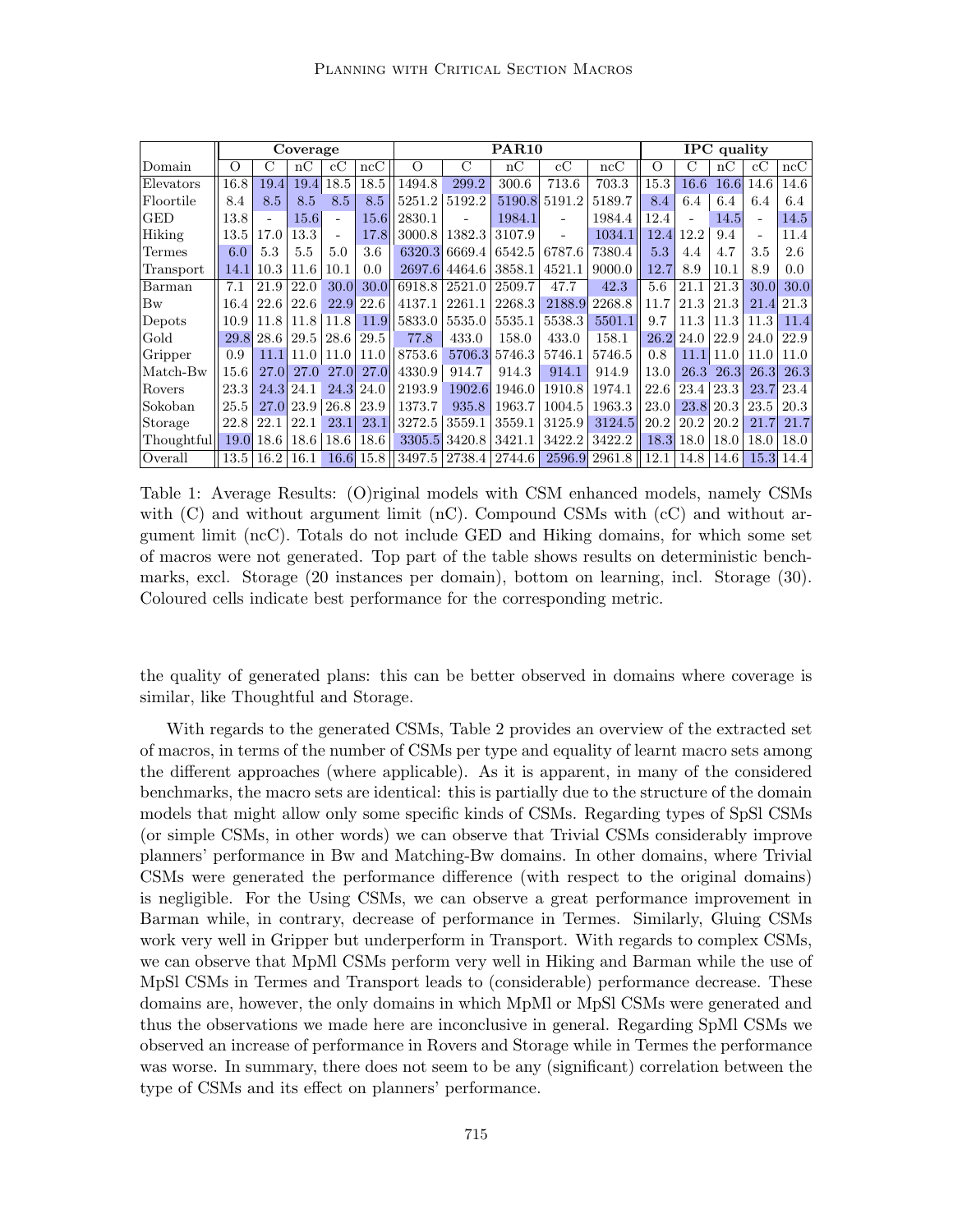|             |                | Simple CSM     |     |            |                         |   | Simple CSM (NL) |                                |                             | Compound CSM |             |                         |   | Compound CSM (NL) |             |                           |
|-------------|----------------|----------------|-----|------------|-------------------------|---|-----------------|--------------------------------|-----------------------------|--------------|-------------|-------------------------|---|-------------------|-------------|---------------------------|
| Domain      |                | Triv   Use     |     | $Glu$ Full | Triv   Use   Glu   Full |   |                 |                                |                             |              |             | SpSl SpMl   MpSl   MpMl |   |                   |             | SpSI   SpMI   MpSI   MpMI |
| Elevators   | $\Omega$       |                |     | $\Omega$   |                         |   | Simple CSM      |                                |                             |              | Simple CSM* |                         |   |                   | Simple CSM* |                           |
| Floortile   | $\Omega$       |                | 0   | $\Omega$   |                         |   | Simple CSM      |                                |                             |              | Simple CSM  |                         |   |                   | Simple CSM  |                           |
| <b>GED</b>  |                |                | N/A |            | $\Omega$                |   |                 | $\Omega$                       |                             |              | N/A         |                         |   |                   | Simple CSM  |                           |
| Hiking      | 0              |                | 0   | 1          | $\Omega$                |   | $\Omega$        | $\overline{2}$                 |                             |              | N/A         |                         | 0 |                   | 0           |                           |
| Storage     |                |                | 0   | $\Omega$   |                         |   | Simple CSM      |                                |                             |              | $\Omega$    | $\Omega$                |   | Compound CSM      |             |                           |
| Termes      | 0              | 3              | 0   | $\Omega$   | $\Omega$                |   | 0               | $\Omega$                       | 6<br>$\Omega$<br>Simple CSM |              |             |                         | 6 |                   |             | 0                         |
| Transport   | 0              | 0              | 2   | $\Omega$   | $\Omega$                |   | $\overline{2}$  | $\Omega$                       |                             |              |             | 2                       |   |                   |             |                           |
| Barman      | 0              | $\overline{2}$ | 0   | $\Omega$   |                         |   | Simple CSM      | $\overline{2}$<br>$\mathbf{0}$ |                             |              |             |                         |   | Compound CSM      |             |                           |
| Bw          | 3              | 0              | 0   | $\Omega$   |                         |   | Simple CSM      |                                |                             |              | Simple CSM  |                         |   |                   | Simple CSM  |                           |
| Depots      | $\overline{2}$ | $\Omega$       | 0   | $\Omega$   |                         |   | Simple CSM      |                                |                             |              | Simple CSM  |                         |   |                   | Simple CSM  |                           |
| Gold        | 0              |                | 0   | $\Omega$   | $\Omega$                | 0 | $\overline{0}$  |                                |                             |              | Simple CSM  |                         |   | Simple CSM (NL)   |             |                           |
| Gripper     | 0              | $\Omega$       |     | $\Omega$   |                         |   | Simple CSM      |                                |                             |              | Simple CSM  |                         |   |                   | Simple CSM  |                           |
| Matching-Bw | 6              | $\Omega$       | 0   | $\Omega$   |                         |   | Simple CSM      |                                |                             |              | Simple CSM  |                         |   |                   | Simple CSM  |                           |
| Rovers      |                |                | 0   | $\Omega$   |                         |   | Simple CSM      |                                |                             |              | $\Omega$    | $\Omega$                |   | Compound CSM      |             |                           |
| Sokoban     |                | $\Omega$       | 0   | $\Omega$   |                         |   |                 | $\Omega$                       |                             |              | Simple CSM  |                         |   | Simple CSM (NL)   |             |                           |
| Thoughtful  |                | $\Omega$       | 0   | $\Omega$   |                         |   | Simple CSM      |                                |                             |              | Simple CSM  |                         |   |                   | Simple CSM  |                           |

Table 2: Numbers of generated macros per type. NL represents "no argument limit". N/A represents "no macro generated". The set name in the row (e.g. Simple CSM) represents that the given set is the same as the one stated. <sup>∗</sup> means that the given set differs from the stated one by outer entanglements.

Table 3 shows how the coverage performance of the considered planning engines are affected by the use of domain models enhanced by CSMs and Compound CSMs. For both set of macros, we considered the version with argument limit as, according to Table 1, they allow to deliver the best overall performance. The coverage results confirm that the generated macros are usually beneficial for the planning engines in the majority of the benchmark domains. Interestingly, the impact of macros seems to be more related to the domain model structure, rather than on the specific characteristics of planning engines. In benchmark domains where macros are beneficial, the improvement is usually noticeable for most (all) of the planning engines. As previously discussed, in four domains, namely Termes, Transport, Gold-miner and Thoughtful, the use of macros leads to a slight underperformance when compared to the original domain model.

To give a better overview of the overall performance of the original models and of the models enhanced with macro actions, Figure 2 provides a graphical representation of coverage performance. Given a considered planning model, the figure shows, for each domain, the percentage of planning engines that solved few instances  $( $33\%$ ), around$ half of the instances (between  $33\%$  and  $66\%$ ), and most of the instances ( $> 66\%$ ). The figure presents the results achieved by the considered planners running with the original domain models (a), and with the two best CSM enhanced models –as for Table 1: CSMs with argument limit (b), and compound CSMs with argument limit (c). As it is apparent, the enhanced models are generally allowing planning engines to solve a larger number of instances within the allowed CPU-time limit.

As a rule of thumb a macro that is goal achieving and captures frequent and nontrivial activity usually considerably improves planners' performance. Besides the above GED and Hiking examples, our approach can generate a useful compound CSM in the Barman domain. The macro, assembled from 14 primitive operators, captures the whole process of cocktail preparation, i.e., putting required ingredients into the shaker, shaking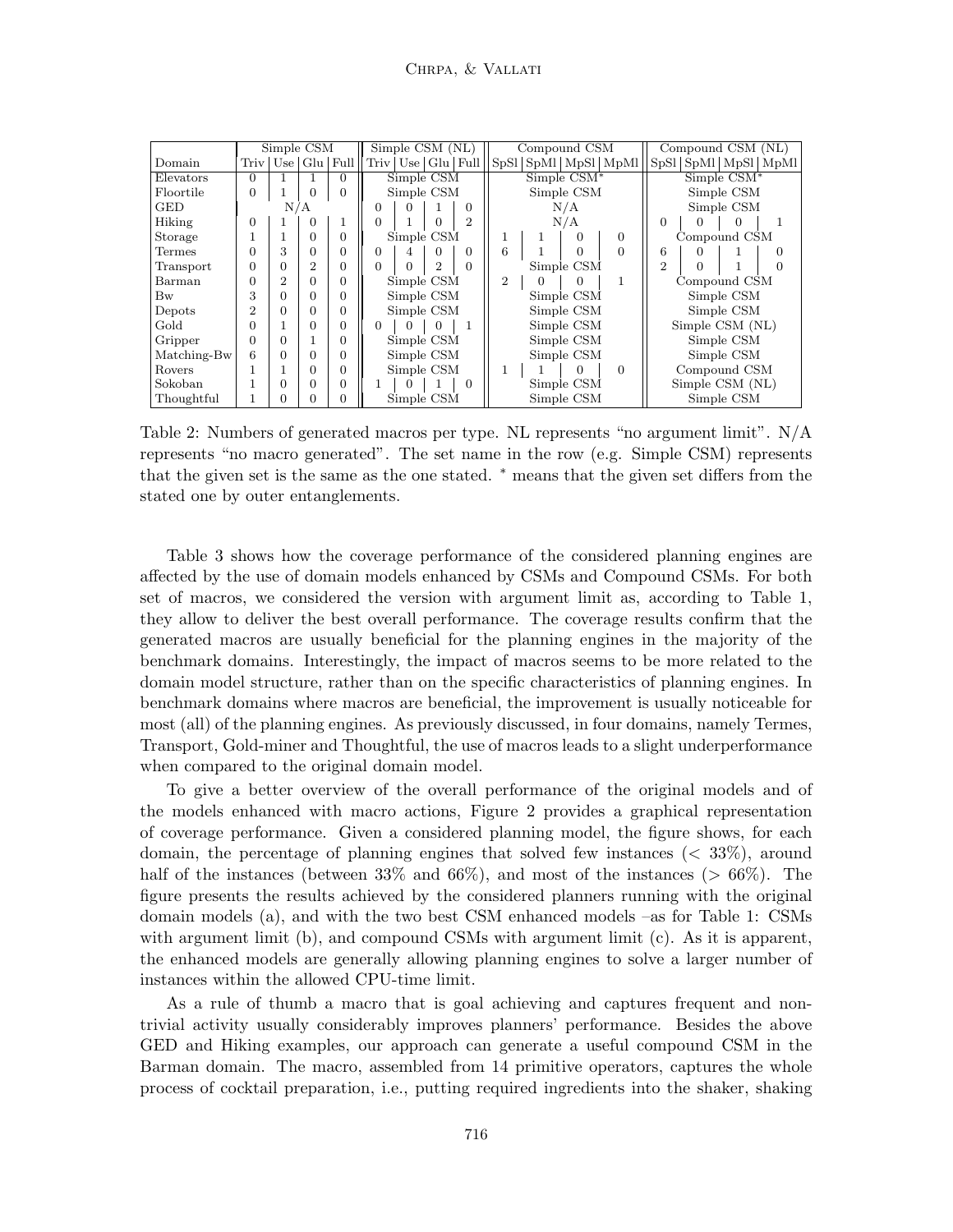| Elevators   |                |                 |                 | Floortile   |                |                |                |             | Hiking         |                 |                        | <b>Transport</b> |                |              |              |             | <b>Termes</b>  |               |                |
|-------------|----------------|-----------------|-----------------|-------------|----------------|----------------|----------------|-------------|----------------|-----------------|------------------------|------------------|----------------|--------------|--------------|-------------|----------------|---------------|----------------|
|             | $\Omega$       | $\rm C$         | $_{\rm cC}$     |             | O              | С              | $_{\rm cC}$    |             | O              | $\mathcal{C}$   | $_{\rm cC}$            |                  | O              | $\rm C$      | $_{\rm cC}$  |             | О              | $\mathcal{C}$ | cC             |
| FF          | $\Omega$       | $\overline{20}$ | 20              | FF          | $\overline{2}$ | $\overline{2}$ | $\overline{2}$ | FF          | 9              | $\overline{18}$ |                        | FF               | $\theta$       | $\mathbf{1}$ | $\mathbf{1}$ | FF          | $\overline{0}$ | $\theta$      | $\Omega$       |
| LAMA        | 20             | 20              | 19              | LAMA        | 6              | $\overline{7}$ | $\overline{7}$ | <b>LAMA</b> | 19             | 15              |                        | <b>LAMA</b>      | 17             | 15           | 13           | <b>LAMA</b> | 14             | 14            | 13             |
| Probe       | 19             | 20              | 20              | Probe       | $\overline{4}$ | 4              | $\overline{4}$ | Probe       | 20             | 20              |                        | Probe            | 16             | 13           | 13           | Probe       | $\overline{7}$ | 6             | 5              |
| MpC         | 15             | 15              | 18              | MpC         | 20             | 20             | 20             | MpC         | $\Omega$       | $\overline{7}$  |                        | MpC              | $\Omega$       | $\Omega$     | $\Omega$     | Mp          | $\Omega$       | 0             | $\Omega$       |
| Mercury     | 20             | 20              | 20              | Mercury     | 7              | $\overline{7}$ | 7              | Mercury     | 12             | 20              |                        | mMrcury          | 20             | 11           | 11           | Mercury     | 13             | 9             | 10             |
| Yahsp       | 20             | 20              | 13              | Yahsp       | 6              | 6              | 6              | Yahsp       | 17             | 18              | ÷.                     | Yahsp            | 20             | 8            | 8            | Yahsp       | $\Omega$       | 0             | $\theta$       |
| <b>BFWS</b> | 20             | 20              | 20              | <b>BFWS</b> | $\mathfrak{D}$ | $\overline{2}$ | $\overline{2}$ | <b>BFWS</b> | 11             | 18              |                        | <b>BFWS</b>      | 20             | 20           | 20           | <b>BFWS</b> | $\overline{2}$ | 3             | 3              |
| <b>FDSS</b> | 20             | 20              | 18              | <b>FDSS</b> | 20             | 20             | 20             | <b>FDSS</b> | 20             | 20              |                        | <b>FDSS</b>      | 20             | 14           | 15           | <b>FDSS</b> | 12             | 10            | 9              |
|             | <b>Barman</b>  |                 |                 |             | Bw             |                |                |             | Depots         |                 |                        |                  | Gold           |              |              |             | Gripper        |               |                |
|             | $\Omega$       | $\rm C$         | $\rm{cC}$       |             | O              | $\overline{C}$ | cC             |             | О              | $\rm C$         | $\overline{\text{cC}}$ |                  | О              | $\rm C$      | cC           |             | О              | $\mathcal{C}$ | cC             |
| FF          | $\Omega$       | 30              | 30              | FF          | $\Omega$       | 8              | 8              | FF          | 1              | 11              | 11                     | FF               | 30             | 27           | 27           | FF          | $\overline{0}$ | 28            | 28             |
| <b>LAMA</b> | $\mathfrak{D}$ | 30              | 30              | LAMA        | 28             | 29             | 29             | LAMA        | 1              | $\overline{0}$  | $\Omega$               | <b>LAMA</b>      | 30             | 30           | 30           | LAMA        | $\overline{7}$ | 30            | 30             |
| Probe       | 5              | 5               | 30              | Probe       | 27             | 30             | 30             | Probe       | 30             | 30              | 30                     | Probe            | 30             | 30           | 30           | Probe       | 0              | 0             | $\Omega$       |
| MpC         | $\Omega$       | $\Omega$        | 30              | MpC         | $\Omega$       | 29             | 29             | $\rm MpC$   | $\overline{2}$ | $\overline{2}$  | $\overline{2}$         | MpC              | 30             | 30           | 30           | MpC         | $\Omega$       | $\Omega$      | $\Omega$       |
| Mercury     | 26             | 30              | 30              | Mercury     | 19             | 30             | 30             | Mercury     | $\Omega$       | $\Omega$        | $\Omega$               | Mercury          | 30             | 26           | 26           | Mercury     | 0              | 25            | 25             |
| Yahsp       | $\Omega$       | 30              | 30              | Yahsp       | 28             | 27             | 28             | Yahsp       | 22             | 20              | 20                     | Yahsp            | 28             | 26           | 26           | Yahsp       | $\Omega$       | 0             | $\Omega$       |
| <b>BFWS</b> | $\Omega$       | 20              | 30              | <b>BFWS</b> | $\overline{4}$ | 3              | 3              | <b>BFWS</b> | 11             | 16              | 16                     | <b>BFWS</b>      | 30             | 30           | 30           | <b>BFWS</b> | $\Omega$       | 5             | $\overline{5}$ |
| <b>FDSS</b> | 24             | 30              | 30 <sup>l</sup> | <b>FDSS</b> | 25             | 25             | 26             | <b>FDSS</b> | 20             | 15              | 15                     | <b>FDSS</b>      | 30             | 30           | 30           | <b>FDSS</b> | 0              |               | $\Omega$       |
| Matching-Bw |                |                 |                 |             | Rovers         |                |                |             | Sokoban        |                 |                        |                  | <b>Storage</b> |              |              | Thoughtful  |                |               |                |
|             | $\Omega$       | С               | $\rm{cC}$       |             | $\Omega$       | $\mathcal{C}$  | $\rm{c}C$      |             | O              | C               | $_{\rm cC}$            |                  | O              | $\rm C$      | $_{\rm cC}$  |             | O              | С             | $_{\rm cC}$    |
| FF          | 13             | 27              | 27              | FF          | 1              | 7              | 8              | FF          | 19             | 23              | 23                     | FF               | 18             | 19           | 19           | FF          | 17             | 20            | 20             |
| LAMA        | 26             | 29              | 29              | LAMA        | 30             | 30             | 29             | <b>LAMA</b> | 21             | 20              | 20                     | LAMA             | 19             | 20           | 21           | <b>LAMA</b> | 25             | 23            | 23             |
| Probe       | 13             | 30              | 30              | Probe       | 30             | 29             | 30             | Probe       | 25             | 30              | 29                     | Probe            | 21             | 29           | 29           | Probe       | 21             | 23            | 23             |
| MpC         | $\Omega$       | 23              | 23              | MpC         | 16             | 17             | 16             | MpC         | 30             | 30              | 30                     | MpC              | 29             | 18           | 18           | MpC         | $\Omega$       | $\Omega$      | $\Omega$       |
| Mercury     | 10             | 22              | 22              | Mercury     | 28             | 29             | 29             | Mercury     | 23             | 24              | 23                     | Mercury          | 20             | 18           | 21           | Mercury     | 21             | 17            | 17             |
| Yahsp       | 21             | 26              | 26              | Yahsp       | 30             | 30             | 30             | Yahsp       | 26             | 29              | 29                     | Yahsp            | 22             | 21           | 23           | Yahsp       | 8              | 6             | 6              |
| <b>BFWS</b> | 12             | 29              | 29              | <b>BFWS</b> | 21             | 22             | 22             | <b>BFWS</b> | 30             | 30              | 30                     | <b>BFWS</b>      | 30             | 30           | 29           | <b>BFWS</b> | 30             | 30            | 30             |
| <b>FDSS</b> | 30             | 30              | 30              | <b>FDSS</b> | 30             | 30             | 30             | FDSS        | 30             | 30              | 30                     | <b>FDSS</b>      | 23             | 22           | 25           | <b>FDSS</b> | 30             | 30            | $30\,$         |

Table 3: Coverage Results: (O)riginal models, CSMs with argument limit (C), Compound CSMs with argument limit (cC). GED domain is omitted since no macros for those sets were generated. First row of the table shows results on deterministic benchmarks; the other rows shows results on learning benchmarks. Coloured cells indicate best performance.

the cocktail and cleaning the shaker afterwards for further use. On the flip side, macros that are complex, having a lot of instances and are only occasionally used in plans have usually detrimental effects on planners' performance. It can be seen, for example, in Sokoban, where one compound CSM involves two move operators in between of two push operators. Such a macro has potentially a lot of instances while it is only occasionally used in plans. In Transport, for the no argument limit compound CSM set, the issue is much more apparent. One potentially problematic macro has four drive operators in between pickup and drop operators. Another potentially problematic macro has four drive operators in between two pickup and two drop operators. Both macros have rather huge number of instances while not being used in plans very often. This highlights one of the weaknesses of the proposed CSMs: they may not work well in domains where the critical sections are of variable length, in terms of actions that are between the locker and the releaser.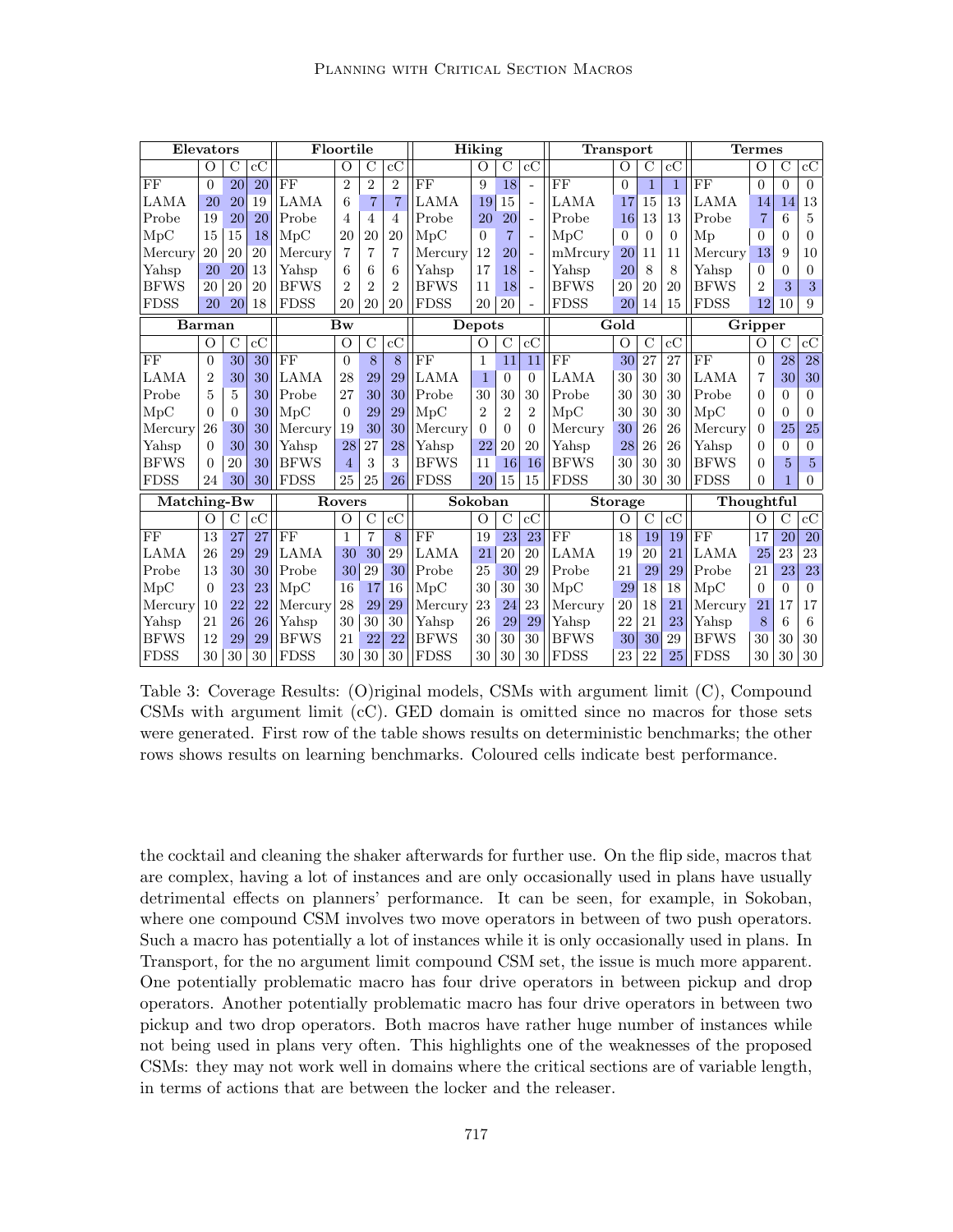

Figure 2: For each domain, the percentages of planners able to solve: more than  $66\%$ (green); between 34 and 66  $\%$  (yellow); and less than 33% of the instances (red). (a) using the original domain model, (b) using models reformulated with CSMs with argument limit, and (c) using models reformulated with Compound CSMs with argument limit.

#### 7.4.1 Aggressive (Incomplete) Approaches

Despite the excellent improvements that can be achieved by the complete approaches, as shown in the previous section, one may argue that the aggressive approach presented in Section 6.3 may further improve the benefits of using CSMs – even though at the cost of compromising completeness. Table 4 gives an overview of the average performance achieved by the considered planning engines on the selected benchmarks, when using the original domain model (O) or the models extended with CSMs learnt by using the Aggressive version of the approaches. The table includes only domains in which the aggressive approach could remove original operators without losing solvability of any training task. Detailed results, showing planning engine by domain performance, are provided in Appendix A.2.

As expected, the use of the aggressive approach can lead to a considerable improvement of planning performance, when compared to the original models with a notable exception of the Transport domain. In most of the cases, the use of the aggressive approach allows the planning engine to solve all the benchmark instances and, noteworthy, each planner managed to solve testing instances in Floortile and Depots in less than 1 second in average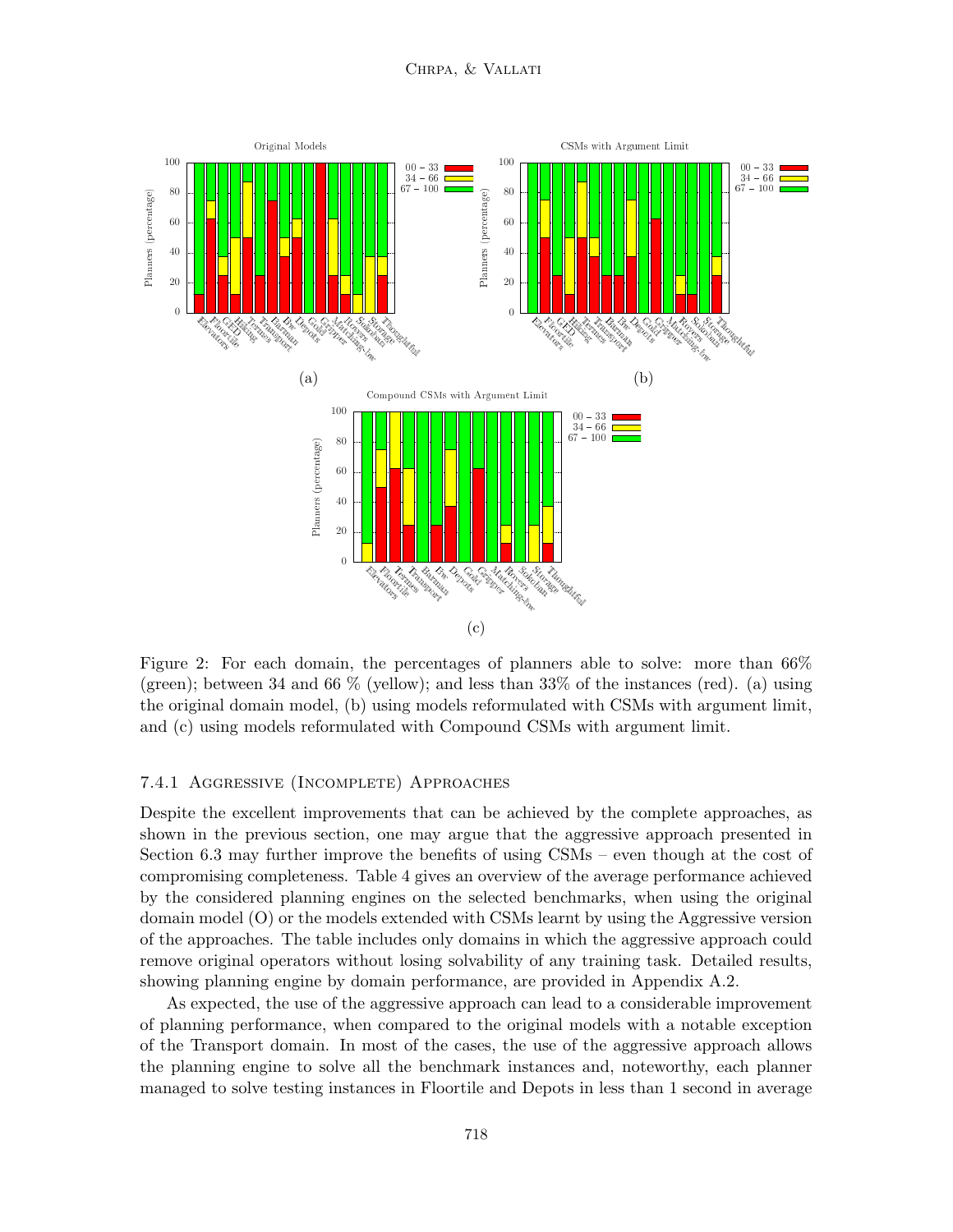|                  |                  |      | Coverage          |             |              |                      |       | <b>PAR10</b>  |                          |             |      |                          | <b>IPC</b> quality |                          |                                       |
|------------------|------------------|------|-------------------|-------------|--------------|----------------------|-------|---------------|--------------------------|-------------|------|--------------------------|--------------------|--------------------------|---------------------------------------|
| Domain           | $\left( \right)$ |      |                   |             | AnC Acc AncC | O                    | AС    | AnC           | $\rm{AcC}$               | $\rm{AncC}$ |      | AC                       |                    |                          | $ {\rm AnC} $ ${\rm Acc} {\rm AncC} $ |
| Floortile        | 8.4              | 20.0 | 20.0              | <b>20.0</b> | 20.0         | 5251.2               | 0.1   | 0.1           | 0.1                      | 0.1         | 8.3  | 18.2 <sup>°</sup>        | 18.2               | <b>18.2</b>              | 18.2                                  |
| Hiking           | $13.5\,$         |      | 16.0              |             |              | 3000.8               | ۰     | 1884.4        | $\overline{\phantom{a}}$ |             | 12.6 |                          | 13.1               |                          |                                       |
| Transport        | 14.1             |      |                   |             | 0.0          | 2697.6               |       |               | $\overline{\phantom{a}}$ | 9000.0      | 14.1 | $\overline{\phantom{0}}$ | -                  | $\overline{\phantom{0}}$ | 0.0                                   |
| Barman           | 7.1              | 26.4 | 26.4              | 30.0        | 30.0         | 6918.8 1100.5 1100.1 |       |               | 3.5                      | 3.3         | 5.6  | 26.4                     | 26.4               | 30.0                     | 30.0                                  |
| Bw               | 16.4             | 25.6 | 25.6              | 25.6        | 25.6         | 4137.1               |       | 1324.8 1324.9 | 1324.6                   | 1324.3      | 12.1 | 24.5                     | <b>24.5</b>        | 24.5                     | 24.5                                  |
| Depots           | 10.9             | 30.0 | 30.0 <sup>°</sup> | 30.0        | 30.0         | 5833.0               | 0.1   | 0.1           | 0.1                      | 0.1         | 7.2  | 29.8                     | <b>29.8</b>        | <b>29.8</b>              | 29.8                                  |
| Gripper          | 0.9              | 30.0 | 30.0              | 30.0        | 30.0         | 8753.6               | 44.1  | 44.5          | 44.2                     | 43.3        | 0.9  | <b>29.9</b>              | 29.9               | <b>29.9</b>              | 29.9                                  |
| $\rm [Match-Bw]$ | 15.6             | 28.1 | 28.1              | 28.1        | 28.1         | 4330.9               | 562.5 | 562.5         | 562.5                    | 562.5       | 12.3 | <b>27.5</b>              | <b>27.5</b>        | <b>27.5</b>              | 27.5                                  |
| Overall          | 9.9              | 26.7 | 26.7              | <b>27.3</b> | 27.3         | 5870.8               | 505.4 | 505.4         | 322.5                    | 322.3       | 7.7  | 26.0                     | 26.0               | <b>26.6</b>              | 26.6                                  |

Table 4: Average Results: Results comparing the (O)riginal models with aggressive CSM enhanced models, namely CSMs with (AC) and without argument limit (AnC). Compound CSMs with (AcC) and without argument limit (AncC). Overall averages do not include Hiking and Transport domains, for which some set of macros were not generated. Top part of the table shows results on deterministic benchmarks (20 instances per domain), bottom on learning (30). Coloured cells indicate best performance for the corresponding metric.

| Domain      |          |          |          | AC AnC AcC AncC |
|-------------|----------|----------|----------|-----------------|
| Floortile   | $^\star$ | $^\star$ | $^\star$ |                 |
| Hiking      |          | $\odot$  |          |                 |
| Transport   |          |          |          | $(\bm{\cdot})$  |
| Barman      | $^\star$ | $^\star$ | ♦        |                 |
| Bw          | $^\star$ | $\star$  | $^\star$ |                 |
| Depots      | $^\star$ | $\star$  | $^\star$ | $\star$         |
| Gripper     | $^\star$ | $^\star$ | $^\star$ | $^\star$        |
| Matching-Bw | $^\star$ | $^\star$ | $^\star$ | $^\star$        |

Table 5: Comparison of sets of learned macros by the aggressive version, namely CSMs with (AC) and without argument limit (AnC). Compound CSMs with (AcC) and without argument limit (AncC). For a given domain, sets with the same symbol are identical.

(see Appendix A.2 for details). However, we have to emphasise that there is no guarantee about the completeness of such models (besides the training tasks). The aggressive approach can be used together with complete approaches in portfolios. In such a setting, we can benefit from performance boost of the aggressive approach while alleviating the risk of tasks becoming unsolvable as the complete approaches can still solve the task. In its most straightforward implementation, such a portfolio can run for half of the available CPU-time a planning engine on the enhanced domain model, and the remaining half on the original domain model. Considering the results shown for AncC in Table 4, the described portfolio would allow to maintain the excellent performance of planning engines on the vast majority of the benchmark domains, and would also allow planning engines to solve instances from the Transport domain.

Table 5 shows how the sets generated by the different approaches relate to each other. In most of the cases, the aggressive approaches are generating the same sets of macros; the only difference can be found in the Barman domain.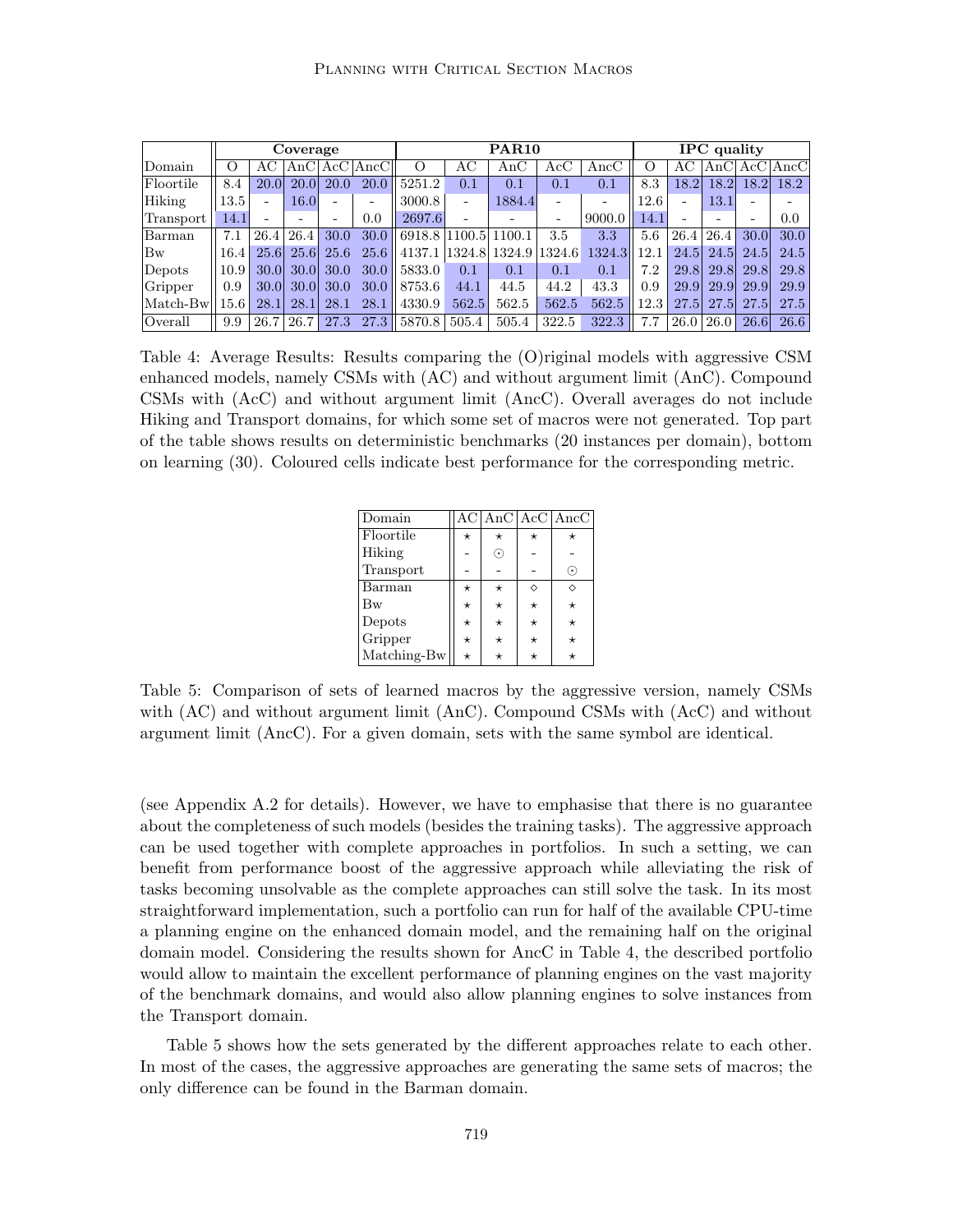## 7.4.2 Comparison Against the State of the Art

To contextualise the performance of the proposed complete and incomplete techniques to learn CSMs, this section provides a comparison against the state of the art of techniques for learning macros for classical planning. In this analysis we consider the MUM and the BloMa approaches, that have been shown to consistently generate high quality macros. MUM (Chrpa et al., 2014) is a state-of-the-art chaining macro generation approach (macros are being constructed iteratively), which aims at keeping the number of possible instances of macros at most at the same order of magnitude as the number of instances of primitive operators they are assembled from. BloMa (Chrpa & Siddiqui, 2015) generates macros from macro-blocks, which are part of plans that are causally bound (cannot be further deordered). BloMa thus aims at generating longer macros that capture meaningful activities, an analogous philosophy to CSMs. For the comparison, we selected the most promising set of both conservative and aggressive CSMs by considering only the training instances. In domains with more different sets of CSMs, we selected the one having minimum product of the ratios of the number of steps in plans (macros count as one step) and the number of instantiated actions with respect to the original models for the training problem instances. The intuition behind the selection is that minimising the number of steps needed to generate plans as well as the number of actions (instances of both of macros and primitive operators) is usually beneficial for planning engines.

Table 6 gives an overview of the average performance achieved by the considered planning engines on all the selected benchmarks, when running on the original domain model, the model enhanced by macros learnt using MUM, BloMa, (conservative) CSMs (CS), and aggressive CSMs (ACS). Detailed results, showing planning engine by domain performance, are provided in Appendix A.3. The presented results indicate that ACS is generally the best option in terms of coverage and runtime: it allows planning engines to consistently deliver their best performance. There are, however, two exception to the rule. In Hiking, CS performance are slightly better while, in Transport, ACS "inherited" macros that have way too many instances, which prohibited to solve any problem. With regards to MUM and BloMa, both CS and ACS are usually able to generate macros that better improve the performance of planning engines on average. In some domains, differences are very significant, such as in Hiking, Barman and Matching-Bw. In a few cases, the models enhanced using MUM or BloMa macros allow planning engine to outperform CS and ACS, albeit marginally.

Now, we give a more detailed overview on difference between MUM, BloMa and (A)CS. MUM failed to generate macros in 6 domains. In domains such as Barman or Hiking, MUM's "instance wise" nature prevented macro generation while in Bw, interestingly, failing to identify outer entanglements in the initial step of the macro learning process resulted in failure to generate any macro. BloMa, on the other hand, succeeded to generate macros in all domains, except Floortile. All the methods generated the same set of macros in Depots and Gripper (note that small discrepancies in results are caused by different ordering of elements in enhanced domain models). In Matching-Bw, for instance, MUM and BloMa generated only 2 macros each, both being subsets of 6 macros generated by CS. BloMa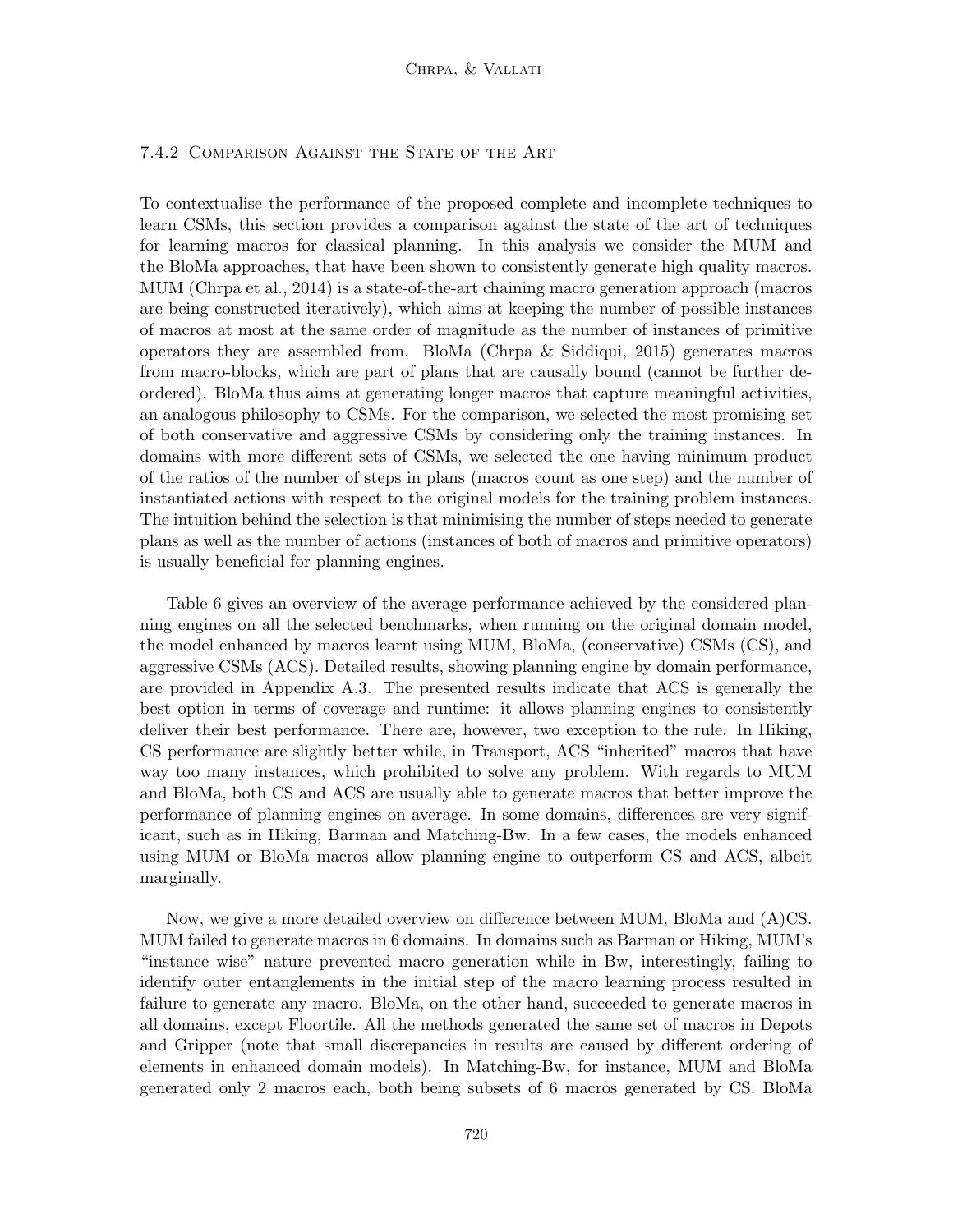|                     |                   |      | Coverage |      |                          |                      |                          | <b>PAR10</b>         |        |            |          |                          | <b>IPC</b> quality |      |            |
|---------------------|-------------------|------|----------|------|--------------------------|----------------------|--------------------------|----------------------|--------|------------|----------|--------------------------|--------------------|------|------------|
| Planner             | $\Omega$          | М    | В        | CS   | <b>ACS</b>               | O                    | М                        | B                    | CS     | <b>ACS</b> | $\Omega$ | М                        | В                  | CS   | <b>ACS</b> |
| Elevator            | 16.8              |      | 16.4     | 19.4 | $\blacksquare$           | 1494.8               | ÷                        | 1697.8               | 299.2  | ٠          | 14.7     |                          | 14.4               | 15.3 |            |
| $ {\rm Floortile} $ | 8.4               | 8.8  |          | 8.5  | 20.0                     | 5251.2 5081.4        |                          |                      | 5192.2 | 0.1        | 8.1      | 8.1                      |                    | 6.2  | 18.0       |
| IGED                | 13.8              | 13.0 | 15.0     | 15.6 | $\overline{\phantom{a}}$ | 2830.1 3172.8        |                          | 2284.8               | 1984.1 |            | 11.6     | 11.1                     | 9.7                | 13.7 |            |
| Hiking              | 13.5              |      | 0.3      | 17.8 | 16.0                     | 3000.8               |                          | 8887.5               | 1034.1 | 1884.4     | 12.4     |                          | 0.2                | 11.6 | 12.5       |
| Termes              | 6.0               | 3.6  | 5.4      | 5.3  | $\overline{\phantom{0}}$ |                      |                          | 6320.3 7395.0 6610.6 | 6669.4 |            | 5.5      | 2.3                      | 4.2                | 4.6  |            |
| Transport           | 14.1              |      | 13.0     | 11.6 | 0.0                      | 2697.6               | $\overline{\phantom{a}}$ | 3223.1               | 3858.1 | 9000.0     | 13.0     | $\overline{\phantom{0}}$ | 11.4               | 10.3 | 0.0        |
| Barman              | 7.1               |      | 9.9      | 30.0 | 30.0                     | 6918.8               | $\equiv$                 | 6169.8               | 49.1   | 3.5        | 5.6      |                          | 8.6                | 30.0 | 30.0       |
| Bw                  | 16.4              |      | 14.9     | 22.9 | 25.6                     | 4137.1               | $\sim$                   | 4588.8               | 2189.8 | 1324.8     | 10.8     |                          | 12.0               | 20.2 | 23.3       |
| Depots              | 10.9              | 11.8 | 12.1     | 11.8 | 30.0                     | 5833.0 5542.3 5424.8 |                          |                      | 5535.0 | 0.1        | 7.2      | 8.2                      | 8.3                | 8.2  | 29.7       |
| Gold                | 29.8              | 27.0 | 30.0     | 29.5 | ÷.                       | 77.8                 | 910.9                    | 0.2                  | 158.0  | $\equiv$   | 26.0     | 22.6                     | 20.9               | 22.5 |            |
| Gripper             | 0.9               | 11.0 | 11.0     | 11.1 | 30.0                     |                      |                          | 8753.6 5746.9 5746.5 | 5706.3 | 44.1       | 0.8      | 11.0                     | 11.0               | 11.1 | 29.5       |
| Match-Bw            | 15.6 <sup>°</sup> | 17.5 | 4.6      | 27.0 | 28.1                     |                      |                          | 4330.9 3764.1 7613.5 | 914.7  | 562.5      | 11.8     | 13.9                     | 3.6                | 24.0 | 26.7       |
| Rovers              | 23.3              | 20.9 | 20.4     | 24.3 | $\overline{\phantom{a}}$ |                      |                          | 2193.9 2878.6 3027.9 | 1910.8 |            | 22.5     | 18.1                     | 19.7               | 23.6 |            |
| Sokoban             | 25.5              |      | 25.0     | 27.0 | $\overline{\phantom{0}}$ | 1373.7               |                          | 1529.2               | 935.8  | ۰          | 23.0     |                          | 20.4               | 23.8 |            |
| Storage             | 22.8              | 23.5 | 23.6     | 23.1 | $\overline{\phantom{0}}$ | 3272.5 2943.5        |                          | 2878.1               | 3125.9 | ۰          | 19.3     | 21.1                     | 21.6               | 21.1 |            |
| Thoughtful          | 19.0              | 19.3 | 18.8     | 18.6 | $\overline{\phantom{0}}$ |                      |                          | 3305.5 3232.6 3384.3 | 3420.8 | ۰          | 18.1     | 18.1                     | 17.9               | 17.7 |            |

Table 6: Average Results: Results comparing the (O)riginal models with macro enhanced models, namely (M)UM, (B)loMa, CSMs (CS) and the Aggressive CSMs (ACS). "-" indicates that no macros has been learnt by the considered approach. Top part of the table shows results on deterministic benchmarks, excl. Storage (20 instances per domain), bottom on learning, incl. Storage (30). Coloured cells indicate best performance for the corresponding metric.

learned macros that were "submacros" of SpSl CSMs learned in Hiking and Barman<sup>6</sup>. In Hiking, such a "submacro" had a very detrimental effect on planners' performance. In Storage, BloMa generated a different SpMl CSM than CS did (and BloMa's macro slightly outperformed ours).

The above observations show that state-of-the-art techniques such as MUM or BloMa are able to learn some CSMs, although as our experiments shown, only short ones. The results shown that CSMs are usually (albeit not always) beneficial to a wide range of planning techniques and hence methods tailored for generating CSMs can be very useful for classes of domains in which limited resources are considered.

## 8. Conclusion

Critical Section Macros, introduced and described in this paper, are inspired by their counterpart in parallel computing. They capture the whole activities in which limited resources are being used (e.g., a robotic hand holding an object). We described three variants of CSMs, the simple one with Single-phased Single-lock, and two more complex variants, one concerning multiple locks (i.e., dealing with multiple limited resources) and the other concerning multi-phased locks (e.g., a truck gets full after loading several packages). Further, we introduced the concept of compound CSMs that allows constructing more complex CSMs incrementally starting from simple ones using the method for generating SpSl CSMs and

<sup>6.</sup> By "submacros" we mean macros assembled from subsequences of operators the CSMs we refer to were assembled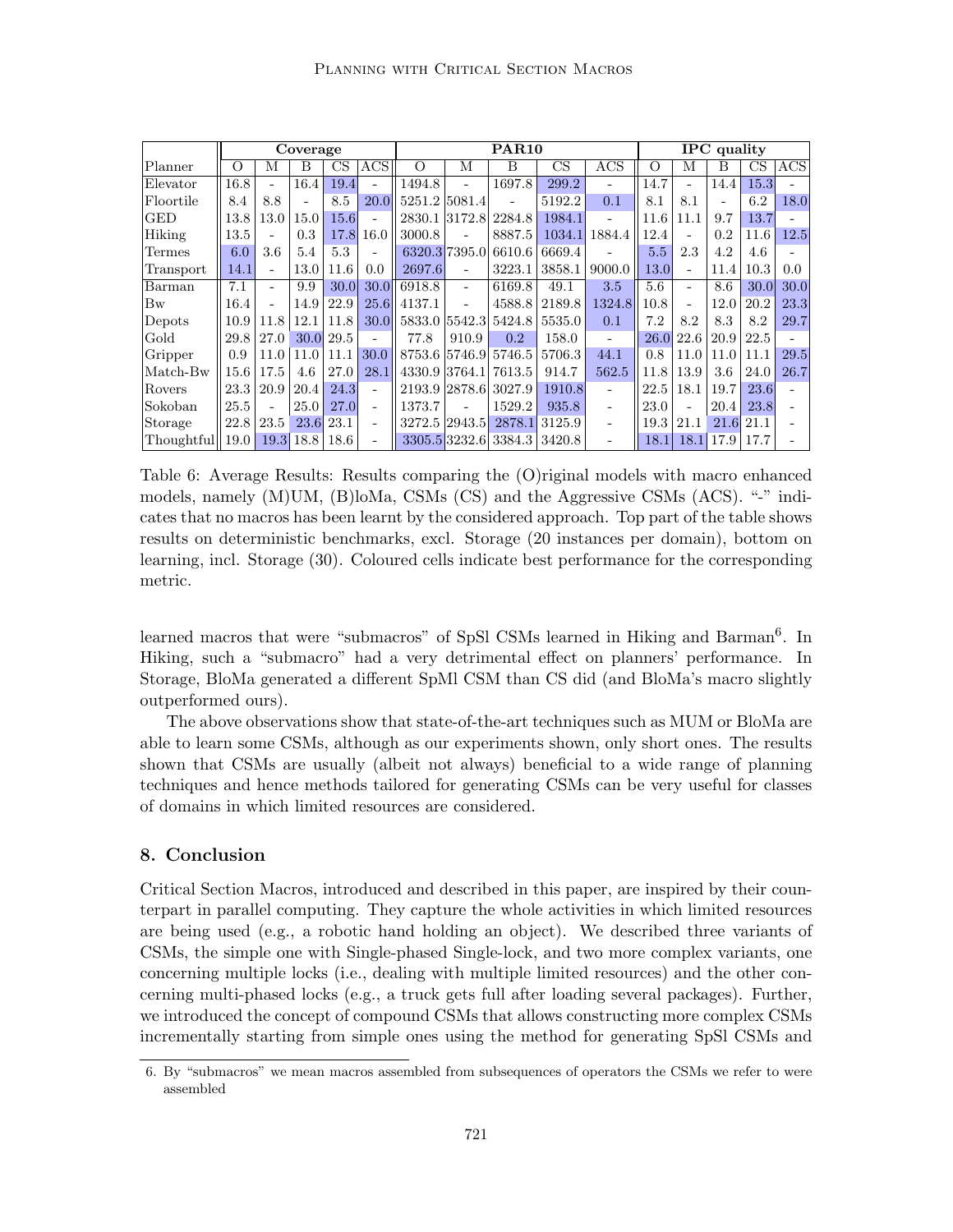have shown theoretically that by such a method we can generate all "interesting" SpMl CSMs and MpSl CSMs with balanced locks (and consequently also MpMl CSMs with balanced locks). We presented algorithms for learning (both simple and compound) CSMs from training plans, and described an aggressive variant of CSMs, where at least first and last operators from which CSMs are assembled are removed from the domain model. This can compromise the completeness of the use of CSMs, but has the potential to lead to even more substantial performance improvements.

Our empirical evaluation demonstrated the usefulness of CSMs across a wide range of benchmark domains and planning engines. The use of CSMs allowed planning engines to outperform the original model, MUM macros (Chrpa et al., 2014) and BloMa macros (Chrpa & Siddiqui, 2015) in 11 out of 16 domains. Compound CSMs considerably increased planners' performance in Barman and Hiking domains. The aggressive version of CSMs achieved the most impressive results in Floortile, Barman and Depots. The results indicate that long, goal achieving and frequent CSMs tend to improve planners' performance the most (as in Barman and Hiking).

In the future, we plan to investigate possibilities of adapting CSMs into numerical and temporal domains, possibly leveraging the notion of numerical entanglements (Chrpa et al., 2015). This may prove beneficial as numerical fluents often refer to resource use and hence the concept of CSMs can be successfully applied in numeric planning. As CSMs capture whole activities in which one or more resources are used, it might be natural to use them in temporal planning too.

#### Acknowledgements

We would like to thank the anonymous reviewers for their constructive feedback that helped to considerably improve the paper.

This research was funded by the Czech Science Foundation (project no. 18-07252S) and by the OP VVV funded project CZ.02.1.01/0.0/0.0/16 019/0000765 "Research Center for Informatics". Mauro Vallati was supported by a UKRI Future Leaders Fellowship [grant number MR/T041196/1].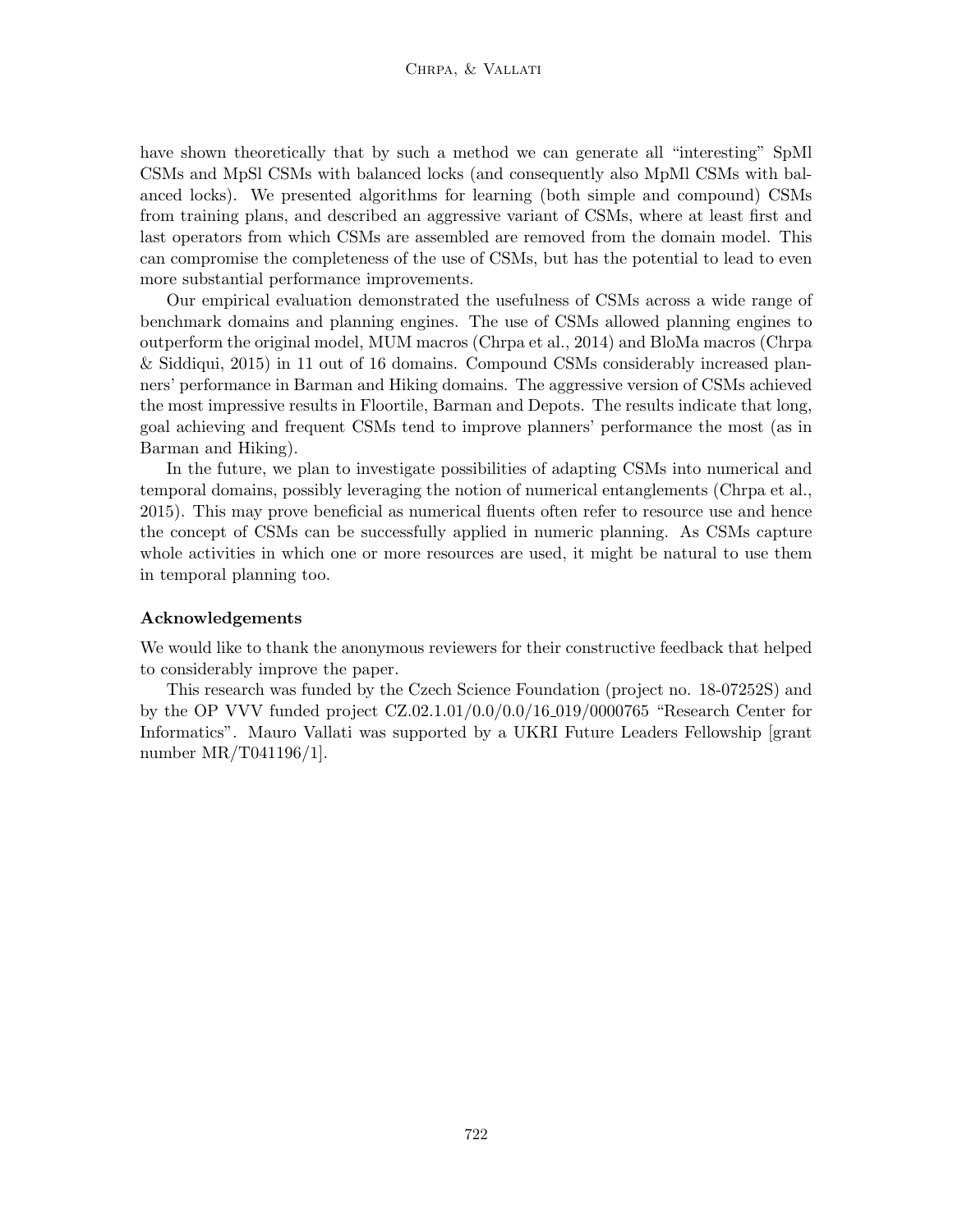## Appendix A. Detailed Results

| C<br>O<br>С<br>Ο<br>nC<br>$_{\rm cC}$<br>Ο<br>C<br>ncC<br>Planner<br>$_{\rm nC}$<br>$_{\rm cC}$<br>ncC<br>ncC<br>$_{\rm nc}$<br>$_{\rm cC}$<br>elevators<br>开<br>$\overline{0}$<br>20<br>20<br>20<br>20<br>9000<br>$\overline{22}$<br>18<br>92<br>38<br>0.0<br>19.5<br>19.5<br>17.3<br>17.3<br>20<br>20<br>482<br>482<br>20<br>19<br>19<br>36<br>10<br>19.9<br>14.3<br>14.3<br>11.1<br>lama<br>11<br>11.1<br>20<br>20<br>20<br>20<br>602<br>23<br>29<br>18.7<br>probe<br>19<br>25<br>44<br>18.4<br>18.7<br>17.3<br>17.3<br>15<br>18<br>2256<br>2258<br>2258<br>911<br>911<br>13.7<br>12.5<br>12.5<br>17.1<br>$M_{p}$<br>15<br>15<br>18<br>17.1<br>20<br>20<br>20<br>20<br>28<br>19.7<br>15.7<br>13.9<br>13.9<br>20<br>4.1<br>13<br>14<br>40<br>15.7<br>mercury<br>20<br>20<br>33<br>3227<br>3650<br>20<br>13<br>12<br>23<br>41<br>11.9<br>19.4<br>19.4<br>11.1<br>10.3<br>yahsp<br><b>BFWS</b><br>20<br>20<br>20<br>20<br>20<br>7.0<br>5.3<br>5.6<br>5.1<br>5.4<br>19.6<br>16.6<br>16.6<br>16.7<br>16.7<br><b>FDSS</b><br>20<br>20<br>20<br>18<br>19<br>30<br>19<br>21<br>929<br>483<br>19.5<br>16.4<br>16.4<br>11.9<br>12.7<br>floortile<br>ff<br>$\overline{2}$<br>$\overline{2}$<br>$\overline{2}$<br>$\overline{2}$<br>$\overline{2}$<br>8100<br>8107<br>8102<br>8105<br>2.0<br>1.7<br>1.7<br>1.7<br>1.7<br>8105<br>$\overline{7}$<br>6<br>$\overline{7}$<br>$\overline{7}$<br>7<br>6367<br>5897<br>5895<br>5895<br>5897<br>6.0<br>4.8<br>lama<br>4.8<br>4.8<br>4.8<br>7204<br>7236<br>7221<br>2.8<br>2.8<br>2.8<br>2.8<br>7237<br>7234<br>probe<br>$\overline{4}$<br>$\overline{4}$<br>$\overline{4}$<br>$\overline{4}$<br>$\overline{4}$<br>4.0<br>20<br>20<br>20<br>20<br>20<br>0.1<br>0.1<br>0.1<br>0.1<br>0.1<br>19.9<br>14.4<br>14.4<br>14.4<br>14.4<br>Mp<br>$\overline{7}$<br>$\overline{7}$<br>$\overline{7}$<br>$\overline{7}$<br>7<br>5889<br>5874<br>5874<br>5874<br>5871<br>7.0<br>4.6<br>4.6<br>4.6<br>4.6<br>mercury<br>6<br>6<br>6<br>6<br>6<br>6347<br>6322<br>6321<br>6319<br>6323<br>$6.0\,$<br>5.2<br>$5.2\,$<br>5.2<br>$5.2\,$<br>yahsp<br>$\overline{2}$<br>$\overline{2}$<br>$\overline{2}$<br>$\overline{2}$<br>$\overline{2}$<br><b>BFWS</b><br>8102<br>8100<br>8100<br>8100<br>8100<br>2.0<br>1.8<br>1.8<br>1.8<br>1.8<br>20<br>20<br><b>FDSS</b><br>20<br>20<br>20<br>0.3<br>0.3<br>0.3<br>0.3<br>20.0<br>15.9<br>15.9<br>15.9<br>15.9<br>0.6<br><b>GED</b><br>$\overline{f}$<br>6306<br>6306<br>0.0<br>6.0<br>$\overline{0}$<br>$6\phantom{1}6$<br>$\overline{6}$<br>9000<br>6.0<br>÷<br>$\overline{a}$<br>-<br>20<br>20<br>20<br>3.0<br>6.2<br>5.9<br>18.3<br>19.6<br>19.6<br>lama<br>÷,<br>$\blacksquare$<br>$\overline{a}$<br>÷,<br>L,<br>L,<br>20<br>probe<br>20<br>20<br>55<br>73<br>74<br>15.2<br>16.6<br>16.6<br>÷,<br>÷,<br>$\overline{a}$<br>$\overline{a}$<br>L,<br>ä,<br>$\overline{2}$<br>$\overline{2}$<br>$\overline{2}$<br>8101<br>8100<br>8100<br>2.0<br>2.0<br>2.0<br>Mp<br>$\overline{a}$<br>$\overline{a}$<br>$\overline{a}$<br>$\overline{a}$<br>L,<br>L,<br>20<br>20<br>20<br>18.2<br>3.8<br>5.9<br>5.6<br>19.1<br>18.2<br>mercury<br>$\overline{a}$<br>$\overline{a}$<br>L,<br>ä,<br>$\ddot{\phantom{1}}$<br>20<br>20<br>11<br>4113<br>6.6<br>5.8<br>9.5<br>17.3<br>17.3<br>yahsp<br>÷,<br>$\sim$<br>L.<br>L.<br>L,<br>L,<br>17<br>1359<br>1363<br>1366<br>17.0<br><b>BFWS</b><br>17<br>17<br>16.7<br>17.0<br>$\overline{a}$<br>÷,<br>L.<br>L,<br>L,<br>L,<br>20<br>20<br>20<br>6.1<br>12<br>12<br>FDSS<br>18.3<br>19.6<br>19.6<br>Hiking<br>ff<br>$\overline{9}$<br>18<br>12<br>17<br>5077<br>963<br>3699<br>1378<br>8.3<br>15.7<br>8.1<br>9.5<br>$\blacksquare$<br>$\overline{a}$<br>L,<br>19<br>2312<br>15<br>11<br>20<br>566<br>4111<br>57<br>19.0<br>9.4<br>6.4<br>11.6<br>lama<br>$\frac{1}{2}$<br>L,<br>20<br>20<br>20<br>20<br>7.1<br>1.9<br>18.2<br>15.9<br>18.5<br>10.2<br>probe<br>13<br>102<br>L.<br>L,<br>L,<br>$\overline{0}$<br>$\overline{7}$<br>$\mathbf{1}$<br>10<br>9000<br>5850<br>8550<br>4501<br>0.0<br>7.0<br>0.4<br>8.1<br>Мp<br>L,<br>L,<br>L,<br>12<br>20<br>3769<br>29<br>3217<br>936<br>11.0<br>13.9<br>10.9<br>13.8<br>13<br>18<br>mercury<br>L,<br>17.7<br>17<br>18<br>14<br>20<br>1457<br>949<br>2811<br>26<br>12.2<br>8.0<br>6.8<br>yahsp<br>$\overline{a}$<br>L,<br>905<br>1350<br>10.9<br>14.3<br><b>BFWS</b><br>11<br>18<br>16<br>17<br>4065<br>1804<br>9.4<br>8.9<br>L,<br>L,<br><b>FDSS</b><br>20<br>20<br>19<br>20<br>59<br>43<br>569<br>23<br>19.2<br>13.5<br>14.8<br>11.2<br>$\overline{a}$<br>storage<br>17.8<br>ff<br>19<br>19<br>19<br>19<br>5403<br>4953<br>4954<br>4967<br>4966<br>17.6<br>17.3<br>17.3<br>17.8<br>18<br>20<br>20<br>21<br>21<br>4957<br>4508<br>4101<br>16.6<br>17.8<br>17.8<br>19.9<br>19.9<br>lama<br>19<br>4508<br>4101<br>476<br>26.4<br>21<br>29<br>29<br>29<br>29<br>4050<br>507<br>505<br>469<br>20.8<br>26.8<br>26.8<br>26.4<br>probe<br>29<br>17.5<br>18<br>18<br>18<br>18<br>454<br>5400<br>5400<br>5400<br>5400<br>25.9<br>15.6<br>15.6<br>17.5<br>Мp<br>20<br>18<br>21<br>4065<br>16.2<br>20.2<br>20.2<br>18<br>21<br>4515<br>5400<br>5400<br>4066<br>19.5<br>16.2<br>mercury<br>22<br>22.1<br>21<br>21<br>23<br>23<br>3612<br>4050<br>4050<br>3172<br>3165<br>15.7<br>19.5<br>19.5<br>22.1<br>yahsp<br>30<br>30<br>30<br>29<br>29<br>33<br>476<br>27.4<br>28.8<br>27.4<br>27.4<br><b>BFWS</b><br>1.6<br>34<br>484<br>28.8<br>23<br>22<br>3622<br><b>FDSS</b><br>22<br>25<br>25<br>3187<br>3622<br>2349<br>2346<br>17.8<br>19.2<br>19.2<br>22.5<br>22.3<br>termes<br>ff<br>$\overline{0}$<br>$\mathbf{0}$<br>$\,1$<br>$\overline{0}$<br>0<br>9000<br>9000<br>8554<br>9000<br>9000<br>0.0<br>0.0<br>1.0<br>0.0<br>0.0<br>14<br>14<br>14<br>13<br>12<br>2784<br>12.0<br>12.2<br>12.1<br>lama<br>2747<br>2754<br>3249<br>3647<br>8.3<br>8.5<br>$\overline{7}$<br>6<br>$\overline{7}$<br>5<br>6<br>5900<br>6363<br>5884<br>6819<br>6331<br>6.5<br>5.2<br>5.8<br>3.2<br>4.4<br>probe<br>$\overline{0}$<br>$\overline{0}$<br>$\overline{0}$<br>9000<br>9000<br>9000<br>0.0<br>$0.0\,$<br>$\overline{0}$<br>$\mathbf{0}$<br>9000<br>9000<br>0.0<br>0.0<br>0.0<br>Мp<br>13<br>9<br>$^{10}$<br>$\mathbf 1$<br>5044<br>4978<br>8550<br>12.3<br>$7.5\,$<br>7.2<br>mercury<br>9<br>3196<br>4610<br>6.7<br>$_{0.8}$<br>$\overline{0}$<br>$\overline{0}$<br>$\mathbf{0}$<br>$\mathbf{0}$<br>$\boldsymbol{0}$<br>9000<br>9000<br>9000<br>9000<br>9000<br>0.0<br>0.0<br>0.0<br>0.0<br>0.0<br>yahsp<br><b>BFWS</b><br>$\overline{2}$<br>3<br>$\overline{2}$<br>3<br>$\overline{2}$<br>8100<br>7655<br>8107<br>7662<br>2.8<br>2.5<br>8110<br>1.7<br>1.8<br>1.9<br>12<br>9<br>8<br>4961<br>9.7<br><b>FDSS</b><br>10<br>11<br>3619<br>4509<br>4063<br>5405<br>10.2<br>8.6<br>6.6<br>5.0<br>transport<br>ff<br>$\overline{0}$<br>$\overline{0}$<br>0.0<br>1.0<br>$\overline{3.8}$<br>0.0<br>$\bf{1}$<br>$\overline{4}$<br>$\overline{1}$<br>9000<br>8570<br>7270<br>8575<br>9000<br>1.0<br>17<br>15<br>19<br>13<br>$\overline{0}$<br>1442<br>2385<br>3228<br>9000<br>15.8<br>13.0<br>17.2<br>11.3<br>lama<br>558<br>0.0<br>probe<br>16<br>13<br>18<br>13<br>0<br>1944<br>3234<br>1165<br>3229<br>9000<br>13.8<br>12.2<br>16.8<br>12.2<br>0.0<br>9000<br>$M_{p}$<br>$\mathbf{0}$<br>$\mathbf{0}$<br>$\boldsymbol{0}$<br>$\boldsymbol{0}$<br>0<br>9000<br>9000<br>9000<br>9000<br>0.0<br>0.0<br>0.0<br>0.0<br>0.0<br>20<br>11<br>9<br>0<br>13<br>4129<br>4984<br>4131<br>9000<br>20.0<br>5.8<br>4.6<br>5.8<br>0.0<br>11<br>mercury<br>3<br>20<br>8<br>8<br>$\overline{0}$<br>1.5<br>5555<br>7700<br>5598<br>9000<br>16.2<br>8.0<br>2.5<br>8.0<br>0.0<br>yahsp<br>20<br>20<br>20<br>20<br>0<br>19.1<br>17.6<br>19.1<br><b>BFWS</b><br>15<br>30<br>23<br>26<br>9000<br>18.4<br>$_{0.0}$<br>20<br><b>FDSS</b><br>20<br>14<br>$\overline{0}$<br>165<br>2814<br>165<br>2382<br>9000<br>12.2<br>18.1<br>13.4<br>0.0<br>15 |  | Coverage |  |  | $\overline{\text{PAR}10}$ |  |      | <b>IPC</b> quality |  |
|------------------------------------------------------------------------------------------------------------------------------------------------------------------------------------------------------------------------------------------------------------------------------------------------------------------------------------------------------------------------------------------------------------------------------------------------------------------------------------------------------------------------------------------------------------------------------------------------------------------------------------------------------------------------------------------------------------------------------------------------------------------------------------------------------------------------------------------------------------------------------------------------------------------------------------------------------------------------------------------------------------------------------------------------------------------------------------------------------------------------------------------------------------------------------------------------------------------------------------------------------------------------------------------------------------------------------------------------------------------------------------------------------------------------------------------------------------------------------------------------------------------------------------------------------------------------------------------------------------------------------------------------------------------------------------------------------------------------------------------------------------------------------------------------------------------------------------------------------------------------------------------------------------------------------------------------------------------------------------------------------------------------------------------------------------------------------------------------------------------------------------------------------------------------------------------------------------------------------------------------------------------------------------------------------------------------------------------------------------------------------------------------------------------------------------------------------------------------------------------------------------------------------------------------------------------------------------------------------------------------------------------------------------------------------------------------------------------------------------------------------------------------------------------------------------------------------------------------------------------------------------------------------------------------------------------------------------------------------------------------------------------------------------------------------------------------------------------------------------------------------------------------------------------------------------------------------------------------------------------------------------------------------------------------------------------------------------------------------------------------------------------------------------------------------------------------------------------------------------------------------------------------------------------------------------------------------------------------------------------------------------------------------------------------------------------------------------------------------------------------------------------------------------------------------------------------------------------------------------------------------------------------------------------------------------------------------------------------------------------------------------------------------------------------------------------------------------------------------------------------------------------------------------------------------------------------------------------------------------------------------------------------------------------------------------------------------------------------------------------------------------------------------------------------------------------------------------------------------------------------------------------------------------------------------------------------------------------------------------------------------------------------------------------------------------------------------------------------------------------------------------------------------------------------------------------------------------------------------------------------------------------------------------------------------------------------------------------------------------------------------------------------------------------------------------------------------------------------------------------------------------------------------------------------------------------------------------------------------------------------------------------------------------------------------------------------------------------------------------------------------------------------------------------------------------------------------------------------------------------------------------------------------------------------------------------------------------------------------------------------------------------------------------------------------------------------------------------------------------------------------------------------------------------------------------------------------------------------------------------------------------------------------------------------------------------------------------------------------------------------------------------------------------------------------------------------------------------------------------------------------------------------------------------------------------------------------------------------------------------------------------------------------------------------------------------------------------------------------------------------------------------------------------------------------------------------------------------------------------------------------------------------------------------------------------------------------------------------------------------------------------------------------------------------------------------------------------------------------------------------------------------------------------------------------------------------------------------------------------------------------------------------------------------------------------------------------------------------------------------------------------------------------------------------------------------------------------------------------------------------------------------------------------------------------------------------------------------------------------------------------------------------------------------------------------------------------------------------------------------------------------------------------------------------------------------------------------------------------------------------------------------------------------------------------------------------------------------------------------------------------------------------------------------------------------------------------------------------------------------------------------------------------------------------------------------------------|--|----------|--|--|---------------------------|--|------|--------------------|--|
|                                                                                                                                                                                                                                                                                                                                                                                                                                                                                                                                                                                                                                                                                                                                                                                                                                                                                                                                                                                                                                                                                                                                                                                                                                                                                                                                                                                                                                                                                                                                                                                                                                                                                                                                                                                                                                                                                                                                                                                                                                                                                                                                                                                                                                                                                                                                                                                                                                                                                                                                                                                                                                                                                                                                                                                                                                                                                                                                                                                                                                                                                                                                                                                                                                                                                                                                                                                                                                                                                                                                                                                                                                                                                                                                                                                                                                                                                                                                                                                                                                                                                                                                                                                                                                                                                                                                                                                                                                                                                                                                                                                                                                                                                                                                                                                                                                                                                                                                                                                                                                                                                                                                                                                                                                                                                                                                                                                                                                                                                                                                                                                                                                                                                                                                                                                                                                                                                                                                                                                                                                                                                                                                                                                                                                                                                                                                                                                                                                                                                                                                                                                                                                                                                                                                                                                                                                                                                                                                                                                                                                                                                                                                                                                                                                                                                                                                                                                                                                                                                                                                                                                                                                                                                                                                                                                                                              |  |          |  |  |                           |  |      |                    |  |
|                                                                                                                                                                                                                                                                                                                                                                                                                                                                                                                                                                                                                                                                                                                                                                                                                                                                                                                                                                                                                                                                                                                                                                                                                                                                                                                                                                                                                                                                                                                                                                                                                                                                                                                                                                                                                                                                                                                                                                                                                                                                                                                                                                                                                                                                                                                                                                                                                                                                                                                                                                                                                                                                                                                                                                                                                                                                                                                                                                                                                                                                                                                                                                                                                                                                                                                                                                                                                                                                                                                                                                                                                                                                                                                                                                                                                                                                                                                                                                                                                                                                                                                                                                                                                                                                                                                                                                                                                                                                                                                                                                                                                                                                                                                                                                                                                                                                                                                                                                                                                                                                                                                                                                                                                                                                                                                                                                                                                                                                                                                                                                                                                                                                                                                                                                                                                                                                                                                                                                                                                                                                                                                                                                                                                                                                                                                                                                                                                                                                                                                                                                                                                                                                                                                                                                                                                                                                                                                                                                                                                                                                                                                                                                                                                                                                                                                                                                                                                                                                                                                                                                                                                                                                                                                                                                                                                              |  |          |  |  |                           |  |      |                    |  |
|                                                                                                                                                                                                                                                                                                                                                                                                                                                                                                                                                                                                                                                                                                                                                                                                                                                                                                                                                                                                                                                                                                                                                                                                                                                                                                                                                                                                                                                                                                                                                                                                                                                                                                                                                                                                                                                                                                                                                                                                                                                                                                                                                                                                                                                                                                                                                                                                                                                                                                                                                                                                                                                                                                                                                                                                                                                                                                                                                                                                                                                                                                                                                                                                                                                                                                                                                                                                                                                                                                                                                                                                                                                                                                                                                                                                                                                                                                                                                                                                                                                                                                                                                                                                                                                                                                                                                                                                                                                                                                                                                                                                                                                                                                                                                                                                                                                                                                                                                                                                                                                                                                                                                                                                                                                                                                                                                                                                                                                                                                                                                                                                                                                                                                                                                                                                                                                                                                                                                                                                                                                                                                                                                                                                                                                                                                                                                                                                                                                                                                                                                                                                                                                                                                                                                                                                                                                                                                                                                                                                                                                                                                                                                                                                                                                                                                                                                                                                                                                                                                                                                                                                                                                                                                                                                                                                                              |  |          |  |  |                           |  |      |                    |  |
|                                                                                                                                                                                                                                                                                                                                                                                                                                                                                                                                                                                                                                                                                                                                                                                                                                                                                                                                                                                                                                                                                                                                                                                                                                                                                                                                                                                                                                                                                                                                                                                                                                                                                                                                                                                                                                                                                                                                                                                                                                                                                                                                                                                                                                                                                                                                                                                                                                                                                                                                                                                                                                                                                                                                                                                                                                                                                                                                                                                                                                                                                                                                                                                                                                                                                                                                                                                                                                                                                                                                                                                                                                                                                                                                                                                                                                                                                                                                                                                                                                                                                                                                                                                                                                                                                                                                                                                                                                                                                                                                                                                                                                                                                                                                                                                                                                                                                                                                                                                                                                                                                                                                                                                                                                                                                                                                                                                                                                                                                                                                                                                                                                                                                                                                                                                                                                                                                                                                                                                                                                                                                                                                                                                                                                                                                                                                                                                                                                                                                                                                                                                                                                                                                                                                                                                                                                                                                                                                                                                                                                                                                                                                                                                                                                                                                                                                                                                                                                                                                                                                                                                                                                                                                                                                                                                                                              |  |          |  |  |                           |  |      |                    |  |
|                                                                                                                                                                                                                                                                                                                                                                                                                                                                                                                                                                                                                                                                                                                                                                                                                                                                                                                                                                                                                                                                                                                                                                                                                                                                                                                                                                                                                                                                                                                                                                                                                                                                                                                                                                                                                                                                                                                                                                                                                                                                                                                                                                                                                                                                                                                                                                                                                                                                                                                                                                                                                                                                                                                                                                                                                                                                                                                                                                                                                                                                                                                                                                                                                                                                                                                                                                                                                                                                                                                                                                                                                                                                                                                                                                                                                                                                                                                                                                                                                                                                                                                                                                                                                                                                                                                                                                                                                                                                                                                                                                                                                                                                                                                                                                                                                                                                                                                                                                                                                                                                                                                                                                                                                                                                                                                                                                                                                                                                                                                                                                                                                                                                                                                                                                                                                                                                                                                                                                                                                                                                                                                                                                                                                                                                                                                                                                                                                                                                                                                                                                                                                                                                                                                                                                                                                                                                                                                                                                                                                                                                                                                                                                                                                                                                                                                                                                                                                                                                                                                                                                                                                                                                                                                                                                                                                              |  |          |  |  |                           |  |      |                    |  |
|                                                                                                                                                                                                                                                                                                                                                                                                                                                                                                                                                                                                                                                                                                                                                                                                                                                                                                                                                                                                                                                                                                                                                                                                                                                                                                                                                                                                                                                                                                                                                                                                                                                                                                                                                                                                                                                                                                                                                                                                                                                                                                                                                                                                                                                                                                                                                                                                                                                                                                                                                                                                                                                                                                                                                                                                                                                                                                                                                                                                                                                                                                                                                                                                                                                                                                                                                                                                                                                                                                                                                                                                                                                                                                                                                                                                                                                                                                                                                                                                                                                                                                                                                                                                                                                                                                                                                                                                                                                                                                                                                                                                                                                                                                                                                                                                                                                                                                                                                                                                                                                                                                                                                                                                                                                                                                                                                                                                                                                                                                                                                                                                                                                                                                                                                                                                                                                                                                                                                                                                                                                                                                                                                                                                                                                                                                                                                                                                                                                                                                                                                                                                                                                                                                                                                                                                                                                                                                                                                                                                                                                                                                                                                                                                                                                                                                                                                                                                                                                                                                                                                                                                                                                                                                                                                                                                                              |  |          |  |  |                           |  |      |                    |  |
|                                                                                                                                                                                                                                                                                                                                                                                                                                                                                                                                                                                                                                                                                                                                                                                                                                                                                                                                                                                                                                                                                                                                                                                                                                                                                                                                                                                                                                                                                                                                                                                                                                                                                                                                                                                                                                                                                                                                                                                                                                                                                                                                                                                                                                                                                                                                                                                                                                                                                                                                                                                                                                                                                                                                                                                                                                                                                                                                                                                                                                                                                                                                                                                                                                                                                                                                                                                                                                                                                                                                                                                                                                                                                                                                                                                                                                                                                                                                                                                                                                                                                                                                                                                                                                                                                                                                                                                                                                                                                                                                                                                                                                                                                                                                                                                                                                                                                                                                                                                                                                                                                                                                                                                                                                                                                                                                                                                                                                                                                                                                                                                                                                                                                                                                                                                                                                                                                                                                                                                                                                                                                                                                                                                                                                                                                                                                                                                                                                                                                                                                                                                                                                                                                                                                                                                                                                                                                                                                                                                                                                                                                                                                                                                                                                                                                                                                                                                                                                                                                                                                                                                                                                                                                                                                                                                                                              |  |          |  |  |                           |  |      |                    |  |
|                                                                                                                                                                                                                                                                                                                                                                                                                                                                                                                                                                                                                                                                                                                                                                                                                                                                                                                                                                                                                                                                                                                                                                                                                                                                                                                                                                                                                                                                                                                                                                                                                                                                                                                                                                                                                                                                                                                                                                                                                                                                                                                                                                                                                                                                                                                                                                                                                                                                                                                                                                                                                                                                                                                                                                                                                                                                                                                                                                                                                                                                                                                                                                                                                                                                                                                                                                                                                                                                                                                                                                                                                                                                                                                                                                                                                                                                                                                                                                                                                                                                                                                                                                                                                                                                                                                                                                                                                                                                                                                                                                                                                                                                                                                                                                                                                                                                                                                                                                                                                                                                                                                                                                                                                                                                                                                                                                                                                                                                                                                                                                                                                                                                                                                                                                                                                                                                                                                                                                                                                                                                                                                                                                                                                                                                                                                                                                                                                                                                                                                                                                                                                                                                                                                                                                                                                                                                                                                                                                                                                                                                                                                                                                                                                                                                                                                                                                                                                                                                                                                                                                                                                                                                                                                                                                                                                              |  |          |  |  |                           |  |      |                    |  |
|                                                                                                                                                                                                                                                                                                                                                                                                                                                                                                                                                                                                                                                                                                                                                                                                                                                                                                                                                                                                                                                                                                                                                                                                                                                                                                                                                                                                                                                                                                                                                                                                                                                                                                                                                                                                                                                                                                                                                                                                                                                                                                                                                                                                                                                                                                                                                                                                                                                                                                                                                                                                                                                                                                                                                                                                                                                                                                                                                                                                                                                                                                                                                                                                                                                                                                                                                                                                                                                                                                                                                                                                                                                                                                                                                                                                                                                                                                                                                                                                                                                                                                                                                                                                                                                                                                                                                                                                                                                                                                                                                                                                                                                                                                                                                                                                                                                                                                                                                                                                                                                                                                                                                                                                                                                                                                                                                                                                                                                                                                                                                                                                                                                                                                                                                                                                                                                                                                                                                                                                                                                                                                                                                                                                                                                                                                                                                                                                                                                                                                                                                                                                                                                                                                                                                                                                                                                                                                                                                                                                                                                                                                                                                                                                                                                                                                                                                                                                                                                                                                                                                                                                                                                                                                                                                                                                                              |  |          |  |  |                           |  |      |                    |  |
|                                                                                                                                                                                                                                                                                                                                                                                                                                                                                                                                                                                                                                                                                                                                                                                                                                                                                                                                                                                                                                                                                                                                                                                                                                                                                                                                                                                                                                                                                                                                                                                                                                                                                                                                                                                                                                                                                                                                                                                                                                                                                                                                                                                                                                                                                                                                                                                                                                                                                                                                                                                                                                                                                                                                                                                                                                                                                                                                                                                                                                                                                                                                                                                                                                                                                                                                                                                                                                                                                                                                                                                                                                                                                                                                                                                                                                                                                                                                                                                                                                                                                                                                                                                                                                                                                                                                                                                                                                                                                                                                                                                                                                                                                                                                                                                                                                                                                                                                                                                                                                                                                                                                                                                                                                                                                                                                                                                                                                                                                                                                                                                                                                                                                                                                                                                                                                                                                                                                                                                                                                                                                                                                                                                                                                                                                                                                                                                                                                                                                                                                                                                                                                                                                                                                                                                                                                                                                                                                                                                                                                                                                                                                                                                                                                                                                                                                                                                                                                                                                                                                                                                                                                                                                                                                                                                                                              |  |          |  |  |                           |  |      |                    |  |
|                                                                                                                                                                                                                                                                                                                                                                                                                                                                                                                                                                                                                                                                                                                                                                                                                                                                                                                                                                                                                                                                                                                                                                                                                                                                                                                                                                                                                                                                                                                                                                                                                                                                                                                                                                                                                                                                                                                                                                                                                                                                                                                                                                                                                                                                                                                                                                                                                                                                                                                                                                                                                                                                                                                                                                                                                                                                                                                                                                                                                                                                                                                                                                                                                                                                                                                                                                                                                                                                                                                                                                                                                                                                                                                                                                                                                                                                                                                                                                                                                                                                                                                                                                                                                                                                                                                                                                                                                                                                                                                                                                                                                                                                                                                                                                                                                                                                                                                                                                                                                                                                                                                                                                                                                                                                                                                                                                                                                                                                                                                                                                                                                                                                                                                                                                                                                                                                                                                                                                                                                                                                                                                                                                                                                                                                                                                                                                                                                                                                                                                                                                                                                                                                                                                                                                                                                                                                                                                                                                                                                                                                                                                                                                                                                                                                                                                                                                                                                                                                                                                                                                                                                                                                                                                                                                                                                              |  |          |  |  |                           |  |      |                    |  |
|                                                                                                                                                                                                                                                                                                                                                                                                                                                                                                                                                                                                                                                                                                                                                                                                                                                                                                                                                                                                                                                                                                                                                                                                                                                                                                                                                                                                                                                                                                                                                                                                                                                                                                                                                                                                                                                                                                                                                                                                                                                                                                                                                                                                                                                                                                                                                                                                                                                                                                                                                                                                                                                                                                                                                                                                                                                                                                                                                                                                                                                                                                                                                                                                                                                                                                                                                                                                                                                                                                                                                                                                                                                                                                                                                                                                                                                                                                                                                                                                                                                                                                                                                                                                                                                                                                                                                                                                                                                                                                                                                                                                                                                                                                                                                                                                                                                                                                                                                                                                                                                                                                                                                                                                                                                                                                                                                                                                                                                                                                                                                                                                                                                                                                                                                                                                                                                                                                                                                                                                                                                                                                                                                                                                                                                                                                                                                                                                                                                                                                                                                                                                                                                                                                                                                                                                                                                                                                                                                                                                                                                                                                                                                                                                                                                                                                                                                                                                                                                                                                                                                                                                                                                                                                                                                                                                                              |  |          |  |  |                           |  |      |                    |  |
|                                                                                                                                                                                                                                                                                                                                                                                                                                                                                                                                                                                                                                                                                                                                                                                                                                                                                                                                                                                                                                                                                                                                                                                                                                                                                                                                                                                                                                                                                                                                                                                                                                                                                                                                                                                                                                                                                                                                                                                                                                                                                                                                                                                                                                                                                                                                                                                                                                                                                                                                                                                                                                                                                                                                                                                                                                                                                                                                                                                                                                                                                                                                                                                                                                                                                                                                                                                                                                                                                                                                                                                                                                                                                                                                                                                                                                                                                                                                                                                                                                                                                                                                                                                                                                                                                                                                                                                                                                                                                                                                                                                                                                                                                                                                                                                                                                                                                                                                                                                                                                                                                                                                                                                                                                                                                                                                                                                                                                                                                                                                                                                                                                                                                                                                                                                                                                                                                                                                                                                                                                                                                                                                                                                                                                                                                                                                                                                                                                                                                                                                                                                                                                                                                                                                                                                                                                                                                                                                                                                                                                                                                                                                                                                                                                                                                                                                                                                                                                                                                                                                                                                                                                                                                                                                                                                                                              |  |          |  |  |                           |  |      |                    |  |
|                                                                                                                                                                                                                                                                                                                                                                                                                                                                                                                                                                                                                                                                                                                                                                                                                                                                                                                                                                                                                                                                                                                                                                                                                                                                                                                                                                                                                                                                                                                                                                                                                                                                                                                                                                                                                                                                                                                                                                                                                                                                                                                                                                                                                                                                                                                                                                                                                                                                                                                                                                                                                                                                                                                                                                                                                                                                                                                                                                                                                                                                                                                                                                                                                                                                                                                                                                                                                                                                                                                                                                                                                                                                                                                                                                                                                                                                                                                                                                                                                                                                                                                                                                                                                                                                                                                                                                                                                                                                                                                                                                                                                                                                                                                                                                                                                                                                                                                                                                                                                                                                                                                                                                                                                                                                                                                                                                                                                                                                                                                                                                                                                                                                                                                                                                                                                                                                                                                                                                                                                                                                                                                                                                                                                                                                                                                                                                                                                                                                                                                                                                                                                                                                                                                                                                                                                                                                                                                                                                                                                                                                                                                                                                                                                                                                                                                                                                                                                                                                                                                                                                                                                                                                                                                                                                                                                              |  |          |  |  |                           |  |      |                    |  |
|                                                                                                                                                                                                                                                                                                                                                                                                                                                                                                                                                                                                                                                                                                                                                                                                                                                                                                                                                                                                                                                                                                                                                                                                                                                                                                                                                                                                                                                                                                                                                                                                                                                                                                                                                                                                                                                                                                                                                                                                                                                                                                                                                                                                                                                                                                                                                                                                                                                                                                                                                                                                                                                                                                                                                                                                                                                                                                                                                                                                                                                                                                                                                                                                                                                                                                                                                                                                                                                                                                                                                                                                                                                                                                                                                                                                                                                                                                                                                                                                                                                                                                                                                                                                                                                                                                                                                                                                                                                                                                                                                                                                                                                                                                                                                                                                                                                                                                                                                                                                                                                                                                                                                                                                                                                                                                                                                                                                                                                                                                                                                                                                                                                                                                                                                                                                                                                                                                                                                                                                                                                                                                                                                                                                                                                                                                                                                                                                                                                                                                                                                                                                                                                                                                                                                                                                                                                                                                                                                                                                                                                                                                                                                                                                                                                                                                                                                                                                                                                                                                                                                                                                                                                                                                                                                                                                                              |  |          |  |  |                           |  |      |                    |  |
|                                                                                                                                                                                                                                                                                                                                                                                                                                                                                                                                                                                                                                                                                                                                                                                                                                                                                                                                                                                                                                                                                                                                                                                                                                                                                                                                                                                                                                                                                                                                                                                                                                                                                                                                                                                                                                                                                                                                                                                                                                                                                                                                                                                                                                                                                                                                                                                                                                                                                                                                                                                                                                                                                                                                                                                                                                                                                                                                                                                                                                                                                                                                                                                                                                                                                                                                                                                                                                                                                                                                                                                                                                                                                                                                                                                                                                                                                                                                                                                                                                                                                                                                                                                                                                                                                                                                                                                                                                                                                                                                                                                                                                                                                                                                                                                                                                                                                                                                                                                                                                                                                                                                                                                                                                                                                                                                                                                                                                                                                                                                                                                                                                                                                                                                                                                                                                                                                                                                                                                                                                                                                                                                                                                                                                                                                                                                                                                                                                                                                                                                                                                                                                                                                                                                                                                                                                                                                                                                                                                                                                                                                                                                                                                                                                                                                                                                                                                                                                                                                                                                                                                                                                                                                                                                                                                                                              |  |          |  |  |                           |  |      |                    |  |
|                                                                                                                                                                                                                                                                                                                                                                                                                                                                                                                                                                                                                                                                                                                                                                                                                                                                                                                                                                                                                                                                                                                                                                                                                                                                                                                                                                                                                                                                                                                                                                                                                                                                                                                                                                                                                                                                                                                                                                                                                                                                                                                                                                                                                                                                                                                                                                                                                                                                                                                                                                                                                                                                                                                                                                                                                                                                                                                                                                                                                                                                                                                                                                                                                                                                                                                                                                                                                                                                                                                                                                                                                                                                                                                                                                                                                                                                                                                                                                                                                                                                                                                                                                                                                                                                                                                                                                                                                                                                                                                                                                                                                                                                                                                                                                                                                                                                                                                                                                                                                                                                                                                                                                                                                                                                                                                                                                                                                                                                                                                                                                                                                                                                                                                                                                                                                                                                                                                                                                                                                                                                                                                                                                                                                                                                                                                                                                                                                                                                                                                                                                                                                                                                                                                                                                                                                                                                                                                                                                                                                                                                                                                                                                                                                                                                                                                                                                                                                                                                                                                                                                                                                                                                                                                                                                                                                              |  |          |  |  |                           |  |      |                    |  |
|                                                                                                                                                                                                                                                                                                                                                                                                                                                                                                                                                                                                                                                                                                                                                                                                                                                                                                                                                                                                                                                                                                                                                                                                                                                                                                                                                                                                                                                                                                                                                                                                                                                                                                                                                                                                                                                                                                                                                                                                                                                                                                                                                                                                                                                                                                                                                                                                                                                                                                                                                                                                                                                                                                                                                                                                                                                                                                                                                                                                                                                                                                                                                                                                                                                                                                                                                                                                                                                                                                                                                                                                                                                                                                                                                                                                                                                                                                                                                                                                                                                                                                                                                                                                                                                                                                                                                                                                                                                                                                                                                                                                                                                                                                                                                                                                                                                                                                                                                                                                                                                                                                                                                                                                                                                                                                                                                                                                                                                                                                                                                                                                                                                                                                                                                                                                                                                                                                                                                                                                                                                                                                                                                                                                                                                                                                                                                                                                                                                                                                                                                                                                                                                                                                                                                                                                                                                                                                                                                                                                                                                                                                                                                                                                                                                                                                                                                                                                                                                                                                                                                                                                                                                                                                                                                                                                                              |  |          |  |  |                           |  |      |                    |  |
|                                                                                                                                                                                                                                                                                                                                                                                                                                                                                                                                                                                                                                                                                                                                                                                                                                                                                                                                                                                                                                                                                                                                                                                                                                                                                                                                                                                                                                                                                                                                                                                                                                                                                                                                                                                                                                                                                                                                                                                                                                                                                                                                                                                                                                                                                                                                                                                                                                                                                                                                                                                                                                                                                                                                                                                                                                                                                                                                                                                                                                                                                                                                                                                                                                                                                                                                                                                                                                                                                                                                                                                                                                                                                                                                                                                                                                                                                                                                                                                                                                                                                                                                                                                                                                                                                                                                                                                                                                                                                                                                                                                                                                                                                                                                                                                                                                                                                                                                                                                                                                                                                                                                                                                                                                                                                                                                                                                                                                                                                                                                                                                                                                                                                                                                                                                                                                                                                                                                                                                                                                                                                                                                                                                                                                                                                                                                                                                                                                                                                                                                                                                                                                                                                                                                                                                                                                                                                                                                                                                                                                                                                                                                                                                                                                                                                                                                                                                                                                                                                                                                                                                                                                                                                                                                                                                                                              |  |          |  |  |                           |  |      |                    |  |
|                                                                                                                                                                                                                                                                                                                                                                                                                                                                                                                                                                                                                                                                                                                                                                                                                                                                                                                                                                                                                                                                                                                                                                                                                                                                                                                                                                                                                                                                                                                                                                                                                                                                                                                                                                                                                                                                                                                                                                                                                                                                                                                                                                                                                                                                                                                                                                                                                                                                                                                                                                                                                                                                                                                                                                                                                                                                                                                                                                                                                                                                                                                                                                                                                                                                                                                                                                                                                                                                                                                                                                                                                                                                                                                                                                                                                                                                                                                                                                                                                                                                                                                                                                                                                                                                                                                                                                                                                                                                                                                                                                                                                                                                                                                                                                                                                                                                                                                                                                                                                                                                                                                                                                                                                                                                                                                                                                                                                                                                                                                                                                                                                                                                                                                                                                                                                                                                                                                                                                                                                                                                                                                                                                                                                                                                                                                                                                                                                                                                                                                                                                                                                                                                                                                                                                                                                                                                                                                                                                                                                                                                                                                                                                                                                                                                                                                                                                                                                                                                                                                                                                                                                                                                                                                                                                                                                              |  |          |  |  |                           |  |      |                    |  |
|                                                                                                                                                                                                                                                                                                                                                                                                                                                                                                                                                                                                                                                                                                                                                                                                                                                                                                                                                                                                                                                                                                                                                                                                                                                                                                                                                                                                                                                                                                                                                                                                                                                                                                                                                                                                                                                                                                                                                                                                                                                                                                                                                                                                                                                                                                                                                                                                                                                                                                                                                                                                                                                                                                                                                                                                                                                                                                                                                                                                                                                                                                                                                                                                                                                                                                                                                                                                                                                                                                                                                                                                                                                                                                                                                                                                                                                                                                                                                                                                                                                                                                                                                                                                                                                                                                                                                                                                                                                                                                                                                                                                                                                                                                                                                                                                                                                                                                                                                                                                                                                                                                                                                                                                                                                                                                                                                                                                                                                                                                                                                                                                                                                                                                                                                                                                                                                                                                                                                                                                                                                                                                                                                                                                                                                                                                                                                                                                                                                                                                                                                                                                                                                                                                                                                                                                                                                                                                                                                                                                                                                                                                                                                                                                                                                                                                                                                                                                                                                                                                                                                                                                                                                                                                                                                                                                                              |  |          |  |  |                           |  |      |                    |  |
|                                                                                                                                                                                                                                                                                                                                                                                                                                                                                                                                                                                                                                                                                                                                                                                                                                                                                                                                                                                                                                                                                                                                                                                                                                                                                                                                                                                                                                                                                                                                                                                                                                                                                                                                                                                                                                                                                                                                                                                                                                                                                                                                                                                                                                                                                                                                                                                                                                                                                                                                                                                                                                                                                                                                                                                                                                                                                                                                                                                                                                                                                                                                                                                                                                                                                                                                                                                                                                                                                                                                                                                                                                                                                                                                                                                                                                                                                                                                                                                                                                                                                                                                                                                                                                                                                                                                                                                                                                                                                                                                                                                                                                                                                                                                                                                                                                                                                                                                                                                                                                                                                                                                                                                                                                                                                                                                                                                                                                                                                                                                                                                                                                                                                                                                                                                                                                                                                                                                                                                                                                                                                                                                                                                                                                                                                                                                                                                                                                                                                                                                                                                                                                                                                                                                                                                                                                                                                                                                                                                                                                                                                                                                                                                                                                                                                                                                                                                                                                                                                                                                                                                                                                                                                                                                                                                                                              |  |          |  |  |                           |  |      |                    |  |
|                                                                                                                                                                                                                                                                                                                                                                                                                                                                                                                                                                                                                                                                                                                                                                                                                                                                                                                                                                                                                                                                                                                                                                                                                                                                                                                                                                                                                                                                                                                                                                                                                                                                                                                                                                                                                                                                                                                                                                                                                                                                                                                                                                                                                                                                                                                                                                                                                                                                                                                                                                                                                                                                                                                                                                                                                                                                                                                                                                                                                                                                                                                                                                                                                                                                                                                                                                                                                                                                                                                                                                                                                                                                                                                                                                                                                                                                                                                                                                                                                                                                                                                                                                                                                                                                                                                                                                                                                                                                                                                                                                                                                                                                                                                                                                                                                                                                                                                                                                                                                                                                                                                                                                                                                                                                                                                                                                                                                                                                                                                                                                                                                                                                                                                                                                                                                                                                                                                                                                                                                                                                                                                                                                                                                                                                                                                                                                                                                                                                                                                                                                                                                                                                                                                                                                                                                                                                                                                                                                                                                                                                                                                                                                                                                                                                                                                                                                                                                                                                                                                                                                                                                                                                                                                                                                                                                              |  |          |  |  |                           |  |      |                    |  |
|                                                                                                                                                                                                                                                                                                                                                                                                                                                                                                                                                                                                                                                                                                                                                                                                                                                                                                                                                                                                                                                                                                                                                                                                                                                                                                                                                                                                                                                                                                                                                                                                                                                                                                                                                                                                                                                                                                                                                                                                                                                                                                                                                                                                                                                                                                                                                                                                                                                                                                                                                                                                                                                                                                                                                                                                                                                                                                                                                                                                                                                                                                                                                                                                                                                                                                                                                                                                                                                                                                                                                                                                                                                                                                                                                                                                                                                                                                                                                                                                                                                                                                                                                                                                                                                                                                                                                                                                                                                                                                                                                                                                                                                                                                                                                                                                                                                                                                                                                                                                                                                                                                                                                                                                                                                                                                                                                                                                                                                                                                                                                                                                                                                                                                                                                                                                                                                                                                                                                                                                                                                                                                                                                                                                                                                                                                                                                                                                                                                                                                                                                                                                                                                                                                                                                                                                                                                                                                                                                                                                                                                                                                                                                                                                                                                                                                                                                                                                                                                                                                                                                                                                                                                                                                                                                                                                                              |  |          |  |  |                           |  |      |                    |  |
|                                                                                                                                                                                                                                                                                                                                                                                                                                                                                                                                                                                                                                                                                                                                                                                                                                                                                                                                                                                                                                                                                                                                                                                                                                                                                                                                                                                                                                                                                                                                                                                                                                                                                                                                                                                                                                                                                                                                                                                                                                                                                                                                                                                                                                                                                                                                                                                                                                                                                                                                                                                                                                                                                                                                                                                                                                                                                                                                                                                                                                                                                                                                                                                                                                                                                                                                                                                                                                                                                                                                                                                                                                                                                                                                                                                                                                                                                                                                                                                                                                                                                                                                                                                                                                                                                                                                                                                                                                                                                                                                                                                                                                                                                                                                                                                                                                                                                                                                                                                                                                                                                                                                                                                                                                                                                                                                                                                                                                                                                                                                                                                                                                                                                                                                                                                                                                                                                                                                                                                                                                                                                                                                                                                                                                                                                                                                                                                                                                                                                                                                                                                                                                                                                                                                                                                                                                                                                                                                                                                                                                                                                                                                                                                                                                                                                                                                                                                                                                                                                                                                                                                                                                                                                                                                                                                                                              |  |          |  |  |                           |  |      |                    |  |
|                                                                                                                                                                                                                                                                                                                                                                                                                                                                                                                                                                                                                                                                                                                                                                                                                                                                                                                                                                                                                                                                                                                                                                                                                                                                                                                                                                                                                                                                                                                                                                                                                                                                                                                                                                                                                                                                                                                                                                                                                                                                                                                                                                                                                                                                                                                                                                                                                                                                                                                                                                                                                                                                                                                                                                                                                                                                                                                                                                                                                                                                                                                                                                                                                                                                                                                                                                                                                                                                                                                                                                                                                                                                                                                                                                                                                                                                                                                                                                                                                                                                                                                                                                                                                                                                                                                                                                                                                                                                                                                                                                                                                                                                                                                                                                                                                                                                                                                                                                                                                                                                                                                                                                                                                                                                                                                                                                                                                                                                                                                                                                                                                                                                                                                                                                                                                                                                                                                                                                                                                                                                                                                                                                                                                                                                                                                                                                                                                                                                                                                                                                                                                                                                                                                                                                                                                                                                                                                                                                                                                                                                                                                                                                                                                                                                                                                                                                                                                                                                                                                                                                                                                                                                                                                                                                                                                              |  |          |  |  |                           |  |      |                    |  |
|                                                                                                                                                                                                                                                                                                                                                                                                                                                                                                                                                                                                                                                                                                                                                                                                                                                                                                                                                                                                                                                                                                                                                                                                                                                                                                                                                                                                                                                                                                                                                                                                                                                                                                                                                                                                                                                                                                                                                                                                                                                                                                                                                                                                                                                                                                                                                                                                                                                                                                                                                                                                                                                                                                                                                                                                                                                                                                                                                                                                                                                                                                                                                                                                                                                                                                                                                                                                                                                                                                                                                                                                                                                                                                                                                                                                                                                                                                                                                                                                                                                                                                                                                                                                                                                                                                                                                                                                                                                                                                                                                                                                                                                                                                                                                                                                                                                                                                                                                                                                                                                                                                                                                                                                                                                                                                                                                                                                                                                                                                                                                                                                                                                                                                                                                                                                                                                                                                                                                                                                                                                                                                                                                                                                                                                                                                                                                                                                                                                                                                                                                                                                                                                                                                                                                                                                                                                                                                                                                                                                                                                                                                                                                                                                                                                                                                                                                                                                                                                                                                                                                                                                                                                                                                                                                                                                                              |  |          |  |  |                           |  |      |                    |  |
|                                                                                                                                                                                                                                                                                                                                                                                                                                                                                                                                                                                                                                                                                                                                                                                                                                                                                                                                                                                                                                                                                                                                                                                                                                                                                                                                                                                                                                                                                                                                                                                                                                                                                                                                                                                                                                                                                                                                                                                                                                                                                                                                                                                                                                                                                                                                                                                                                                                                                                                                                                                                                                                                                                                                                                                                                                                                                                                                                                                                                                                                                                                                                                                                                                                                                                                                                                                                                                                                                                                                                                                                                                                                                                                                                                                                                                                                                                                                                                                                                                                                                                                                                                                                                                                                                                                                                                                                                                                                                                                                                                                                                                                                                                                                                                                                                                                                                                                                                                                                                                                                                                                                                                                                                                                                                                                                                                                                                                                                                                                                                                                                                                                                                                                                                                                                                                                                                                                                                                                                                                                                                                                                                                                                                                                                                                                                                                                                                                                                                                                                                                                                                                                                                                                                                                                                                                                                                                                                                                                                                                                                                                                                                                                                                                                                                                                                                                                                                                                                                                                                                                                                                                                                                                                                                                                                                              |  |          |  |  |                           |  |      |                    |  |
|                                                                                                                                                                                                                                                                                                                                                                                                                                                                                                                                                                                                                                                                                                                                                                                                                                                                                                                                                                                                                                                                                                                                                                                                                                                                                                                                                                                                                                                                                                                                                                                                                                                                                                                                                                                                                                                                                                                                                                                                                                                                                                                                                                                                                                                                                                                                                                                                                                                                                                                                                                                                                                                                                                                                                                                                                                                                                                                                                                                                                                                                                                                                                                                                                                                                                                                                                                                                                                                                                                                                                                                                                                                                                                                                                                                                                                                                                                                                                                                                                                                                                                                                                                                                                                                                                                                                                                                                                                                                                                                                                                                                                                                                                                                                                                                                                                                                                                                                                                                                                                                                                                                                                                                                                                                                                                                                                                                                                                                                                                                                                                                                                                                                                                                                                                                                                                                                                                                                                                                                                                                                                                                                                                                                                                                                                                                                                                                                                                                                                                                                                                                                                                                                                                                                                                                                                                                                                                                                                                                                                                                                                                                                                                                                                                                                                                                                                                                                                                                                                                                                                                                                                                                                                                                                                                                                                              |  |          |  |  |                           |  |      |                    |  |
|                                                                                                                                                                                                                                                                                                                                                                                                                                                                                                                                                                                                                                                                                                                                                                                                                                                                                                                                                                                                                                                                                                                                                                                                                                                                                                                                                                                                                                                                                                                                                                                                                                                                                                                                                                                                                                                                                                                                                                                                                                                                                                                                                                                                                                                                                                                                                                                                                                                                                                                                                                                                                                                                                                                                                                                                                                                                                                                                                                                                                                                                                                                                                                                                                                                                                                                                                                                                                                                                                                                                                                                                                                                                                                                                                                                                                                                                                                                                                                                                                                                                                                                                                                                                                                                                                                                                                                                                                                                                                                                                                                                                                                                                                                                                                                                                                                                                                                                                                                                                                                                                                                                                                                                                                                                                                                                                                                                                                                                                                                                                                                                                                                                                                                                                                                                                                                                                                                                                                                                                                                                                                                                                                                                                                                                                                                                                                                                                                                                                                                                                                                                                                                                                                                                                                                                                                                                                                                                                                                                                                                                                                                                                                                                                                                                                                                                                                                                                                                                                                                                                                                                                                                                                                                                                                                                                                              |  |          |  |  |                           |  |      |                    |  |
|                                                                                                                                                                                                                                                                                                                                                                                                                                                                                                                                                                                                                                                                                                                                                                                                                                                                                                                                                                                                                                                                                                                                                                                                                                                                                                                                                                                                                                                                                                                                                                                                                                                                                                                                                                                                                                                                                                                                                                                                                                                                                                                                                                                                                                                                                                                                                                                                                                                                                                                                                                                                                                                                                                                                                                                                                                                                                                                                                                                                                                                                                                                                                                                                                                                                                                                                                                                                                                                                                                                                                                                                                                                                                                                                                                                                                                                                                                                                                                                                                                                                                                                                                                                                                                                                                                                                                                                                                                                                                                                                                                                                                                                                                                                                                                                                                                                                                                                                                                                                                                                                                                                                                                                                                                                                                                                                                                                                                                                                                                                                                                                                                                                                                                                                                                                                                                                                                                                                                                                                                                                                                                                                                                                                                                                                                                                                                                                                                                                                                                                                                                                                                                                                                                                                                                                                                                                                                                                                                                                                                                                                                                                                                                                                                                                                                                                                                                                                                                                                                                                                                                                                                                                                                                                                                                                                                              |  |          |  |  |                           |  |      |                    |  |
|                                                                                                                                                                                                                                                                                                                                                                                                                                                                                                                                                                                                                                                                                                                                                                                                                                                                                                                                                                                                                                                                                                                                                                                                                                                                                                                                                                                                                                                                                                                                                                                                                                                                                                                                                                                                                                                                                                                                                                                                                                                                                                                                                                                                                                                                                                                                                                                                                                                                                                                                                                                                                                                                                                                                                                                                                                                                                                                                                                                                                                                                                                                                                                                                                                                                                                                                                                                                                                                                                                                                                                                                                                                                                                                                                                                                                                                                                                                                                                                                                                                                                                                                                                                                                                                                                                                                                                                                                                                                                                                                                                                                                                                                                                                                                                                                                                                                                                                                                                                                                                                                                                                                                                                                                                                                                                                                                                                                                                                                                                                                                                                                                                                                                                                                                                                                                                                                                                                                                                                                                                                                                                                                                                                                                                                                                                                                                                                                                                                                                                                                                                                                                                                                                                                                                                                                                                                                                                                                                                                                                                                                                                                                                                                                                                                                                                                                                                                                                                                                                                                                                                                                                                                                                                                                                                                                                              |  |          |  |  |                           |  |      |                    |  |
|                                                                                                                                                                                                                                                                                                                                                                                                                                                                                                                                                                                                                                                                                                                                                                                                                                                                                                                                                                                                                                                                                                                                                                                                                                                                                                                                                                                                                                                                                                                                                                                                                                                                                                                                                                                                                                                                                                                                                                                                                                                                                                                                                                                                                                                                                                                                                                                                                                                                                                                                                                                                                                                                                                                                                                                                                                                                                                                                                                                                                                                                                                                                                                                                                                                                                                                                                                                                                                                                                                                                                                                                                                                                                                                                                                                                                                                                                                                                                                                                                                                                                                                                                                                                                                                                                                                                                                                                                                                                                                                                                                                                                                                                                                                                                                                                                                                                                                                                                                                                                                                                                                                                                                                                                                                                                                                                                                                                                                                                                                                                                                                                                                                                                                                                                                                                                                                                                                                                                                                                                                                                                                                                                                                                                                                                                                                                                                                                                                                                                                                                                                                                                                                                                                                                                                                                                                                                                                                                                                                                                                                                                                                                                                                                                                                                                                                                                                                                                                                                                                                                                                                                                                                                                                                                                                                                                              |  |          |  |  |                           |  |      |                    |  |
|                                                                                                                                                                                                                                                                                                                                                                                                                                                                                                                                                                                                                                                                                                                                                                                                                                                                                                                                                                                                                                                                                                                                                                                                                                                                                                                                                                                                                                                                                                                                                                                                                                                                                                                                                                                                                                                                                                                                                                                                                                                                                                                                                                                                                                                                                                                                                                                                                                                                                                                                                                                                                                                                                                                                                                                                                                                                                                                                                                                                                                                                                                                                                                                                                                                                                                                                                                                                                                                                                                                                                                                                                                                                                                                                                                                                                                                                                                                                                                                                                                                                                                                                                                                                                                                                                                                                                                                                                                                                                                                                                                                                                                                                                                                                                                                                                                                                                                                                                                                                                                                                                                                                                                                                                                                                                                                                                                                                                                                                                                                                                                                                                                                                                                                                                                                                                                                                                                                                                                                                                                                                                                                                                                                                                                                                                                                                                                                                                                                                                                                                                                                                                                                                                                                                                                                                                                                                                                                                                                                                                                                                                                                                                                                                                                                                                                                                                                                                                                                                                                                                                                                                                                                                                                                                                                                                                              |  |          |  |  |                           |  |      |                    |  |
|                                                                                                                                                                                                                                                                                                                                                                                                                                                                                                                                                                                                                                                                                                                                                                                                                                                                                                                                                                                                                                                                                                                                                                                                                                                                                                                                                                                                                                                                                                                                                                                                                                                                                                                                                                                                                                                                                                                                                                                                                                                                                                                                                                                                                                                                                                                                                                                                                                                                                                                                                                                                                                                                                                                                                                                                                                                                                                                                                                                                                                                                                                                                                                                                                                                                                                                                                                                                                                                                                                                                                                                                                                                                                                                                                                                                                                                                                                                                                                                                                                                                                                                                                                                                                                                                                                                                                                                                                                                                                                                                                                                                                                                                                                                                                                                                                                                                                                                                                                                                                                                                                                                                                                                                                                                                                                                                                                                                                                                                                                                                                                                                                                                                                                                                                                                                                                                                                                                                                                                                                                                                                                                                                                                                                                                                                                                                                                                                                                                                                                                                                                                                                                                                                                                                                                                                                                                                                                                                                                                                                                                                                                                                                                                                                                                                                                                                                                                                                                                                                                                                                                                                                                                                                                                                                                                                                              |  |          |  |  |                           |  |      |                    |  |
|                                                                                                                                                                                                                                                                                                                                                                                                                                                                                                                                                                                                                                                                                                                                                                                                                                                                                                                                                                                                                                                                                                                                                                                                                                                                                                                                                                                                                                                                                                                                                                                                                                                                                                                                                                                                                                                                                                                                                                                                                                                                                                                                                                                                                                                                                                                                                                                                                                                                                                                                                                                                                                                                                                                                                                                                                                                                                                                                                                                                                                                                                                                                                                                                                                                                                                                                                                                                                                                                                                                                                                                                                                                                                                                                                                                                                                                                                                                                                                                                                                                                                                                                                                                                                                                                                                                                                                                                                                                                                                                                                                                                                                                                                                                                                                                                                                                                                                                                                                                                                                                                                                                                                                                                                                                                                                                                                                                                                                                                                                                                                                                                                                                                                                                                                                                                                                                                                                                                                                                                                                                                                                                                                                                                                                                                                                                                                                                                                                                                                                                                                                                                                                                                                                                                                                                                                                                                                                                                                                                                                                                                                                                                                                                                                                                                                                                                                                                                                                                                                                                                                                                                                                                                                                                                                                                                                              |  |          |  |  |                           |  |      |                    |  |
|                                                                                                                                                                                                                                                                                                                                                                                                                                                                                                                                                                                                                                                                                                                                                                                                                                                                                                                                                                                                                                                                                                                                                                                                                                                                                                                                                                                                                                                                                                                                                                                                                                                                                                                                                                                                                                                                                                                                                                                                                                                                                                                                                                                                                                                                                                                                                                                                                                                                                                                                                                                                                                                                                                                                                                                                                                                                                                                                                                                                                                                                                                                                                                                                                                                                                                                                                                                                                                                                                                                                                                                                                                                                                                                                                                                                                                                                                                                                                                                                                                                                                                                                                                                                                                                                                                                                                                                                                                                                                                                                                                                                                                                                                                                                                                                                                                                                                                                                                                                                                                                                                                                                                                                                                                                                                                                                                                                                                                                                                                                                                                                                                                                                                                                                                                                                                                                                                                                                                                                                                                                                                                                                                                                                                                                                                                                                                                                                                                                                                                                                                                                                                                                                                                                                                                                                                                                                                                                                                                                                                                                                                                                                                                                                                                                                                                                                                                                                                                                                                                                                                                                                                                                                                                                                                                                                                              |  |          |  |  |                           |  |      |                    |  |
|                                                                                                                                                                                                                                                                                                                                                                                                                                                                                                                                                                                                                                                                                                                                                                                                                                                                                                                                                                                                                                                                                                                                                                                                                                                                                                                                                                                                                                                                                                                                                                                                                                                                                                                                                                                                                                                                                                                                                                                                                                                                                                                                                                                                                                                                                                                                                                                                                                                                                                                                                                                                                                                                                                                                                                                                                                                                                                                                                                                                                                                                                                                                                                                                                                                                                                                                                                                                                                                                                                                                                                                                                                                                                                                                                                                                                                                                                                                                                                                                                                                                                                                                                                                                                                                                                                                                                                                                                                                                                                                                                                                                                                                                                                                                                                                                                                                                                                                                                                                                                                                                                                                                                                                                                                                                                                                                                                                                                                                                                                                                                                                                                                                                                                                                                                                                                                                                                                                                                                                                                                                                                                                                                                                                                                                                                                                                                                                                                                                                                                                                                                                                                                                                                                                                                                                                                                                                                                                                                                                                                                                                                                                                                                                                                                                                                                                                                                                                                                                                                                                                                                                                                                                                                                                                                                                                                              |  |          |  |  |                           |  |      |                    |  |
|                                                                                                                                                                                                                                                                                                                                                                                                                                                                                                                                                                                                                                                                                                                                                                                                                                                                                                                                                                                                                                                                                                                                                                                                                                                                                                                                                                                                                                                                                                                                                                                                                                                                                                                                                                                                                                                                                                                                                                                                                                                                                                                                                                                                                                                                                                                                                                                                                                                                                                                                                                                                                                                                                                                                                                                                                                                                                                                                                                                                                                                                                                                                                                                                                                                                                                                                                                                                                                                                                                                                                                                                                                                                                                                                                                                                                                                                                                                                                                                                                                                                                                                                                                                                                                                                                                                                                                                                                                                                                                                                                                                                                                                                                                                                                                                                                                                                                                                                                                                                                                                                                                                                                                                                                                                                                                                                                                                                                                                                                                                                                                                                                                                                                                                                                                                                                                                                                                                                                                                                                                                                                                                                                                                                                                                                                                                                                                                                                                                                                                                                                                                                                                                                                                                                                                                                                                                                                                                                                                                                                                                                                                                                                                                                                                                                                                                                                                                                                                                                                                                                                                                                                                                                                                                                                                                                                              |  |          |  |  |                           |  |      |                    |  |
|                                                                                                                                                                                                                                                                                                                                                                                                                                                                                                                                                                                                                                                                                                                                                                                                                                                                                                                                                                                                                                                                                                                                                                                                                                                                                                                                                                                                                                                                                                                                                                                                                                                                                                                                                                                                                                                                                                                                                                                                                                                                                                                                                                                                                                                                                                                                                                                                                                                                                                                                                                                                                                                                                                                                                                                                                                                                                                                                                                                                                                                                                                                                                                                                                                                                                                                                                                                                                                                                                                                                                                                                                                                                                                                                                                                                                                                                                                                                                                                                                                                                                                                                                                                                                                                                                                                                                                                                                                                                                                                                                                                                                                                                                                                                                                                                                                                                                                                                                                                                                                                                                                                                                                                                                                                                                                                                                                                                                                                                                                                                                                                                                                                                                                                                                                                                                                                                                                                                                                                                                                                                                                                                                                                                                                                                                                                                                                                                                                                                                                                                                                                                                                                                                                                                                                                                                                                                                                                                                                                                                                                                                                                                                                                                                                                                                                                                                                                                                                                                                                                                                                                                                                                                                                                                                                                                                              |  |          |  |  |                           |  |      |                    |  |
|                                                                                                                                                                                                                                                                                                                                                                                                                                                                                                                                                                                                                                                                                                                                                                                                                                                                                                                                                                                                                                                                                                                                                                                                                                                                                                                                                                                                                                                                                                                                                                                                                                                                                                                                                                                                                                                                                                                                                                                                                                                                                                                                                                                                                                                                                                                                                                                                                                                                                                                                                                                                                                                                                                                                                                                                                                                                                                                                                                                                                                                                                                                                                                                                                                                                                                                                                                                                                                                                                                                                                                                                                                                                                                                                                                                                                                                                                                                                                                                                                                                                                                                                                                                                                                                                                                                                                                                                                                                                                                                                                                                                                                                                                                                                                                                                                                                                                                                                                                                                                                                                                                                                                                                                                                                                                                                                                                                                                                                                                                                                                                                                                                                                                                                                                                                                                                                                                                                                                                                                                                                                                                                                                                                                                                                                                                                                                                                                                                                                                                                                                                                                                                                                                                                                                                                                                                                                                                                                                                                                                                                                                                                                                                                                                                                                                                                                                                                                                                                                                                                                                                                                                                                                                                                                                                                                                              |  |          |  |  |                           |  |      |                    |  |
|                                                                                                                                                                                                                                                                                                                                                                                                                                                                                                                                                                                                                                                                                                                                                                                                                                                                                                                                                                                                                                                                                                                                                                                                                                                                                                                                                                                                                                                                                                                                                                                                                                                                                                                                                                                                                                                                                                                                                                                                                                                                                                                                                                                                                                                                                                                                                                                                                                                                                                                                                                                                                                                                                                                                                                                                                                                                                                                                                                                                                                                                                                                                                                                                                                                                                                                                                                                                                                                                                                                                                                                                                                                                                                                                                                                                                                                                                                                                                                                                                                                                                                                                                                                                                                                                                                                                                                                                                                                                                                                                                                                                                                                                                                                                                                                                                                                                                                                                                                                                                                                                                                                                                                                                                                                                                                                                                                                                                                                                                                                                                                                                                                                                                                                                                                                                                                                                                                                                                                                                                                                                                                                                                                                                                                                                                                                                                                                                                                                                                                                                                                                                                                                                                                                                                                                                                                                                                                                                                                                                                                                                                                                                                                                                                                                                                                                                                                                                                                                                                                                                                                                                                                                                                                                                                                                                                              |  |          |  |  |                           |  |      |                    |  |
|                                                                                                                                                                                                                                                                                                                                                                                                                                                                                                                                                                                                                                                                                                                                                                                                                                                                                                                                                                                                                                                                                                                                                                                                                                                                                                                                                                                                                                                                                                                                                                                                                                                                                                                                                                                                                                                                                                                                                                                                                                                                                                                                                                                                                                                                                                                                                                                                                                                                                                                                                                                                                                                                                                                                                                                                                                                                                                                                                                                                                                                                                                                                                                                                                                                                                                                                                                                                                                                                                                                                                                                                                                                                                                                                                                                                                                                                                                                                                                                                                                                                                                                                                                                                                                                                                                                                                                                                                                                                                                                                                                                                                                                                                                                                                                                                                                                                                                                                                                                                                                                                                                                                                                                                                                                                                                                                                                                                                                                                                                                                                                                                                                                                                                                                                                                                                                                                                                                                                                                                                                                                                                                                                                                                                                                                                                                                                                                                                                                                                                                                                                                                                                                                                                                                                                                                                                                                                                                                                                                                                                                                                                                                                                                                                                                                                                                                                                                                                                                                                                                                                                                                                                                                                                                                                                                                                              |  |          |  |  |                           |  |      |                    |  |
|                                                                                                                                                                                                                                                                                                                                                                                                                                                                                                                                                                                                                                                                                                                                                                                                                                                                                                                                                                                                                                                                                                                                                                                                                                                                                                                                                                                                                                                                                                                                                                                                                                                                                                                                                                                                                                                                                                                                                                                                                                                                                                                                                                                                                                                                                                                                                                                                                                                                                                                                                                                                                                                                                                                                                                                                                                                                                                                                                                                                                                                                                                                                                                                                                                                                                                                                                                                                                                                                                                                                                                                                                                                                                                                                                                                                                                                                                                                                                                                                                                                                                                                                                                                                                                                                                                                                                                                                                                                                                                                                                                                                                                                                                                                                                                                                                                                                                                                                                                                                                                                                                                                                                                                                                                                                                                                                                                                                                                                                                                                                                                                                                                                                                                                                                                                                                                                                                                                                                                                                                                                                                                                                                                                                                                                                                                                                                                                                                                                                                                                                                                                                                                                                                                                                                                                                                                                                                                                                                                                                                                                                                                                                                                                                                                                                                                                                                                                                                                                                                                                                                                                                                                                                                                                                                                                                                              |  |          |  |  |                           |  |      |                    |  |
|                                                                                                                                                                                                                                                                                                                                                                                                                                                                                                                                                                                                                                                                                                                                                                                                                                                                                                                                                                                                                                                                                                                                                                                                                                                                                                                                                                                                                                                                                                                                                                                                                                                                                                                                                                                                                                                                                                                                                                                                                                                                                                                                                                                                                                                                                                                                                                                                                                                                                                                                                                                                                                                                                                                                                                                                                                                                                                                                                                                                                                                                                                                                                                                                                                                                                                                                                                                                                                                                                                                                                                                                                                                                                                                                                                                                                                                                                                                                                                                                                                                                                                                                                                                                                                                                                                                                                                                                                                                                                                                                                                                                                                                                                                                                                                                                                                                                                                                                                                                                                                                                                                                                                                                                                                                                                                                                                                                                                                                                                                                                                                                                                                                                                                                                                                                                                                                                                                                                                                                                                                                                                                                                                                                                                                                                                                                                                                                                                                                                                                                                                                                                                                                                                                                                                                                                                                                                                                                                                                                                                                                                                                                                                                                                                                                                                                                                                                                                                                                                                                                                                                                                                                                                                                                                                                                                                              |  |          |  |  |                           |  |      |                    |  |
|                                                                                                                                                                                                                                                                                                                                                                                                                                                                                                                                                                                                                                                                                                                                                                                                                                                                                                                                                                                                                                                                                                                                                                                                                                                                                                                                                                                                                                                                                                                                                                                                                                                                                                                                                                                                                                                                                                                                                                                                                                                                                                                                                                                                                                                                                                                                                                                                                                                                                                                                                                                                                                                                                                                                                                                                                                                                                                                                                                                                                                                                                                                                                                                                                                                                                                                                                                                                                                                                                                                                                                                                                                                                                                                                                                                                                                                                                                                                                                                                                                                                                                                                                                                                                                                                                                                                                                                                                                                                                                                                                                                                                                                                                                                                                                                                                                                                                                                                                                                                                                                                                                                                                                                                                                                                                                                                                                                                                                                                                                                                                                                                                                                                                                                                                                                                                                                                                                                                                                                                                                                                                                                                                                                                                                                                                                                                                                                                                                                                                                                                                                                                                                                                                                                                                                                                                                                                                                                                                                                                                                                                                                                                                                                                                                                                                                                                                                                                                                                                                                                                                                                                                                                                                                                                                                                                                              |  |          |  |  |                           |  |      |                    |  |
|                                                                                                                                                                                                                                                                                                                                                                                                                                                                                                                                                                                                                                                                                                                                                                                                                                                                                                                                                                                                                                                                                                                                                                                                                                                                                                                                                                                                                                                                                                                                                                                                                                                                                                                                                                                                                                                                                                                                                                                                                                                                                                                                                                                                                                                                                                                                                                                                                                                                                                                                                                                                                                                                                                                                                                                                                                                                                                                                                                                                                                                                                                                                                                                                                                                                                                                                                                                                                                                                                                                                                                                                                                                                                                                                                                                                                                                                                                                                                                                                                                                                                                                                                                                                                                                                                                                                                                                                                                                                                                                                                                                                                                                                                                                                                                                                                                                                                                                                                                                                                                                                                                                                                                                                                                                                                                                                                                                                                                                                                                                                                                                                                                                                                                                                                                                                                                                                                                                                                                                                                                                                                                                                                                                                                                                                                                                                                                                                                                                                                                                                                                                                                                                                                                                                                                                                                                                                                                                                                                                                                                                                                                                                                                                                                                                                                                                                                                                                                                                                                                                                                                                                                                                                                                                                                                                                                              |  |          |  |  |                           |  |      |                    |  |
|                                                                                                                                                                                                                                                                                                                                                                                                                                                                                                                                                                                                                                                                                                                                                                                                                                                                                                                                                                                                                                                                                                                                                                                                                                                                                                                                                                                                                                                                                                                                                                                                                                                                                                                                                                                                                                                                                                                                                                                                                                                                                                                                                                                                                                                                                                                                                                                                                                                                                                                                                                                                                                                                                                                                                                                                                                                                                                                                                                                                                                                                                                                                                                                                                                                                                                                                                                                                                                                                                                                                                                                                                                                                                                                                                                                                                                                                                                                                                                                                                                                                                                                                                                                                                                                                                                                                                                                                                                                                                                                                                                                                                                                                                                                                                                                                                                                                                                                                                                                                                                                                                                                                                                                                                                                                                                                                                                                                                                                                                                                                                                                                                                                                                                                                                                                                                                                                                                                                                                                                                                                                                                                                                                                                                                                                                                                                                                                                                                                                                                                                                                                                                                                                                                                                                                                                                                                                                                                                                                                                                                                                                                                                                                                                                                                                                                                                                                                                                                                                                                                                                                                                                                                                                                                                                                                                                              |  |          |  |  |                           |  |      |                    |  |
|                                                                                                                                                                                                                                                                                                                                                                                                                                                                                                                                                                                                                                                                                                                                                                                                                                                                                                                                                                                                                                                                                                                                                                                                                                                                                                                                                                                                                                                                                                                                                                                                                                                                                                                                                                                                                                                                                                                                                                                                                                                                                                                                                                                                                                                                                                                                                                                                                                                                                                                                                                                                                                                                                                                                                                                                                                                                                                                                                                                                                                                                                                                                                                                                                                                                                                                                                                                                                                                                                                                                                                                                                                                                                                                                                                                                                                                                                                                                                                                                                                                                                                                                                                                                                                                                                                                                                                                                                                                                                                                                                                                                                                                                                                                                                                                                                                                                                                                                                                                                                                                                                                                                                                                                                                                                                                                                                                                                                                                                                                                                                                                                                                                                                                                                                                                                                                                                                                                                                                                                                                                                                                                                                                                                                                                                                                                                                                                                                                                                                                                                                                                                                                                                                                                                                                                                                                                                                                                                                                                                                                                                                                                                                                                                                                                                                                                                                                                                                                                                                                                                                                                                                                                                                                                                                                                                                              |  |          |  |  |                           |  |      |                    |  |
|                                                                                                                                                                                                                                                                                                                                                                                                                                                                                                                                                                                                                                                                                                                                                                                                                                                                                                                                                                                                                                                                                                                                                                                                                                                                                                                                                                                                                                                                                                                                                                                                                                                                                                                                                                                                                                                                                                                                                                                                                                                                                                                                                                                                                                                                                                                                                                                                                                                                                                                                                                                                                                                                                                                                                                                                                                                                                                                                                                                                                                                                                                                                                                                                                                                                                                                                                                                                                                                                                                                                                                                                                                                                                                                                                                                                                                                                                                                                                                                                                                                                                                                                                                                                                                                                                                                                                                                                                                                                                                                                                                                                                                                                                                                                                                                                                                                                                                                                                                                                                                                                                                                                                                                                                                                                                                                                                                                                                                                                                                                                                                                                                                                                                                                                                                                                                                                                                                                                                                                                                                                                                                                                                                                                                                                                                                                                                                                                                                                                                                                                                                                                                                                                                                                                                                                                                                                                                                                                                                                                                                                                                                                                                                                                                                                                                                                                                                                                                                                                                                                                                                                                                                                                                                                                                                                                                              |  |          |  |  |                           |  |      |                    |  |
|                                                                                                                                                                                                                                                                                                                                                                                                                                                                                                                                                                                                                                                                                                                                                                                                                                                                                                                                                                                                                                                                                                                                                                                                                                                                                                                                                                                                                                                                                                                                                                                                                                                                                                                                                                                                                                                                                                                                                                                                                                                                                                                                                                                                                                                                                                                                                                                                                                                                                                                                                                                                                                                                                                                                                                                                                                                                                                                                                                                                                                                                                                                                                                                                                                                                                                                                                                                                                                                                                                                                                                                                                                                                                                                                                                                                                                                                                                                                                                                                                                                                                                                                                                                                                                                                                                                                                                                                                                                                                                                                                                                                                                                                                                                                                                                                                                                                                                                                                                                                                                                                                                                                                                                                                                                                                                                                                                                                                                                                                                                                                                                                                                                                                                                                                                                                                                                                                                                                                                                                                                                                                                                                                                                                                                                                                                                                                                                                                                                                                                                                                                                                                                                                                                                                                                                                                                                                                                                                                                                                                                                                                                                                                                                                                                                                                                                                                                                                                                                                                                                                                                                                                                                                                                                                                                                                                              |  |          |  |  |                           |  |      |                    |  |
|                                                                                                                                                                                                                                                                                                                                                                                                                                                                                                                                                                                                                                                                                                                                                                                                                                                                                                                                                                                                                                                                                                                                                                                                                                                                                                                                                                                                                                                                                                                                                                                                                                                                                                                                                                                                                                                                                                                                                                                                                                                                                                                                                                                                                                                                                                                                                                                                                                                                                                                                                                                                                                                                                                                                                                                                                                                                                                                                                                                                                                                                                                                                                                                                                                                                                                                                                                                                                                                                                                                                                                                                                                                                                                                                                                                                                                                                                                                                                                                                                                                                                                                                                                                                                                                                                                                                                                                                                                                                                                                                                                                                                                                                                                                                                                                                                                                                                                                                                                                                                                                                                                                                                                                                                                                                                                                                                                                                                                                                                                                                                                                                                                                                                                                                                                                                                                                                                                                                                                                                                                                                                                                                                                                                                                                                                                                                                                                                                                                                                                                                                                                                                                                                                                                                                                                                                                                                                                                                                                                                                                                                                                                                                                                                                                                                                                                                                                                                                                                                                                                                                                                                                                                                                                                                                                                                                              |  |          |  |  |                           |  |      |                    |  |
|                                                                                                                                                                                                                                                                                                                                                                                                                                                                                                                                                                                                                                                                                                                                                                                                                                                                                                                                                                                                                                                                                                                                                                                                                                                                                                                                                                                                                                                                                                                                                                                                                                                                                                                                                                                                                                                                                                                                                                                                                                                                                                                                                                                                                                                                                                                                                                                                                                                                                                                                                                                                                                                                                                                                                                                                                                                                                                                                                                                                                                                                                                                                                                                                                                                                                                                                                                                                                                                                                                                                                                                                                                                                                                                                                                                                                                                                                                                                                                                                                                                                                                                                                                                                                                                                                                                                                                                                                                                                                                                                                                                                                                                                                                                                                                                                                                                                                                                                                                                                                                                                                                                                                                                                                                                                                                                                                                                                                                                                                                                                                                                                                                                                                                                                                                                                                                                                                                                                                                                                                                                                                                                                                                                                                                                                                                                                                                                                                                                                                                                                                                                                                                                                                                                                                                                                                                                                                                                                                                                                                                                                                                                                                                                                                                                                                                                                                                                                                                                                                                                                                                                                                                                                                                                                                                                                                              |  |          |  |  |                           |  |      |                    |  |
|                                                                                                                                                                                                                                                                                                                                                                                                                                                                                                                                                                                                                                                                                                                                                                                                                                                                                                                                                                                                                                                                                                                                                                                                                                                                                                                                                                                                                                                                                                                                                                                                                                                                                                                                                                                                                                                                                                                                                                                                                                                                                                                                                                                                                                                                                                                                                                                                                                                                                                                                                                                                                                                                                                                                                                                                                                                                                                                                                                                                                                                                                                                                                                                                                                                                                                                                                                                                                                                                                                                                                                                                                                                                                                                                                                                                                                                                                                                                                                                                                                                                                                                                                                                                                                                                                                                                                                                                                                                                                                                                                                                                                                                                                                                                                                                                                                                                                                                                                                                                                                                                                                                                                                                                                                                                                                                                                                                                                                                                                                                                                                                                                                                                                                                                                                                                                                                                                                                                                                                                                                                                                                                                                                                                                                                                                                                                                                                                                                                                                                                                                                                                                                                                                                                                                                                                                                                                                                                                                                                                                                                                                                                                                                                                                                                                                                                                                                                                                                                                                                                                                                                                                                                                                                                                                                                                                              |  |          |  |  |                           |  |      |                    |  |
|                                                                                                                                                                                                                                                                                                                                                                                                                                                                                                                                                                                                                                                                                                                                                                                                                                                                                                                                                                                                                                                                                                                                                                                                                                                                                                                                                                                                                                                                                                                                                                                                                                                                                                                                                                                                                                                                                                                                                                                                                                                                                                                                                                                                                                                                                                                                                                                                                                                                                                                                                                                                                                                                                                                                                                                                                                                                                                                                                                                                                                                                                                                                                                                                                                                                                                                                                                                                                                                                                                                                                                                                                                                                                                                                                                                                                                                                                                                                                                                                                                                                                                                                                                                                                                                                                                                                                                                                                                                                                                                                                                                                                                                                                                                                                                                                                                                                                                                                                                                                                                                                                                                                                                                                                                                                                                                                                                                                                                                                                                                                                                                                                                                                                                                                                                                                                                                                                                                                                                                                                                                                                                                                                                                                                                                                                                                                                                                                                                                                                                                                                                                                                                                                                                                                                                                                                                                                                                                                                                                                                                                                                                                                                                                                                                                                                                                                                                                                                                                                                                                                                                                                                                                                                                                                                                                                                              |  |          |  |  |                           |  |      |                    |  |
|                                                                                                                                                                                                                                                                                                                                                                                                                                                                                                                                                                                                                                                                                                                                                                                                                                                                                                                                                                                                                                                                                                                                                                                                                                                                                                                                                                                                                                                                                                                                                                                                                                                                                                                                                                                                                                                                                                                                                                                                                                                                                                                                                                                                                                                                                                                                                                                                                                                                                                                                                                                                                                                                                                                                                                                                                                                                                                                                                                                                                                                                                                                                                                                                                                                                                                                                                                                                                                                                                                                                                                                                                                                                                                                                                                                                                                                                                                                                                                                                                                                                                                                                                                                                                                                                                                                                                                                                                                                                                                                                                                                                                                                                                                                                                                                                                                                                                                                                                                                                                                                                                                                                                                                                                                                                                                                                                                                                                                                                                                                                                                                                                                                                                                                                                                                                                                                                                                                                                                                                                                                                                                                                                                                                                                                                                                                                                                                                                                                                                                                                                                                                                                                                                                                                                                                                                                                                                                                                                                                                                                                                                                                                                                                                                                                                                                                                                                                                                                                                                                                                                                                                                                                                                                                                                                                                                              |  |          |  |  |                           |  |      |                    |  |
|                                                                                                                                                                                                                                                                                                                                                                                                                                                                                                                                                                                                                                                                                                                                                                                                                                                                                                                                                                                                                                                                                                                                                                                                                                                                                                                                                                                                                                                                                                                                                                                                                                                                                                                                                                                                                                                                                                                                                                                                                                                                                                                                                                                                                                                                                                                                                                                                                                                                                                                                                                                                                                                                                                                                                                                                                                                                                                                                                                                                                                                                                                                                                                                                                                                                                                                                                                                                                                                                                                                                                                                                                                                                                                                                                                                                                                                                                                                                                                                                                                                                                                                                                                                                                                                                                                                                                                                                                                                                                                                                                                                                                                                                                                                                                                                                                                                                                                                                                                                                                                                                                                                                                                                                                                                                                                                                                                                                                                                                                                                                                                                                                                                                                                                                                                                                                                                                                                                                                                                                                                                                                                                                                                                                                                                                                                                                                                                                                                                                                                                                                                                                                                                                                                                                                                                                                                                                                                                                                                                                                                                                                                                                                                                                                                                                                                                                                                                                                                                                                                                                                                                                                                                                                                                                                                                                                              |  |          |  |  |                           |  |      |                    |  |
|                                                                                                                                                                                                                                                                                                                                                                                                                                                                                                                                                                                                                                                                                                                                                                                                                                                                                                                                                                                                                                                                                                                                                                                                                                                                                                                                                                                                                                                                                                                                                                                                                                                                                                                                                                                                                                                                                                                                                                                                                                                                                                                                                                                                                                                                                                                                                                                                                                                                                                                                                                                                                                                                                                                                                                                                                                                                                                                                                                                                                                                                                                                                                                                                                                                                                                                                                                                                                                                                                                                                                                                                                                                                                                                                                                                                                                                                                                                                                                                                                                                                                                                                                                                                                                                                                                                                                                                                                                                                                                                                                                                                                                                                                                                                                                                                                                                                                                                                                                                                                                                                                                                                                                                                                                                                                                                                                                                                                                                                                                                                                                                                                                                                                                                                                                                                                                                                                                                                                                                                                                                                                                                                                                                                                                                                                                                                                                                                                                                                                                                                                                                                                                                                                                                                                                                                                                                                                                                                                                                                                                                                                                                                                                                                                                                                                                                                                                                                                                                                                                                                                                                                                                                                                                                                                                                                                              |  |          |  |  |                           |  |      |                    |  |
|                                                                                                                                                                                                                                                                                                                                                                                                                                                                                                                                                                                                                                                                                                                                                                                                                                                                                                                                                                                                                                                                                                                                                                                                                                                                                                                                                                                                                                                                                                                                                                                                                                                                                                                                                                                                                                                                                                                                                                                                                                                                                                                                                                                                                                                                                                                                                                                                                                                                                                                                                                                                                                                                                                                                                                                                                                                                                                                                                                                                                                                                                                                                                                                                                                                                                                                                                                                                                                                                                                                                                                                                                                                                                                                                                                                                                                                                                                                                                                                                                                                                                                                                                                                                                                                                                                                                                                                                                                                                                                                                                                                                                                                                                                                                                                                                                                                                                                                                                                                                                                                                                                                                                                                                                                                                                                                                                                                                                                                                                                                                                                                                                                                                                                                                                                                                                                                                                                                                                                                                                                                                                                                                                                                                                                                                                                                                                                                                                                                                                                                                                                                                                                                                                                                                                                                                                                                                                                                                                                                                                                                                                                                                                                                                                                                                                                                                                                                                                                                                                                                                                                                                                                                                                                                                                                                                                              |  |          |  |  |                           |  |      |                    |  |
|                                                                                                                                                                                                                                                                                                                                                                                                                                                                                                                                                                                                                                                                                                                                                                                                                                                                                                                                                                                                                                                                                                                                                                                                                                                                                                                                                                                                                                                                                                                                                                                                                                                                                                                                                                                                                                                                                                                                                                                                                                                                                                                                                                                                                                                                                                                                                                                                                                                                                                                                                                                                                                                                                                                                                                                                                                                                                                                                                                                                                                                                                                                                                                                                                                                                                                                                                                                                                                                                                                                                                                                                                                                                                                                                                                                                                                                                                                                                                                                                                                                                                                                                                                                                                                                                                                                                                                                                                                                                                                                                                                                                                                                                                                                                                                                                                                                                                                                                                                                                                                                                                                                                                                                                                                                                                                                                                                                                                                                                                                                                                                                                                                                                                                                                                                                                                                                                                                                                                                                                                                                                                                                                                                                                                                                                                                                                                                                                                                                                                                                                                                                                                                                                                                                                                                                                                                                                                                                                                                                                                                                                                                                                                                                                                                                                                                                                                                                                                                                                                                                                                                                                                                                                                                                                                                                                                              |  |          |  |  |                           |  |      |                    |  |
|                                                                                                                                                                                                                                                                                                                                                                                                                                                                                                                                                                                                                                                                                                                                                                                                                                                                                                                                                                                                                                                                                                                                                                                                                                                                                                                                                                                                                                                                                                                                                                                                                                                                                                                                                                                                                                                                                                                                                                                                                                                                                                                                                                                                                                                                                                                                                                                                                                                                                                                                                                                                                                                                                                                                                                                                                                                                                                                                                                                                                                                                                                                                                                                                                                                                                                                                                                                                                                                                                                                                                                                                                                                                                                                                                                                                                                                                                                                                                                                                                                                                                                                                                                                                                                                                                                                                                                                                                                                                                                                                                                                                                                                                                                                                                                                                                                                                                                                                                                                                                                                                                                                                                                                                                                                                                                                                                                                                                                                                                                                                                                                                                                                                                                                                                                                                                                                                                                                                                                                                                                                                                                                                                                                                                                                                                                                                                                                                                                                                                                                                                                                                                                                                                                                                                                                                                                                                                                                                                                                                                                                                                                                                                                                                                                                                                                                                                                                                                                                                                                                                                                                                                                                                                                                                                                                                                              |  |          |  |  |                           |  |      |                    |  |
|                                                                                                                                                                                                                                                                                                                                                                                                                                                                                                                                                                                                                                                                                                                                                                                                                                                                                                                                                                                                                                                                                                                                                                                                                                                                                                                                                                                                                                                                                                                                                                                                                                                                                                                                                                                                                                                                                                                                                                                                                                                                                                                                                                                                                                                                                                                                                                                                                                                                                                                                                                                                                                                                                                                                                                                                                                                                                                                                                                                                                                                                                                                                                                                                                                                                                                                                                                                                                                                                                                                                                                                                                                                                                                                                                                                                                                                                                                                                                                                                                                                                                                                                                                                                                                                                                                                                                                                                                                                                                                                                                                                                                                                                                                                                                                                                                                                                                                                                                                                                                                                                                                                                                                                                                                                                                                                                                                                                                                                                                                                                                                                                                                                                                                                                                                                                                                                                                                                                                                                                                                                                                                                                                                                                                                                                                                                                                                                                                                                                                                                                                                                                                                                                                                                                                                                                                                                                                                                                                                                                                                                                                                                                                                                                                                                                                                                                                                                                                                                                                                                                                                                                                                                                                                                                                                                                                              |  |          |  |  |                           |  |      |                    |  |
|                                                                                                                                                                                                                                                                                                                                                                                                                                                                                                                                                                                                                                                                                                                                                                                                                                                                                                                                                                                                                                                                                                                                                                                                                                                                                                                                                                                                                                                                                                                                                                                                                                                                                                                                                                                                                                                                                                                                                                                                                                                                                                                                                                                                                                                                                                                                                                                                                                                                                                                                                                                                                                                                                                                                                                                                                                                                                                                                                                                                                                                                                                                                                                                                                                                                                                                                                                                                                                                                                                                                                                                                                                                                                                                                                                                                                                                                                                                                                                                                                                                                                                                                                                                                                                                                                                                                                                                                                                                                                                                                                                                                                                                                                                                                                                                                                                                                                                                                                                                                                                                                                                                                                                                                                                                                                                                                                                                                                                                                                                                                                                                                                                                                                                                                                                                                                                                                                                                                                                                                                                                                                                                                                                                                                                                                                                                                                                                                                                                                                                                                                                                                                                                                                                                                                                                                                                                                                                                                                                                                                                                                                                                                                                                                                                                                                                                                                                                                                                                                                                                                                                                                                                                                                                                                                                                                                              |  |          |  |  |                           |  |      |                    |  |
|                                                                                                                                                                                                                                                                                                                                                                                                                                                                                                                                                                                                                                                                                                                                                                                                                                                                                                                                                                                                                                                                                                                                                                                                                                                                                                                                                                                                                                                                                                                                                                                                                                                                                                                                                                                                                                                                                                                                                                                                                                                                                                                                                                                                                                                                                                                                                                                                                                                                                                                                                                                                                                                                                                                                                                                                                                                                                                                                                                                                                                                                                                                                                                                                                                                                                                                                                                                                                                                                                                                                                                                                                                                                                                                                                                                                                                                                                                                                                                                                                                                                                                                                                                                                                                                                                                                                                                                                                                                                                                                                                                                                                                                                                                                                                                                                                                                                                                                                                                                                                                                                                                                                                                                                                                                                                                                                                                                                                                                                                                                                                                                                                                                                                                                                                                                                                                                                                                                                                                                                                                                                                                                                                                                                                                                                                                                                                                                                                                                                                                                                                                                                                                                                                                                                                                                                                                                                                                                                                                                                                                                                                                                                                                                                                                                                                                                                                                                                                                                                                                                                                                                                                                                                                                                                                                                                                              |  |          |  |  |                           |  |      |                    |  |
|                                                                                                                                                                                                                                                                                                                                                                                                                                                                                                                                                                                                                                                                                                                                                                                                                                                                                                                                                                                                                                                                                                                                                                                                                                                                                                                                                                                                                                                                                                                                                                                                                                                                                                                                                                                                                                                                                                                                                                                                                                                                                                                                                                                                                                                                                                                                                                                                                                                                                                                                                                                                                                                                                                                                                                                                                                                                                                                                                                                                                                                                                                                                                                                                                                                                                                                                                                                                                                                                                                                                                                                                                                                                                                                                                                                                                                                                                                                                                                                                                                                                                                                                                                                                                                                                                                                                                                                                                                                                                                                                                                                                                                                                                                                                                                                                                                                                                                                                                                                                                                                                                                                                                                                                                                                                                                                                                                                                                                                                                                                                                                                                                                                                                                                                                                                                                                                                                                                                                                                                                                                                                                                                                                                                                                                                                                                                                                                                                                                                                                                                                                                                                                                                                                                                                                                                                                                                                                                                                                                                                                                                                                                                                                                                                                                                                                                                                                                                                                                                                                                                                                                                                                                                                                                                                                                                                              |  |          |  |  |                           |  |      |                    |  |
|                                                                                                                                                                                                                                                                                                                                                                                                                                                                                                                                                                                                                                                                                                                                                                                                                                                                                                                                                                                                                                                                                                                                                                                                                                                                                                                                                                                                                                                                                                                                                                                                                                                                                                                                                                                                                                                                                                                                                                                                                                                                                                                                                                                                                                                                                                                                                                                                                                                                                                                                                                                                                                                                                                                                                                                                                                                                                                                                                                                                                                                                                                                                                                                                                                                                                                                                                                                                                                                                                                                                                                                                                                                                                                                                                                                                                                                                                                                                                                                                                                                                                                                                                                                                                                                                                                                                                                                                                                                                                                                                                                                                                                                                                                                                                                                                                                                                                                                                                                                                                                                                                                                                                                                                                                                                                                                                                                                                                                                                                                                                                                                                                                                                                                                                                                                                                                                                                                                                                                                                                                                                                                                                                                                                                                                                                                                                                                                                                                                                                                                                                                                                                                                                                                                                                                                                                                                                                                                                                                                                                                                                                                                                                                                                                                                                                                                                                                                                                                                                                                                                                                                                                                                                                                                                                                                                                              |  |          |  |  |                           |  |      |                    |  |
|                                                                                                                                                                                                                                                                                                                                                                                                                                                                                                                                                                                                                                                                                                                                                                                                                                                                                                                                                                                                                                                                                                                                                                                                                                                                                                                                                                                                                                                                                                                                                                                                                                                                                                                                                                                                                                                                                                                                                                                                                                                                                                                                                                                                                                                                                                                                                                                                                                                                                                                                                                                                                                                                                                                                                                                                                                                                                                                                                                                                                                                                                                                                                                                                                                                                                                                                                                                                                                                                                                                                                                                                                                                                                                                                                                                                                                                                                                                                                                                                                                                                                                                                                                                                                                                                                                                                                                                                                                                                                                                                                                                                                                                                                                                                                                                                                                                                                                                                                                                                                                                                                                                                                                                                                                                                                                                                                                                                                                                                                                                                                                                                                                                                                                                                                                                                                                                                                                                                                                                                                                                                                                                                                                                                                                                                                                                                                                                                                                                                                                                                                                                                                                                                                                                                                                                                                                                                                                                                                                                                                                                                                                                                                                                                                                                                                                                                                                                                                                                                                                                                                                                                                                                                                                                                                                                                                              |  |          |  |  |                           |  | 17.4 |                    |  |

Table 7: Results comparing the (O)riginal models with CSM enhanced models, namely CSMs with (C) and without argument limit (nC). Compound CSMs with (cC) and without argument limit (ncC).

In the following, we provide the detailed results of the performed experiments.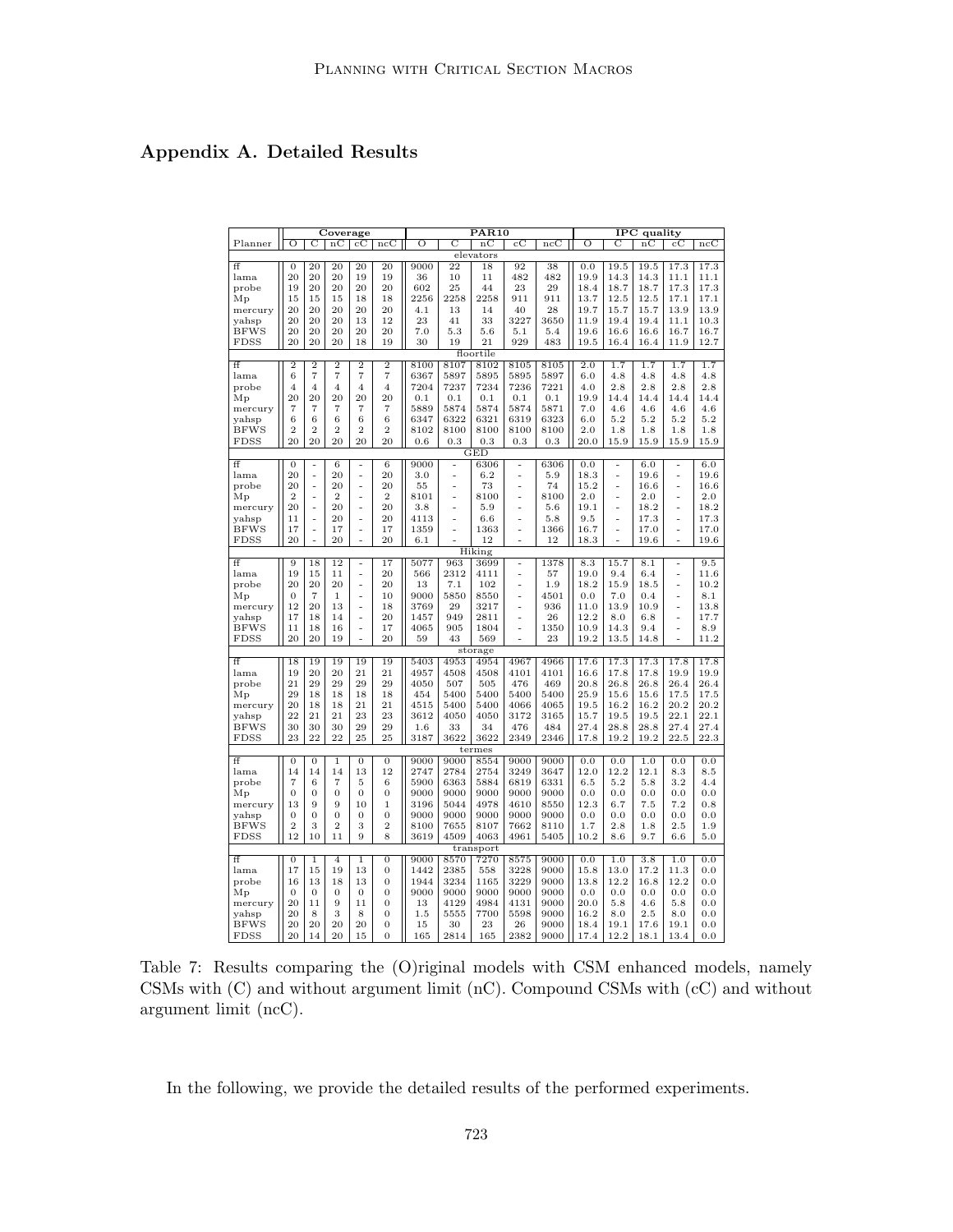|             |                  |                  | Coverage         |                  |                  |              |          | PAR <sub>10</sub> |             |          |          |             | IPC quality       |             |                   |
|-------------|------------------|------------------|------------------|------------------|------------------|--------------|----------|-------------------|-------------|----------|----------|-------------|-------------------|-------------|-------------------|
| Planner     | ᠥ                | C                | nC               | $_{\rm cC}$      | $\overline{ncC}$ | σ            | で        | $_{\rm nc}$       | $_{\rm cC}$ | ncC      | ᠥ        | C           | nC                | $_{\rm cC}$ | ncC               |
|             |                  |                  |                  |                  |                  |              |          | barman            |             |          |          |             |                   |             |                   |
| ff          | 0                | 30               | 30               | 30               | 30               | 9000         | 1.1      | 0.9               | 0.1         | 0.1      | 0.0      | 30.0        | 30.0              | 30.0        | 30.0              |
| lama        | $\boldsymbol{2}$ | 30               | 30               | 30               | 30               | 8418         | 183      | 372               | $12\,$      | 13       | 1.7      | 26.4        | 26.4              | 30.0        | 30.0              |
| probe       | 5                | 5                | 5                | 30               | 30               | 7581         | 7596     | 7607              | 47          | 44       | 3.4      | 5.0         | 5.0               | 30.0        | 30.0              |
| Mp          | 0                | 0                | $\boldsymbol{0}$ | 30               | 30               | 9000         | 9000     | 9000              | 145         | 146      | 0.0      | 0.0         | 0.0               | 30.0        | 30.0              |
| mercury     | 26               | 30               | 30               | 30               | 30               | 1307         | 51       | 74                | 14          | 14       | 18.0     | 28.8        | 28.8              | 29.9        | 29.9              |
| yahsp       | 0                | 30               | 30               | 30               | 30               | 9000         | 185      | 150               | 0.3         | 0.3      | 0.0      | 29.1        | 29.1              | 30.0        | 30.0              |
| <b>BFWS</b> | 0                | 20               | 21               | 30               | 30               | 9000         | 3006     | 2727              | 3.0         | 2.7      | 0.0      | 19.9        | 20.9              | 30.0        | 30.0              |
| <b>FDSS</b> | 24               | 30               | 30               | 30               | 30               | 2044         | 146      | 147               | 160         | 118      | 22.0     | 29.9        | 29.9              | 29.9        | 29.9              |
|             |                  |                  |                  |                  |                  |              |          | bw                |             |          |          |             |                   |             |                   |
| ff          | $\theta$         | 8                | 8                | 8                | 8                | 9000         | 6602     | 6602              | 6601        | 6602     | 0.0      | 8.0         | 8.0               | 8.0         | 8.0               |
| lama        | 28               | 29               | 29               | 29               | 29               | 656          | 345      | 366               | 349         | 346      | 25.4     | 24.8        | 24.8              | 24.8        | 24.8              |
| probe       | 27               | 30               | 30               | 30               | 30               | 1101         | 83       | 111               | 68          | 129      | 25.0     | 29.2        | 29.2              | 29.2        | 29.2              |
| Mр          | $\mathbf{0}$     | 29               | 29               | 29               | 29               | 9000         | 435      | 439               | 430         | 437      | 0.0      | 29.0        | 29.0              | 29.0        | 29.0              |
| mercury     | 19               | 30               | 30               | 30               | 30               | 3327         | 19       | 24                | 21          | 19       | 8.2      | 30.0        | 30.0              | 30.0        | 30.0              |
| yahsp       | 28               | 27               | 27               | 28               | 27               | 631          | 933      | 933               | 660         | 931      | 7.6      | 27.0        | 27.0              | 28.0        | 27.0              |
| <b>BFWS</b> | $\overline{4}$   | 3                | 3                | 3                | 3                | 7814         | 8109     | 8109              | 8107        | 8109     | 3.4      | 2.5         | 2.5               | 2.5         | 2.5               |
| <b>FDSS</b> | 25               | 25               | 25               | 26               | 25               | 1568         | 1563     | 1562              | 1275        | 1577     | 23.6     | 20.2        | 20.2              | 19.8        | 20.2              |
|             |                  |                  |                  |                  |                  |              |          | depots            |             |          |          |             |                   |             |                   |
| ff          | 1                | 11               | $\overline{11}$  | $\overline{11}$  | 12               | 8703         | 5789     | 5792              | 5797        | 5511     | 1.0      | 10.8        | 10.8              | 10.8        | 11.8              |
| lama        | $\mathbf 1$      | $\mathbf{0}$     | $\boldsymbol{0}$ | $\boldsymbol{0}$ | $\boldsymbol{0}$ | 8724         | 9000     | 9000              | 9000        | 9000     | 1.0      | 0.0         | 0.0               | 0.0         | $_{0.0}$          |
| probe       | 30               | 30               | 30               | 30               | 30               | 36           | 14       | 26                | 26          | 26       | 27.5     | 28.8        | 28.8              | 28.8        | 28.8              |
| Mp          | $\boldsymbol{2}$ | $\boldsymbol{2}$ | $\boldsymbol{2}$ | $\overline{2}$   | $\overline{2}$   | 8400         | 8400     | 8400              | 8400        | 8400     | 1.6      | 2.0         | 2.0               | 2.0         | 2.0               |
| mercury     | $\boldsymbol{0}$ | $\boldsymbol{0}$ | $\boldsymbol{0}$ | $\mathbf{0}$     | $\boldsymbol{0}$ | 9000         | 9000     | 9000              | 9000        | 9000     | 0.0      | 0.0         | $0.0\,$           | 0.0         | 0.0               |
| yahsp       | 22               | 20               | 20               | 20               | 20               | 2479         | 3036     | 3020              | 3028        | 3032     | 16.8     | 19.2        | 19.2              | 19.2        | 19.2              |
| <b>BFWS</b> | 11               | 16               | 16               | 16               | 16               | 5759         | 4309     | 4311              | 4306        | 4308     | 9.6      | 15.3        | 15.3              | 15.3        | 15.3              |
| <b>FDSS</b> | 20               | 15               | 15               | 15               | 15               | 3563         | 4732     | 4732              | 4749        | 4732     | 20.0     | 14.0        | 14.0              | 14.0        | 14.0              |
|             |                  |                  |                  |                  |                  |              |          | gold              |             |          |          |             |                   |             |                   |
| ff          | 30               | 27               | 29               | 27               | 29               | 11           | 921      | 331               | 928         | 333      | 30.0     | 27.0        | 22.8              | 27.0        | 22.8              |
| lama        | 30               | 30               | 28               | 30               | 28               | 0.1          | 77       | 600               | 77          | 600      | 21.5     | 25.5        | 22.8              | 25.5        | 22.8              |
| probe       | 30               | 30               | 30               | 30               | 30               | 0.0          | 0.0      | 0.0               | 0.0         | 0.0      | 30.0     | 23.5        | 22.0              | 23.5        | 22.0              |
| Mp          | 30               | 30               | 30               | 30               | 30               | 0.0          | $_{0.0}$ | 0.0               | 0.0         | $_{0.0}$ | 29.3     | 21.2        | 22.2              | 21.2        | 22.2              |
| mercury     | 30               | 26               | 30               | 26               | 30               | 1.3          | 1242     | 0.4               | 1241        | 0.3      | 23.0     | 24.6        | 19.7              | 24.6        | 19.7              |
| yahsp       | 28               | 26               | 29               | 26               | 29               | 610          | 1224     | 332               | 1222        | 331      | 20.0     | 18.5        | 27.0              | 18.5        | 27.0              |
| <b>BFWS</b> | 30               | 30               | 30               | 30               | 30               | 0.0          | 0.0      | 0.0               | 0.0         | 0.0      | 30.0     | 27.2        | 22.9              | 27.2        | 22.9              |
| FDSS        | 30               | 30               | 30               | 30               | 30               | 0.1          | 0.2      | 0.2               | 0.2         | 0.2      | 28.8     | 27.2        | 24.9              | 27.2        | 24.9              |
|             |                  |                  |                  |                  |                  |              |          | gripper           |             |          |          |             |                   |             |                   |
| ff          | $\overline{0}$   | 28               | 28               | 28               | $\overline{28}$  | 9000         | 686      | 712               | 713         | 735      | 0.0      | 28.0        | 28.0              | 28.0        | 28.0              |
| lama        | $\overline{7}$   | 30               | 30               | 30               | 30               | 7029         | 69       | 75                | 71          | 63       | 6.5      | 30.0        | 30.0              | 30.0        | 30.0              |
| probe       | $\mathbf{0}$     | 0                | 0                | $\mathbf{0}$     | 0                | 9000         | 9000     | 9000              | 9000        | 9000     | 0.0      | 0.0         | 0.0               | 0.0         | 0.0               |
| Mp          | $\overline{0}$   | $\boldsymbol{0}$ | $\mathbf{0}$     | $\mathbf{0}$     | $\boldsymbol{0}$ | 9000         | 9000     | 9000              | 9000        | 9000     | 0.0      | 0.0         | 0.0               | 0.0         | 0.0               |
| mercury     | 0                | 25               | 25               | 25               | 25               | 9000         | 1653     | 1664              | 1665        | 1654     | $0.0\,$  | 25.0        | 25.0              | 25.0        | 25.0              |
| yahsp       | 0                | $\boldsymbol{0}$ | $\boldsymbol{0}$ | $\boldsymbol{0}$ | $\boldsymbol{0}$ | 9000         | 9000     | 9000              | 9000        | 9000     | $_{0.0}$ | 0.0         | 0.0               | 0.0         | $_{0.0}$          |
| <b>BFWS</b> | 0                | 5                | 5                | 5                | 5                | 9000         | 7516     | 7519              | 7520        | 7520     | 0.0      | 5.0         | 5.0               | 5.0         | 5.0               |
| <b>FDSS</b> | 0                | $\mathbf 1$      | $\mathbf{0}$     | $\mathbf{0}$     | $\boldsymbol{0}$ | 9000         | 8726     | 9000              | 9000        | 9000     | $_{0.0}$ | 1.0         | 0.0               | 0.0         | $_{0.0}$          |
|             |                  |                  |                  |                  |                  |              |          | matching-bw       |             |          |          |             |                   |             |                   |
| ff          | 13               | 27               | $\overline{27}$  | $\overline{27}$  | $\overline{27}$  | 5160         | 900      | 900               | 900         | 900      | 10.6     | 27.0        | 27.0              | 27.0        | $\overline{27.0}$ |
| lama        | 26               | 29               | 29               | 29               | 29               | 1201         | 301      | 301               | 301         | 301      | 23.1     | 27.1        | 27.1              | 27.1        | 27.1              |
| probe       | 13               | 30               | 30               | 30               | 30               | 5104         | 0.3      | 0.4               | 0.3         | 0.3      | 7.3      | 30.0        | 30.0              | 30.0        | 30.0              |
| Mр          | $\theta$         | 23               | 23               | 23               | 23               | 9000         | 2105     | 2104              | 2103        | 2105     | 0.0      | 23.0        | 23.0              | 23.0        | 23.0              |
| mercury     | 10               | 22               | 22               | 22               | 22               | 6025         | 2425     | 2425              | 2426        | 2425     | 8.2      | 21.9        | 21.9              | 21.9        | 21.9              |
| yahsp       | 21               | 26               | 26               | 26               | 26               | 2725         | 1216     | 1214              | 1214        | 1214     | 15.8     | 25.8        | 25.8              | 25.8        | 25.8              |
| <b>BFWS</b> | 12               | 29               | 29               | 29               | 29               | 5431         | 369      | 369               | 367         | 373      | 11.0     | 28.0        | 28.0              | 28.0        | 28.0              |
| <b>FDSS</b> | 30               | 30               | 30               | 30               | 30               | 1.1          | 1.2      | 1.2               | 1.2         | 1.1      | 28.1     | 27.4        | 27.4              | 27.4        | 27.4              |
|             |                  |                  |                  |                  |                  |              |          | rovers            |             |          |          |             |                   |             |                   |
| ff          | T                | 7                | $\overline{6}$   | 8                | 7                | 8714         | 6998     | 7293              | 6698        | 7022     | 0.9      | 6.9         | 5.9               | 7.8         | 6.8               |
| lama        | 30               | 30               | 30               | 29               | 29               | 96           | 95       | 96                | 417         | 405      | 29.1     | 28.9        | 28.9              | 28.2        | 28.2              |
| probe       | 30               | 29               | 29               | 30               | 30               | 338          | 603      | 617               | 322         | 224      | 29.5     | 28.5        | 28.5              | 29.2        | 29.2              |
| Mp          | 16               | 17               | 17               | 16               | 16               | 4384         | 4102     | 4104              | 4405        | 4382     | 15.5     | 16.8        | 16.8              | 15.6        | 15.6              |
| mercury     | 28               | 29               | 29               | 29               | 28               | 766          | 446      | 491               | 458         | 751      | 26.7     | 27.5        | 27.5              | 28.5        | 27.5              |
| yahsp       | 30               | 30               | 30               | 30               | 30               | 10           | 9.5      | 9.7               | 10          | 10       | 29.2     | 28.4        | 28.4              | 29.7        | 29.7              |
| <b>BFWS</b> | 21               | 22               | 22               | 22               | 22               | 2971         | 2666     | 2662              | 2686        | 2681     | 20.8     | 21.1        | 21.1              | 21.6        | 21.6              |
| <b>FDSS</b> | 30               | 30               | 30               | 30               | 30               | 272          | 301      | 295               | 290         | 318      | 29.0     | 29.2        | 29.2              | 28.9        | 28.9              |
|             |                  |                  |                  |                  |                  |              |          | sokoban           |             |          |          |             |                   |             |                   |
| ff          | 19               | 23               | 26               | 23               | 26               | 3331         | 2117     | 1609              | 2114        | 1610     | 17.9     | 19.6        | $\overline{22.6}$ | 19.6        | 22.6              |
| lama        | 21               | 20               | 22               | 20               | 22               | 2729         | 3034     | 2435              | 3034        | 2437     | 19.2     | 15.8        | 19.3              | 15.8        | 19.3              |
| probe       | 25               | 30               | $\mathbf 1$      | 29               | 1                | 1519         | 65       | 8729              | 340         | 8728     | 22.7     | 27.8        | 0.6               | 26.8        | 0.6               |
| Мp          | 30               | 30               | 30               | 30               | 30               | 0.8          | $2.2\,$  | 1.4               | $2.6\,$     | 1.5      | 28.5     | 26.2        | 25.2              | 26.2        | 25.2              |
| mercury     | 23               | 24               | 22               | 23               | $^{22}$          | 2158         | 1878     | 2482              | 2151        | 2484     | 20.5     | 20.6        | 19.3              | 19.6        | 19.3              |
| yahsp       | 26               | 29               | 30               | 29               | 30               | 1237         | 367      | 48                | 371         | 47       | 18.6     | 26.9        | 24.3              | 26.9        | 24.3              |
| <b>BFWS</b> | 30               | 30               | 30               | 30               | 30               | 0.7          | 1.0      | 394               | 1.0         | 388      | 28.8     | 28.6        | 26.5              | 28.6        | 26.5              |
| FDSS        | 30               | 30               | 30               | 30               | 30               | $14\,$       | 22       | 11                | 22          | 11       | 27.4     | 24.8        | 24.7              | 24.8        | 24.7              |
|             |                  |                  |                  |                  |                  |              |          | thoughtful        |             |          |          |             |                   |             |                   |
|             |                  |                  | 20               |                  |                  |              | 3001     |                   | 3001        |          |          |             |                   |             |                   |
| ff          | 17<br>25         | 20<br>23         | 23               | 20<br>23         | 20<br>23         | 3900<br>1503 |          | 3001              |             | 3001     | 16.4     | 19.3        | 19.3              | 19.3        | 19.3              |
| lama        |                  |                  |                  |                  |                  |              | 2103     | 2103              | 2103        | 2103     | 24.4     | 22.2        | 22.2              | 22.2        | 22.2              |
| probe       | 21               | 23               | 23               | 23               | 23               | 2709         | 2106     | 2107              | 2107        | 2107     | 19.1     | 22.4        | 22.4              | 22.4        | 22.4              |
| Мp          | $\mathbf{0}$     | $\mathbf{0}$     | $\mathbf{0}$     | $\mathbf{0}$     | $\mathbf{0}$     | 9000         | 9000     | 9000              | 9000        | 9000     | 0.0      | 0.0         | 0.0               | 0.0         | 0.0               |
| mercury     | 21               | 17               | 17               | 17               | 17               | 2704         | 3903     | 3903              | 3903        | 3903     | 20.8     | 16.6        | 16.6              | 16.6        | 16.6              |
| yahsp       | 8                | 6                | 6                | 6                | 6                | 6603         | 7218     | 7218              | 7228        | 7228     | 7.8      | 5.9<br>29.4 | 5.9               | 5.9<br>29.4 | 5.9               |
| <b>BFWS</b> | 30               | 30               | 30               | 30               | 30               | $^{1.6}$     | 1.7      | $1.6\,$           | 1.8         | 1.7      | 29.3     |             | 29.4              |             | 29.4              |
| FDSS        | 30               | 30               | 30               | 30               | 30               | 23           | 34       | 35                | 34          | 34       | 28.9     | $\bf 28.4$  | 28.4              | 28.4        | 28.4              |

Table 8: Results comparing the (O)riginal models with CSM enhanced models, namely simple CSMs with (C) and without argument limit (nC). Compound CSMs with (cC) and without argument limit (ncC).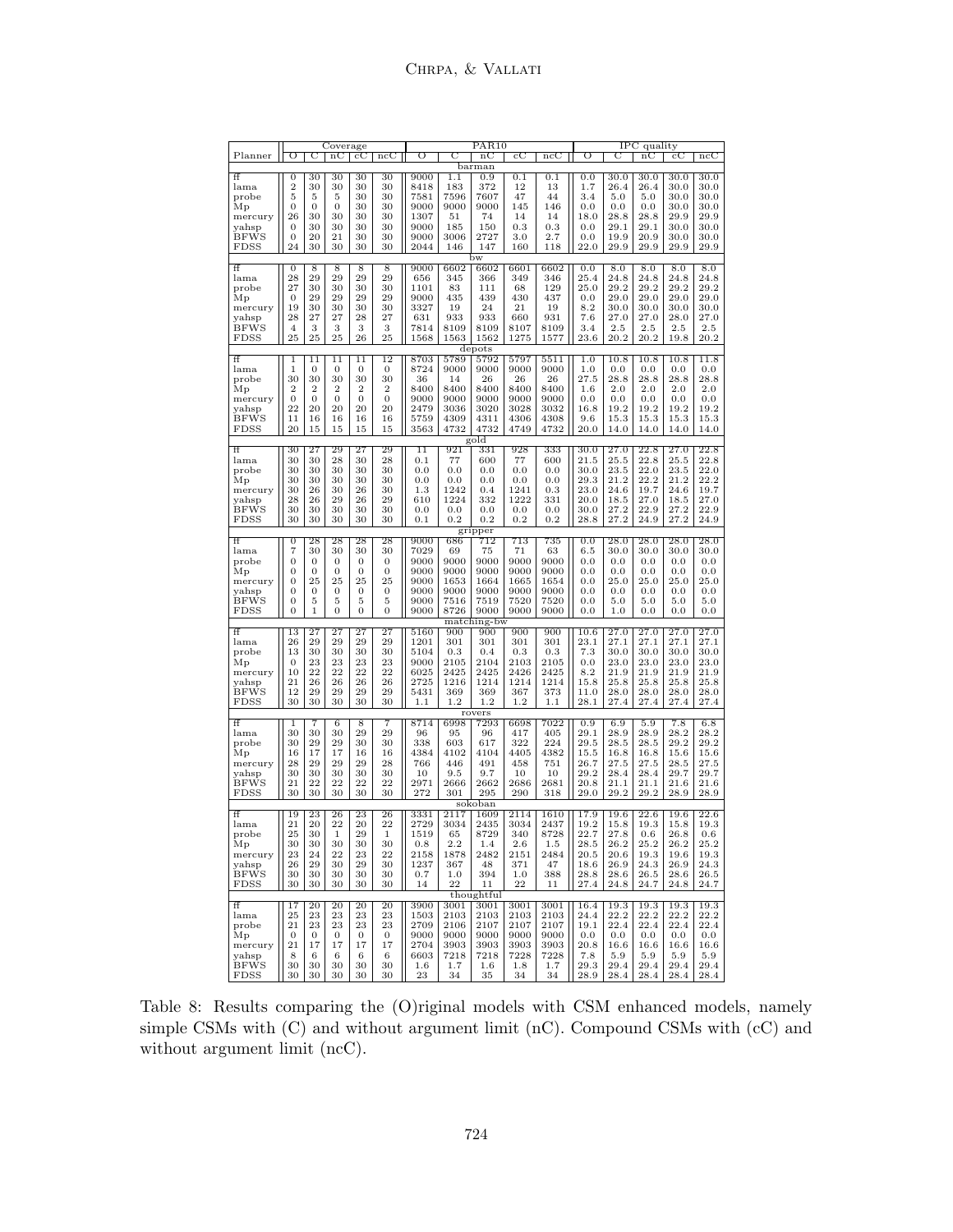|                |                |                   | Coverage                |                          |                          |                         |                          | PAR <sub>10</sub>        |                          |                          |                |                          | IPC quality |                   |                          |
|----------------|----------------|-------------------|-------------------------|--------------------------|--------------------------|-------------------------|--------------------------|--------------------------|--------------------------|--------------------------|----------------|--------------------------|-------------|-------------------|--------------------------|
| Planner        | $\overline{O}$ | $\overline{AC}$   | $\overline{\text{AnC}}$ | Acc                      | $\overline{\text{AncC}}$ | $\overline{\mathrm{o}}$ | $\overline{AC}$          | AnC                      | Acc                      | $\overline{\text{AncC}}$ | $\overline{O}$ | $\overline{AC}$          | AnC         | ACC               | $\overline{\text{AncC}}$ |
|                |                |                   |                         |                          |                          |                         |                          | floortile                |                          |                          |                |                          |             |                   |                          |
| $\overline{f}$ | $\overline{2}$ | 20                | 20                      | 20                       | 20                       | 8100                    | 0.1                      | 0.1                      | 0.1                      | 0.1                      | 2.0            | 19.8                     | 19.8        | 19.8              | 19.8                     |
| lama           | 6              | 20                | 20                      | 20                       | 20                       | 6367                    | 0.2                      | 0.2                      | 0.2                      | 0.2                      | 6.0            | 17.9                     | 17.9        | 17.9              | 17.9                     |
| probe          | 4              | 20                | 20                      | 20                       | 20                       | 7204                    | 0.1                      | 0.1                      | 0.1                      | 0.1                      | 3.9            | 19.2                     | 19.2        | 19.2              | 19.2                     |
| Mp             | 20             | 20                | 20                      | 20                       | 20                       | 0.1                     | 0.1                      | 0.1                      | 0.1                      | 0.1                      | 20.0           | 15.3                     | 15.3        | 15.3              | $15.3\,$                 |
| mercury        | 7              | 20                | 20                      | 20                       | 20                       | 5889                    | 0.2                      | 0.2                      | 0.2                      | 0.2                      | 7.0            | 17.9                     | 17.9        | 17.9              | 17.9                     |
| yahsp          | 6              | 20                | 20                      | 20                       | 20                       | 6347                    | 0.2                      | 0.2                      | 0.2                      | 0.2                      | 5.9            | 19.8                     | 19.8        | 19.8              | 19.8                     |
| <b>BFWS</b>    | 2              | 20                | 20                      | 20                       | 20                       | 8102                    | 0.0                      | 0.0                      | 0.0                      | 0.0                      | 2.0            | 19.6                     | 19.6        | 19.6              | 19.6                     |
| <b>FDSS</b>    | 20             | 20                | 20                      | 20                       | 20                       | 0.6                     | 0.3                      | 0.2                      | 0.3                      | $0.2\,$                  | 19.9           | 16.1                     | 16.1        | 16.1              | 16.1                     |
|                |                |                   |                         |                          |                          |                         |                          | <b>Hiking</b>            |                          |                          |                |                          |             |                   |                          |
| $\overline{f}$ | 9              | ÷,                | 16                      | $\overline{\phantom{a}}$ | ÷                        | 5077                    | ÷,                       | 1966                     | $\overline{\phantom{a}}$ | $\overline{\phantom{a}}$ | 9.0            | $\sim$                   | 14.9        | ÷,                | ٠                        |
| lama           | 19             | ÷,                | 14                      |                          | $\overline{a}$           | 566                     | $\overline{\phantom{a}}$ | 2789                     | $\overline{a}$           | ÷,                       | 18.6           | $\overline{\phantom{a}}$ | 9.5         |                   |                          |
| probe          | 20             | $\qquad \qquad -$ | 20                      | ۰                        | $\overline{a}$           | 13                      | $\overline{\phantom{a}}$ | 59                       | ۰                        | $\blacksquare$           | 18.3           | $\blacksquare$           | 18.5        | ÷                 | $\qquad \qquad -$        |
| Mp             | $\Omega$       | ۰                 | $\overline{4}$          | ۰                        | ۰                        | 9000                    | $\overline{a}$           | 7202                     | ۰                        | $\blacksquare$           | 0.0            | $\overline{\phantom{a}}$ | 4.0         |                   |                          |
| mercury        | 12             | ÷,                | 18                      | ۰                        | $\overline{a}$           | 3769                    | $\overline{\phantom{a}}$ | 1007                     |                          | $\overline{\phantom{a}}$ | 11.2           | $\overline{a}$           | 16.9        |                   |                          |
| yahsp          | 17             | ÷,                | 18                      | ÷                        | $\qquad \qquad -$        | 1457                    | $\overline{\phantom{a}}$ | 1044                     | ۰                        | $\overline{\phantom{a}}$ | 13.8           | $\blacksquare$           | 13.0        |                   | $\qquad \qquad -$        |
| <b>BFWS</b>    | 11             |                   | 18                      |                          | $\overline{a}$           | 4065                    | $\overline{\phantom{a}}$ | 909                      |                          | $\blacksquare$           | 11.0           | $\overline{\phantom{a}}$ | 12.9        |                   | $\qquad \qquad -$        |
| <b>FDSS</b>    | 20             |                   | 20                      | ٠                        | ۰                        | 59                      |                          | 99                       | ÷,                       |                          | 19.2           | $\blacksquare$           | 15.2        | ۳                 | $\overline{\phantom{a}}$ |
|                |                |                   |                         |                          |                          |                         |                          | transport                |                          |                          |                |                          |             |                   |                          |
| $\overline{f}$ | $\overline{0}$ | $\overline{a}$    |                         | ۰                        | $\boldsymbol{0}$         | 9000                    | L.                       |                          | $\overline{\phantom{0}}$ | 9000                     | 0.0            | $\overline{a}$           |             | L,                | 0.0                      |
| lama           | 17             |                   |                         | Ē,                       | $\overline{0}$           | 1442                    | $\overline{\phantom{a}}$ | $\overline{a}$           | $\overline{a}$           | 9000                     | 17.0           |                          |             | $\overline{a}$    | 0.0                      |
| probe          | 16             |                   |                         |                          | $\boldsymbol{0}$         | 1944                    | $\blacksquare$           | $\overline{\phantom{a}}$ | $\blacksquare$           | 9000                     | 16.0           | ۰                        |             |                   | 0.0                      |
| Mp             | $\Omega$       | $\overline{a}$    |                         | $\qquad \qquad -$        | $\overline{0}$           | 9000                    | $\overline{\phantom{a}}$ | $\overline{a}$           | $\overline{\phantom{a}}$ | 9000                     | 0.0            | $\overline{\phantom{a}}$ |             | $\qquad \qquad -$ | 0.0                      |
| mercury        | 20             | ۰                 |                         |                          | $\overline{0}$           | 13                      | $\blacksquare$           | $\overline{\phantom{a}}$ | $\overline{a}$           | 9000                     | 20.0           | $\overline{\phantom{a}}$ |             | ۰                 | 0.0                      |
| yahsp          | 20             | $\overline{a}$    |                         | $\qquad \qquad -$        | $\overline{0}$           | 1.5                     | ۰                        | $\overline{a}$           | $\overline{\phantom{a}}$ | 9000                     | 20.0           | ÷,                       |             | $\overline{a}$    | 0.0                      |
| <b>BFWS</b>    | 20             |                   |                         |                          | $\boldsymbol{0}$         | 15                      |                          |                          | $\qquad \qquad -$        | 9000                     | 20.0           | ÷                        |             |                   | 0.0                      |
| <b>FDSS</b>    | 20             |                   |                         |                          | $\overline{0}$           | 165                     |                          |                          | L.                       | 9000                     | 20.0           |                          |             |                   | 0.0                      |

Table 9: Results comparing the (O)riginal models with aggressive CSM enhanced models, namely CSMs with (AC) and without argument limit (AnC). Compound CSMs with (AcC) and without argument limit (AncC).

#### A.1 Conservative Version

Tables 7 and 8 show detailed results of planners' performance achieved by the considered planners on the considered benchmark domains, when using the original domain model (O) or the models extended with CSMs with  $(C)$  and without argument limit  $(nC)$ , i.e., whether the "extra argument" check on Line 8 of Algorithm 2 is enabled or not, and Compound CSMs with (cC) and without argument limit (ncC).

### A.2 Aggressive Version

Tables 9 and 10 show detailed results of planners' performance achieved by the considered planners on the considered benchmark domains, when using the original domain model (O) or the models extended with the aggressive variant of CSMs with (AC) and without argument limit (AnC), i.e., whether the "extra argument" check on Line 8 of Algorithm 2 is enabled or not, and Compound CSMs with (AcC) and without argument limit (AncC).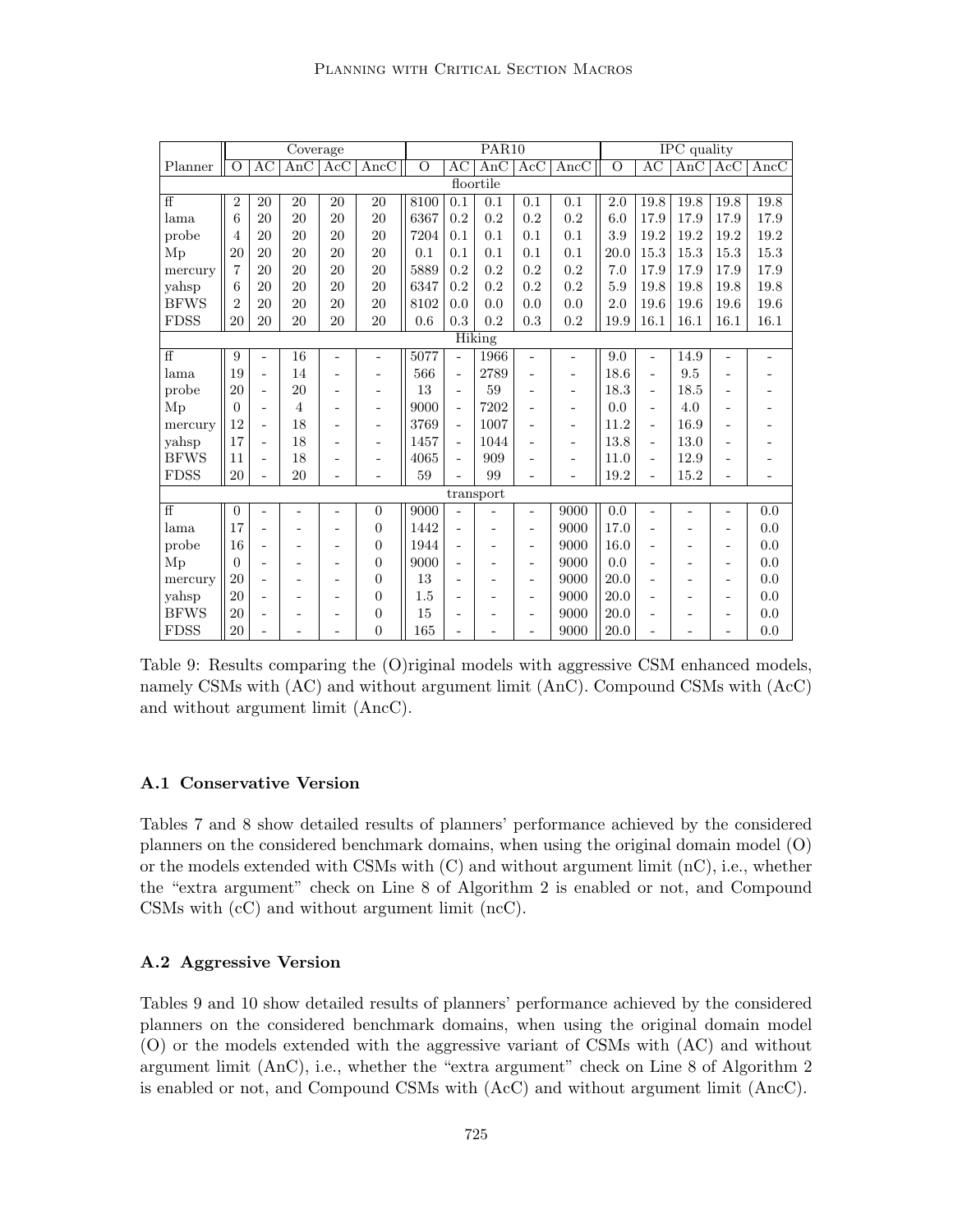|                |                         |              | Coverage    |            |                 |         |             | PAR <sub>10</sub>       |         |      |          |                 | <b>IPC</b> quality |                  |                          |
|----------------|-------------------------|--------------|-------------|------------|-----------------|---------|-------------|-------------------------|---------|------|----------|-----------------|--------------------|------------------|--------------------------|
| Planner        | O                       | AC           | AnC         | $\rm{AcC}$ | AncC            | $\circ$ | АC          | $\overline{\text{AnC}}$ | Acc     | AncC | $\circ$  | $\overline{AC}$ | AnC                | $\overline{Acc}$ | $\overline{\text{AncC}}$ |
|                |                         |              |             |            |                 |         | barman      |                         |         |      |          |                 |                    |                  |                          |
| ff             | $\boldsymbol{0}$        | 30           | 30          | 30         | 30              | 9000    | 0.3         | 0.3                     | 0.1     | 0.1  | 0.0      | 30.0            | 30.0               | 30.0             | 30.0                     |
| lama           | $\overline{2}$          | 30           | 30          | 30         | 30              | 8418    | 7.8         | 7.6                     | 6.8     | 6.4  | 1.7      | 30.0            | 30.0               | 30.0             | 30.0                     |
| probe          | $\overline{5}$          | 30           | 30          | 30         | 30              | 7581    | 74          | 69                      | 5.8     | 4.0  | 3.4      | 30.0            | 30.0               | 30.0             | 30.0                     |
| Mp             | $\overline{0}$          | $\mathbf{1}$ | $\mathbf 1$ | 30         | 30              | 9000    | 8700        | 8700                    | 1.3     | 1.5  | 0.0      | 1.0             | 1.0                | 30.0             | 30.0                     |
| mercury        | 26                      | 30           | 30          | 30         | 30              | 1307    | 4.9         | 4.8                     | 6.0     | 6.2  | 18.0     | 30.0            | 30.0               | 30.0             | 30.0                     |
| yahsp          | $\overline{0}$          | 30           | 30          | 30         | 30              | 9000    | 6.1         | 7.6                     | 0.1     | 0.1  | 0.0      | 30.0            | 30.0               | 30.0             | $30.0\,$                 |
| <b>BFWS</b>    | $\overline{0}$          | 30           | 30          | 30         | 30              | 9000    | 1.1         | 1.3                     | $0.4\,$ | 0.3  | 0.0      | $30.0\,$        | 30.0               | $30.0\,$         | 30.0                     |
| <b>FDSS</b>    | 24                      | 30           | 30          | 30         | 30              | 2044    | 10          | 10                      | 7.6     | 7.6  | $22.0\,$ | 30.0            | 30.0               | 30.0             | 30.0                     |
|                |                         |              |             |            |                 |         | bw          |                         |         |      |          |                 |                    |                  |                          |
| ff             | $\overline{0}$          | 28           | 28          | 28         | $\overline{28}$ | 9000    | 608         | 608                     | 607     | 607  | 0.0      | 28.0            | 28.0               | 28.0             | 28.0                     |
| lama           | 28                      | 28           | 28          | 28         | 28              | 656     | 610         | 609                     | 609     | 608  | 25.6     | 24.9            | 24.9               | 24.9             | 24.9                     |
| probe          | 27                      | 30           | 30          | 30         | 30              | 1101    | 0.2         | 0.2                     | 0.2     | 0.2  | 24.8     | 29.2            | 29.2               | 29.2             | 29.2                     |
| Mp             | $\overline{0}$          | 18           | 18          | 18         | 18              | 9000    | 3600        | 3600                    | 3600    | 3600 | 0.0      | 18.0            | 18.0               | 18.0             | 18.0                     |
| mercury        | 19                      | 11           | 11          | 11         | 11              | 3327    | 5734        | 5735                    | 5734    | 5733 | 14.5     | 11.0            | 11.0               | 11.0             | 11.0                     |
| yahsp          | 28                      | 30           | 30          | 30         | 30              | 631     | 0.0         | 0.0                     | 0.0     | 0.0  | 6.8      | 30.0            | 30.0               | 30.0             | 30.0                     |
| <b>BFWS</b>    | $\,4\,$                 | 30           | 30          | 30         | 30              | 7814    | 36          | 37                      | 37      | 36   | 1.5      | 30.0            | 30.0               | 30.0             | 30.0                     |
| <b>FDSS</b>    | 25                      | 30           | 30          | 30         | 30              | 1568    | 9.8         | 9.8                     | 9.8     | 9.8  | 23.2     | 24.8            | 24.8               | 24.8             | 24.8                     |
|                |                         |              |             |            |                 |         | depots      |                         |         |      |          |                 |                    |                  |                          |
| ff             | $\mathbf{1}$            | 30           | 30          | 30         | 30              | 8703    | 0.0         | 0.0                     | 0.0     | 0.0  | 0.6      | 30.0            | 30.0               | 30.0             | 30.0                     |
| lama           | $\mathbf{1}$            | 30           | 30          | 30         | 30              | 8724    | 0.2         | 0.2                     | 0.2     | 0.2  | 0.3      | 30.0            | 30.0               | 30.0             | 30.0                     |
| probe          | 30                      | 30           | 30          | 30         | 30              | 36      | 0.0         | 0.0                     | 0.0     | 0.0  | 26.3     | 29.8            | 29.8               | 29.8             | 29.8                     |
| Mp             | $\overline{2}$          | 30           | 30          | 30         | 30              | 8400    | 0.0         | 0.0                     | 0.0     | 0.0  | 1.3      | 30.0            | 30.0               | 30.0             | 30.0                     |
| mercury        | $\overline{0}$          | 30           | 30          | 30         | 30              | 9000    | 0.2         | 0.2                     | 0.2     | 0.2  | 0.0      | 30.0            | 30.0               | 30.0             | 30.0                     |
| yahsp          | 22                      | 30           | 30          | 30         | 30              | 2479    | 0.0         | $0.0\,$                 | 0.0     | 0.0  | 2.5      | 30.0            | 30.0               | 30.0             | 30.0                     |
| <b>BFWS</b>    | $11\,$                  | 30           | 30          | 30         | 30              | 5759    | 0.0         | 0.0                     | 0.0     | 0.0  | 6.9      | 30.0            | 30.0               | 30.0             | 30.0                     |
| <b>FDSS</b>    | 20                      | 30           | 30          | 30         | 30              | 3563    | 0.3         | 0.3                     | 0.3     | 0.3  | 19.9     | $28.5\,$        | $28.5\,$           | $28.5\,$         | 28.5                     |
|                |                         |              |             |            |                 |         | gripper     |                         |         |      |          |                 |                    |                  |                          |
| $\overline{f}$ | $\overline{0}$          | 30           | 30          | 30         | 30              | 9000    | 9.2         | 9.2                     | 8.3     | 9.2  | 0.0      | 30.0            | 30.0               | 30.0             | 30.0                     |
| lama           | $\overline{\mathbf{7}}$ | 30           | 30          | 30         | 30              | 7029    | 2.8         | 2.7                     | 2.8     | 2.8  | 7.0      | 29.4            | 29.4               | 29.4             | 29.4                     |
| probe          | $\overline{0}$          | 30           | 30          | 30         | 30              | 9000    | 11          | 11                      | 10      | 8.3  | 0.0      | 29.9            | 29.9               | 29.9             | 29.9                     |
| Mp             | $\overline{0}$          | 30           | 30          | 30         | 30              | 9000    | 0.7         | 0.7                     | 0.7     | 0.7  | 0.0      | 30.0            | 30.0               | 30.0             | 30.0                     |
| mercury        | $\overline{0}$          | 30           | 30          | 30         | 30              | 9000    | 2.1         | 2.1                     | 2.2     | 2.1  | 0.0      | 30.0            | 30.0               | 30.0             | 30.0                     |
| yahsp          | $\overline{0}$          | 30           | 30          | 30         | 30              | 9000    | 0.1         | 0.1                     | 0.1     | 0.1  | 0.0      | 30.0            | 30.0               | 30.0             | 30.0                     |
| <b>BFWS</b>    | $\overline{0}$          | 30           | 30          | 30         | 30              | 9000    | 323         | 326                     | 325     | 319  | 0.0      | 30.0            | 30.0               | 30.0             | 30.0                     |
| <b>FDSS</b>    | $\overline{0}$          | 30           | 30          | 30         | 30              | 9000    | 4.2         | 4.2                     | 4.1     | 4.3  | 0.0      | $30.0\,$        | 30.0               | 30.0             | 30.0                     |
|                |                         |              |             |            |                 |         | matching-bw |                         |         |      |          |                 |                    |                  |                          |
| ff             | 13                      | 30           | 30          | 30         | 30              | 5160    | 0.0         | 0.0                     | 0.0     | 0.0  | 10.1     | 30.0            | 30.0               | 30.0             | 30.0                     |
| lama           | 26                      | 30           | 30          | 30         | 30              | 1201    | 0.1         | 0.1                     | 0.1     | 0.1  | 22.0     | 28.4            | 28.4               | 28.4             | 28.4                     |
| probe          | 13                      | 30           | 30          | 30         | $30\,$          | 5104    | 0.0         | 0.0                     | 0.0     | 0.0  | 7.4      | 30.0            | 30.0               | 30.0             | 30.0                     |
| Mp             | $\overline{0}$          | 20           | 20          | 20         | 20              | 9000    | 3000        | 3000                    | 3000    | 3000 | 0.0      | 20.0            | 20.0               | 20.0             | 20.0                     |
| mercury        | 10                      | 25           | 25          | 25         | 25              | 6025    | 1500        | 1500                    | 1500    | 1500 | 8.1      | 25.0            | 25.0               | 25.0             | 25.0                     |
| yahsp          | 21                      | 30           | 30          | 30         | 30              | 2725    | 0.0         | 0.0                     | 0.0     | 0.0  | 14.8     | 29.4            | 29.4               | 29.4             | 29.4                     |
| <b>BFWS</b>    | 12                      | 30           | 30          | 30         | 30              | 5431    | 0.0         | 0.0                     | 0.0     | 0.0  | 9.9      | 28.8            | 28.8               | 28.8             | 28.8                     |
| <b>FDSS</b>    | 30                      | 30           | 30          | 30         | 30              | 1.1     | 0.1         | 0.1                     | 0.1     | 0.1  | 26.4     | 28.2            | 28.2               | 28.2             | 28.2                     |

Table 10: Results comparing the (O)riginal models with aggressive CSM enhanced models, namely CSMs with (AC) and without argument limit (AnC). Compound CSMs with (AcC) and without argument limit (AncC).

## A.3 Comparing Against the State of the Art

Tables 11 and 12 show detailed results of planners' performance achieved by the considered planners on the considered benchmark domains, when using the original domain model (O)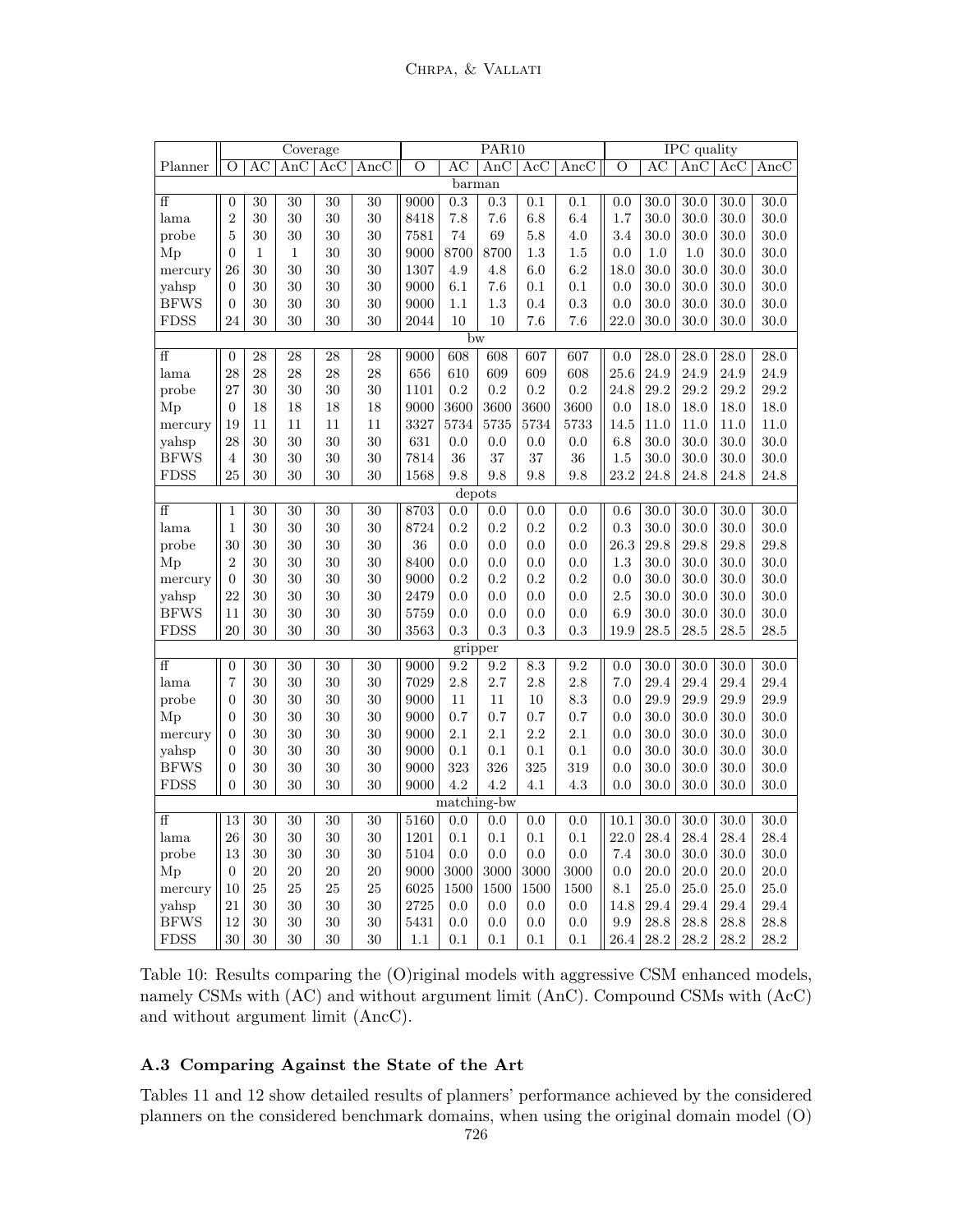|                  |                |                | Coverage         |                  |                                  |                   |                      | PAR <sub>10</sub> |             |                      |         |      | IPC quality      |             |                      |
|------------------|----------------|----------------|------------------|------------------|----------------------------------|-------------------|----------------------|-------------------|-------------|----------------------|---------|------|------------------|-------------|----------------------|
| Planner          | $\overline{O}$ | М              | Β                | $_{\rm CS}$      | ACS                              | $\overline{O}$    | М                    | В                 | $_{\rm CS}$ | ACS                  | Ο       | М    | В                | $_{\rm CS}$ | ACS                  |
|                  |                |                |                  |                  |                                  |                   |                      | elevators         |             |                      |         |      |                  |             |                      |
| ff               | 0              | ÷,             | 17               | 20               |                                  | 9000              | ÷,                   | 1486              | 22          | ÷,                   | 0.0     | L,   | 13.2             | 14.7        | L,                   |
| lama             | 20             | ÷              | 20               | 20               | ÷                                | 36                | L,                   | 134               | 10          | L,                   | 19.7    | ÷    | 15.4             | 14.1        |                      |
| probe            | 19             | $\overline{a}$ | 20               | 20               | $\overline{a}$                   | 602               | ÷,                   | 141               | 25          | ÷                    | 16.0    | ÷,   | 19.7             | 16.0        | L,                   |
|                  | 15             | ÷,             | $\,$ 6           | 15               |                                  | 2256              | L,                   | 6302              | 2258        | L,                   | 14.4    | L,   | 4.6              | 13.3        | L,                   |
| Mp               |                |                |                  |                  | $\overline{a}$<br>$\overline{a}$ |                   |                      |                   |             |                      |         |      |                  |             |                      |
| mercury          | 20             |                | 20               | 20               |                                  | 4.1               |                      | 54                | 13          |                      | 19.2    | L,   | 17.5             | 15.2        |                      |
| yahsp            | 20             | $\overline{a}$ | 11               | 20               | $\overline{a}$                   | 23                | L.                   | 4052              | 41          | L,                   | 11.1    | L,   | 10.3             | 18.5        | L,                   |
| <b>BFWS</b>      | 20             | L,             | 20               | 20               | L,                               | 7.0               | $\ddot{\phantom{1}}$ | 8.5               | 5.3         | $\ddot{\phantom{1}}$ | 18.3    | L,   | 19.1             | 15.4        | $\overline{a}$       |
| <b>FDSS</b>      | 20             | L,             | 17               | 20               | L.                               | 30                |                      | 1405              | 19          | L.                   | 18.6    | L.   | 15.6             | 15.5        | L.                   |
|                  |                |                |                  |                  |                                  |                   |                      | floortile         |             |                      |         |      |                  |             |                      |
| ff               | $\overline{2}$ | $\overline{2}$ | ÷                | $\overline{2}$   | 20                               | 8100              | 8100                 |                   | 8107        | 0.1                  | 2.0     | 1.7  | ۰                | 1.7         | 19.8                 |
| lama             | 6              | $\overline{7}$ | ÷,               | 7                | 20                               | 6367              | 5905                 | $\frac{1}{2}$     | 5897        | 0.2                  | 5.8     | 6.4  | L,               | 4.4         | 17.5                 |
| probe            | $\overline{4}$ | 5              | ÷                | $\overline{4}$   | 20                               | 7204              | 6751                 | L,                | 7237        | 0.1                  | 3.8     | 4.6  | L,               | 2.7         | 19.2                 |
| Мp               | $^{20}$        | 20             | $\overline{a}$   | 20               | 20                               | 0.1               | 0.1                  | L,                | 0.1         | 0.1                  | 19.8    | 18.6 | L,               | 14.2        | 15.2                 |
| mercury          | $\overline{7}$ | $\overline{7}$ | ÷                | $\overline{7}$   | 20                               | 5889              | 5890                 | L,                | 5874        | 0.2                  | 6.6     | 6.4  | ÷,               | 4.4         | 17.6                 |
| yahsp            | 6              | $\overline{7}$ | $\overline{a}$   | 6                | 20                               | 6347              | 5905                 | $\overline{a}$    | 6322        | 0.2                  | 5.7     | 6.4  | L.               | 5.0         | 19.6                 |
| <b>BFWS</b>      | $\overline{2}$ | $\overline{2}$ | $\overline{a}$   | $\overline{2}$   | 20                               | 8102              | 8100                 | $\overline{a}$    | 8100        | 0.0                  | 2.0     | 1.8  | L                | 1.8         | 19.6                 |
| <b>FDSS</b>      | 20             | 20             | $\overline{a}$   | 20               | 20                               | 0.6               | 0.3                  |                   | 0.3         | 0.3                  | 19.3    | 18.7 | L.               | 15.4        | 15.5                 |
|                  |                |                |                  |                  |                                  |                   |                      |                   |             |                      |         |      |                  |             |                      |
|                  |                |                |                  |                  |                                  |                   |                      | GED               |             |                      |         |      |                  |             |                      |
| ff               | $\overline{0}$ | ī              | $\overline{2}$   | $6\overline{6}$  | ÷,                               | 9000              | 8550                 | 8106              | 6306        | ÷,                   | 0.0     | 0.8  | $\overline{1.8}$ | 6.0         |                      |
| lama             | 20             | 20             | 20               | 20               | $\overline{a}$                   | 3.0               | 2.7                  | 11                | 6.2         | L,                   | 17.5    | 18.5 | 13.1             | 18.8        | $\ddot{\phantom{1}}$ |
| probe            | 20             | 20             | 18               | 20               | $\overline{a}$                   | 55                | 97                   | 1043              | 73          | $\overline{a}$       | 13.6    | 16.7 | 10.1             | 15.0        | L,                   |
| $M_{P}$          | $\sqrt{2}$     | $\overline{4}$ | $\,1$            | $\overline{2}$   | ÷                                | 8101              | 7201                 | 8551              | 8100        | L,                   | $2.0\,$ | 4.0  | 0.9              | 2.0         |                      |
| mercury          | 20             | $\overline{0}$ | 20               | 20               | $\overline{a}$                   | 3.8               | 9000                 | 15                | 5.9         | L,                   | 19.1    | 0.0  | 8.0              | 18.2        | L,                   |
| yahsp            | 11             | 20             | 20               | 20               | L,                               | 4113              | 6.9                  | 73                | 6.6         | L,                   | 8.1     | 15.0 | 14.1             | 15.0        | $\ddot{\phantom{1}}$ |
| <b>BFWS</b>      | 17             | 19             | 19               | 17               | $\overline{a}$                   | 1359              | 520                  | 452               | 1363        | L,                   | 14.7    | 15.9 | 16.6             | 15.0        |                      |
| FDSS             | 20             | 20             | 20               | 20               | $\overline{a}$                   | 6.1               | 4.5                  | 27                | 12          |                      | 17.9    | 17.6 | 13.1             | 19.2        | $\overline{a}$       |
|                  |                |                |                  |                  |                                  |                   |                      | Hiking            |             |                      |         |      |                  |             |                      |
| ff               | 9              | ÷,             | $\boldsymbol{0}$ | 17               | 16                               | 5077              | L,                   | 9000              | 1378        | 1966                 | 9.0     | ÷,   | 0.0              | 10.9        | 14.9                 |
| lama             | 19             | $\overline{a}$ | $\mathbf 0$      | 20               | 14                               | 566               | L,                   | 9000              | 57          | 2789                 | 18.6    | L,   | 0.0              | 11.3        | 9.5                  |
| probe            | 20             | $\overline{a}$ | $\overline{0}$   | 20               | 20                               | 13                | L,                   | 9000              | 1.9         | 59                   | 18.3    | L,   | 0.0              | 10.0        | 18.5                 |
|                  | $\theta$       | L,             | $\overline{0}$   | 10               | $\overline{4}$                   | 9000              | L,                   |                   | 4501        | 7202                 |         | L,   | 0.0              | 9.1         | 3.8                  |
| Mр               | 12             |                | $\mathbf{1}$     | 18               | 18                               | 3769              |                      | 9000<br>8550      | 936         | 1007                 | 0.0     |      | 1.0              | 13.1        | 16.4                 |
| mercury          |                | L,             |                  |                  |                                  |                   |                      |                   |             |                      | 11.0    |      |                  |             |                      |
| yahsp            | 17             | ÷,             | $\overline{0}$   | 20               | 18                               | 1457              | L,                   | 9000              | 26          | 1044                 | 12.1    | L,   | 0.0              | 17.7        | 8.7                  |
| <b>BFWS</b>      | 11             | L,             | $\overline{0}$   | 17               | 18                               | 4065              | L,                   | 9000              | 1350        | 909                  | 11.0    | L,   | 0.0              | 9.3         | 12.9                 |
| <b>FDSS</b>      | 20             |                | $\mathbf{1}$     | 20               | 20                               | 59                |                      | 8550              | 23          | 99                   | 19.2    |      | 0.5              | 11.1        | 15.1                 |
|                  |                |                |                  |                  |                                  |                   |                      | storage           |             |                      |         |      |                  |             |                      |
| ff               | 18             | 18             | 19               | 19               | ÷,                               | 5403              | 5404                 | 4950              | 4967        | L,                   | 17.3    | 16.3 | 16.9             | 17.3        | L,                   |
| lama             | 19             | 24             | 21               | 21               | ÷,                               | 4957              | 2706                 | 4050              | 4101        | L,                   | 15.8    | 22.2 | 19.9             | 18.7        | L,                   |
| probe            | 21             | 21             | 28               | 29               | $\overline{a}$                   | 4050              | 4052                 | 930               | 476         | $\overline{a}$       | 20.8    | 17.9 | 25.1             | 26.8        | L,                   |
| Мp               | 29             | 25             | 26               | 18               | L,                               | 454               | 2253                 | 1801              | 5400        | L,                   | 22.6    | 20.9 | 22.4             | 17.4        | $\ddot{\phantom{1}}$ |
| mercury          | 20             | 24             | 21               | 21               | $\overline{a}$                   | 4515              | 2743                 | 4051              | 4066        | $\overline{a}$       | 18.8    | 22.0 | 19.9             | 19.5        | $\overline{a}$       |
| yahsp            | 22             | 22             | 21               | 23               | $\overline{a}$                   | 3612              | 3642                 | 4051              | 3172        | L,                   | 14.7    | 19.6 | 19.5             | 20.8        |                      |
| <b>BFWS</b>      | 30             | 29             | 30               | 29               | L,                               | 1.6               | 451                  | 2.0               | 476         | L,                   | 26.9    | 27.0 | 28.3             | 26.9        | $\ddot{\phantom{1}}$ |
| <b>FDSS</b>      | 23             | 25             | 23               | 25               | L,                               | 3187              | 2297                 | 3190              | 2349        | L,                   | 17.5    | 22.6 | 21.1             | 21.5        | L,                   |
|                  |                |                |                  |                  |                                  |                   |                      |                   |             |                      |         |      |                  |             |                      |
|                  |                |                |                  |                  |                                  |                   |                      | termes            |             |                      |         |      |                  |             |                      |
| ff               | $\mathbf{0}$   | $\mathbf 1$    | $\mathbf{1}$     | $\mathbf{0}$     | L                                | 9000              | 8572                 | 8568              | 9000        | ÷                    | 0.0     | 1.0  | 1.0              | 0.0         | L,                   |
| lama             | 14             | 11             | 14               | 14               | -                                | 2747              | 4131                 | 2804              | 2784        | ÷                    | 12.1    | 7.1  | 10.3             | 12.3        | L,                   |
| probe            | $\overline{7}$ | $\mathbf 1$    | 6                | 6                | ÷,                               | 5900              | 8564                 | 6331              | 6363        | L,                   | 6.4     | 0.3  | 5.1              | 5.2         | $\ddot{\phantom{1}}$ |
| Mp               | $\overline{0}$ | $\overline{0}$ | $\overline{0}$   | $\overline{0}$   | $\overline{a}$                   | 9000              | 9000                 | 9000              | 9000        | L,                   | 0.0     | 0.0  | 0.0              | 0.0         | $\ddot{\phantom{1}}$ |
| mercury          | 13             | 8              | 12               | 9                | $\overline{a}$                   | 3196              | 5444                 | 3674              | 5044        | L,                   | 12.5    | 4.4  | 9.4              | 6.9         |                      |
| yahsp            | $\overline{0}$ | $\overline{0}$ | $\overline{0}$   | $\overline{0}$   | $\overline{a}$                   | 9000              | 9000                 | 9000              | 9000        | L,                   | 0.0     | 0.0  | 0.0              | 0.0         | L,                   |
| <b>BFWS</b>      | $\overline{2}$ | $\overline{2}$ | $\overline{2}$   | 3                | ÷                                | 8100              | 8109                 | 8101              | 7655        | $\overline{a}$       | 1.7     | 1.8  | 1.7              | 2.9         | L,                   |
| <b>FDSS</b>      | 12             | 6              | 8                | 10               |                                  | 3619              | 6340                 | 5407              | 4509        |                      | 10.9    | 3.8  | 5.9              | 9.3         |                      |
|                  |                |                |                  |                  |                                  |                   |                      | transport         |             |                      |         |      |                  |             |                      |
| ff               | $\overline{0}$ |                | $\overline{11}$  | $\overline{4}$   | $\overline{0}$                   | $\overline{9000}$ |                      | 4157              | 7270        | 9000                 | 0.0     | L,   | 10.5             | 3.7         | 0.0                  |
| lama             | 17             | $\overline{a}$ | 18               | 19               | $\overline{0}$                   | 1442              | $\ddot{\phantom{1}}$ | 1001              | 558         | 9000                 | 16.1    | ä,   | 15.6             | 17.5        | 0.0                  |
| probe            | 16             | ÷,             | 20               | 18               | $\overline{0}$                   | 1944              | $\overline{a}$       | 114               | 1165        | 9000                 | 14.4    | ÷,   | 17.4             | 17.2        | 0.0                  |
|                  |                |                |                  |                  |                                  |                   |                      |                   |             |                      |         |      |                  |             |                      |
| $_{\mathrm{Mp}}$ | $\mathbf{0}$   | L,             | 5                | $\boldsymbol{0}$ | $\mathbf{0}$                     | 9000              | L,                   | 6751              | 9000        | 9000                 | 0.0     | L,   | 5.0              | 0.0         | 0.0                  |
| mercury          | 20             | ÷,             | $\overline{0}$   | 9                | $\overline{0}$                   | 13                | ÷                    | 9000              | 4984        | 9000                 | 20.0    | L,   | 0.0              | 4.6         | 0.0                  |
| yahsp            | 20             | L,             | 10               | 3                | $\mathbf{0}$                     | 1.5               |                      | 4636              | 7700        | 9000                 | 16.4    |      | 8.2              | 2.7         | 0.0                  |
| <b>BFWS</b>      | 20             | $\overline{a}$ | 20               | 20               | $\overline{0}$                   | 15                | L,                   | 16                | 23          | 9000                 | 19.1    | L,   | 17.3             | 18.3        | 0.0                  |
| <b>FDSS</b>      | 20             |                | 20               | 20               | $\overline{0}$                   | 165               |                      | 110               | 165         | 9000                 | 18.0    |      | 17.1             | 18.7        | 0.0                  |

Table 11: Results comparing the (O)riginal models with macro enhanced models, namely (M)UM, (B)loMa, CSMs (CS) and the Aggressive CSMs (ACS).

or the models extended with the (M)UM macros, (B)loMa macros, the conservative variant of CSMs (the most promising sets of CSMs were considered), the aggressive variant of CSMs (the most promising sets of the aggressive CSMs were considered).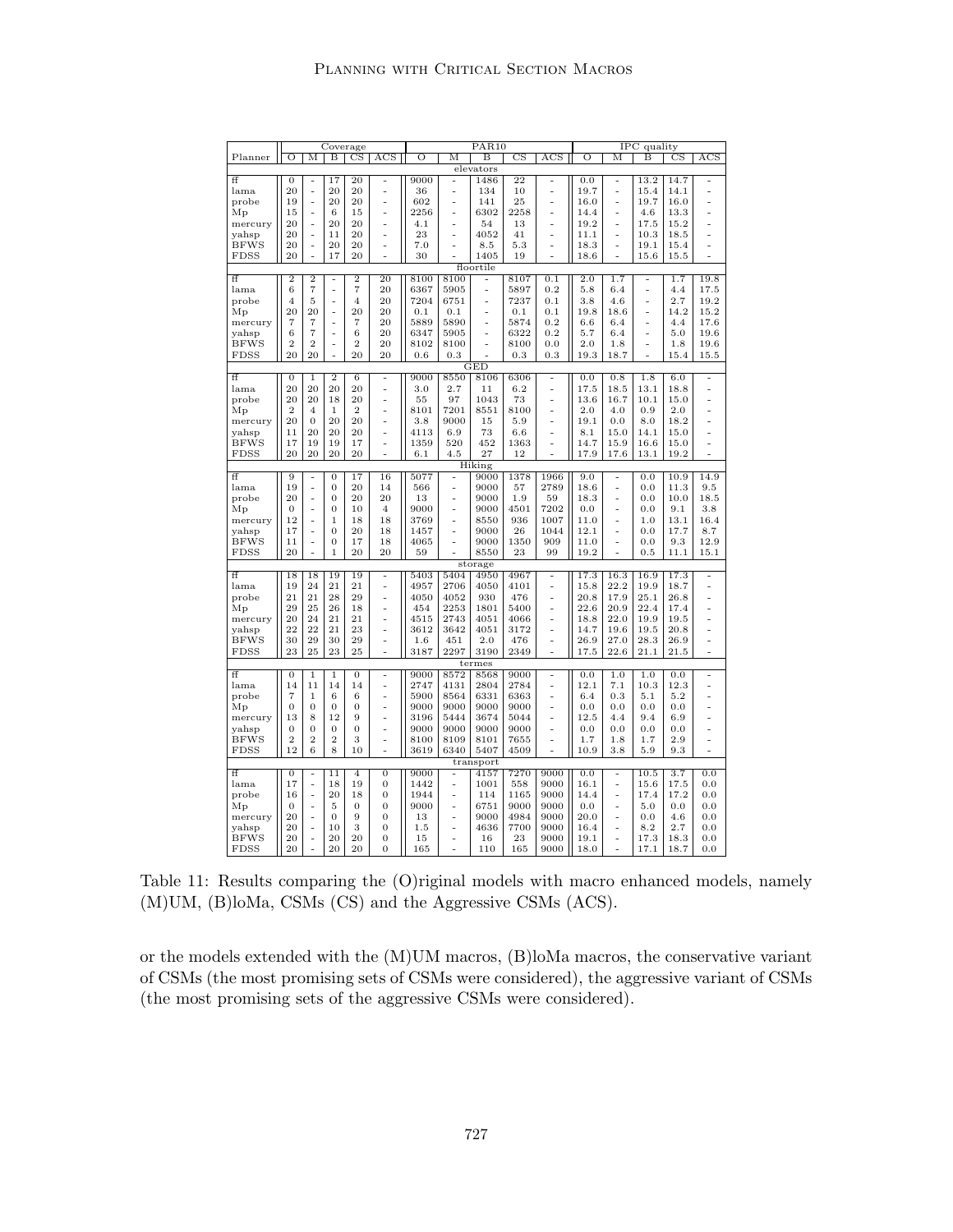|                      |                     |                    | Coverage               |                    |                                  |                 |                | PAR <sub>10</sub> |                 |                     |              |                | IPC quality        |              |                               |
|----------------------|---------------------|--------------------|------------------------|--------------------|----------------------------------|-----------------|----------------|-------------------|-----------------|---------------------|--------------|----------------|--------------------|--------------|-------------------------------|
| Planner              | Ο                   | М                  | в                      | $_{\rm CS}$        | $_{\rm ACS}$                     | ○               | М              | в                 | $_{\rm CS}$     | $_{\rm ACS}$        | ○            | М              | в                  | $_{\rm CS}$  | ACS                           |
|                      |                     |                    |                        |                    |                                  |                 |                | barman            |                 |                     |              |                |                    |              |                               |
| ff                   | 0                   |                    | $\overline{0}$         | 30                 | 30                               | 9000            |                | 9000              | 0.1             | 0.1                 | 0.0          | -              | 0.0                | 30.0         | 30.0                          |
| lama                 | $\overline{2}$      | -                  | 20                     | 30                 | 30                               | 8418            |                | 3233              | 12              | 6.8                 | 1.7          | -              | 18.4               | 30.0         | 30.0                          |
| probe                | 5                   | $\overline{a}$     | 11                     | 30                 | 30                               | 7581            | ÷              | 5737              | 47              | 5.8                 | 3.4          | -              | 8.7                | 30.0         | 30.0                          |
| Мp                   | $\mathbf{0}$        | ÷,                 | $\boldsymbol{0}$       | 30                 | 30                               | 9000            | $\overline{a}$ | 9000              | 145             | 1.3                 | 0.0          | -              | 0.0                | 30.0         | 30.0                          |
| mercury              | 26                  | ÷,                 | 14                     | 30                 | 30                               | 1307            | $\overline{a}$ | 4976              | 14              | 6.0                 | $^{18.0}$    | -              | 9.9                | 30.0         | 30.0                          |
| yahsp                | 0                   | $\overline{a}$     | $\mathbf{0}$           | 30                 | 30                               | 9000            | -              | 9000              | $_{0.3}$        | 0.1                 | 0.0          | ÷              | 0.0                | 30.0         | 30.0                          |
| <b>BFWS</b>          | 0                   | $\overline{a}$     | 4                      | 30                 | 30                               | 9000            | ÷,             | 7824              | $3.0\,$         | 0.4                 | 0.0          | -              | 3.4                | 30.0         | 30.0                          |
| <b>FDSS</b>          | 24                  |                    | 30                     | 30                 | 30                               | 2044            |                | 588               | 160             | 7.6                 | 22.0         |                | 28.0               | 29.9         | 29.9                          |
|                      |                     |                    |                        |                    |                                  |                 |                | bw                |                 |                     |              |                |                    |              |                               |
| ff                   | 0                   |                    | 1                      | 8                  | 28                               | 9000            | ÷,             | 8700              | 6602            | 608                 | 0.0          | -              | 0.9                | 7.7          | 28.0                          |
| lama                 | 28                  | $\frac{1}{2}$      | 29                     | 29                 | 28                               | 656             | -              | 356               | 345             | 610                 | 24.3         | -              | 21.7               | 23.6         | 23.4                          |
| probe                | 27                  |                    | 30                     | 30                 | 30                               | 1101            | ÷,             | 182               | 83              | 0.2                 | 24.1         | $\overline{a}$ | 29.5               | 28.1         | 28.3                          |
| Мp                   | $\mathbf{0}$        | $\frac{1}{2}$      | 0                      | 29                 | 18                               | 9000            |                | 9000              | 435             | 3600                | 0.0          | -              | 0.0                | 27.7         | 16.7                          |
| mercury              | 19                  |                    | 11                     | 30                 | 11                               | 3327            |                | 5777              | 19              | 5734                | 8.2          | -              | 10.0               | 30.0         | 9.2<br>27.2                   |
| yahsp                | 28                  | ÷,                 | 24<br>$\overline{2}$   | 27                 | 30                               | 631             |                | 1834              | 933             | 0.0                 | 6.1          | -              | 17.4               | 23.4         |                               |
| <b>BFWS</b>          | $\overline{4}$      | -                  |                        | 3                  | 30                               | 7814            | L.             | 8427              | 8109            | 36                  | 1.5          | -              | 0.9                | 1.4          | 30.0                          |
| FDSS                 | 25                  | L                  | 22                     | 25                 | 30                               | 1568            |                | 2434              | 1563            | 9.8                 | 22.4         | L              | 15.7               | 18.3         | 23.7                          |
| depots               |                     |                    |                        |                    |                                  |                 |                |                   |                 |                     |              |                |                    |              |                               |
| ff                   | 1                   | 9                  | 11                     | $\overline{11}$    | 30                               | 8703            | 6386           | 5758              | 5789            | $_{0.0}$            | 0.6          | 6.0            | 6.9                | 7.4          | 30.0                          |
| lama                 | 1                   | $\mathbf{0}$       | $\mathbf{0}$           | $\mathbf{0}$       | 30                               | 8724            | 9000           | 9000              | 9000            | 0.2                 | 0.3          | 0.0            | 0.0                | 0.0          | 30.0                          |
| probe                | 30                  | 30                 | 30                     | 30                 | 30                               | 36              | 26             | 26                | 14              | 0.0                 | 26.2         | 26.4           | 27.0               | 27.5         | 29.7                          |
| Мp                   | $\overline{2}$      | $\boldsymbol{2}$   | $\boldsymbol{2}$       | $\overline{2}$     | 30                               | 8400            | 8400           | 8400              | 8400            | $0.0\,$             | 1.3          | 1.6            | 1.6                | 1.6          | 30.0                          |
| mercury              | $\mathbf{0}$        | $\mathbf{0}$       | $\boldsymbol{0}$       | $\mathbf{0}$       | 30                               | 9000            | 9000           | 9000              | 9000            | 0.2                 | $_{0.0}$     | 0.0            | 0.0                | $_{0.0}$     | 30.0                          |
| yahsp                | 22                  | 20                 | 20                     | 20                 | 30                               | 2479            | 3032           | 3031              | 3036            | 0.0                 | 2.5          | 3.2            | 3.2                | 3.2          | 30.0                          |
| <b>BFWS</b>          | 11                  | 18                 | 19                     | 16                 | 30                               | 5759            | 3762           | 3450              | 4309            | $_{0.0}$            | 6.8          | 14.3           | 14.0               | 11.8         | 29.6                          |
| FDSS                 | 20                  | 15                 | 15                     | 15                 | 30                               | 3563            | 4732           | 4733              | 4732            | $_{0.3}$            | 19.9         | 13.8           | 13.8               | 13.8         | 28.3                          |
| gold                 |                     |                    |                        |                    |                                  |                 |                |                   |                 |                     |              |                |                    |              |                               |
| ff                   | 30                  | $\overline{22}$    | 30                     | 29                 |                                  | 11              | 2402           | 0.2               | 331             | $\overline{a}$      | 30.0         | 20.6           | 23.3               | 22.8         |                               |
| lama                 | 30                  | 30<br>30           | 30                     | 28                 | $\overline{a}$<br>$\overline{a}$ | 0.1             | 17             | 0.3               | 600             | $\frac{1}{2}$       | 23.3<br>29.0 | 20.9           | 20.4               | 24.9         | ÷                             |
| probe                | 30<br>30            | 30                 | 30<br>30               | 30<br>30           |                                  | 0.0<br>0.0      | 1.8<br>0.1     | 0.0<br>0.0        | 0.0<br>$_{0.0}$ | L,                  | 28.3         | 26.1<br>25.5   | 25.0<br>18.8       | 21.2<br>21.4 | L,                            |
| Mp                   |                     | 29                 |                        |                    | ÷                                |                 |                |                   |                 |                     |              |                |                    | 20.0         |                               |
| mercury              | 30                  | 27                 | 30                     | 30                 | $\overline{a}$                   | 1.3             | 301            | 0.3               | 0.4             |                     | 23.0         | 23.1           | 20.5               |              | ٠                             |
| yahsp<br><b>BFWS</b> | 28<br>30            | 18                 | 30                     | 29                 | ÷                                | 610             | 965            | 0.0               | 332             |                     | 17.2<br>30.0 | 23.1<br>12.8   | 16.3               | 23.4<br>22.9 |                               |
|                      | 30                  | 30                 | 30<br>30               | 30<br>30           | ÷                                | $_{0.0}$<br>0.1 | 3600<br>0.3    | 0.1<br>0.6        | 0.0<br>0.2      |                     | 27.1         |                | 19.6               | 23.3         | Ē,                            |
| FDSS                 |                     |                    |                        |                    |                                  |                 |                |                   |                 |                     |              | 28.4           | 23.1               |              |                               |
|                      |                     | 28                 |                        |                    |                                  |                 |                | gripper           |                 |                     |              |                |                    |              |                               |
| ff                   | $\overline{0}$<br>7 | 30                 | 28<br>30               | 28<br>30           | 30                               | 9000            | 718            | 708<br>74         | 686             | 9.2                 | 0.0          | 28.0           | 28.0               | 28.0<br>30.0 | 30.0<br>25.8                  |
| lama                 | $\mathbf{0}$        | $\mathbf{0}$       |                        | $\mathbf{0}$       | 30<br>30                         | 7029<br>9000    | 68             | 9000              | 69<br>9000      | 2.8                 | 6.5<br>0.0   | 30.0           | 30.0               |              |                               |
| probe                |                     |                    | 0                      |                    |                                  |                 | 9000<br>9000   |                   |                 | 11                  |              | 0.0            | 0.0                | 0.0          | 30.0                          |
| Mр                   | 0<br>0              | $\mathbf{0}$<br>25 | 0<br>25                | $\mathbf{0}$<br>25 | 30<br>30                         | 9000<br>9000    | 1671           | 9000<br>1671      | 9000<br>1653    | 0.7<br>2.1          | 0.0<br>0.0   | 0.0<br>24.9    | 0.0<br>24.9        | 0.0<br>24.9  | 30.0<br>29.9                  |
| mercury              | 0                   | $\boldsymbol{0}$   | $\boldsymbol{0}$       | $\mathbf{0}$       | 30                               | 9000            | 9000           | 9000              | 9000            | 0.1                 | 0.0          | 0.0            | 0.0                | 0.0          | 30.0                          |
| yahsp<br><b>BFWS</b> | 0                   | 5                  | 5                      | 5                  | 30                               | 9000            | 7518           | 7519              |                 | 323                 |              | 4.9            | 4.9                | 4.9          | 30.0                          |
|                      | 0                   | $\mathbf{0}$       | $\mathbf{0}$           | $\mathbf{1}$       | 30                               | 9000            | 9000           | 9000              | 7516<br>8726    | 4.2                 | $_{0.0}$     |                |                    |              | 29.9                          |
| FDSS                 |                     |                    |                        |                    |                                  |                 |                |                   |                 |                     | $_{0.0}$     | $_{0.0}$       | $_{0.0}$           | 1.0          |                               |
|                      |                     |                    |                        |                    |                                  |                 |                | matching-bw       |                 |                     |              |                |                    |              | 29.7                          |
| ff                   | 13                  | $\overline{9}$     | $\overline{0}$         | 27                 | 30                               | 5160            | 6308           | 9000              | 900             | 0.0                 | 10.0         | 7.6            | $_{0.0}$           | 26.8         |                               |
| lama                 | 26                  | 26                 | 0                      | 29                 | 30                               | 1201            | 1201           | 9000              | 301             | 0.1                 | 21.5         | 21.0           | $_{0.0}$           | 25.0         | 27.7                          |
| probe                | 13                  | 17                 | 0                      | 30                 | 30                               | 5104            | 3904           | 9000              | 0.3             | 0.0                 | 7.3          | 11.1           | 0.0                | 29.5         | 29.5                          |
| Mр                   | $\mathbf{0}$        | $\mathbf{0}$       | 0                      | 23<br>22           | 20                               | 9000            | 9000           | 9000              | 2105            | 3000                | 0.0          | 0.0            | 0.0                | 17.0         | 19.9                          |
| mercury              | 10<br>21            | 14<br>28           | 22<br>$\boldsymbol{0}$ | 26                 | 25<br>30                         | 6025            | 4804<br>622    | 2405<br>9000      | 2425<br>1216    | 1500                | 7.5<br>13.4  | 11.9<br>20.9   | 17.7               | 21.1<br>22.7 | 24.1                          |
| yahsp<br><b>BFWS</b> | 12                  | 16                 | $\boldsymbol{0}$       | 29                 | 30                               | 2725<br>5431    | 4273           | 9000              |                 | 0.0                 |              | 13.3           | 0.0<br>0.0         | 25.3         | 27.7<br>28.2                  |
| <b>FDSS</b>          | 30                  | 30                 | 15                     | 30                 | 30                               | 1.1             | 1.1            | 4503              | 369<br>1.2      | $_{0.0}$<br>0.1     | 9.7<br>24.9  |                | 10.7               | 24.2         |                               |
|                      |                     |                    |                        |                    |                                  |                 |                |                   |                 |                     |              | 25.4           |                    |              | 26.6                          |
| ff                   | 1                   | $\overline{0}$     | $\overline{2}$         | $\overline{8}$     |                                  | 8714            | 9000           | rovers<br>8423    | 6698            |                     | $_{0.9}$     | 0.0            | 1.9                | 7.9          |                               |
| lama                 | 30                  | 30                 | 30                     | 29                 | ÷,                               | 96              | 88             | 94                | 417             |                     | 29.2         | 24.6           | 28.9               | 28.3         | $\overline{a}$                |
| probe                | 30                  | 24                 | 25                     | 30                 | ÷,                               | 338             | 2151           | 1868              | 322             |                     | 29.4         | 21.8           | 24.2               | 29.2         | -                             |
|                      | 16                  | 10                 | 10                     | 16                 | ÷,                               | 4384            | 6125           | 6107              | 4405            |                     | 15.3         | 7.7            | 9.9                | 15.3         | ÷                             |
| Mр                   | 28                  | 27                 | 29                     | 29                 | $\overline{a}$                   | 766             | 1026           | 408               | 458             |                     | 26.5         | 22.4           | 27.8               | 28.3         | ÷,                            |
| mercury              | 30                  | 30                 | 30                     | 30                 | ÷,                               | 10              | 10             | 10                | 10              |                     | 28.9         | 29.4           | 28.8               | 29.4         | L,                            |
| yahsp<br><b>BFWS</b> | 21                  | 16                 | $\overline{7}$         | 22                 |                                  | 2971            | 4446           | 7034              | 2686            |                     | 20.8         | 13.2           | 6.9                | $21.6\,$     |                               |
| FDSS                 | 30                  | 30                 | 30                     | 30                 | ÷                                | 272             | 183            | 279               | 290             |                     | 29.1         | 25.5           | 29.0               | 29.1         |                               |
|                      |                     |                    |                        |                    |                                  |                 |                | sokoban           |                 |                     |              |                |                    |              |                               |
| ff                   | 19                  |                    | 19                     | 23                 |                                  | 3331            |                | 3327              | 2117            |                     | 17.9         |                | 16.7               | 19.8         |                               |
| lama                 | 21                  | -<br>÷,            | 14                     | 20                 | L,                               | 2729            | $\ddot{ }$     | 4861              | 3034            | ۰                   | 19.6         | $\overline{a}$ | 11.8               | 15.9         | ۰                             |
| probe                | 25                  |                    | 28                     | 30                 |                                  | 1519            |                | 631               | 65              |                     | 20.9         |                | 24.3               | 25.8         |                               |
| Mр                   | $30\,$              |                    | 30                     | 30                 |                                  | 0.8             |                | 0.6               | $2.2\,$         |                     | 27.7         |                | $\hphantom{0}28.4$ | 25.4         |                               |
| mercury              | 23                  |                    | 23                     | 24                 |                                  | 2158            | $\overline{a}$ | 2152              | 1878            |                     | 21.3         | -<br>÷         | 18.9               | 21.3         | ۰                             |
| yahsp                | 26                  | İ                  | 26                     | 29                 | $\frac{1}{2}$<br>$\blacksquare$  | 1237            | ÷,             | 1251              | 367             | ÷<br>÷,             | 19.6         | $\overline{a}$ | 14.9               | 28.4         | $\blacksquare$                |
| <b>BFWS</b>          | 30                  | $\frac{1}{2}$      | 30                     | 30                 | $\frac{1}{2}$                    | 0.7             | $\overline{a}$ | $1.3\,$           | 1.0             | ÷,                  | 28.7         | $\frac{1}{2}$  | 26.5               | 28.5         | ÷,                            |
| FDSS                 | 30                  | ÷,                 | 30                     | 30                 | L,                               | 14              | ä,             | 10                | $^{22}$         | ÷,                  | 27.9         | ÷,             | 21.3               | 25.3         | ä,                            |
|                      |                     |                    |                        |                    |                                  |                 |                | thoughtful        |                 |                     |              |                |                    |              |                               |
| ff                   | 17                  | 19                 | 20                     | 20                 |                                  | 3900            | 3301           | 3001              | 3001            |                     | 16.4         | 17.8           | 19.0               | 19.0         |                               |
| lama                 | 25                  | 22                 | 23                     | 23                 | ÷<br>$\blacksquare$              | 1503            | 2403           | 2103              | 2103            | ÷<br>$\blacksquare$ | 24.1         | 21.0           | 21.9               | 21.9         | ۳<br>$\overline{\phantom{m}}$ |
| probe                | 21                  | 26                 | 24                     | 23                 | ÷                                | 2709            | 1207           | 1808              | 2106            | $\frac{1}{2}$       | 18.8         | 23.7           | 22.6               | 21.5         | $\overline{\phantom{m}}$      |
| Мp                   | $\mathbf{0}$        | $\mathbf{0}$       | $\mathbf{0}$           | $\mathbf{0}$       | $\frac{1}{2}$                    | 9000            | 9000           | 9000              | 9000            | ÷                   | 0.0          | 0.0            | 0.0                | 0.0          | ÷                             |
| mercury              | 21                  | 20                 | 17                     | 17                 | $\frac{1}{2}$                    | 2704            | 3009           | 3903              | 3903            |                     | 20.5         | 19.4           | 16.4               | 16.4         | $\frac{1}{2}$                 |
| yahsp                | 8                   | $\overline{7}$     | 6                      | 6                  | ÷,                               | 6603            | 6904           | 7224              | 7218            | $\frac{1}{2}$       | 7.7          | 6.4            | 5.9                | 5.9          | ÷                             |
| <b>BFWS</b>          | 30                  | 30                 | 30                     | 30                 | ÷,                               | $1.6\,$         | 1.7            | 1.7               | 1.7             |                     | 29.1         | 28.7           | 29.3               | 29.2         |                               |
| FDSS                 | 30                  | 30                 | 30                     | 30                 |                                  | 23              | 35             | 34                | 34              | $\overline{a}$      | 28.2         | 27.8           | 27.7               | 27.7         |                               |

Table 12: Results comparing the (O)riginal models with macro enhanced models, namely (M)UM, (B)loMa, CSMs (CS) and the Aggressive CSMs (ACS).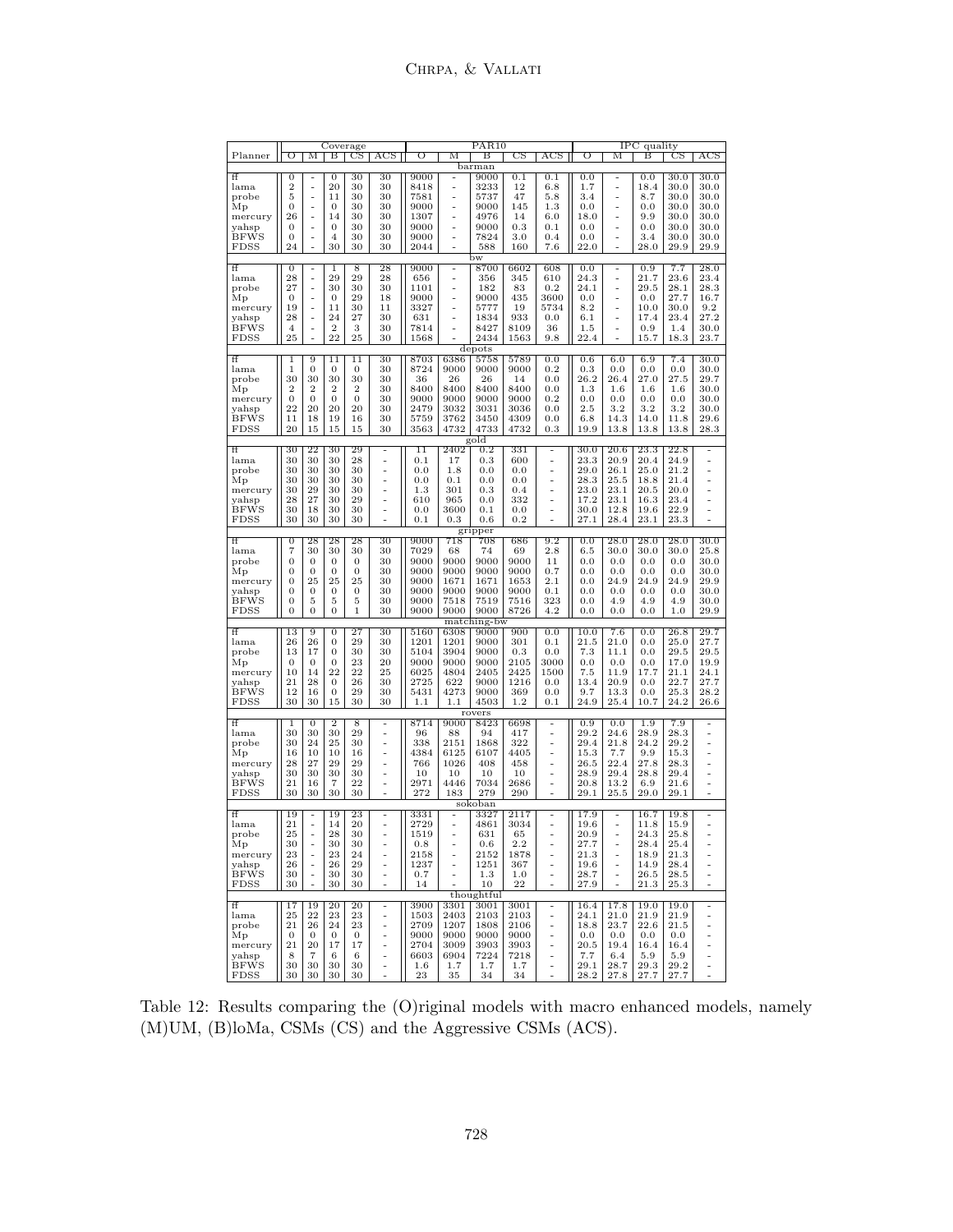## References

- Alhossaini, M. A., & Beck, J. C. (2013). Instance-specific remodelling of planning domains by adding macros and removing operators. In Proceedings of SARA, pp. 16–24.
- Areces, C., Bustos, F., Dominguez, M., & Hoffmann, J. (2014). Optimizing planning domains by automatic action schema splitting. In Proc. of ICAPS, pp. 11–19.
- Asai, M., & Fukunaga, A. (2015). Solving large-scale planning problems by decomposition and macro generation. In ICAPS, pp. 16–24.
- Bonet, B., & Geffner, H. (2001). Planning as heuristic search. Artificial Intelligence, 129(1-2), 5–33.
- Botea, A., Enzenberger, M., M¨uller, M., & Schaeffer, J. (2005). Macro-FF: improving AI planning with automatically learned macro-operators. Journal of Artificial Intelligence Research (JAIR), 24, 581–621.
- Cardellini, M., Maratea, M., Vallati, M., Boleto, G., & Oneto, L. (2021). In-station train dispatching: A PDDL+ planning approach. In Proceedings of the Thirty-First International Conference on Automated Planning and Scheduling, ICAPS, pp. 450–458.
- Chrpa, L. (2010a). Combining learning techniques for classical planning: Macro-operators and entanglements. In Proceedings of ICTAI, Vol. 2, pp. 79–86.
- Chrpa, L. (2010b). Generation of macro-operators via investigation of action dependencies in plans. Knowledge Engineering Review, 25 (3), 281–297.
- Chrpa, L., & Barták, R. (2009). Reformulating planning problems by eliminating unpromising actions. In Proceedings of SARA, pp. 50–57.
- Chrpa, L., & Vallati, M. (2019). Improving domain-independent planning via critical section macro-operators. In Proceedings of the Thirty-Third AAAI Conference on Artificial Intelligence, pp. 7546–7553.
- Chrpa, L., Scala, E., & Vallati, M. (2015). Towards a reformulation based approach for efficient numeric planning: Numeric outer entanglements. In Proceedings of the Eighth Annual Symposium on Combinatorial Search, SOCS, pp. 166–170. AAAI Press.
- Chrpa, L., & Siddiqui, F. H. (2015). Exploiting block deordering for improving planners efficiency. In  $IJCAI$ , pp. 1537–1543.
- Chrpa, L., Vallati, M., & McCluskey, T. L. (2014). MUM: a technique for maximising the utility of macro-operators by constrained generation and use. In ICAPS, pp. 65–73.
- Chrpa, L., Vallati, M., & McCluskey, T. L. (2015). On the online generation of effective macro-operators. In Proceedings of the Twenty-Fourth International Joint Conference on Artificial Intelligence, IJCAI, pp. 1544–1550.
- Chrpa, L., Vallati, M., & McCluskey, T. L. (2018). Outer entanglements: a general heuristic technique for improving the efficiency of planning algorithms. J. Exp. Theor. Artif. *Intell.*,  $30(6)$ ,  $831-856$ .
- Coles, A., Fox, M., & Smith, A. (2007). Online identification of useful macro-actions for planning. In Proceedings of ICAPS, pp. 97–104.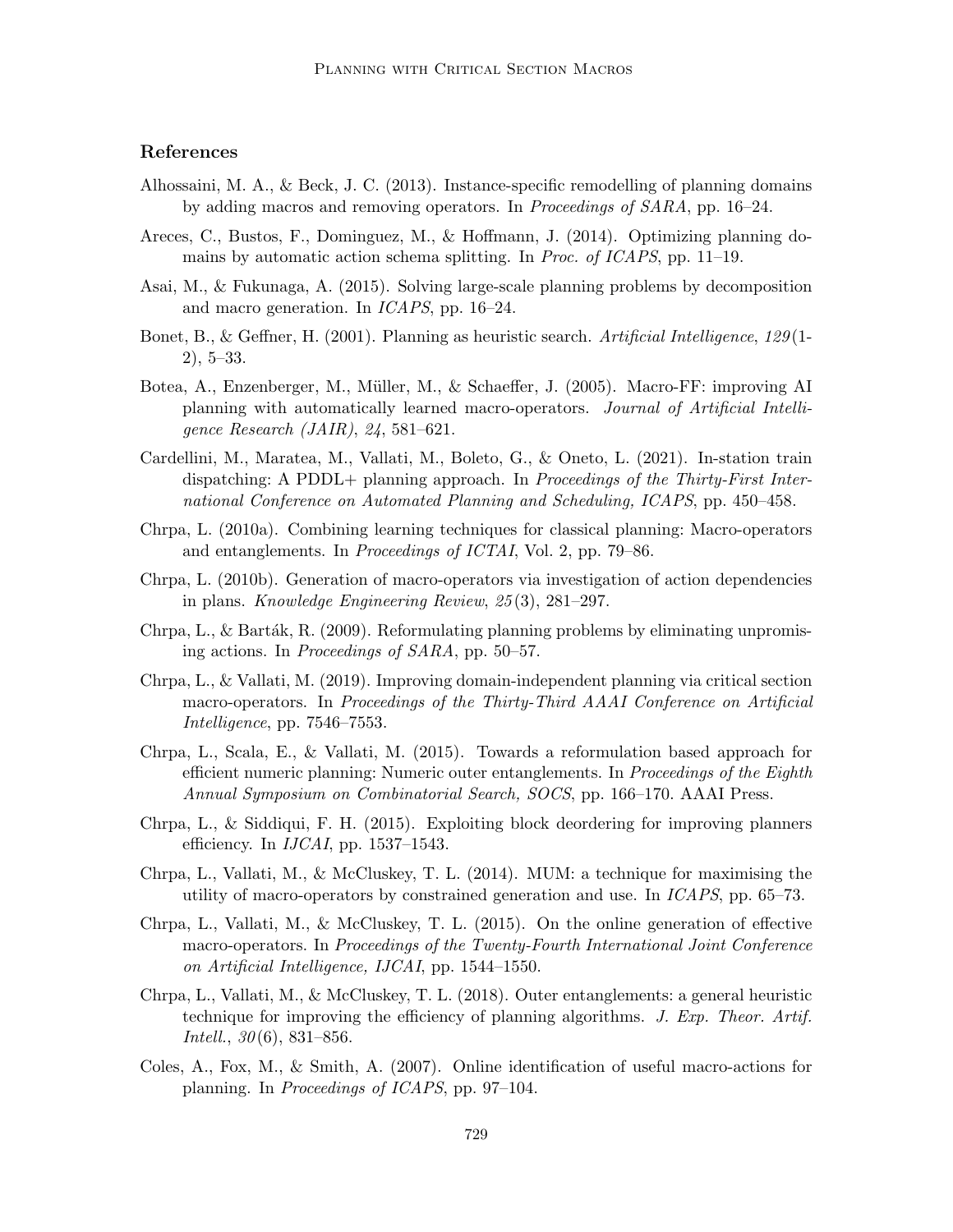- Coles, A., Coles, A., Olaya, A. G., Jiménez, S., Lòpez, C. L., Sanner, S., & Yoon, S. (2012). A survey of the seventh international planning competition. AI Magazine, 33, 83–88.
- Dawson, C., & Siklóssy, L.  $(1977)$ . The role of preprocessing in problem solving systems. In Proceedings of IJCAI, pp. 465–471.
- Dulac, A., Pellier, D., Fiorino, H., & Janiszek, D. (2013). Learning useful macro-actions for planning with n-grams. In ICTAI, pp. 803–810.
- Fiser, D., & Komenda, A. (2018). Fact-alternating mutex groups for classical planning. J. Artif. Intell. Res., 61, 475–521.
- Fox, M., Long, D., Tamboise, G., & Isangulov, R. (2018). Creating and executing a well construction/operation plan.. US Patent App. 15/541,381.
- Garrido, A., Morales, L., & Serina, I. (2012). Using AI planning to enhance e-learning processes. In Proceedings of the Twenty-Second International Conference on Automated Planning and Scheduling, ICAPS. AAAI.
- Ghallab, M., Nau, D., & Traverso, P. (2004). Automated planning, theory and practice. Morgan Kaufmann.
- Haslum, P. (2007). Reducing accidental complexity in planning problems. In IJCAI 2007, Proceedings of the 20th International Joint Conference on Artificial Intelligence, Hyderabad, India, January 6-12, 2007, pp. 1898–1903.
- Haslum, P., & Jonsson, P. (2000). Planning with reduced operator sets. In Proceedings of AIPS, pp. 150–158.
- Hoffmann, J., & Nebel, B. (2001). The FF planning system: Fast plan generation through heuristic search. Journal of Artificial Intelligence Research (JAIR), 14, 253–302.
- Hofmann, T., Niemueller, T., & Lakemeyer, G. (2017). Initial results on generating macro actions from a plan database for planning on autonomous mobile robots. In ICAPS, pp. 498–503.
- Hofmann, T., Niemueller, T., & Lakemeyer, G. (2020). Macro operator synthesis for adl domains. In Proceedings oo the European Conference on Artificial Intelligence (ECAI).
- Junghanns, A., & Schaeffer, J. (2001). Sokoban: Enhancing general single-agent search methods using domain knowledge. Artif. Intell., 129 (1-2), 219–251.
- Katz, M., & Hoffmann, J. (2014). Mercury planner: Pushing the limits of partial delete relaxation. In The Eighth IPC. Description of Participant Planners of the Deterministic Track, pp. 43–47.
- Korf, R. (1985). Macro-operators: A weak method for learning. Artificial Intelligence,  $26(1)$ , 35–77.
- Lipovetzky, N., Burt, C. N., Pearce, A. R., & Stuckey, P. J. (2014). Planning for mining operations with time and resource constraints. In Proceedings of the International Conference on Automated Planning and Scheduling.
- Lipovetzky, N., Ramirez, M., Frances, G., & Geffner, H. (2018). Best-first width search in the ipc2018: Complete, simulated, and polynomial variants. In The Ninth International Planning Competition. Description of Participant Planners of the Deterministic Track.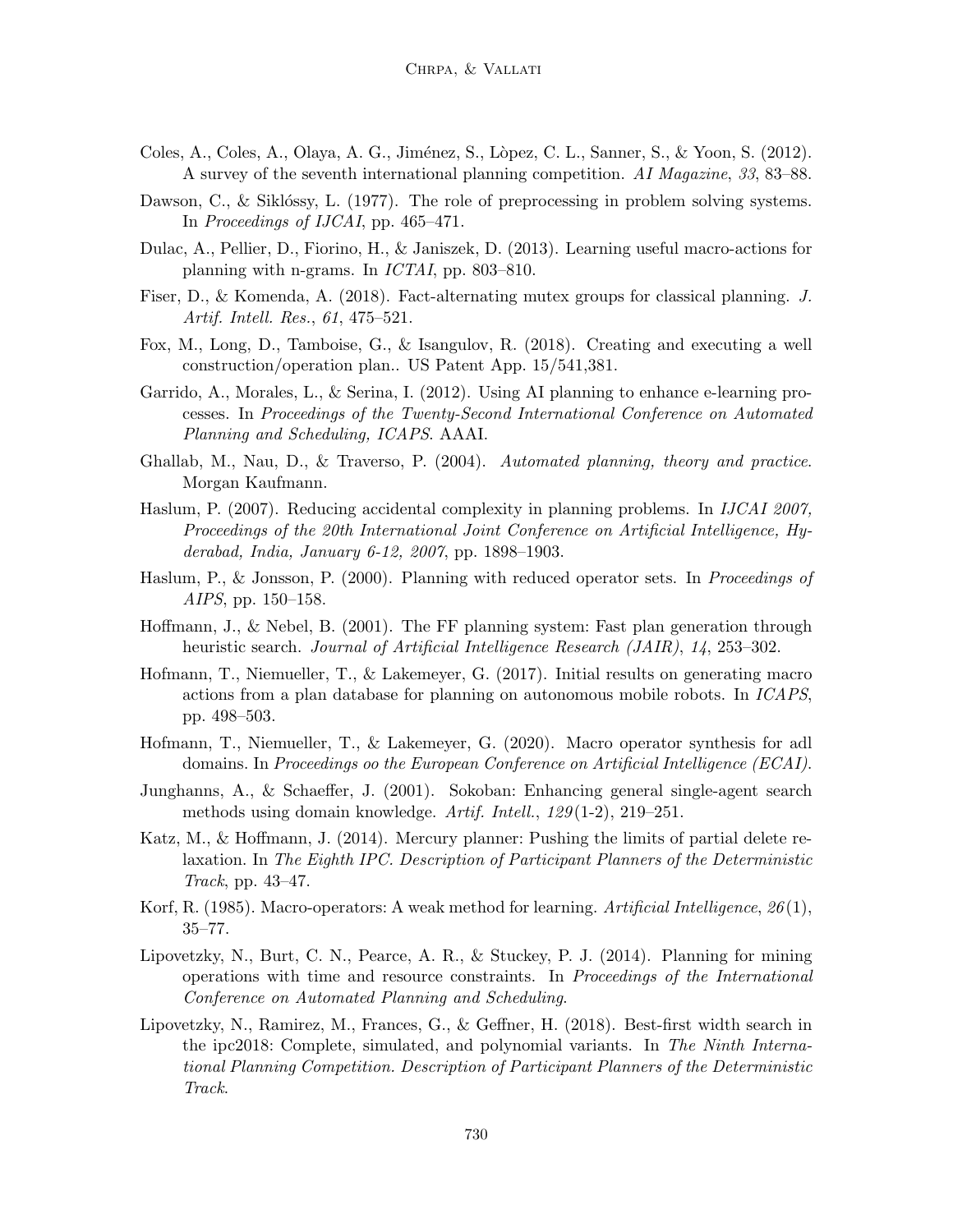- Lipovetzky, N., Ramirez, M., Muise, C., & Geffner, H. (2014). Width and inference based planners: Siw, bfs(f), and probe. In The Eighth IPC. Description of Participant Planners of the Deterministic Track, pp. 6–7.
- McCluskey, T. L., Vaquero, T. S., & Vallati, M. (2017). Engineering knowledge for automated planning: Towards a notion of quality. In Proceedings of the Knowledge Capture Conference,  $K\text{-}CAP$ , pp. 14:1–14:8.
- Mcdermott, D., Ghallab, M., Howe, A., Knoblock, C., Ram, A., Veloso, M., Weld, D., & Wilkins, D. (1998). PDDL - The Planning Domain Definition Language. Tech. rep. TR-98-003, Yale Center for Computational Vision and Control,.
- Minton, S. (1988). Quantitative results concerning the utility of explanation-based learning. In Proceedings of AAAI, pp. 564–569.
- Newton, M. A. H., Levine, J., Fox, M., & Long, D. (2007). Learning macro-actions for arbitrary planners and domains. In Proceedings of ICAPS, pp. 256–263.
- Ramírez, M., Papasimeon, M., Lipovetzky, N., Benke, L., Miller, T., Pearce, A. R., Scala, E., & Zamani, M. (2018). Integrated hybrid planning and programmed control for real time UAV maneuvering. In Proceedings of the 17th International Conference on Autonomous Agents and MultiAgent Systems, AAMAS, pp. 1318–1326.
- Richter, S., & Westphal, M. (2010). The LAMA planner: guiding cost-based anytime planning with landmarks. Journal Artificial Intelligence Research (JAIR), 39, 127–177.
- Rintanen, J. (2014). Madagascar: Scalable planning with sat. In The Eighth IPC. Description of Participant Planners of the Deterministic Track, pp. 66–70.
- Scala, E. (2014). Plan repair for resource constrained tasks via numeric macro actions. In Proceedings of the Twenty-Fourth International Conference on Automated Planning and Scheduling, ICAPS 2014, Portsmouth, New Hampshire, USA, June 21-26, 2014.
- Scala, E., & Torasso, P. (2015). Deordering and numeric macro actions for plan repair. In Proceedings of the Twenty-Fourth International Joint Conference on Artificial Intelligence, IJCAI 2015, Buenos Aires, Argentina, July 25-31, 2015, pp. 1673–1681.
- Seipp, J., & Röger, G. (2018). Fast downward stone soup 2018. In The Ninth International Planning Competition. Description of Participant Planners of the Deterministic Track.
- Siddiqui, F., & Haslum, P. (2012). Block-structured plan deordering. In 25th Australasian Joint Conference, Vol. 7691 of LNAI, pp. 803–814.
- Thiébaux, S., Coffrin, C., Hijazi, H., & Slaney, J.  $(2013)$ . Planning with mip for supply restoration in power distribution systems. In *Proceedings of the International Joint* Conference on Artificial Intelligence.
- Vallati, M., Chrpa, L., McCluskey, T. L., & Hutter, F. (2021). On the importance of domain model configuration for automated planning engines. J. Autom. Reason., 65 (6), 727– 773.
- Vallati, M., Magazzeni, D., Schutter, B. D., Chrpa, L., & McCluskey, T. L. (2016). Efficient macroscopic urban traffic models for reducing congestion: A PDDL+ planning